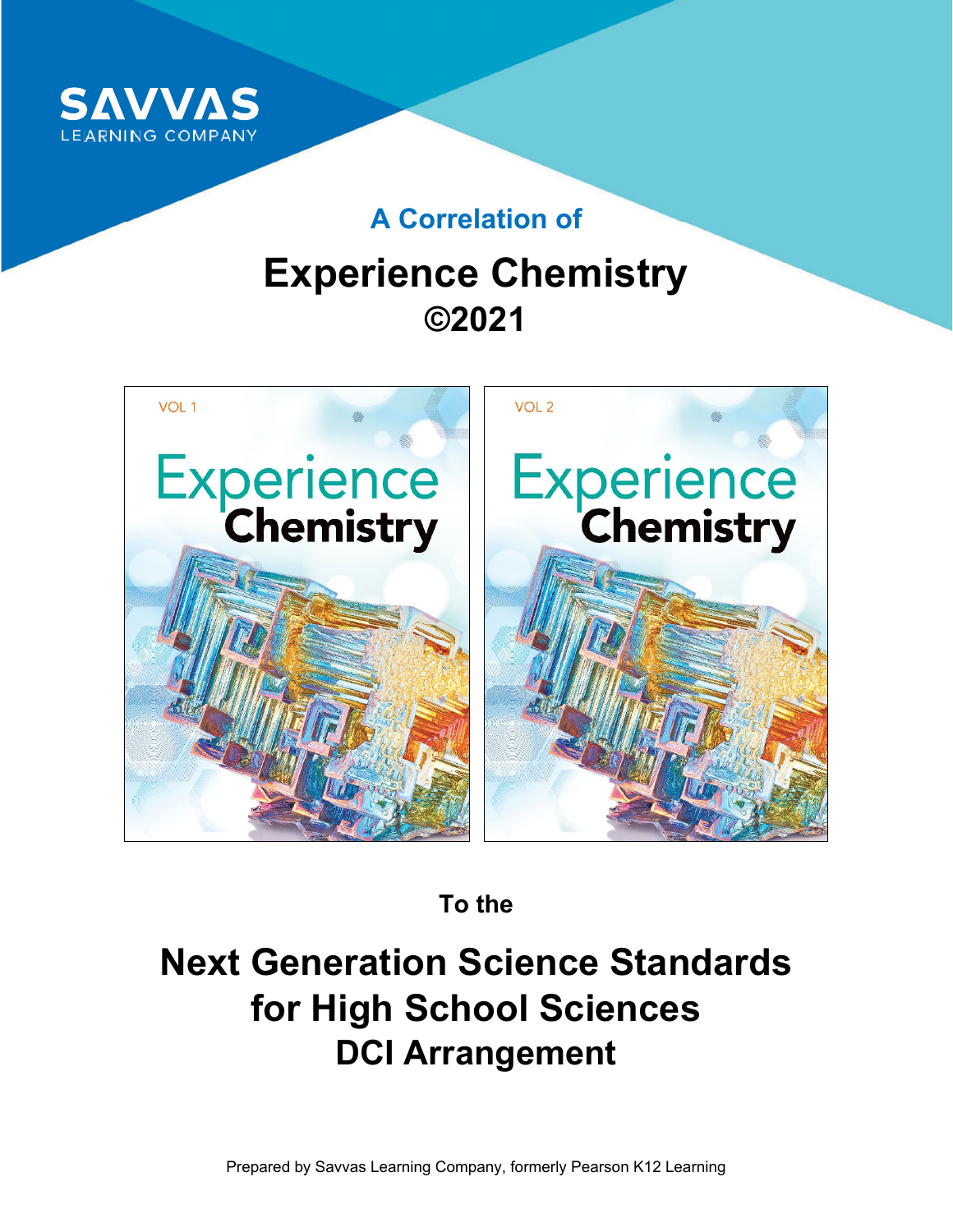$\pm$ 

#### **Introduction**

This document demonstrates how **Experience Chemistry ©2021** supports the Next Generation Science Standards for High School, DCI arrangement. Correlation references include the Experience Notebook (Vol. 1 and 2), Teacher Guide, and online digital assets.

Savvas Learning Company is excited to introduce **Experience Chemistry!** From climate change, water quality, and the newest energy sources, to the foods we grow and eat, your students will experience chemistry like never before. The program uses cool, weird, and amazing phenomena to engage students in 3-D science. Give students an up-close, first-hand experience they'll never forget.

#### **Be the first to** *Experience It!*

Storylines are organized around a real-world Anchoring Phenomena that sparks student curiosity, gives a purpose to learning and connects chemistry concepts through a unifying unique occurrence. Students encounter everyday phenomena through Claims-Evidence Reasoning Exercises, Authentic Readings, STEM Projects, and Engineering Performance Tasks.

#### **Explore Phenomena with Flinn Scientific!**

**Experience Chemistry** and Flinn Scientific partner to deliver high-quality inquiry opportunities to chemistry classrooms. Lab Experiments, Engineering Challenges, Performance Tasks, Virtual Reality Simulations, and Lab Videos by Flinn Scientific immerse students in hands-on chemistry.

#### **Hands-On Labs**

• Assign student-friendly labs focused on real-world phenomena in every learning experience.

• Customize your lessons with four versions of every lab including Open-Ended, Guided, Shortened, and Advanced.

#### **Lab Videos**

• Background videos, demo videos and summary videos engage and connect students to the phenomena, prepare students and instructors for set-up and revisit concepts before assessments.

#### **Design Challenges and Performance Tasks**

• Students mimic the real-world activities of engineers as they define and solve problems and design, test and evaluate solutions.

• Students demonstrate mastery of three-dimensional learning at the end of every Investigation with a Performance-Based assessment.

#### **Lab Kits**

• Simplify lab set-up and solution preparation with time-saving lab kits.

#### **Virtual Reality**

• Immerse your students in 360º simulations that bring chemistry to life.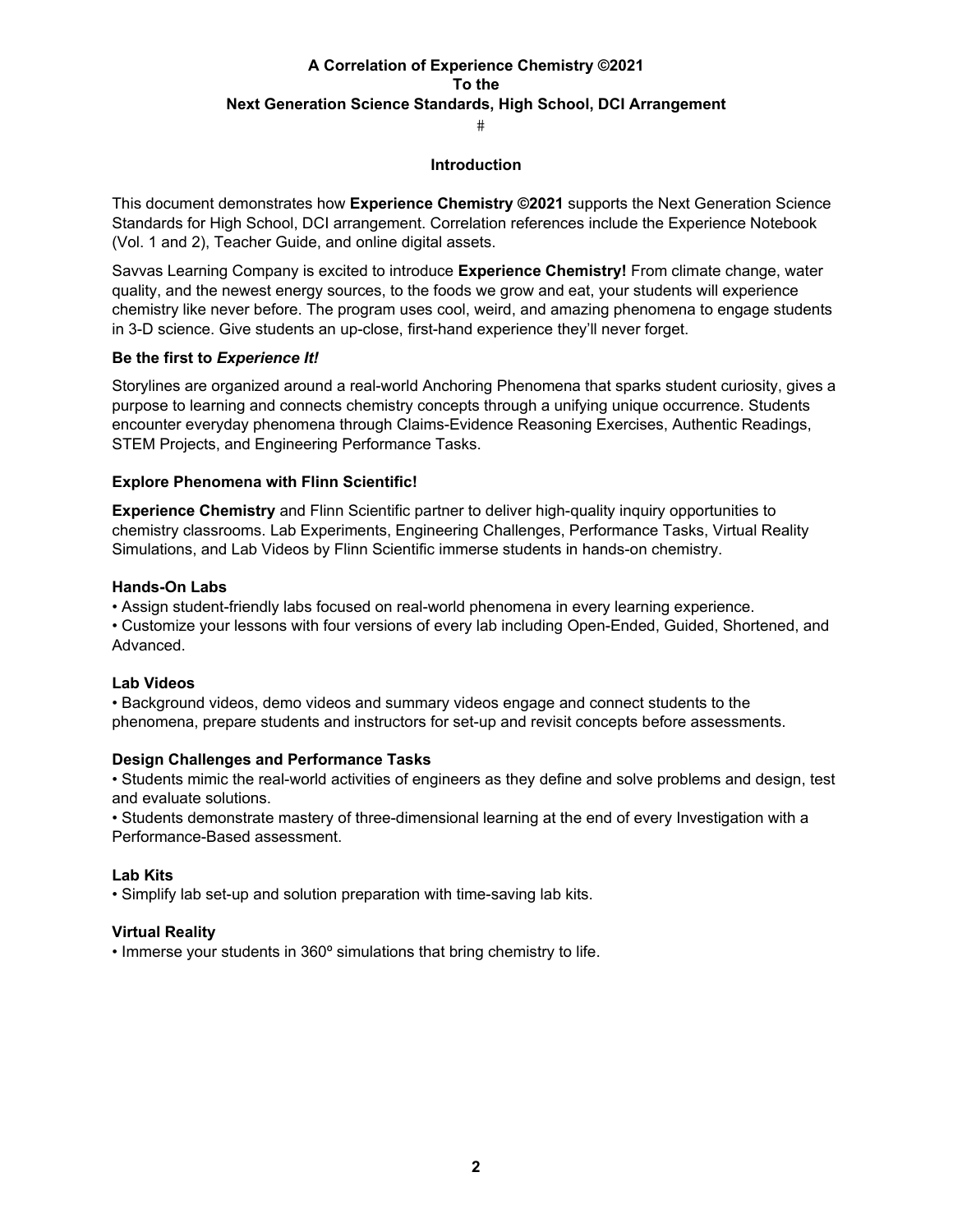## **Table of Contents:**

| HS-PS1: Matter and Its Interactions#                  |  |
|-------------------------------------------------------|--|
|                                                       |  |
|                                                       |  |
|                                                       |  |
|                                                       |  |
|                                                       |  |
|                                                       |  |
|                                                       |  |
|                                                       |  |
| <b>Motions and Stability: Forces and Interactions</b> |  |
|                                                       |  |
|                                                       |  |

## **HS-PS3: Energy**

| HS-PS4: Waves and Their applications in Technologies for Information Transfer |  |
|-------------------------------------------------------------------------------|--|
|                                                                               |  |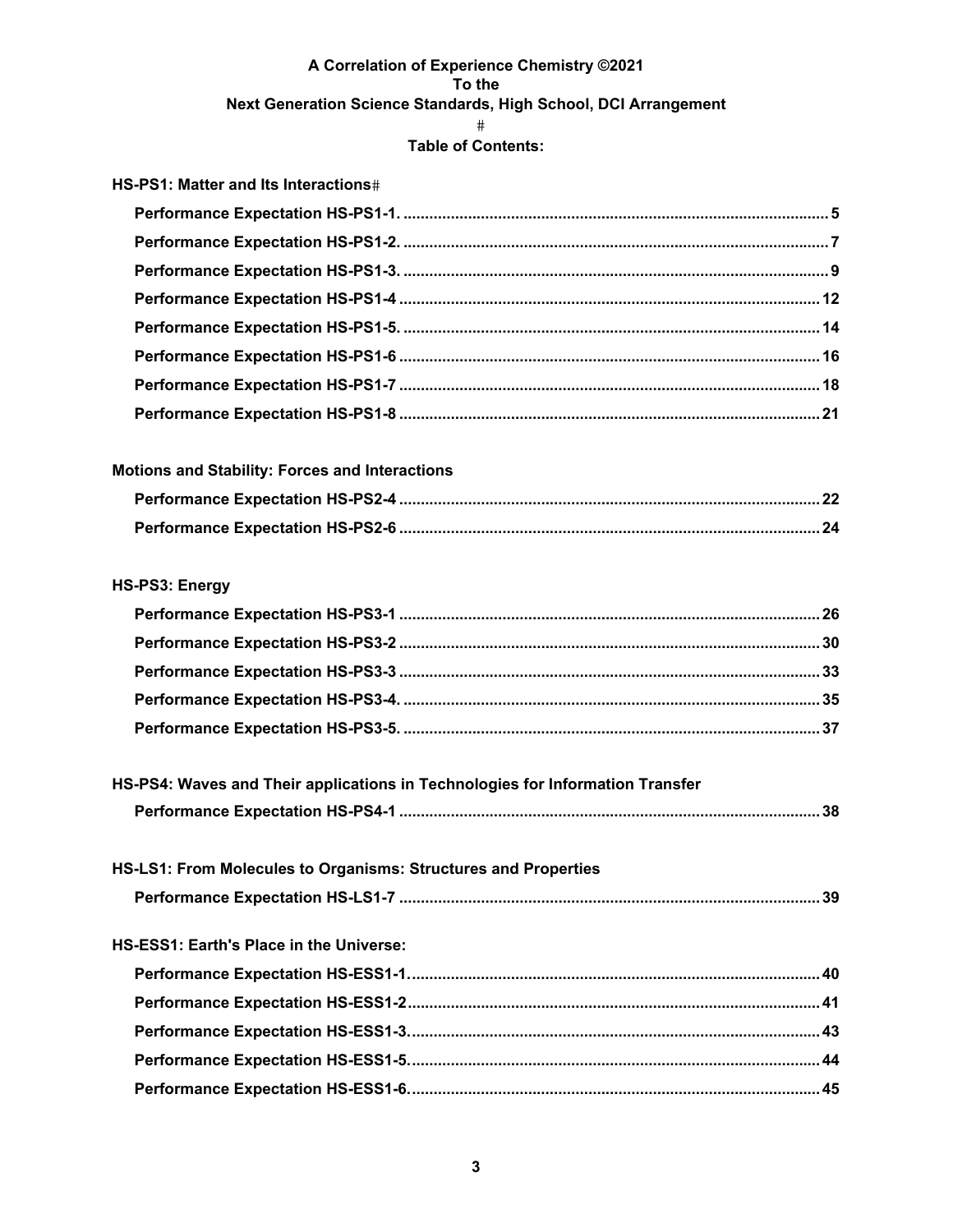$#$ 

#### **Table of Contents continued:**

## **HS-ESS2: Earth's Systems**

## **HS-ESS3: Earth and Human Activity**

#### **HS-ETS1: Engineering Design**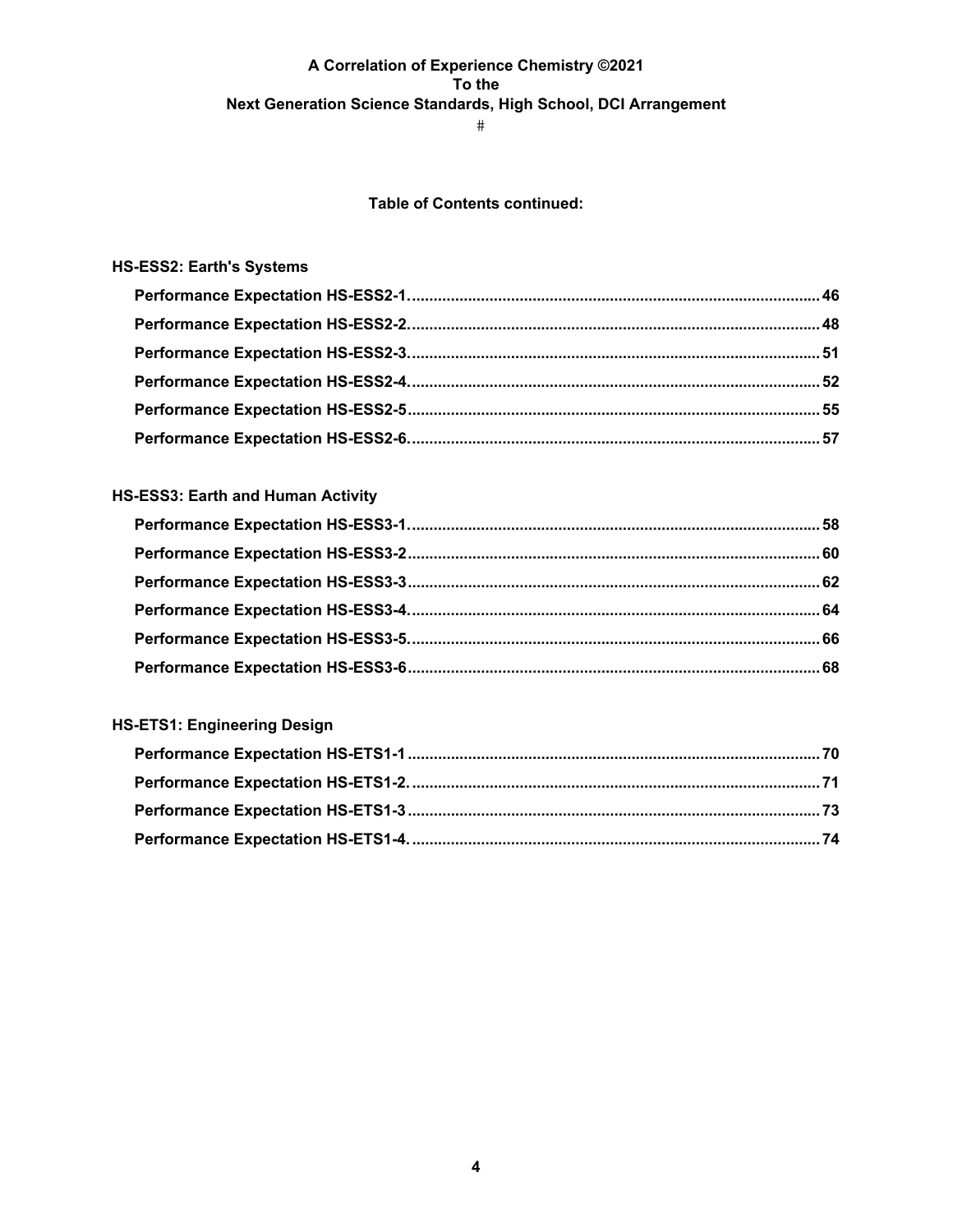| <b>Next Generation Science Standards</b><br><b>High School, DCI Arrangement</b>                                                                                                                                                                                       | <b>Experience Chemistry ©2021</b><br><b>Student Experience Notebook / Teacher Guide</b>                                                                                                                                                                                                                                                                                                                                                                                                                                              |
|-----------------------------------------------------------------------------------------------------------------------------------------------------------------------------------------------------------------------------------------------------------------------|--------------------------------------------------------------------------------------------------------------------------------------------------------------------------------------------------------------------------------------------------------------------------------------------------------------------------------------------------------------------------------------------------------------------------------------------------------------------------------------------------------------------------------------|
| <b>Physical Science</b><br><b>HS-PS-1 Matter and Its Interactions</b>                                                                                                                                                                                                 |                                                                                                                                                                                                                                                                                                                                                                                                                                                                                                                                      |
| Performance Expectation HS-PS1-1. Use the<br>periodic table as a model to predict the relative<br>properties of elements based on the patterns of<br>electrons in the outermost energy level of atoms.                                                                | <b>Experience Notebook, Vol. 1:</b><br>Types of Atoms, 13-14<br>Patterns in Electron Configurations, 36-38<br>Valence Electrons, 39<br>Revisit Investigative Phenomenon, 40<br><b>Teacher Guide:</b>                                                                                                                                                                                                                                                                                                                                 |
|                                                                                                                                                                                                                                                                       | Inquiry Labs: Develop a Periodic Table, Periodic<br>Trends and Properties; Elemental Metals, Nonmetals,<br>and Metalloids<br><b>Digital Activities: Periodic Properties; Predict</b><br><b>Reactivity Using Periodic Trends</b><br>Performance Based Assessments: Evaluate Atomic<br>Structure with Flame Tests; Gravimetric Analysis of<br>Periodic Trends                                                                                                                                                                          |
| <b>Disciplinary Core Ideas</b>                                                                                                                                                                                                                                        |                                                                                                                                                                                                                                                                                                                                                                                                                                                                                                                                      |
| PS1.A: Structure and Properties of Matter<br>Each atom has a charged substructure consisting<br>of a nucleus, which is made of protons and<br>neutrons, surrounded by electrons.                                                                                      | <b>Experience Notebook, Vol. 1:</b><br>Visualizing the Atom, 12<br>Atomic Number, 13<br>Revisit Investigative Phenomenon, 21<br>The Quantum Mechanical Model, 28<br><b>Teacher Guide:</b><br>Inquiry Labs: Evaluate the Bohr Model of the Atom<br>Digital Activities: A Quick Look at the Parts of the<br>Atom<br>Performance Based Assessments: Evaluate Atomic<br><b>Structure with Flame Tests</b>                                                                                                                                |
| The periodic table orders elements horizontally by<br>$\bullet$<br>the number of protons in the atom's nucleus and<br>places those with similar chemical properties in<br>columns. The repeating patterns of this table<br>reflect patterns of outer electron states. | <b>Experience Notebook, Vol. 1:</b><br>Types of Atoms, 13-14<br>Patterns in Electron Configurations, 36-38<br>Valence Electrons, 39<br>The Modern Periodic Table, 46-48<br>Revisit Investigative Phenomenon, 49<br>The Periodic Table as a Predictive Model, 50-51<br><b>Teacher Guide:</b><br>Inquiry Labs: Elemental Metals, Nonmetals, and<br>Metalloids; Periodic Trends and Properties<br>Digital Activities: The Design of the Periodic Table;<br>Periodic Properties; Electron Configuration and<br><b>Element Properties</b> |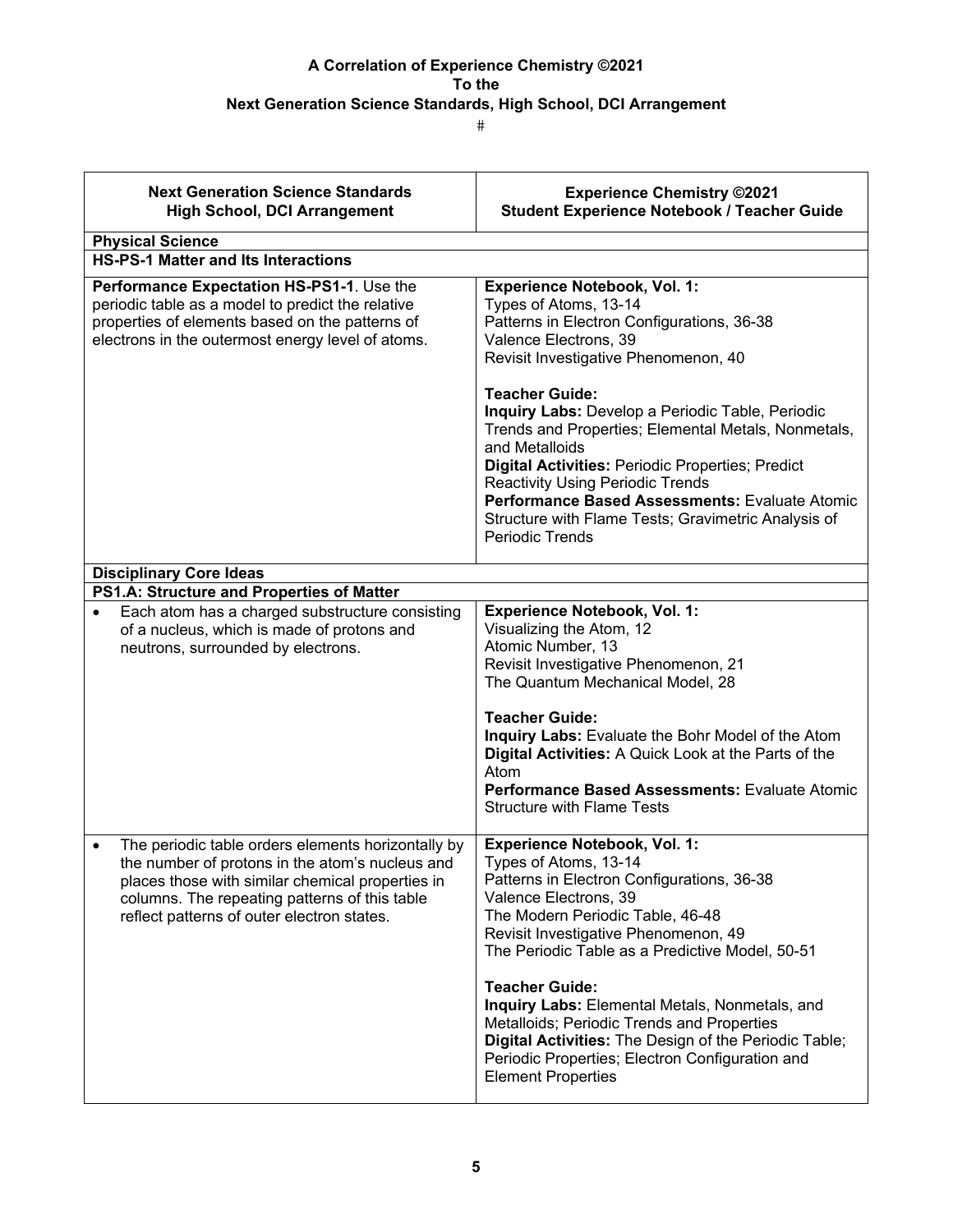| <b>Next Generation Science Standards</b><br><b>High School, DCI Arrangement</b>                                                                                                                                       | <b>Experience Chemistry ©2021</b><br><b>Student Experience Notebook / Teacher Guide</b>                                                                                                                                                                                                                                                                                                               |
|-----------------------------------------------------------------------------------------------------------------------------------------------------------------------------------------------------------------------|-------------------------------------------------------------------------------------------------------------------------------------------------------------------------------------------------------------------------------------------------------------------------------------------------------------------------------------------------------------------------------------------------------|
| <b>PS2.B: Types of Interactions</b>                                                                                                                                                                                   |                                                                                                                                                                                                                                                                                                                                                                                                       |
| Attraction and repulsion between electric charges<br>$\bullet$<br>at the atomic scale explain the structure,<br>properties, and transformations of matter, as well<br>as the contact forces between material objects. | <b>Experience Notebook, Vol. 1:</b><br>Ionic Compounds, 73-73<br>Properties of Iconic Compounds, 74-75<br>Metallic Bonds, 77-80<br>Covalent Bonds, 81-90<br>Intermolecular Attractions, 91-95                                                                                                                                                                                                         |
| <b>Science and Engineering Practices</b>                                                                                                                                                                              |                                                                                                                                                                                                                                                                                                                                                                                                       |
| Developing and Using Models                                                                                                                                                                                           |                                                                                                                                                                                                                                                                                                                                                                                                       |
| Use a model to predict the relationships between<br>systems or between components of a system.                                                                                                                        | <b>Experience Notebook, Vol. 1:</b><br>SEP Develop Models, 55<br>SEP Develop Models, 57<br>SEP Use Models, 58<br>SEP Develop and Use Models, 61                                                                                                                                                                                                                                                       |
|                                                                                                                                                                                                                       | <b>Teacher Guide:</b><br>Inquiry Labs: Bean Bag Isotopes; Evaluate the Bohr<br>Model of the Atom; Model Electron Configuration;<br>Develop a Periodic Table; Elemental Metals,<br>Nonmetals, and Metalloids; Periodic Trends and<br>Properties<br><b>Digital Activities: The Quantum Mechanical Model</b><br>and Atomic Orbitals                                                                      |
| <b>Crosscutting Concepts</b>                                                                                                                                                                                          |                                                                                                                                                                                                                                                                                                                                                                                                       |
| <b>Patterns</b>                                                                                                                                                                                                       |                                                                                                                                                                                                                                                                                                                                                                                                       |
| Different patterns may be observed at each of the<br>scales at which a system is studied and can provide<br>evidence for causality in explanations of phenomena                                                       | <b>Experience Notebook, Vol. 1:</b><br>CCC Patterns, 26<br>CCC Patterns, 36<br>CCC Patterns, 39<br>CCC Patterns, 43<br>CCC Patterns, 45<br>CCC Patterns, 49<br>CCC Patterns, 59<br>CCC Patterns, 62<br>CCC Patterns, 63<br>CCC Patterns, 67<br>CCC Patterns, 69<br>CCC Patterns, 82<br>CCC Patterns, 86<br>CCC Patterns, 93                                                                           |
|                                                                                                                                                                                                                       | <b>Teacher Guide:</b><br>Inquiry Labs: Evaluate Atomic Spectra, Evaluate the<br>Bohr Model of the Atom, Develop a Periodic Table;<br>Periodic Trends and Properties<br><b>Digital Activities: Periodic Properties, Predict</b><br><b>Reactivity Using Periodic Trends</b><br>Performance-Based Assessments: Evaluate Atomic<br>Structure with Flame Tests, Gravimetric Analysis of<br>Periodic Trends |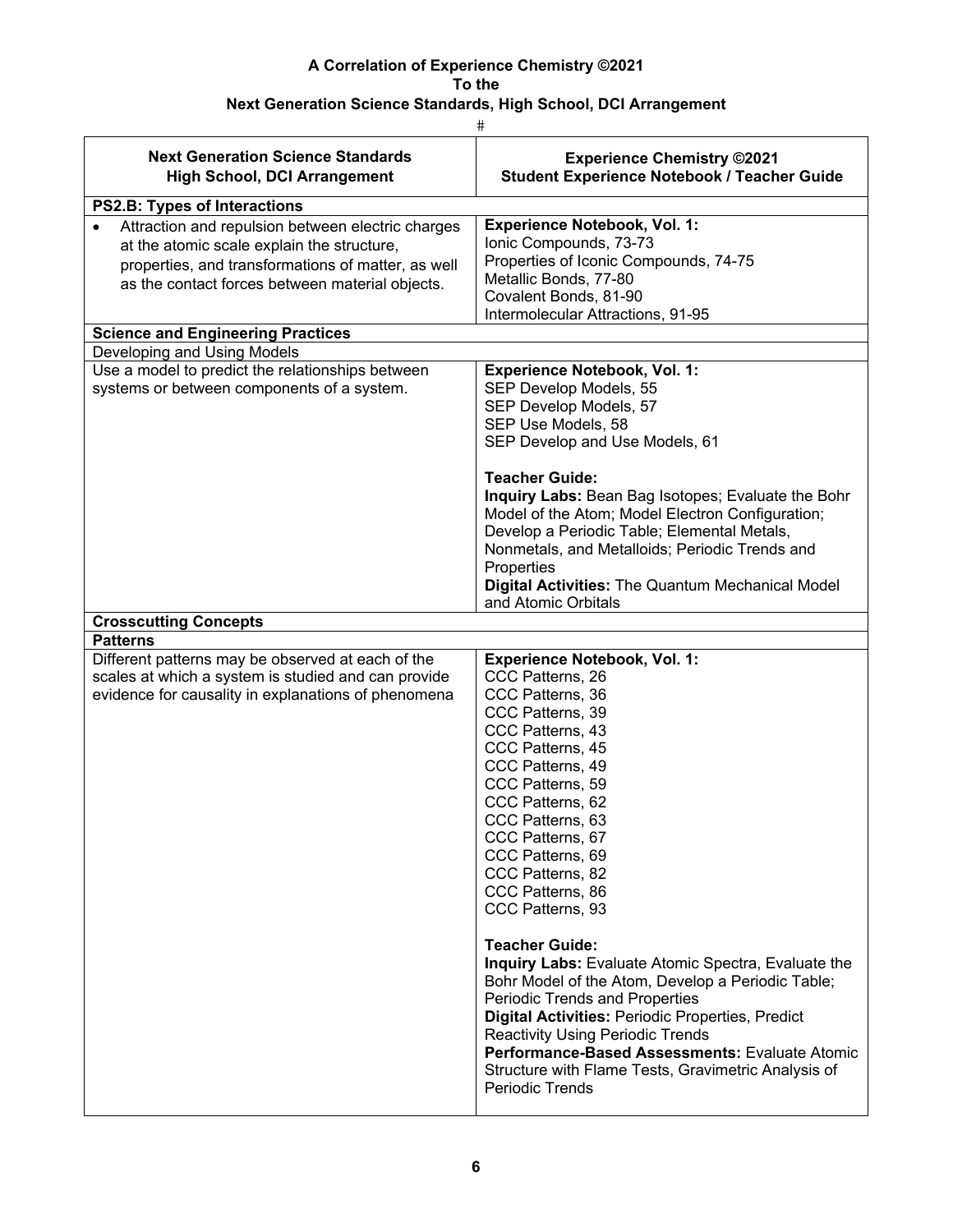| $\#$                                                                                                                                                                                                                                                                 |                                                                                                                                                                                                                                                                                                                                                                                                                                                                                                                                                                                                                                                                                                                                                                       |  |
|----------------------------------------------------------------------------------------------------------------------------------------------------------------------------------------------------------------------------------------------------------------------|-----------------------------------------------------------------------------------------------------------------------------------------------------------------------------------------------------------------------------------------------------------------------------------------------------------------------------------------------------------------------------------------------------------------------------------------------------------------------------------------------------------------------------------------------------------------------------------------------------------------------------------------------------------------------------------------------------------------------------------------------------------------------|--|
| <b>Next Generation Science Standards</b><br><b>High School, DCI Arrangement</b>                                                                                                                                                                                      | <b>Experience Chemistry ©2021</b><br><b>Student Experience Notebook / Teacher Guide</b>                                                                                                                                                                                                                                                                                                                                                                                                                                                                                                                                                                                                                                                                               |  |
| Performance Expectation HS-PS1-2. Construct and<br>revise an explanation for the outcome of a simple<br>chemical reaction based on the outermost electron<br>states of atoms, trends in the periodic table, and<br>knowledge of the patterns of chemical properties. | <b>Experience Notebook, Vol. 1:</b><br>The Periodic Table, 43<br>Connecting the Trends, 63<br>Activity Series, 232<br>Predicting the Products of Reactions, 238-239<br>Revisit Investigative Phenomenon, 240<br>Redox vs. Non-redox Reactions, 284<br><b>Teacher Guide:</b><br><b>Inquiry Labs: Evaluate Chemical Reactions; Predict</b><br>Chemical Reactions; Explore Iron Corrosion, Metal<br>Activity<br><b>Digital Activities: Reactivity of Metals; Cation Meets</b><br>Anion<br>Performance Based Assessments: Identify<br>Evidence of Chemical Reactions; Battery Challenge<br><b>Engineering Design Challenges: Water Purification</b>                                                                                                                       |  |
| <b>Disciplinary Core Ideas</b>                                                                                                                                                                                                                                       |                                                                                                                                                                                                                                                                                                                                                                                                                                                                                                                                                                                                                                                                                                                                                                       |  |
| PS1.A: Structure and Properties of Matter                                                                                                                                                                                                                            |                                                                                                                                                                                                                                                                                                                                                                                                                                                                                                                                                                                                                                                                                                                                                                       |  |
| • The periodic table orders elements horizontally by<br>the number of protons in the atom's nucleus and<br>places those with similar chemical properties in<br>columns. The repeating patterns of this table reflect<br>patterns of outer electron states.           | <b>Experience Notebook, Vol. 1:</b><br>Types of Atoms, 13-14<br>Patterns in Electron Configurations, 36-38<br>Valence Electrons, 39<br>The Modern Periodic Table, 46-48<br>The Periodic Table as a Predictive Model, 50-51<br>Revisit Investigative Phenomenon, 55<br>The Octet Rule in Molecules, 82-83<br>Types of Covalent Bonds, 84-85<br>Electronegativity and Bonding, 86-87<br>SEP Use a Model, 137<br>Properties of Iconic and Molecular Compounds, 138<br>Covalent Network Solids, 139-140<br><b>Teacher Guide:</b><br>Inquiry Labs: Elemental Metals, Nonmetals, and<br>Metalloids; Periodic Trends and Properties<br>Digital Activities: The Design of the Periodic Table;<br>Periodic Properties; Electron Configuration and<br><b>Element Properties</b> |  |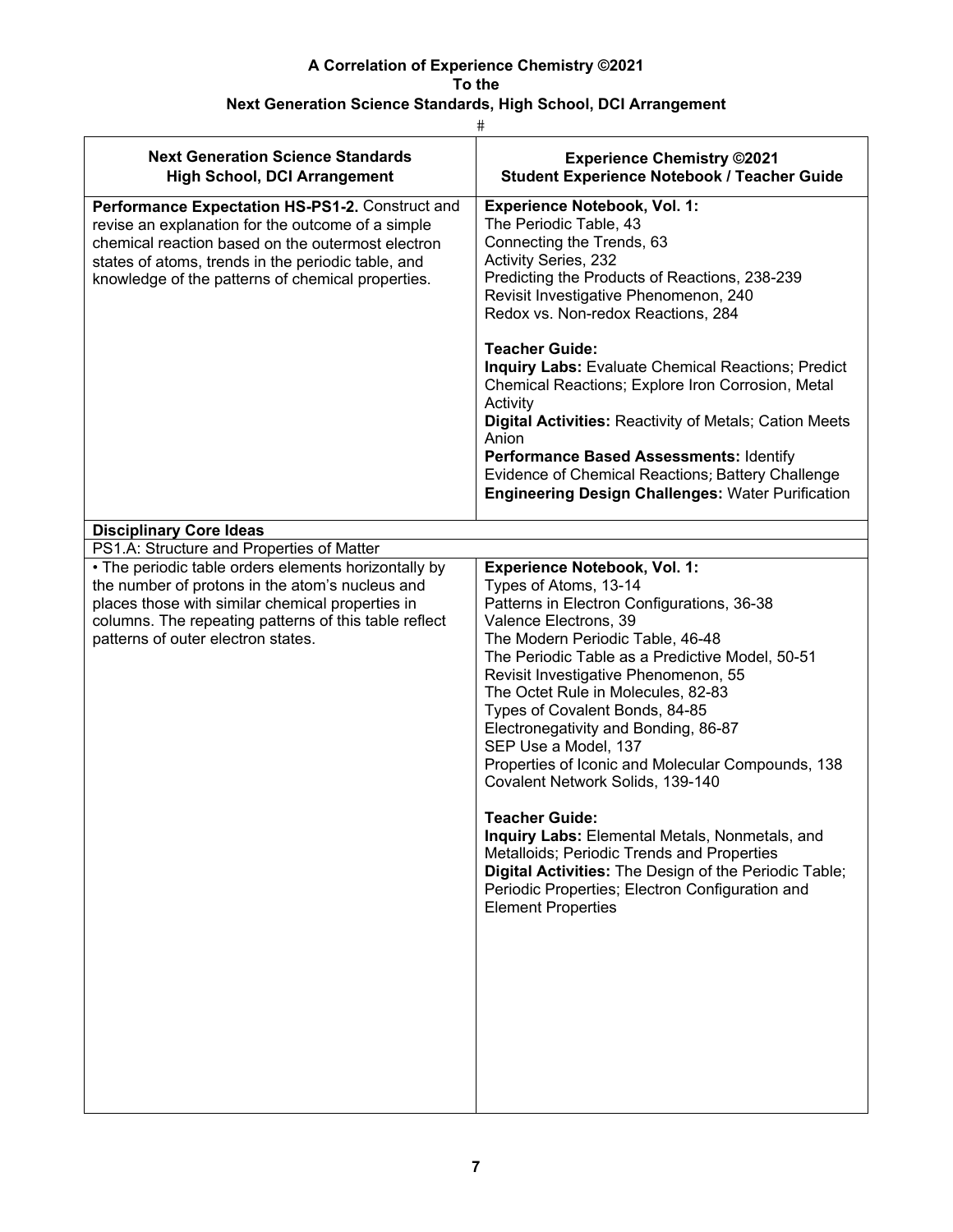| <b>Next Generation Science Standards</b><br><b>High School, DCI Arrangement</b>                                                                                                                                                                                                                                                                                                  | <b>Experience Chemistry ©2021</b><br><b>Student Experience Notebook / Teacher Guide</b>                                                                                                                                                                                                                                                                                                                                                                                                                                                                                                                                                                                              |
|----------------------------------------------------------------------------------------------------------------------------------------------------------------------------------------------------------------------------------------------------------------------------------------------------------------------------------------------------------------------------------|--------------------------------------------------------------------------------------------------------------------------------------------------------------------------------------------------------------------------------------------------------------------------------------------------------------------------------------------------------------------------------------------------------------------------------------------------------------------------------------------------------------------------------------------------------------------------------------------------------------------------------------------------------------------------------------|
| PS1.B: Chemical Reactions                                                                                                                                                                                                                                                                                                                                                        |                                                                                                                                                                                                                                                                                                                                                                                                                                                                                                                                                                                                                                                                                      |
| • The fact that atoms are conserved, together with<br>knowledge of the chemical properties of the elements<br>involved, can be used to describe and predict<br>chemical reactions                                                                                                                                                                                                | Volume 1<br><b>Investigation 6</b><br>SN:<br>Balancing Equations, 220-221<br>Types of Reactions, 227<br><b>Activity Series, 232</b><br>Sample Problem: Writing Chemical Equations for<br>Single-Replacement Reactions, 233<br>Predicting the Products of Reactions, 238-239<br>Revisit Investigative Phenomenon, 240<br>Ions in Aqueous Solution, 241-242<br>Formation of a Precipitate, 245<br>Predicting the Formation of a Precipitate, 246<br><b>Teacher Guide:</b><br><b>Inquiry Labs: Evaluate Chemical Reactions; Predict</b><br><b>Chemical Reactions</b><br><b>Digital Activities: Classify Reactions and Predict</b><br>Their Products; Predict Whether a Precipitate Will |
|                                                                                                                                                                                                                                                                                                                                                                                  | Form                                                                                                                                                                                                                                                                                                                                                                                                                                                                                                                                                                                                                                                                                 |
| <b>Science and Engineering Practices</b>                                                                                                                                                                                                                                                                                                                                         |                                                                                                                                                                                                                                                                                                                                                                                                                                                                                                                                                                                                                                                                                      |
| <b>Constructing Explanations and Designing Solutions</b>                                                                                                                                                                                                                                                                                                                         |                                                                                                                                                                                                                                                                                                                                                                                                                                                                                                                                                                                                                                                                                      |
| Construct and revise an explanation based on valid<br>and reliable evidence obtained from a variety of<br>sources (including students' own investigations,<br>models, theories, simulations, and peer review) and<br>the assumption that theories and laws that describe<br>the natural world operate today as they did in the past<br>and will continue to do so in the future. | <b>Experience Notebook, Vol. 1:</b><br>SEP Construct an Explanation, 221<br>SEP Construct an Explanation, 224<br>SEP Construct an Explanation, 240<br>SEP Construct an Explanation, 244<br>SEP Construct an Explanation, 246<br><b>Teacher Guide:</b><br>Inquiry Labs: Chemical Names and Formulas,<br>Evaluate Chemical Reactions, Predict Chemical                                                                                                                                                                                                                                                                                                                                 |
|                                                                                                                                                                                                                                                                                                                                                                                  | Reactions<br>Digital Activities: Ions and Electroplating, Analyzing<br>Chemical Reactions, Predict Whether a Precipitate<br>Will Form                                                                                                                                                                                                                                                                                                                                                                                                                                                                                                                                                |
| <b>Crosscutting Concepts</b>                                                                                                                                                                                                                                                                                                                                                     |                                                                                                                                                                                                                                                                                                                                                                                                                                                                                                                                                                                                                                                                                      |
| Patterns                                                                                                                                                                                                                                                                                                                                                                         |                                                                                                                                                                                                                                                                                                                                                                                                                                                                                                                                                                                                                                                                                      |
| • Different patterns may be observed at each of the<br>scales at which a system is studied and can provide<br>evidence for causality in explanations of phenomena.                                                                                                                                                                                                               | <b>Experience Notebook, Vol. 1:</b><br>SEP Develop a Model, 226<br>Types of Reactions, 227<br>SEP Interpret Data, 228<br>SEP Interpret Data, 229                                                                                                                                                                                                                                                                                                                                                                                                                                                                                                                                     |
|                                                                                                                                                                                                                                                                                                                                                                                  | <b>Teacher Guide:</b><br>Inquiry Labs: Evaluate Chemical Reactions; Types of<br><b>Chemical Reactions; Predict Chemical Reactions</b><br>Performance Based Assessments: Identify<br><b>Evidence of Chemical Reactions</b>                                                                                                                                                                                                                                                                                                                                                                                                                                                            |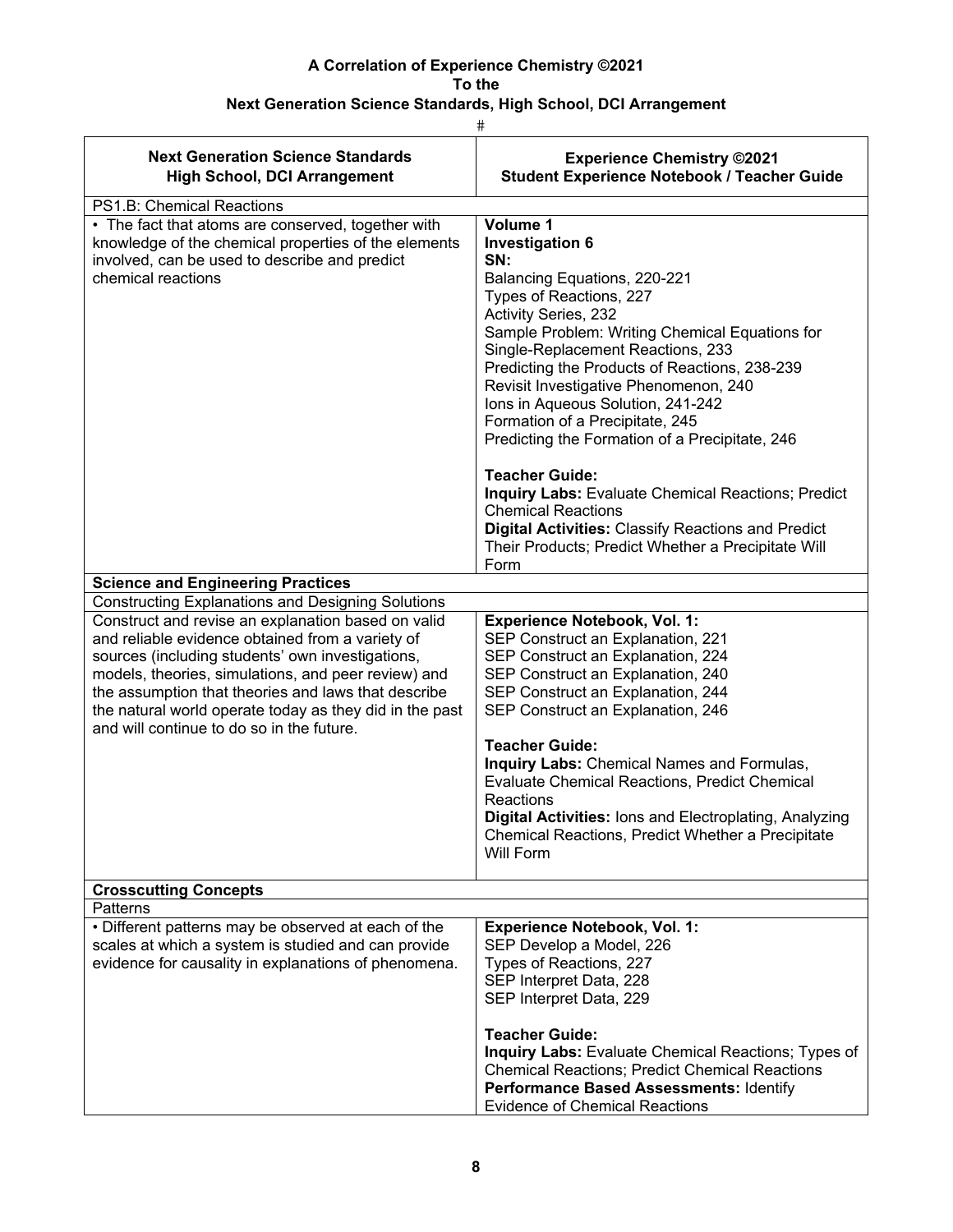| #                                                                                                                                                                                                                         |                                                                                                                                                                                                                                                                                                                                                                                                                                                                                                                                                                                                                                                                                                                                                                                                                                                                                                                                                                                                                                                                                      |
|---------------------------------------------------------------------------------------------------------------------------------------------------------------------------------------------------------------------------|--------------------------------------------------------------------------------------------------------------------------------------------------------------------------------------------------------------------------------------------------------------------------------------------------------------------------------------------------------------------------------------------------------------------------------------------------------------------------------------------------------------------------------------------------------------------------------------------------------------------------------------------------------------------------------------------------------------------------------------------------------------------------------------------------------------------------------------------------------------------------------------------------------------------------------------------------------------------------------------------------------------------------------------------------------------------------------------|
| <b>Next Generation Science Standards</b><br><b>High School, DCI Arrangement</b>                                                                                                                                           | <b>Experience Chemistry ©2021</b><br><b>Student Experience Notebook / Teacher Guide</b>                                                                                                                                                                                                                                                                                                                                                                                                                                                                                                                                                                                                                                                                                                                                                                                                                                                                                                                                                                                              |
| Performance Expectation HS-PS1-3. Plan and<br>conduct an investigation to gather evidence to<br>compare the structure of substances at the bulk scale<br>to infer the strength of electrical forces between<br>particles. | <b>Experience Notebook, Vol. 1:</b><br>Ductility and Malleability, 142<br><b>Teacher Guide:</b><br>Inquiry Labs: Correlate Material Properties and<br>Bond Type, Melt Ionic and Covalent Compounds,<br>Compressibility, Relationships Between Gas<br>Variables, The Ideal Gas Law, Gas Diffusion<br>Digital Activities: Intermolecular Forces in Liquids,<br>Tough Tools, Gas Behavior in Popping Candy<br>Performance-Based Assessments: Qualitative<br>Analysis and Chemical Bonding, Identify Evidence of<br><b>Chemical Reactions, Cartesian Divers</b>                                                                                                                                                                                                                                                                                                                                                                                                                                                                                                                          |
| <b>Disciplinary Core Ideas</b>                                                                                                                                                                                            |                                                                                                                                                                                                                                                                                                                                                                                                                                                                                                                                                                                                                                                                                                                                                                                                                                                                                                                                                                                                                                                                                      |
| PS1.A: Structure and Properties of Matter<br>• The structure and interactions of matter at the bulk<br>scale are determined by electrical forces within and<br>between atoms.                                             | <b>Experience Notebook, Vol. 1:</b><br>Coulomb's Law, 52<br>The Shielding Effect and Effective Nuclear Change,<br>53<br>Effective Nuclear Charge as a Periodic Table, 54<br>Periodic Trends, 56-57<br>Ionization Energy, 59<br>Electron Affinity, 61<br>Common Charges and Representative Elements, 62<br>lons and the Octet Rule, 68<br>Ionic Compounds, 72-73<br>Properties of Ionic Compounds, 74-75<br>Revisit Investigative Phenomenon, 76<br>Revisit Investigative Phenomenon, 80<br>Properties of Metals, 78-79<br>Octet Rule in Molecules, 82<br>Types of Covalent Bonds, 84-85<br>Electronegativity and Bonding, 86-87<br>Van der Waals Forces, 91-92<br>Hydrogen Bonds, 93<br>Properties of Molecular Substances, 94-95<br>Liquids and Intermolecular Forces, 118-119<br>Solids and Attractive Force, 120-121<br>Properties of Ionic and Molecular Compounds, 138<br>Electrons in Metal, 141<br>Conductivity and Luster, 143<br>Surface Tension, 149-150<br>Electrolytes and Nonelectrolytes, 156<br><b>Experience Notebook, Vol. 2:</b><br>The van der Waals Equation, 28 |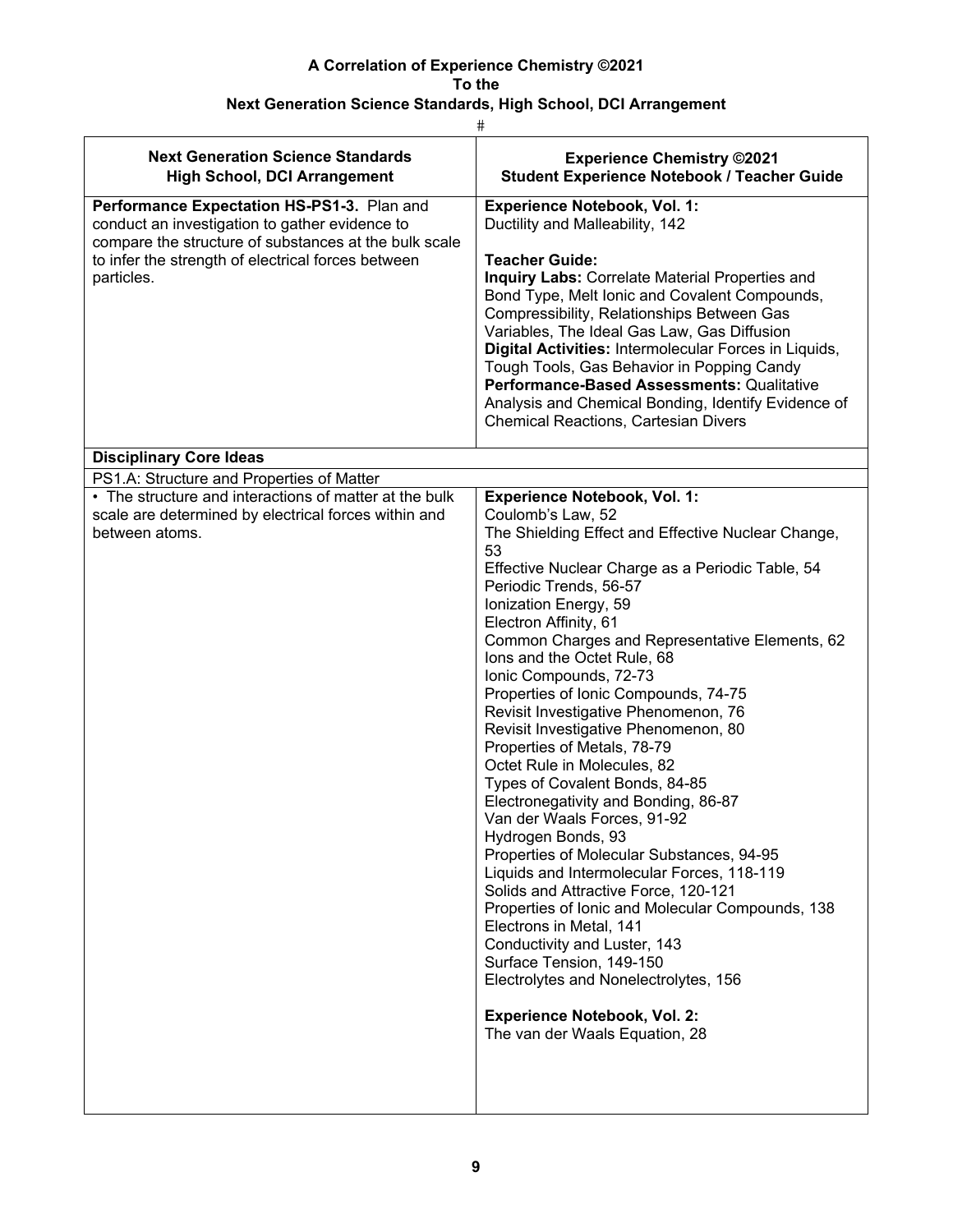| <b>Next Generation Science Standards</b><br><b>High School, DCI Arrangement</b>                                                                                                                          | <b>Experience Chemistry ©2021</b><br><b>Student Experience Notebook / Teacher Guide</b>                                                                                                                                                                                                                                                                                                                                                                                                                                                                                                                                                                                                                                                                                                                 |
|----------------------------------------------------------------------------------------------------------------------------------------------------------------------------------------------------------|---------------------------------------------------------------------------------------------------------------------------------------------------------------------------------------------------------------------------------------------------------------------------------------------------------------------------------------------------------------------------------------------------------------------------------------------------------------------------------------------------------------------------------------------------------------------------------------------------------------------------------------------------------------------------------------------------------------------------------------------------------------------------------------------------------|
| Continued:                                                                                                                                                                                               | Continued:<br><b>Teacher Guide:</b><br><b>Inquiry Labs: Correlate Material Properties and Bond</b><br>Type; Melt Ionic and Covalent Compounds<br>Digital Activities: Relate Intermolecular Forces to<br>States of Matter; Tough Tools; Metals and Nonmetals:<br>Data About Their Properties; Model Surface Tension<br>and Polarity; Compare Intermolecular Forces in Fresh<br>and Salt Water<br>Performance Based Assessments: Road Deicers                                                                                                                                                                                                                                                                                                                                                             |
| <b>PS2.B: Types of Interactions</b>                                                                                                                                                                      |                                                                                                                                                                                                                                                                                                                                                                                                                                                                                                                                                                                                                                                                                                                                                                                                         |
| Attraction and repulsion between electric charges at<br>the atomic scale explain the structure, properties, and<br>transformations of matter, as well as the contact<br>forces between material objects. | <b>Experience Notebook, Vol. 1:</b><br>Coulomb's Law, 52<br>Ionic Compounds, 72-73<br>Properties of Ionic Compounds, 74-75<br>Revisit Investigative Phenomenon, 76<br>Revisit Investigative Phenomenon, 80<br>Properties of Metals, 78-79<br>Octet Rule in Molecules, 82<br>Types of Covalent Bonds, 84-85<br>Electronegativity and Bonding, 86-87<br>Van der Waals Forces, 91-92<br>Hydrogen Bonds, 93<br>Properties of Molecular Substances, 94-95<br>Liquids and Intermolecular Forces, 118-119<br>Solids and Attractive Force, 120-121<br>Properties of Ionic and Molecular Compounds, 138<br>Electrons in Metal, 141<br>Conductivity and Luster, 143<br>Surface Tension, 149-150<br>Electrolytes and Nonelectrolytes, 156<br><b>Experience Notebook, Vol. 2:</b><br>The van der Waals Equation, 28 |
|                                                                                                                                                                                                          |                                                                                                                                                                                                                                                                                                                                                                                                                                                                                                                                                                                                                                                                                                                                                                                                         |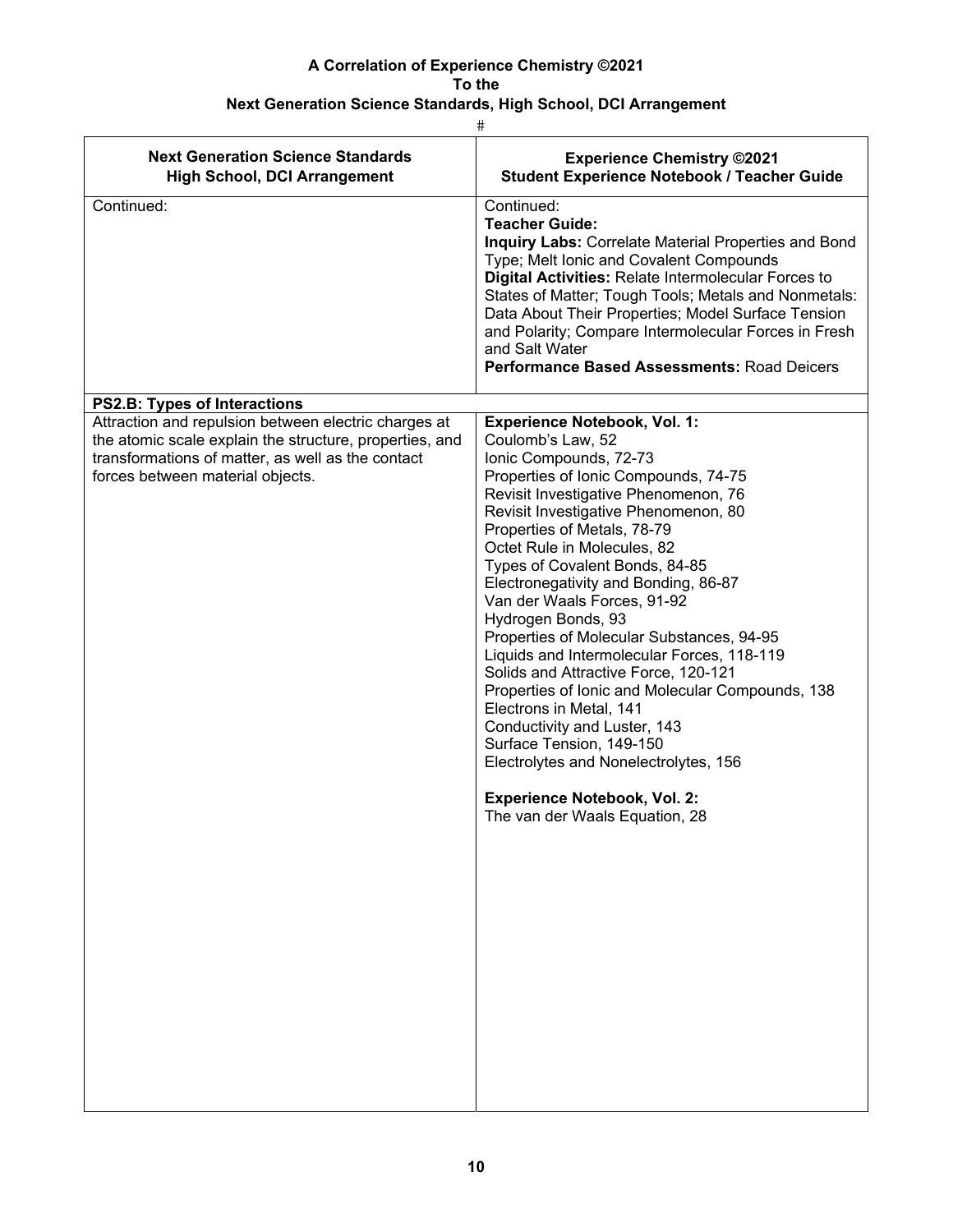|                                                                                                                                                                                                                                                                                                                                                                                            | $\#$                                                                                                                                                                                                                                                                                                                                                                                                                                                                                                                                                                                                                                                    |
|--------------------------------------------------------------------------------------------------------------------------------------------------------------------------------------------------------------------------------------------------------------------------------------------------------------------------------------------------------------------------------------------|---------------------------------------------------------------------------------------------------------------------------------------------------------------------------------------------------------------------------------------------------------------------------------------------------------------------------------------------------------------------------------------------------------------------------------------------------------------------------------------------------------------------------------------------------------------------------------------------------------------------------------------------------------|
| <b>Next Generation Science Standards</b><br><b>High School, DCI Arrangement</b>                                                                                                                                                                                                                                                                                                            | <b>Experience Chemistry ©2021</b><br><b>Student Experience Notebook / Teacher Guide</b>                                                                                                                                                                                                                                                                                                                                                                                                                                                                                                                                                                 |
| <b>Science and Engineering Practices</b>                                                                                                                                                                                                                                                                                                                                                   |                                                                                                                                                                                                                                                                                                                                                                                                                                                                                                                                                                                                                                                         |
| Planning and Carrying Out Investigations                                                                                                                                                                                                                                                                                                                                                   |                                                                                                                                                                                                                                                                                                                                                                                                                                                                                                                                                                                                                                                         |
| • Plan and conduct an investigation individually and<br>collaboratively to produce data to serve as the basis<br>for evidence, and in the design: decide on types, how<br>much, and accuracy of data needed to produce<br>reliable measurements and consider limitations on the<br>precision of the data (e.g., number of trials, cost, risk,<br>time), and refine the design accordingly. | <b>Inquiry Labs: Characteristics of Ionic Bonds;</b><br>Investigate Metallic Bonds; Investigate Covalent<br>Bonds, Intermolecular Forces; Correlate Material<br>Properties and Bond Type; Measure the Energy of a<br>Phase Change; Melt Ionic and Covalent Compounds;<br>Modeling Metals, Ceramics, and Polymers;<br>Investigate Surface Tension; Aqueous Solutions; The<br>Thermodynamics of Hand Warmers, Compressibility,<br>Relationships Between Gas Variables, The Ideal Gas<br>Law, Gas Diffusion<br><b>Engineering Design Challenges: Evaluate Metals</b><br>for a Commercial Application, Abrasive Compounds,<br><b>Building a Better Bike</b> |
|                                                                                                                                                                                                                                                                                                                                                                                            | Digital Activities: Intermolecular Forces in Liquids,<br>States of Matter, Tough Tools, Gas Behavior in<br>Popping Candy<br>Performance-Based Assessments: Measure<br>Energy in Combustion Reactions, Qualitative Analysis<br>and Chemical Bonding, Road Deicers, Identify<br>Evidence of Chemical Reactions, Cartesian Divers                                                                                                                                                                                                                                                                                                                          |
| <b>Crosscutting Concepts</b>                                                                                                                                                                                                                                                                                                                                                               |                                                                                                                                                                                                                                                                                                                                                                                                                                                                                                                                                                                                                                                         |
| Patterns                                                                                                                                                                                                                                                                                                                                                                                   |                                                                                                                                                                                                                                                                                                                                                                                                                                                                                                                                                                                                                                                         |
| • Different patterns may be observed at each of the<br>scales at which a system is studied and can provide<br>evidence for causality in explanations of phenomena.                                                                                                                                                                                                                         | <b>Experience Notebook, Vol. 1:</b><br>CCC Patterns, 59<br>CCC Patterns, 62<br>CCC Patterns, 63<br>CCC Patterns, 67<br>CCC Patterns, 69<br>CCC Patterns, 82<br>CCC Patterns, 86<br>CCC Patterns, 93<br>CCC Patterns, 98<br>CCC Patterns, 104<br>CCC Patterns, 113<br>CCC Patterns, 162<br><b>Teacher Guide:</b><br><b>Inquiry Labs: Correlate Material Properties and</b><br>Bond Type, Melt Ionic and Covalent Compounds,                                                                                                                                                                                                                              |
|                                                                                                                                                                                                                                                                                                                                                                                            | Relationships Between Gas Variables, The Ideal Gas<br>Law, Gas Diffusion<br>Performance-Based Assessments: Qualitative<br>Analysis and Chemical Bonding, Identify Evidence of<br><b>Chemical Reactions</b>                                                                                                                                                                                                                                                                                                                                                                                                                                              |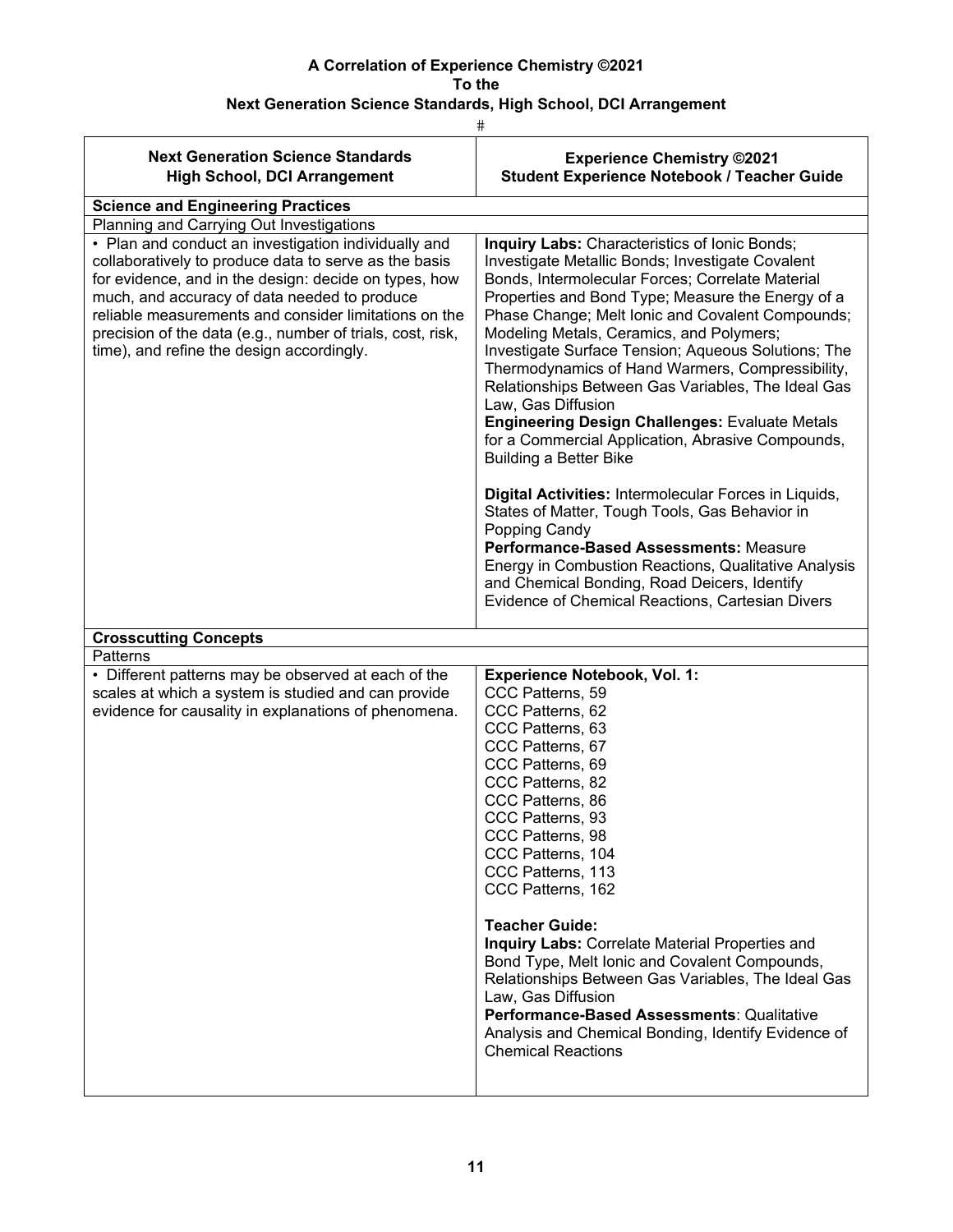| #                                                                                                                                                                                                                                                                                                                                                                                                         |  |
|-----------------------------------------------------------------------------------------------------------------------------------------------------------------------------------------------------------------------------------------------------------------------------------------------------------------------------------------------------------------------------------------------------------|--|
| <b>Experience Chemistry ©2021</b><br><b>Student Experience Notebook / Teacher Guide</b>                                                                                                                                                                                                                                                                                                                   |  |
| <b>Experience Notebook, Vol. 1:</b><br>Energy of Reactions, 223-224<br>Revisit Investigative Phenomenon, 226<br>Combination Reactions, 228<br>Decomposition Reactions, 229<br>Predicting the Products of Reactions, 238-239<br>Bond Enthalpy, 285-286<br>Hess's Law, 291<br>Heat Summation, 292<br>Standard Enthalpy of Formation, 293<br>Standard Enthalpy of Reaction, 295<br>Enthalpy of Solution, 296 |  |
| <b>Teacher Guide:</b><br>Inquiry Labs: Types of Chemical Reactions; Measure<br>Energy Flow in Chemical Reactions; The<br>Thermodynamics of Hand Warmers; Hess's Law and<br>the Combustion of a Metal<br>Performance Based Assessments: Enthalpy of a<br><b>Neutralization Reaction</b>                                                                                                                    |  |
|                                                                                                                                                                                                                                                                                                                                                                                                           |  |
|                                                                                                                                                                                                                                                                                                                                                                                                           |  |
| <b>Experience Notebook, Vol. 1:</b><br>Bond Enthalpy, 285-286<br><b>Experience Notebook, Vol. 2:</b><br>Energy Diagrams, 169                                                                                                                                                                                                                                                                              |  |
|                                                                                                                                                                                                                                                                                                                                                                                                           |  |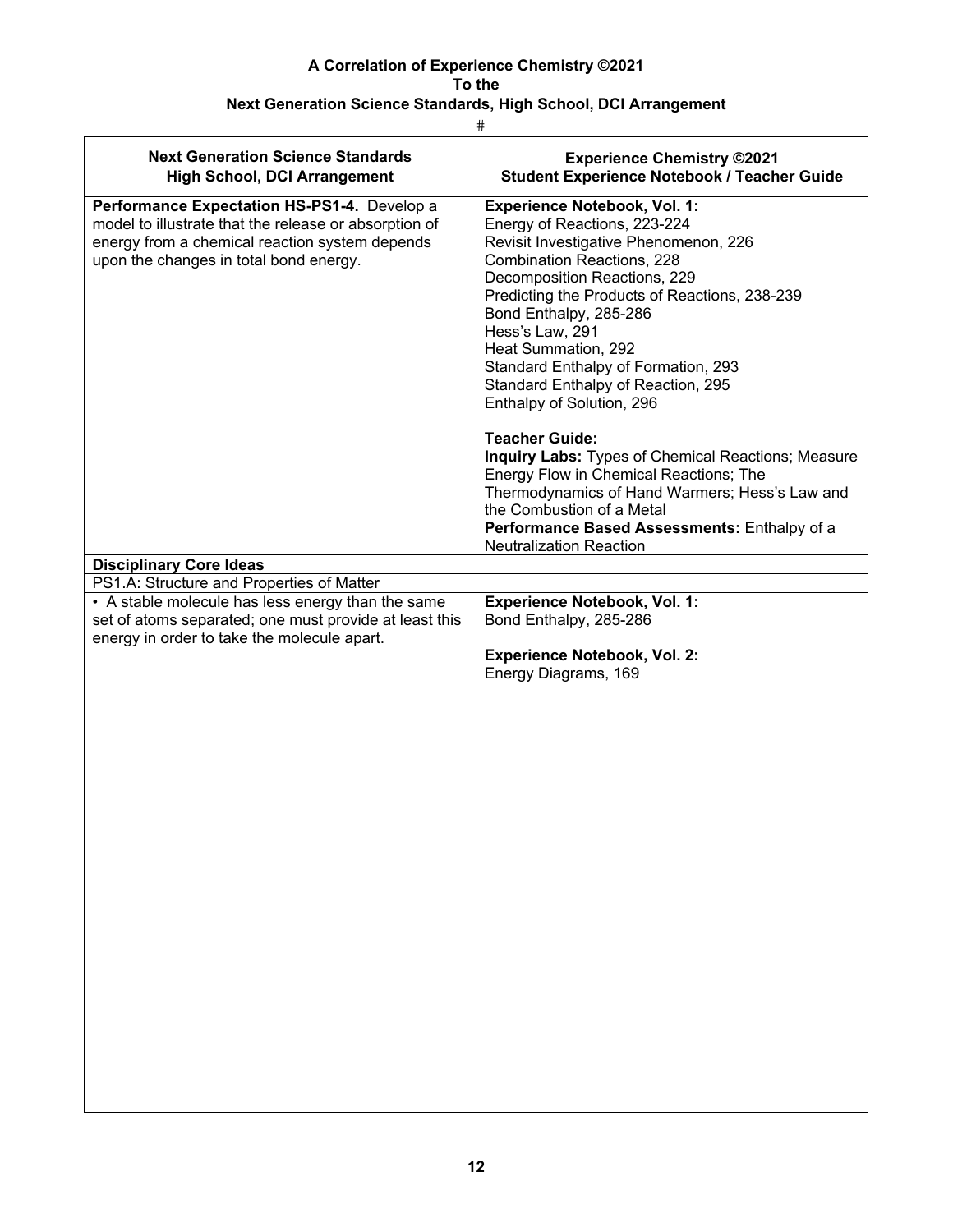| #                                                                                                                                                                                                                                                                                                                                                 |                                                                                                                                                                                                                                                                                                                                                                                                                                                                                                                                                                                                                                                                                                                                                                                                                                                                                                                                  |
|---------------------------------------------------------------------------------------------------------------------------------------------------------------------------------------------------------------------------------------------------------------------------------------------------------------------------------------------------|----------------------------------------------------------------------------------------------------------------------------------------------------------------------------------------------------------------------------------------------------------------------------------------------------------------------------------------------------------------------------------------------------------------------------------------------------------------------------------------------------------------------------------------------------------------------------------------------------------------------------------------------------------------------------------------------------------------------------------------------------------------------------------------------------------------------------------------------------------------------------------------------------------------------------------|
| <b>Next Generation Science Standards</b><br><b>High School, DCI Arrangement</b>                                                                                                                                                                                                                                                                   | <b>Experience Chemistry ©2021</b><br><b>Student Experience Notebook / Teacher Guide</b>                                                                                                                                                                                                                                                                                                                                                                                                                                                                                                                                                                                                                                                                                                                                                                                                                                          |
| PS1.B: Chemical Reactions                                                                                                                                                                                                                                                                                                                         |                                                                                                                                                                                                                                                                                                                                                                                                                                                                                                                                                                                                                                                                                                                                                                                                                                                                                                                                  |
| • Chemical processes, their rates, and whether or not<br>energy is stored or released can be understood in<br>terms of the collisions of molecules and the<br>rearrangements of atoms into new molecules, with<br>consequent changes in the sum of all bond energies<br>in the set of molecules that are matched by changes<br>in kinetic energy. | <b>Experience Notebook, Vol. 1:</b><br>Energy of Reactions, 223-224<br>What Causes Reactions?, 225<br>Bond Enthalpy, 285-286<br>Sample Problem: Using Enthalpy of Reaction to<br>Calculate Enthalpy Change, 289<br>Revisit Investigative Phenomenon, 290<br>Heat Summation, 292<br>Sample Problem: Calculating the Standard Enthalpy<br>of Reaction, 295<br><b>Experience Notebook, Vol. 2:</b><br>Collision Theory - a Review, 163<br>Effect of Concentration on Reaction Rates, 164<br>Effect of Temperature on Reaction Rate, 165<br>Energy Diagrams, 169<br>Lowering Activation Energy, 171-172<br><b>Teacher Guide:</b><br>Inquiry Labs: Evaluate Chemical Reactions; Types of<br><b>Chemical Reactions; Reaction Rates: Iodine Clock</b><br>Digital Activities: Energy Changes in Reactions;<br>Bond Energy and Enthalpy; Reaction Rate and<br><b>Molecular Collisions</b><br>Performance Based Assessments: Enthalpy of a |
|                                                                                                                                                                                                                                                                                                                                                   | <b>Neutralization Reaction</b><br><b>Engineering Design Challenges: Flameless Heating</b><br>Systems                                                                                                                                                                                                                                                                                                                                                                                                                                                                                                                                                                                                                                                                                                                                                                                                                             |
| <b>Science and Engineering Practices</b>                                                                                                                                                                                                                                                                                                          |                                                                                                                                                                                                                                                                                                                                                                                                                                                                                                                                                                                                                                                                                                                                                                                                                                                                                                                                  |
| Developing and Using Models                                                                                                                                                                                                                                                                                                                       |                                                                                                                                                                                                                                                                                                                                                                                                                                                                                                                                                                                                                                                                                                                                                                                                                                                                                                                                  |
| • Develop a model based on evidence to illustrate the<br>relationships between systems or between<br>components of a system.                                                                                                                                                                                                                      | <b>Experience Notebook, Vol. 1:</b><br>SEP Develop a Model, 226<br>SEP Use a Model, 282<br>SEP Use a Model, 286<br><b>Teacher Guide:</b><br>Inquiry Labs: Measure Energy Flow in Chemical<br>Reactions, Evaluate Chemical Reactions, Types of<br>Chemical Reactions, The Thermodynamics of Hand<br>Warmers, Hess's Law and the Combustion of a Metal                                                                                                                                                                                                                                                                                                                                                                                                                                                                                                                                                                             |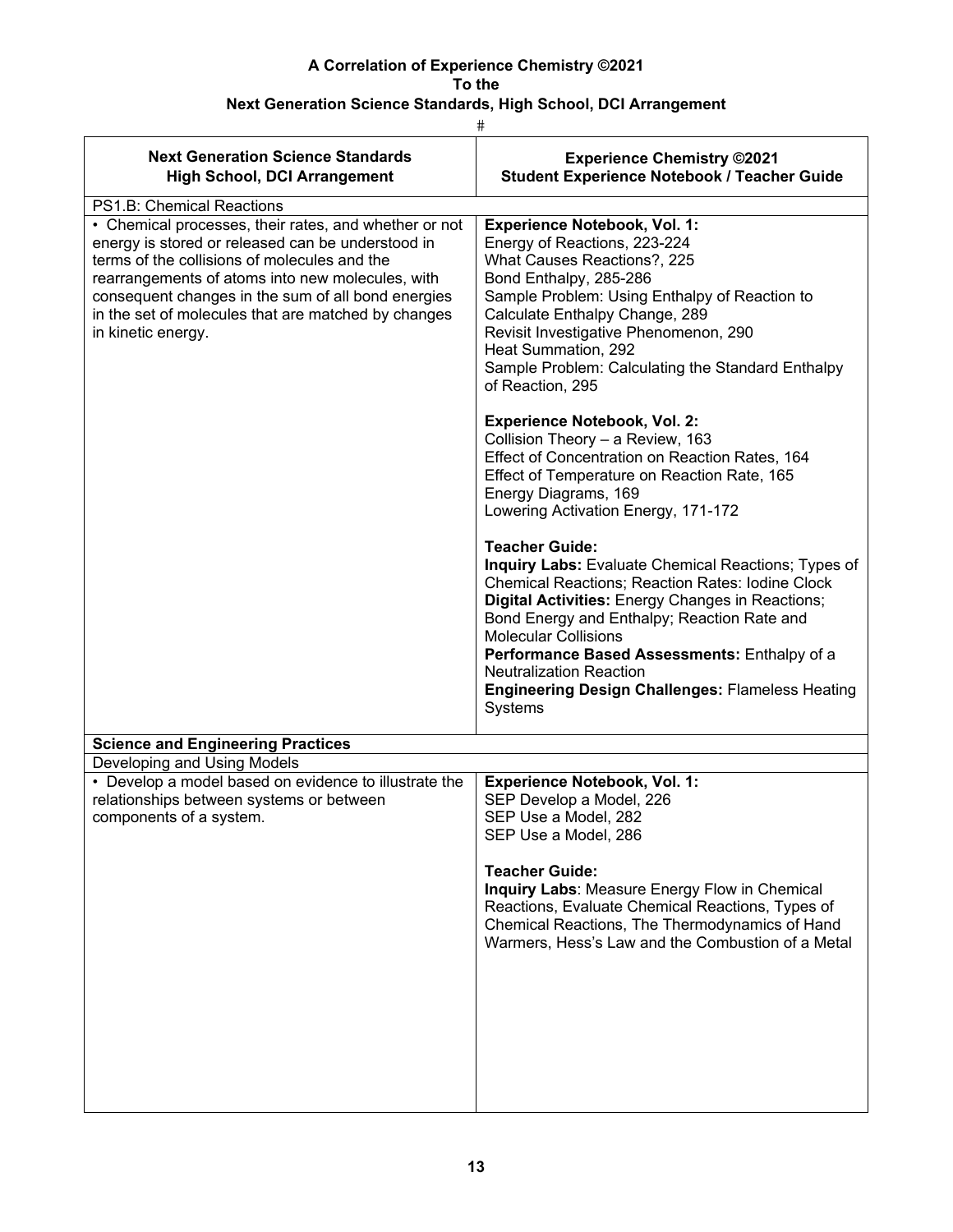$#$ 

| <b>Next Generation Science Standards</b><br><b>High School, DCI Arrangement</b>                                                                                                                                                                                                                                                                                                | <b>Experience Chemistry ©2021</b><br><b>Student Experience Notebook / Teacher Guide</b>                                                                                                                                                                                                                                                                                                                                     |
|--------------------------------------------------------------------------------------------------------------------------------------------------------------------------------------------------------------------------------------------------------------------------------------------------------------------------------------------------------------------------------|-----------------------------------------------------------------------------------------------------------------------------------------------------------------------------------------------------------------------------------------------------------------------------------------------------------------------------------------------------------------------------------------------------------------------------|
| <b>Crosscutting Concepts</b>                                                                                                                                                                                                                                                                                                                                                   |                                                                                                                                                                                                                                                                                                                                                                                                                             |
| <b>Energy and Matter</b>                                                                                                                                                                                                                                                                                                                                                       |                                                                                                                                                                                                                                                                                                                                                                                                                             |
| • Changes of energy and matter in a system can be<br>described in terms of energy and matter flows into, out<br>of, and within that system.                                                                                                                                                                                                                                    | <b>Experience Notebook, Vol. 1:</b><br>CCC Energy and Matter, 215<br>CCC Energy and Matter, 281<br>CCC Energy and Matter, 290                                                                                                                                                                                                                                                                                               |
|                                                                                                                                                                                                                                                                                                                                                                                | <b>Teacher Guide:</b><br>Digital Activities: Temperature Changes in Chemical<br>Reactions, Heat of Fusion<br><b>Engineering Design Challenge: Flameless Heating</b><br>Systems<br>Performance-Based Assessments: Measure<br>Energy in Combustion Reactions, Enthalpy of a<br><b>Neutralization Reaction</b>                                                                                                                 |
| Performance Expectation HS-PS1-5. Apply<br>scientific principles and evidence to provide an<br>explanation about the effects of changing the<br>temperature or concentration of the reacting particles<br>on the rate at which a reaction occurs.                                                                                                                              | <b>Experience Notebook, Vol. 2:</b><br>Calculating Reaction Rates, 161<br>Effect of Concentration on Reaction Rates, 164<br>CCC Stability and Change, 179<br>How Temperature Affects Equilibrium, 179<br>Reaction Rate vs. Favorability, 182<br>Revisit Investigative Phenomenon, 190<br>Assessment, 191                                                                                                                    |
|                                                                                                                                                                                                                                                                                                                                                                                | <b>Teacher Guide:</b><br>Inquiry Lab: Reaction Rates: Iodine Clock<br><b>Digital Activity: Reaction Rates and Activation</b><br>Energy<br>Performance-Based Assessments: Rates of<br>Reaction and Dissolution, Calcium Carbonate and<br><b>Shell Production</b>                                                                                                                                                             |
| <b>Disciplinary Core Ideas</b>                                                                                                                                                                                                                                                                                                                                                 |                                                                                                                                                                                                                                                                                                                                                                                                                             |
| PS1.B: Chemical Reactions<br>• Chemical processes, their rates, and whether or not<br>energy is stored or released can be understood in<br>terms of the collisions of molecules and the<br>rearrangements of atoms into new molecules, with<br>consequent changes in the sum of all bond energies<br>in the set of molecules that are matched by changes<br>in kinetic energy. | <b>Experience Notebook, Vol. 1:</b><br>Energy of Reactions, 223-224<br>What Causes Reactions?, 225<br><b>Experience Notebook, Vol. 2:</b><br>Collision Theory - a Review, 163<br>Effect of Concentration on Reaction Rates, 164<br>Effect of Temperature on Reaction Rate, 165<br>Effect of Particle Size on Reaction Rates, 166<br>Revisit Investigative Phenomenon, 167<br>Activation Energy, 168<br>Energy Diagrams, 169 |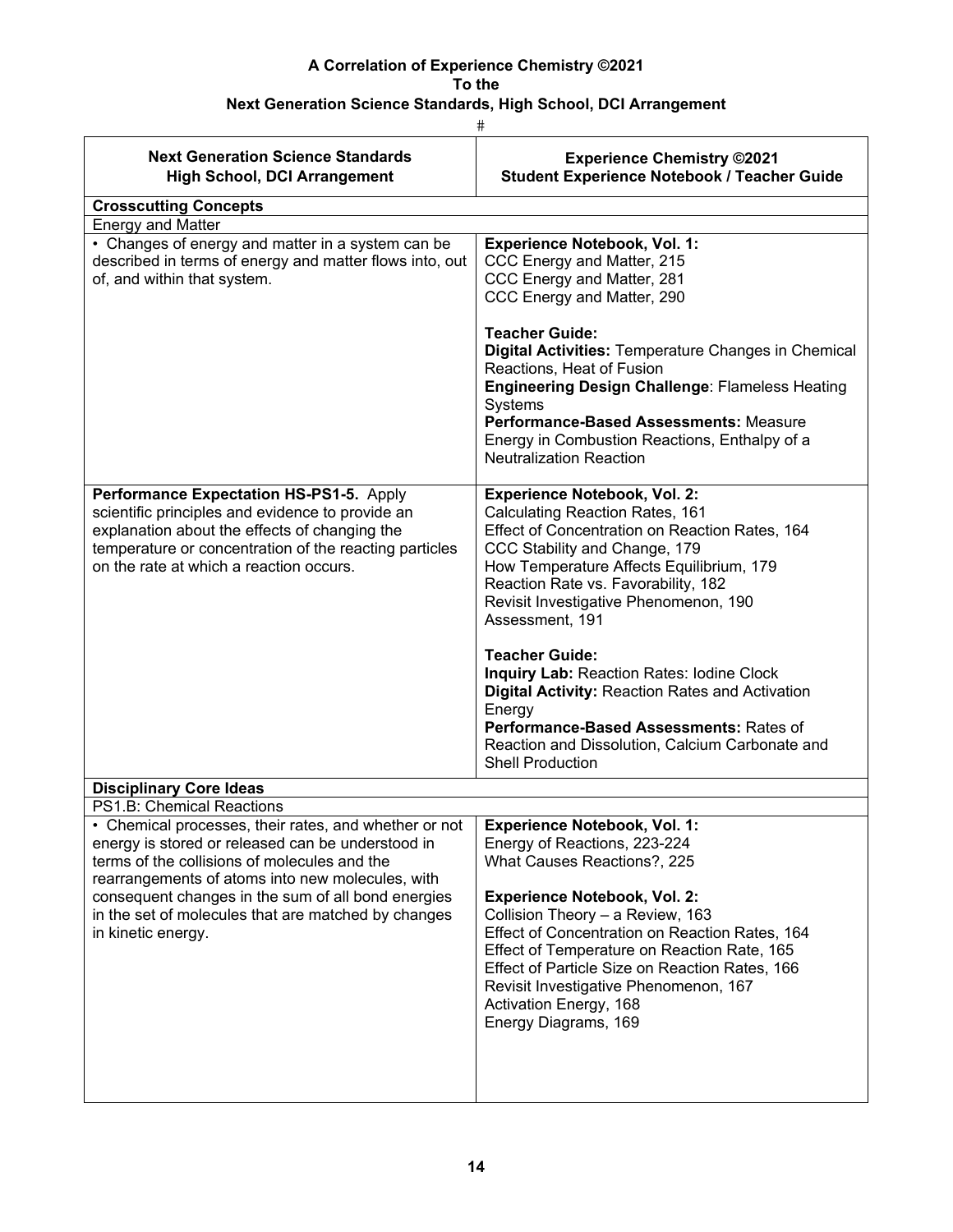$\frac{1}{2}$ 

| <b>Next Generation Science Standards</b><br><b>High School, DCI Arrangement</b>                                                                                                                               | <b>Experience Chemistry ©2021</b><br><b>Student Experience Notebook / Teacher Guide</b>                                                                                                                                                                                                                                                                                                                                                                                                                             |
|---------------------------------------------------------------------------------------------------------------------------------------------------------------------------------------------------------------|---------------------------------------------------------------------------------------------------------------------------------------------------------------------------------------------------------------------------------------------------------------------------------------------------------------------------------------------------------------------------------------------------------------------------------------------------------------------------------------------------------------------|
| Continued:                                                                                                                                                                                                    | Continued:<br><b>Teacher Guide:</b><br>Inquiry Labs: Evaluate Chemical Reactions; Types of<br><b>Chemical Reactions; Reaction Rates: Iodine Clock</b><br>Digital Activities: Energy Changes in Reactions;<br>Bond Energy and Enthalpy; Reaction Rate and<br><b>Molecular Collisions</b><br>Performance Based Assessments: Enthalpy of a<br><b>Neutralization Reaction</b><br><b>Engineering Design Challenges: Flameless Heating</b><br>Systems                                                                     |
| <b>Science and Engineering Practices</b>                                                                                                                                                                      |                                                                                                                                                                                                                                                                                                                                                                                                                                                                                                                     |
| <b>Constructing Explanations</b><br>• Apply scientific principles and evidence to provide<br>an explanation of phenomena and solve design<br>problems, taking into account possible unanticipated<br>effects. | <b>Experience Notebook, Vol. 2:</b><br>CCC Cause and Effect, 165<br>CCC Cause and Effect, 167<br>SEP Construct an Explanation, 170<br>SEP Construct an Explanation, 191<br><b>Teacher Guide:</b><br>Digital Activities: Factors that Affect Reaction Rate;<br>Glow Sticks and Reaction Rate                                                                                                                                                                                                                         |
| <b>Crosscutting Concepts</b>                                                                                                                                                                                  |                                                                                                                                                                                                                                                                                                                                                                                                                                                                                                                     |
| Patterns                                                                                                                                                                                                      |                                                                                                                                                                                                                                                                                                                                                                                                                                                                                                                     |
| • Different patterns may be observed at each of the<br>scales at which a system is studied and can provide<br>evidence for causality in explanations of phenomena.                                            | <b>Experience Notebook, Vol. 2:</b><br>CCC Patterns, 163<br>CCC Patterns, 169<br><b>Teacher Guide:</b><br>Inquiry Labs: Evaluate Chemical Reactions, Types of<br>Chemical Reactions, Reaction Rates: Iodine Clock,<br>Collision Theory, Explore Chemical Equilibrium,<br><b>Ocean Currents</b><br><b>Digital Activities: Reactivity of Metals, Reaction</b><br>Rates and Activation Energy<br>Performance-Based Assessments: Rates of<br>Reaction and Dissolution, Calcium Carbonate and<br><b>Shell Production</b> |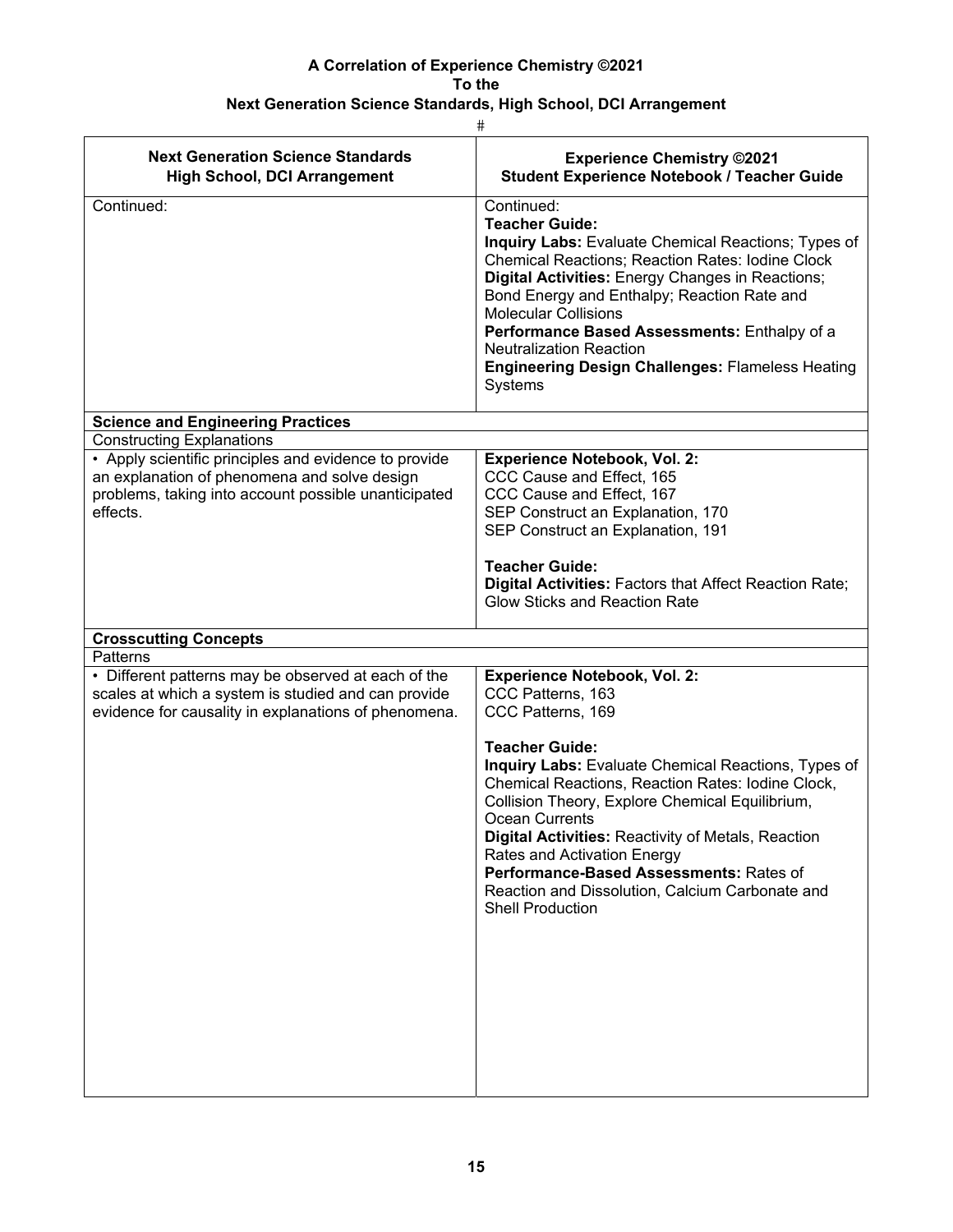| #                                                                                                                                                                                                                                                           |                                                                                                                                                                                                                                                                                                                                                                                                                                                                                                                                                                                                                                                                                                                                                                                                                                                                                                                                              |
|-------------------------------------------------------------------------------------------------------------------------------------------------------------------------------------------------------------------------------------------------------------|----------------------------------------------------------------------------------------------------------------------------------------------------------------------------------------------------------------------------------------------------------------------------------------------------------------------------------------------------------------------------------------------------------------------------------------------------------------------------------------------------------------------------------------------------------------------------------------------------------------------------------------------------------------------------------------------------------------------------------------------------------------------------------------------------------------------------------------------------------------------------------------------------------------------------------------------|
| <b>Next Generation Science Standards</b><br><b>High School, DCI Arrangement</b>                                                                                                                                                                             | <b>Experience Chemistry ©2021</b><br><b>Student Experience Notebook / Teacher Guide</b>                                                                                                                                                                                                                                                                                                                                                                                                                                                                                                                                                                                                                                                                                                                                                                                                                                                      |
| Performance Expectation HS-PS1-6 Refine the<br>design of a chemical system by specifying a change in<br>conditions that would produce increased amounts of<br>products at equilibrium.*                                                                     | <b>Experience Notebook, Vol. 2:</b><br>Chemical Equilibrium, 175<br>Le Chatelier's Principle, 176<br>Revisit Investigative Phenomenon, 180<br><b>Teacher Guide:</b><br><b>Inquiry Lab: Explore Chemical Equilibrium</b><br><b>Digital Activity: Equilibrium Shifting</b><br>Performance-Based Assessments: Rates of<br>Reaction and Dissolution, Calcium Carbonate and<br><b>Shell Production</b>                                                                                                                                                                                                                                                                                                                                                                                                                                                                                                                                            |
| <b>Disciplinary Core Ideas</b>                                                                                                                                                                                                                              |                                                                                                                                                                                                                                                                                                                                                                                                                                                                                                                                                                                                                                                                                                                                                                                                                                                                                                                                              |
| PS1.B: Chemical Reactions<br>• In many situations, a dynamic and condition-<br>dependent balance between a reaction and the<br>reverse reaction determines the numbers of all types<br>of molecules present.                                                | <b>Experience Notebook, Vol. 2:</b><br>Reversible Reactions, 174<br>Chemical Equilibrium, 175<br>Le Chatelier's Principle, 176<br>How Concentration Affects Equilibrium, 177<br>How Pressure Affects Equilibrium, 178<br>How Temperature Affects Equilibrium, 179<br>The Self-Ionization of Water, 198<br>Calculating pH, 199<br>Strong Acids and Bases, 203<br>Weak Acids, 204<br>Weak Bases, 206-207<br>Carbon Dioxide and Ocean pH, 230-231<br>Le Chatelier's Principle and Future Ocean pH, 236-<br>237<br>Biogenic Carbon Pump, 242-243<br>Calcification, 260-261<br>Marine Shell Dissolution, 262-263<br><b>Teacher Guide:</b><br><b>Inquiry Labs: Explore Chemical Equilibrium</b><br>Digital Activities: Equilibrium Shifting; Optimize a<br><b>Reversible Reaction</b><br><b>Performance Based Assessments: Reaction Rates</b><br>and Equilibrium<br>Engineering Design Challenges: Use Equilibrium for<br>a Commercial Application |
| ETS1.C: Optimizing the Design Solution<br>• Criteria may need to be broken down into simpler<br>ones that can be approached systematically, and<br>decisions about the priority of certain criteria over<br>others (trade- offs) may be needed. (secondary) | <b>Teacher Guide:</b><br>Engineering Design Challenges: Use Equilibrium for<br>a Commercial Application                                                                                                                                                                                                                                                                                                                                                                                                                                                                                                                                                                                                                                                                                                                                                                                                                                      |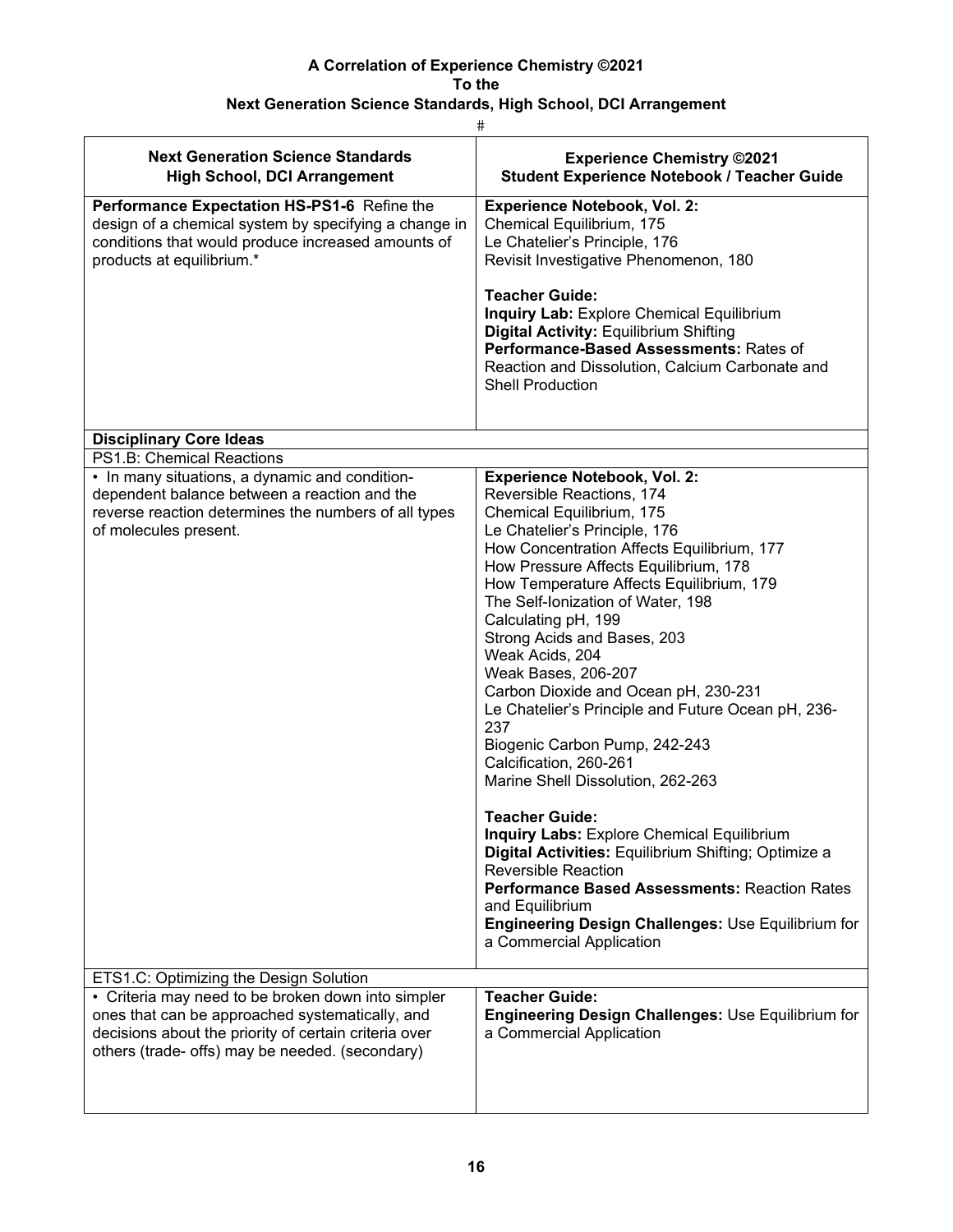## **Next Generation Science Standards, High School, DCI Arrangement**

| <b>Next Generation Science Standards</b><br><b>High School, DCI Arrangement</b>                                                                                                         | <b>Experience Chemistry ©2021</b><br><b>Student Experience Notebook / Teacher Guide</b>                                                                                                                                                                                                                                                                                                                                                                                                                                                                                                             |
|-----------------------------------------------------------------------------------------------------------------------------------------------------------------------------------------|-----------------------------------------------------------------------------------------------------------------------------------------------------------------------------------------------------------------------------------------------------------------------------------------------------------------------------------------------------------------------------------------------------------------------------------------------------------------------------------------------------------------------------------------------------------------------------------------------------|
| <b>Science and Engineering Practices</b>                                                                                                                                                |                                                                                                                                                                                                                                                                                                                                                                                                                                                                                                                                                                                                     |
| • Refine a solution to a complex real- world problem,<br>based on scientific knowledge, student-generated<br>sources of evidence, prioritized criteria, and tradeoff<br>considerations. | Experience Notebook, Vol. 2:<br>SEP Design a Solution, 177<br>SEP Design a Solution, 225<br>SEP Design Your Solution, 265                                                                                                                                                                                                                                                                                                                                                                                                                                                                           |
|                                                                                                                                                                                         | <b>Teacher Guide:</b><br>Engineering Design Challenges: Use Equilibrium for<br>a Commercial Application                                                                                                                                                                                                                                                                                                                                                                                                                                                                                             |
| <b>Crosscutting Concepts</b>                                                                                                                                                            |                                                                                                                                                                                                                                                                                                                                                                                                                                                                                                                                                                                                     |
|                                                                                                                                                                                         |                                                                                                                                                                                                                                                                                                                                                                                                                                                                                                                                                                                                     |
| <b>Stability and Change</b><br>• Much of science deals with constructing<br>explanations of how things change and how they<br>remain stable.                                            | <b>Experience Notebook, Vol. 2:</b><br>CCC Stability and Change, 159<br>CCC Stability and Change, 175<br>CCC Stability and Change, 179<br>CCC Stability and Change, 231<br>CCC Stability and Change, 237<br>CCC Stability and Change, 241<br><b>Teacher Guide:</b><br>Inquiry Labs: Explore Chemical Equilibrium,<br>Measure Acid Strength, Titrations-The Study of Acid-<br>Base Chemistry, Analysis of Buffer Solutions and<br>Ranges, The pH of Seawater<br>Digital Activities: Equilibrium Shifting, Explore<br>Buffer Systems, Ocean pH, The Effect of Ocean<br><b>Acidification on Shells</b> |
|                                                                                                                                                                                         |                                                                                                                                                                                                                                                                                                                                                                                                                                                                                                                                                                                                     |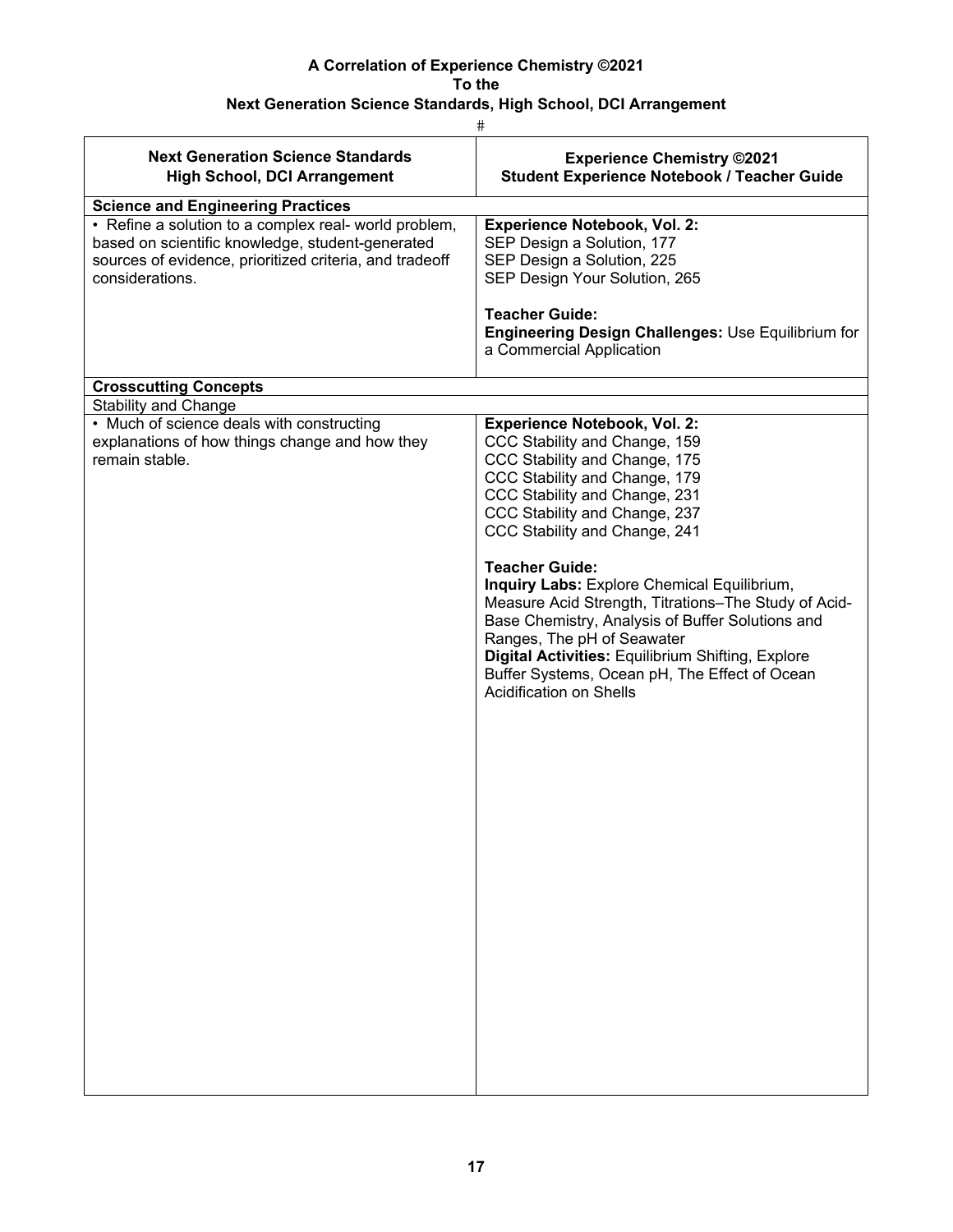|                                                                                                                                                                                    | #                                                                                                                                                                                                                                                                                                                                                                                                                                                                                                                                                                                                                                                                                                                                                                                                                                                                                                                                                     |
|------------------------------------------------------------------------------------------------------------------------------------------------------------------------------------|-------------------------------------------------------------------------------------------------------------------------------------------------------------------------------------------------------------------------------------------------------------------------------------------------------------------------------------------------------------------------------------------------------------------------------------------------------------------------------------------------------------------------------------------------------------------------------------------------------------------------------------------------------------------------------------------------------------------------------------------------------------------------------------------------------------------------------------------------------------------------------------------------------------------------------------------------------|
| <b>Next Generation Science Standards</b><br><b>High School, DCI Arrangement</b>                                                                                                    | <b>Experience Chemistry ©2021</b><br><b>Student Experience Notebook / Teacher Guide</b>                                                                                                                                                                                                                                                                                                                                                                                                                                                                                                                                                                                                                                                                                                                                                                                                                                                               |
| Performance Expectation HS-PS1-7. Use<br>mathematical representations to support the claim that<br>atoms, and therefore mass, are conserved during a<br>chemical reaction.         | <b>Experience Notebook, Vol. 1:</b><br>Percent Composition from Chemical Formulas, 194<br>Balancing Word Equations, 220-221<br>Sample Problem: Writing Chemical Equations for<br>Combination and Decomposition Reactions, 230<br>Sample Problem: Writing Chemical Equations for<br>Single-Replacement Reactions, 233<br><b>Experience Notebook, Vol. 2:</b><br>Acid-Base Neutralization Reactions, 212-213<br>Balancing by the Half-Reaction Method, 294-295<br>Standard Cell Potential, 301<br>Sample Problem: Writing the Cell Reaction, 302<br><b>Inquiry Labs: Identify Unknowns Through</b><br>Stoichiometry, Determination of Reaction Output,<br>Formation of Barium Iodate<br>Digital Activities: Understanding Stoichiometry,<br>Limiting Reagent<br>Engineering Design Challenge: Build a Film<br><b>Canister Rocket</b><br>Performance-Based Assessments: Analysis of<br>Basic Copper Carbonate, The Stoichiometry of Filling<br>a Balloon |
| <b>Disciplinary Core Ideas</b>                                                                                                                                                     |                                                                                                                                                                                                                                                                                                                                                                                                                                                                                                                                                                                                                                                                                                                                                                                                                                                                                                                                                       |
| PS1.B: Chemical Reactions                                                                                                                                                          |                                                                                                                                                                                                                                                                                                                                                                                                                                                                                                                                                                                                                                                                                                                                                                                                                                                                                                                                                       |
| • The fact that atoms are conserved, together with<br>knowledge of the chemical properties of the elements<br>involved, can be used to describe and predict<br>chemical reactions. | <b>Experience Notebook, Vol. 1:</b><br>Balancing Equations, 220-221<br>Activity Series, 232<br>Sample Problem: Writing Chemical Equations for<br>Single-Replacement Reactions, 233<br>Predicting the Products of Reactions, 238-239<br>Revisit Investigative Phenomenon, 240<br>Equations as a Recipe, 252-253<br>Interpreting Chemical Equations, 254-255<br>What Is Conserved, 256<br>Proportionality of Reactants and Products, 257<br>Limiting and Excess Reagents, 270<br>Mass of Products and Reactants, 271<br>Percent Yield, 274-275<br><b>Teacher Guide:</b><br><b>Inquiry Labs: Evaluate Chemical Reactions, Predict</b><br><b>Chemical Reactions</b><br><b>Digital Activities: Classify Reactions and Predict</b><br>Their Products; Predict Whether a Precipitate Will<br>Form                                                                                                                                                            |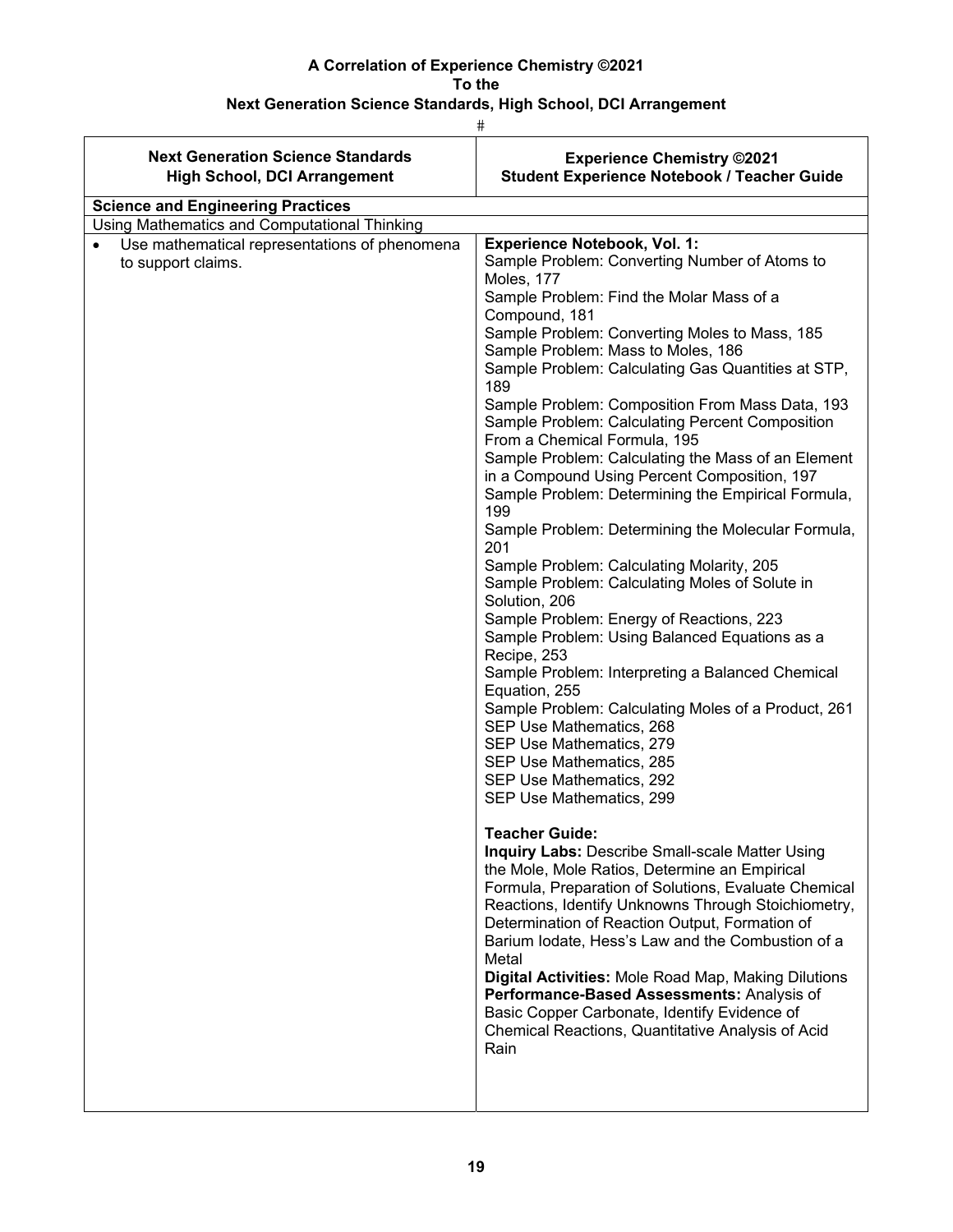| <b>Next Generation Science Standards</b><br><b>High School, DCI Arrangement</b> | <b>Experience Chemistry ©2021</b><br><b>Student Experience Notebook / Teacher Guide</b>                                                                                                                                                                                        |
|---------------------------------------------------------------------------------|--------------------------------------------------------------------------------------------------------------------------------------------------------------------------------------------------------------------------------------------------------------------------------|
| <b>Crosscutting Concepts</b>                                                    |                                                                                                                                                                                                                                                                                |
| <b>Energy and Matter</b>                                                        |                                                                                                                                                                                                                                                                                |
| • The total amount of energy and matter in closed<br>systems is conserved.      | <b>Experience Notebook, Vol. 1:</b><br>CCC Energy and Matter, 215<br>CCC Energy and Matter, 255<br>CCC Energy and Matter, 256<br>CCC Energy and Matter, 281<br>CCC Energy and Matter, 284<br>CCC Energy and Matter, 290<br>SEP Energy and Matter, 307<br><b>Teacher Guide:</b> |
|                                                                                 | <b>Engineering Design Challenges: An Empirical</b><br>Formula Challenge, Build a Film Canister Rocket<br>Performance-Based Assessments: The<br>Stoichiometry of Filling a Balloon, Enthalpy of a<br><b>Neutralization Reaction</b>                                             |
| <b>Connections to Nature of Science</b>                                         |                                                                                                                                                                                                                                                                                |
| Scientific Knowledge Assumes an Order and Consistency in Natural Systems        |                                                                                                                                                                                                                                                                                |
| • Science assumes the universe is a vast single                                 | <b>Experience Notebook, Vol. 1:</b>                                                                                                                                                                                                                                            |
| system in which basic laws are consistent.                                      | Balancing Equations, 220-221<br>Energy of Reactions, 223-224<br>What Is Conserved?, 256<br>Systems and Surroundings, 283                                                                                                                                                       |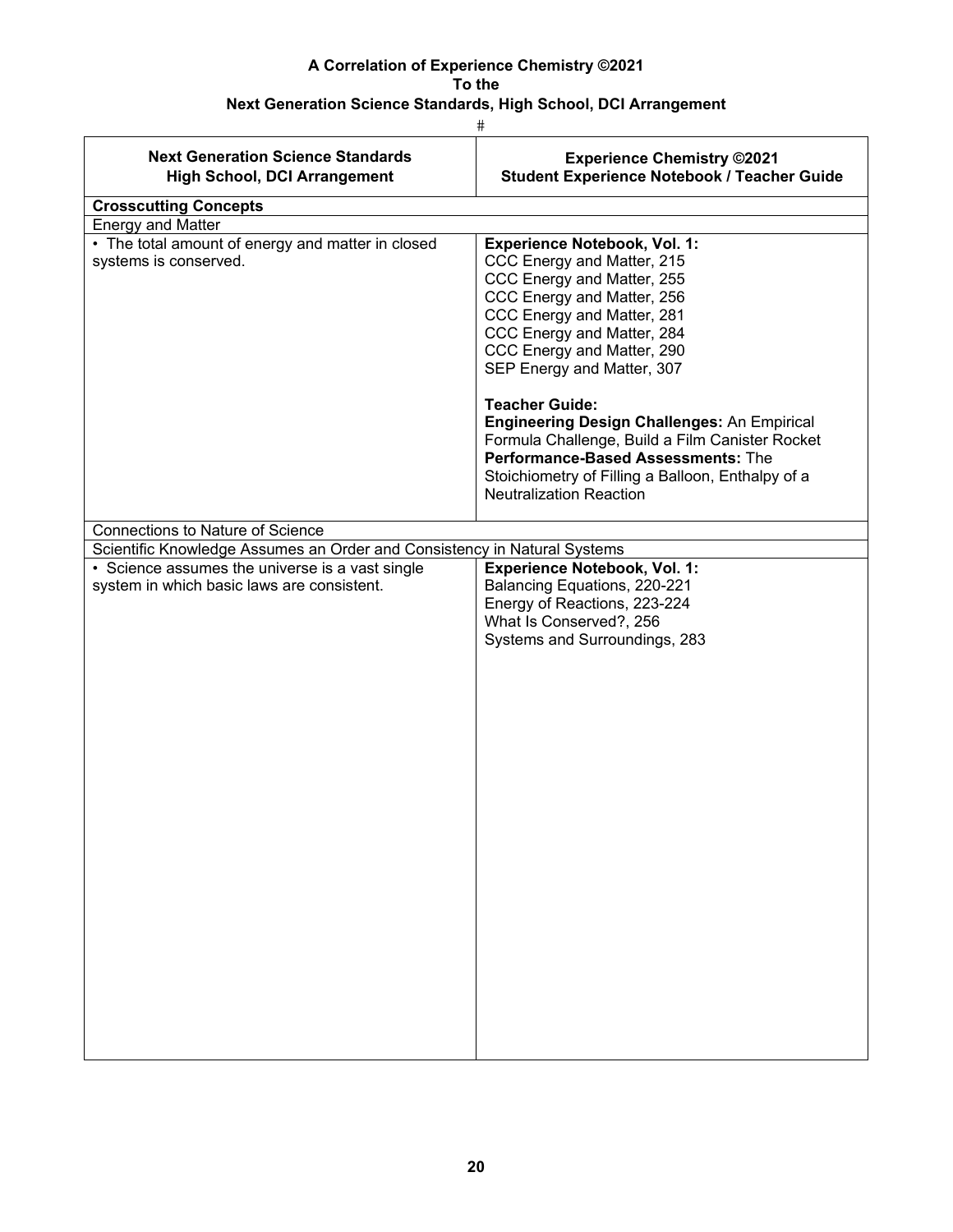| #                                                                                                                                                                                                                              |                                                                                                                                                                                                                                                                                 |  |
|--------------------------------------------------------------------------------------------------------------------------------------------------------------------------------------------------------------------------------|---------------------------------------------------------------------------------------------------------------------------------------------------------------------------------------------------------------------------------------------------------------------------------|--|
| <b>Next Generation Science Standards</b><br><b>High School, DCI Arrangement</b>                                                                                                                                                | <b>Experience Chemistry ©2021</b><br><b>Student Experience Notebook / Teacher Guide</b>                                                                                                                                                                                         |  |
| Performance Expectation HS-PS1-8. Develop<br>models to illustrate the changes in the composition of<br>the nucleus of the atom and the energy released<br>during the processes of fission, fusion, and radioactive<br>decay.   | <b>Experience Notebook, Vol. 2:</b><br>Strong and Weak Nuclear Forces, 361-364<br>Radioactive Decay Chains, 367<br>Revisit Investigative Phenomenon, 372<br>Nuclear Fusion, 380                                                                                                 |  |
|                                                                                                                                                                                                                                | <b>Teacher Guide:</b><br>Inquiry Labs: Radioactive Decay, Nuclear Energy<br>Performance-Based Assessment: Natural Radiation                                                                                                                                                     |  |
| <b>Disciplinary Core Ideas</b>                                                                                                                                                                                                 |                                                                                                                                                                                                                                                                                 |  |
| PS1.C: Nuclear Processes                                                                                                                                                                                                       |                                                                                                                                                                                                                                                                                 |  |
| • Nuclear processes, including fusion, fission, and<br>radioactive decays of unstable nuclei, involve release<br>or absorption of energy. The total number of neutrons<br>plus protons does not change in any nuclear process. | <b>Experience Notebook, Vol. 2:</b><br>Strong and Weak Nuclear Forces, 361-364<br>Revisit Investigative Phenomenon, 372<br>Nuclear Fission, 379<br>Nuclear Fusion, 380<br>Solar Fusion, 381<br>Fusion in Large Stars, 382                                                       |  |
|                                                                                                                                                                                                                                | <b>Teacher Guide:</b><br><b>Inquiry Labs: Radioactive Decay</b><br>Digital Activities: What Happens When an Atom<br>Decays?; Energy From Nuclear Processes<br>Performance Based Assessments: Natural<br>Radiation                                                               |  |
| <b>Science and Engineering Practices</b>                                                                                                                                                                                       |                                                                                                                                                                                                                                                                                 |  |
| • Develop a model based on evidence to illustrate the<br>relationships between systems or between<br>components of a system.                                                                                                   | <b>Experience Notebook, Vol. 2:</b><br>Radioactive Processes, 363<br>CCC Use Models, 379<br>Solar Fission, 381<br>SEP Use Models, 382<br><b>Teacher Guide:</b><br><b>Inquiry Labs: Radioactive Decay; Nuclear Energy</b><br>Performance Based Assessments: Natural<br>Radiation |  |
| <b>Crosscutting Concepts</b>                                                                                                                                                                                                   |                                                                                                                                                                                                                                                                                 |  |
| <b>Energy and Matter</b>                                                                                                                                                                                                       |                                                                                                                                                                                                                                                                                 |  |
| • In nuclear processes, atoms are not conserved, but<br>the total number of protons plus neutrons is<br>conserved.                                                                                                             | <b>Experience Notebook, Vol. 2:</b><br>Conservation of Mass and Energy, 373-374<br>CCC Energy and Matter, 380                                                                                                                                                                   |  |
|                                                                                                                                                                                                                                | <b>Teacher Guide:</b><br><b>Digital Activities: Comparing Nuclear and Chemical</b><br>Reactions, Geologic Variation and Radon Levels                                                                                                                                            |  |
|                                                                                                                                                                                                                                |                                                                                                                                                                                                                                                                                 |  |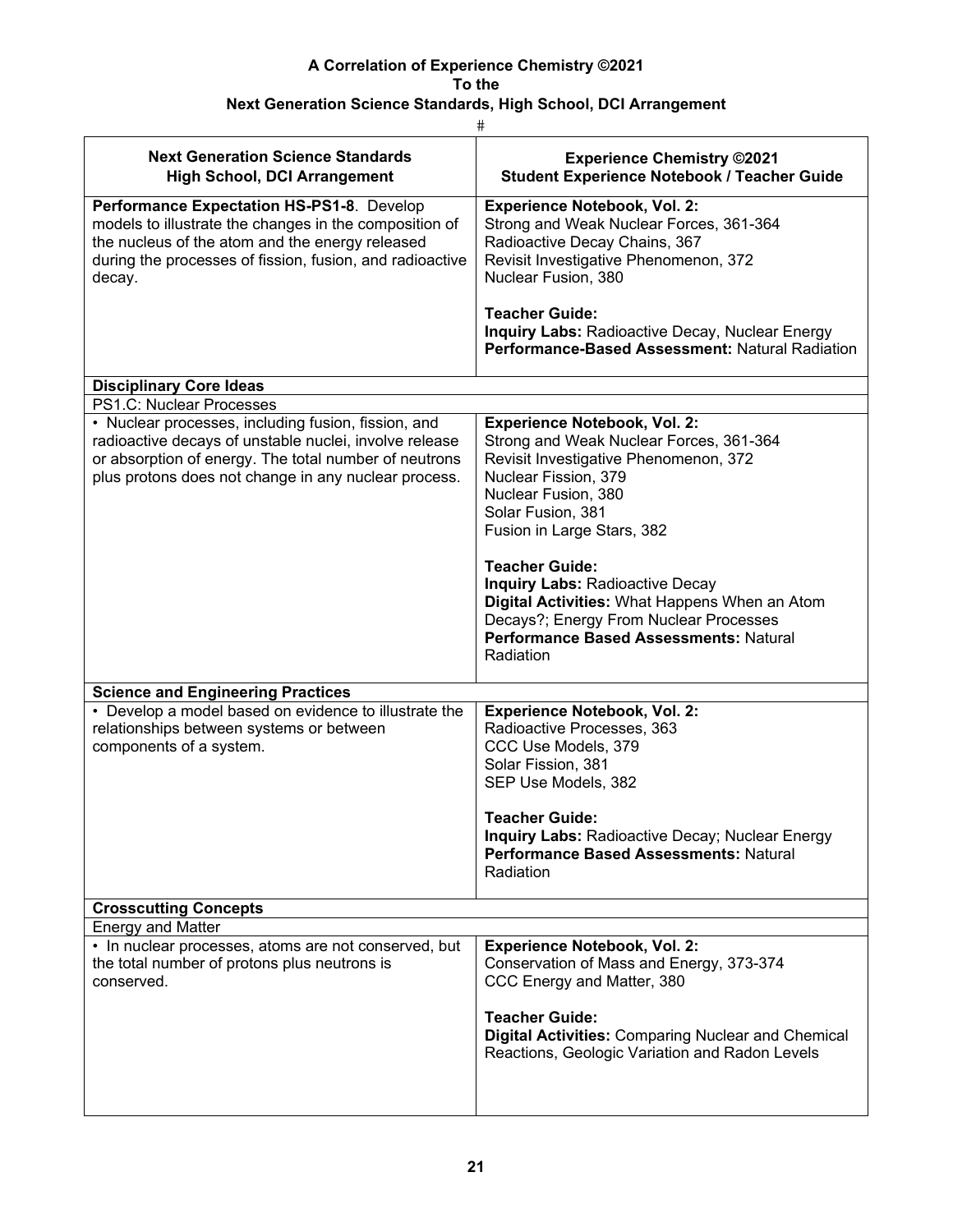| $\#$                                                                                                                                                                                                                                                                                   |                                                                                                                                                                                                                                                                                                                                                                                                                                                                                                                                                                                                                                                                                               |  |
|----------------------------------------------------------------------------------------------------------------------------------------------------------------------------------------------------------------------------------------------------------------------------------------|-----------------------------------------------------------------------------------------------------------------------------------------------------------------------------------------------------------------------------------------------------------------------------------------------------------------------------------------------------------------------------------------------------------------------------------------------------------------------------------------------------------------------------------------------------------------------------------------------------------------------------------------------------------------------------------------------|--|
| <b>Next Generation Science Standards</b><br><b>High School, DCI Arrangement</b>                                                                                                                                                                                                        | <b>Experience Chemistry ©2021</b><br><b>Student Experience Notebook / Teacher Guide</b>                                                                                                                                                                                                                                                                                                                                                                                                                                                                                                                                                                                                       |  |
| HS-PS2 Motion and Stability: Forces and Interactions                                                                                                                                                                                                                                   |                                                                                                                                                                                                                                                                                                                                                                                                                                                                                                                                                                                                                                                                                               |  |
| Performance Expectation HS-PS2-4. Use<br>mathematical representations of Newton's Law of<br>Gravitation and Coulomb's Law to describe and<br>predict the gravitational and electrostatic forces<br>between objects.                                                                    | <b>Teacher Guide:</b><br>Inquiry Labs: Characteristics of Ionic Bonds,<br>Characteristics of Covalent Bonds, Intermolecular<br>Forces<br>Digital Activities: Formation of Ionic Compounds,<br>Intermolecular Forces in Liquids<br>Performance-Based Assessment: Qualitative<br>Analysis and Chemical Bonding                                                                                                                                                                                                                                                                                                                                                                                  |  |
| <b>Disciplinary Core Ideas</b>                                                                                                                                                                                                                                                         |                                                                                                                                                                                                                                                                                                                                                                                                                                                                                                                                                                                                                                                                                               |  |
| PS2.B: Types of Interactions                                                                                                                                                                                                                                                           |                                                                                                                                                                                                                                                                                                                                                                                                                                                                                                                                                                                                                                                                                               |  |
| • Newton's law of universal gravitation and Coulomb's<br>law provide the mathematical models to describe and<br>predict the effects of gravitational and electrostatic<br>forces between distant objects.                                                                              | <b>Experience Notebook, Vol. 1:</b><br>Coulomb's Law, 52<br>Atomic Radius, 56-57<br>Ionic Bonds, 70-71<br>Ionic Compounds, 72-73<br>Revisit Investigative Phenomenon, 76<br>Properties of Metals, 78-79<br>Electronegativity and Bonding, 86-87<br>Geometry and Polar Molecules, 88-90<br>Van der Waals Forces, 91-92<br>Hydrogen Bonds, 93<br>Water and Hydrogen Bonding, 148-149<br><b>Experience Notebook, Vol. 2:</b><br>Potential Energy, 297<br>Strong and Weak Nuclear Forces, 361-362<br>Radioactive Processes, 363-364<br><b>Teacher Guide:</b><br>Inquiry Labs: Characteristics of Ionic Bonds;<br>Investigate Covalent Bonds<br><b>Digital Activities: lons and Electroplating</b> |  |
| • Forces at a distance are explained by fields<br>(gravitational, electric, and magnetic) permeating<br>space that can transfer energy through space.<br>Magnets or electric currents cause magnetic fields;<br>electric charges or changing magnetic fields cause<br>electric fields. | <b>Experience Notebook, Vol. 1:</b><br>Ionic Bonds, 70-71<br>Ionic Compounds, 72-73<br><b>Experience Notebook, Vol. 2:</b><br>Potential Energy, 297<br>Strong and Weak Nuclear Forces, 361-362<br>Radioactive Processes, 363-364                                                                                                                                                                                                                                                                                                                                                                                                                                                              |  |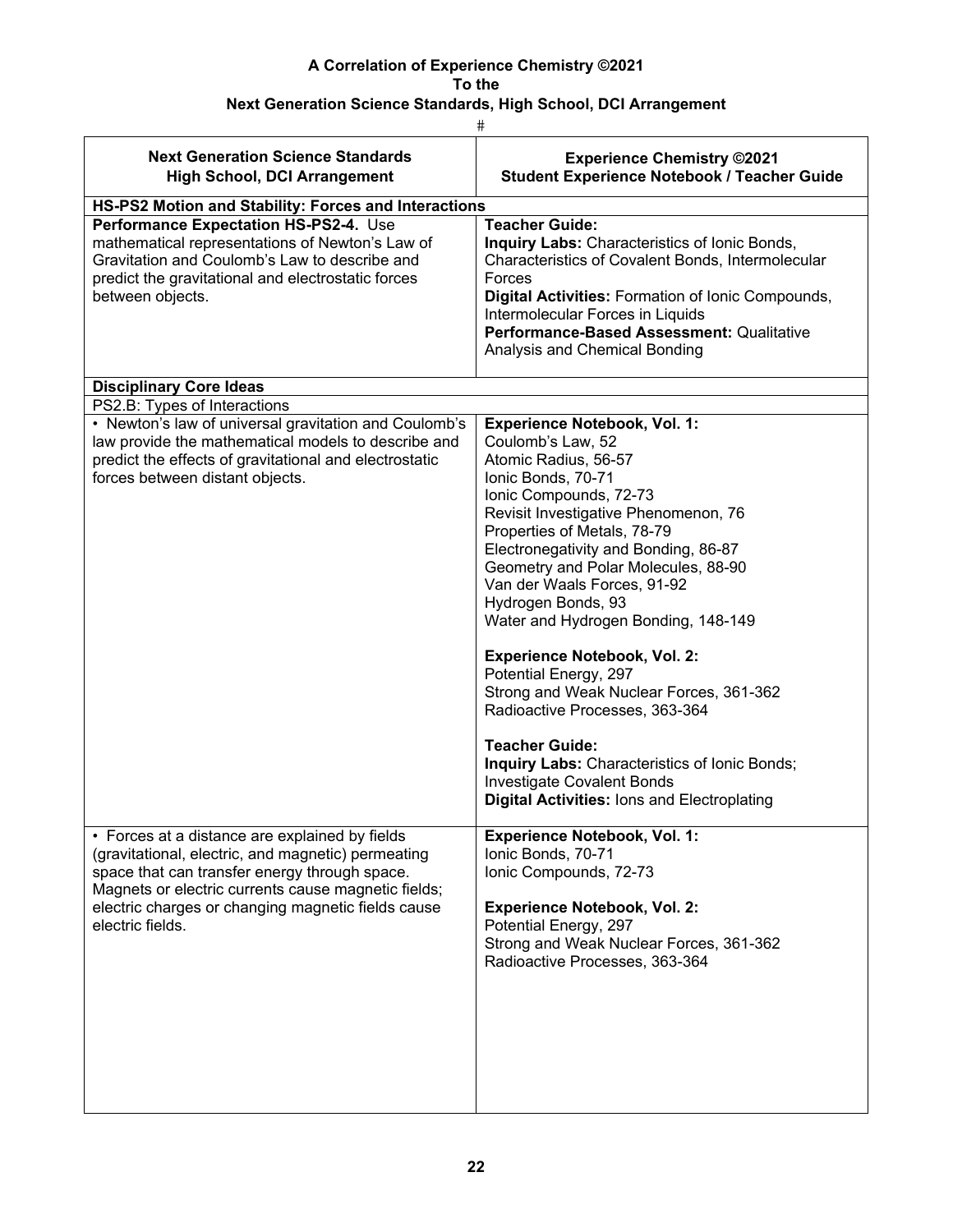## **Next Generation Science Standards, High School, DCI Arrangement**

 $#$ 

| <b>Next Generation Science Standards</b><br><b>High School, DCI Arrangement</b>                                                                                    | <b>Experience Chemistry ©2021</b><br><b>Student Experience Notebook / Teacher Guide</b>                                                                                                                                                          |
|--------------------------------------------------------------------------------------------------------------------------------------------------------------------|--------------------------------------------------------------------------------------------------------------------------------------------------------------------------------------------------------------------------------------------------|
| <b>Science and Engineering Practices</b>                                                                                                                           |                                                                                                                                                                                                                                                  |
| Using Mathematics and Computational Thinking                                                                                                                       |                                                                                                                                                                                                                                                  |
| • Use mathematical representations of phenomena to<br>describe explanations.                                                                                       | <b>Experience Notebook, Vol. 1:</b><br>SEP Construct an Explanation, 76<br>SEP Use Math, 87<br><b>Teacher Guide:</b>                                                                                                                             |
|                                                                                                                                                                    | Inquiry Labs: Characteristics of Ionic Bonds;<br>Investigate Covalent Bonds                                                                                                                                                                      |
| <b>Connections to Nature of Science</b>                                                                                                                            |                                                                                                                                                                                                                                                  |
| Science Models, Laws, Mechanisms, and Theories Explain Natural Phenomena                                                                                           |                                                                                                                                                                                                                                                  |
| • Theories and laws provide explanations in science.<br>• Laws are statements or descriptions of the                                                               | <b>Experience Notebook, Vol. 1:</b><br>Coulomb's Law, 52<br>Ionic Compounds, 72-73<br>Revisit Investigative Phenomenon, 76<br><b>Teacher Guide:</b><br><b>Digital Activities: lons and Electroplating</b><br><b>Experience Notebook, Vol. 1:</b> |
| relationships among observable phenomena.                                                                                                                          | Coulomb's Law, 52                                                                                                                                                                                                                                |
|                                                                                                                                                                    | Ionic Compounds, 72-73                                                                                                                                                                                                                           |
|                                                                                                                                                                    | Revisit Investigative Phenomenon, 76                                                                                                                                                                                                             |
|                                                                                                                                                                    | <b>Teacher Guide:</b><br><b>Digital Activities: lons and Electroplating</b>                                                                                                                                                                      |
| <b>Crosscutting Concepts</b>                                                                                                                                       |                                                                                                                                                                                                                                                  |
| Patterns                                                                                                                                                           |                                                                                                                                                                                                                                                  |
| • Different patterns may be observed at each of the<br>scales at which a system is studied and can provide<br>evidence for causality in explanations of phenomena. | <b>Experience Notebook, Vol. 1:</b><br>CCC Patterns, 59<br>CCC Patterns, 86                                                                                                                                                                      |
|                                                                                                                                                                    | <b>Teacher Guide:</b><br><b>Digital Activities: lons and Electroplating; Formation</b><br>of Ionic Compounds; Intermolecular Forces in Liquids<br><b>Performance Based Assessments: Qualitative</b><br>Analysis and Chemical Bonding             |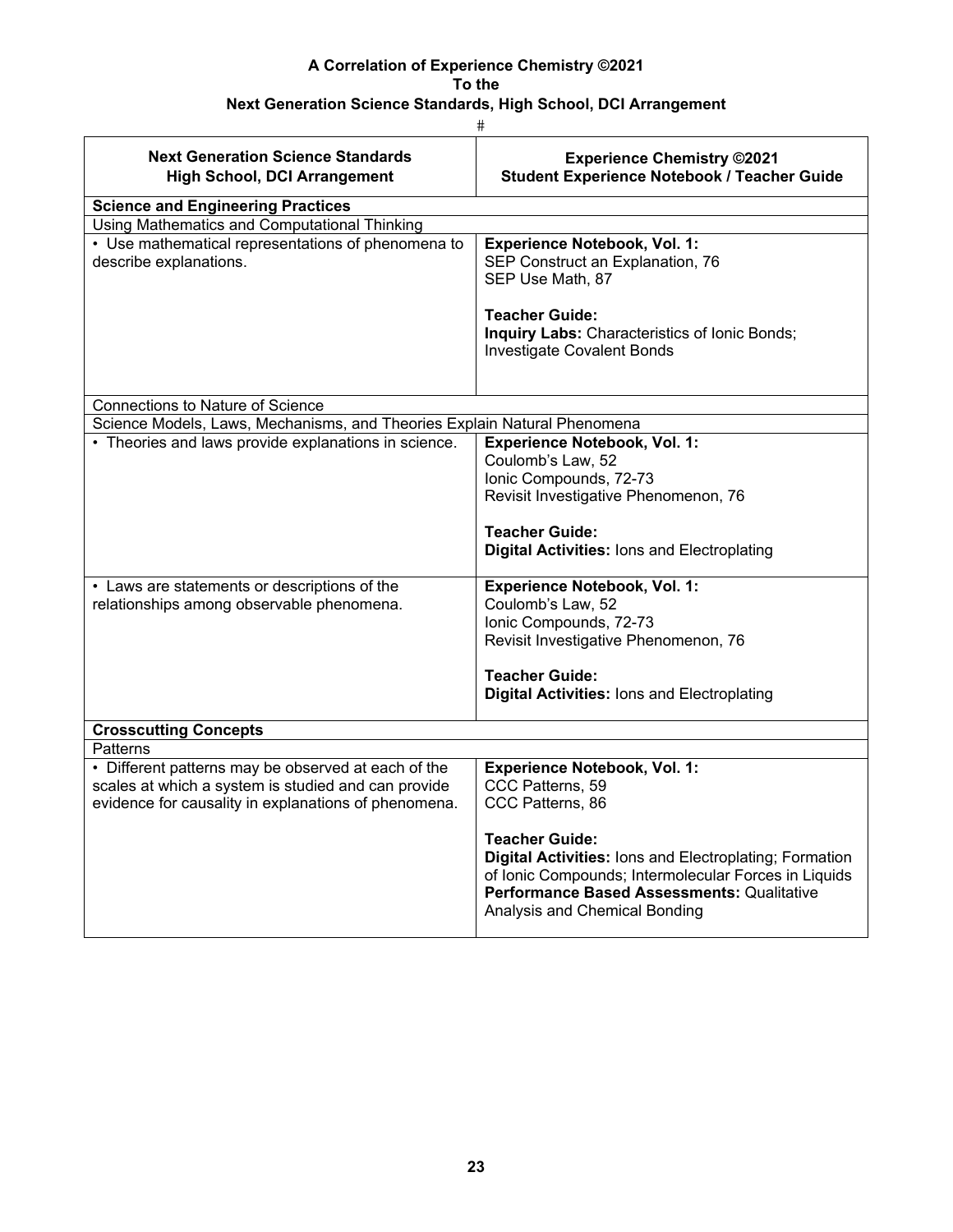| Ħ                                                                                                                                                                                          |                                                                                                                                                                                                                                                                                                                                                                                                                                                                                                               |  |  |
|--------------------------------------------------------------------------------------------------------------------------------------------------------------------------------------------|---------------------------------------------------------------------------------------------------------------------------------------------------------------------------------------------------------------------------------------------------------------------------------------------------------------------------------------------------------------------------------------------------------------------------------------------------------------------------------------------------------------|--|--|
| <b>Next Generation Science Standards</b><br><b>High School, DCI Arrangement</b>                                                                                                            | <b>Experience Chemistry ©2021</b><br><b>Student Experience Notebook / Teacher Guide</b>                                                                                                                                                                                                                                                                                                                                                                                                                       |  |  |
| Performance Expectation HS-PS2-6 Communicate<br>scientific and technical information about why the<br>molecular-level structure is important in the<br>functioning of designed materials.* | <b>Experience Notebook, Vol 1:</b><br>Properties of Metals, 78-79<br><b>Experience Notebook, Vol. 2:</b><br>Organic Chemical Reactions, 335-336<br>Revisit Investigative Phenomenon, 354<br><b>Teacher Guide:</b><br>Inquiry Labs: Investigate Different Hydrocarbons,<br>Protein and Amino Acid Tests<br>Digital Activity: Protein Structure and Food Design<br>Engineering Design Challenge: Polymers: Bouncy<br><b>Balls</b><br>Performance-Based Assessment: Prepare and<br><b>Characterize Biodiesel</b> |  |  |
| <b>Disciplinary Core Ideas</b>                                                                                                                                                             |                                                                                                                                                                                                                                                                                                                                                                                                                                                                                                               |  |  |
| PS1.A: Structure and Properties of Matter                                                                                                                                                  |                                                                                                                                                                                                                                                                                                                                                                                                                                                                                                               |  |  |
| • The structure and interactions of matter at the bulk<br>scale are determined by electrical forces within and<br>between atoms.                                                           | <b>Experience Notebook, Vol 1:</b><br>Ionic Compounds, 72-73<br>Properties of Metals, 78-79<br>Delocalized Electrons, 141<br>Ductility and Malleability, 142<br>Conductivity and Luster, 143<br><b>Experience Notebook, Vol 2:</b><br>Hydrogen Structures, 314<br>Alkanes, 315<br>Isomers, 320<br>Halocarbons, 328<br>Alcohol, 329<br>Ethers and Amines, 330<br>Aldehydes and Ketones, 331<br>Proteins, 347-348<br>Structure and Energy in Lipids, 351                                                        |  |  |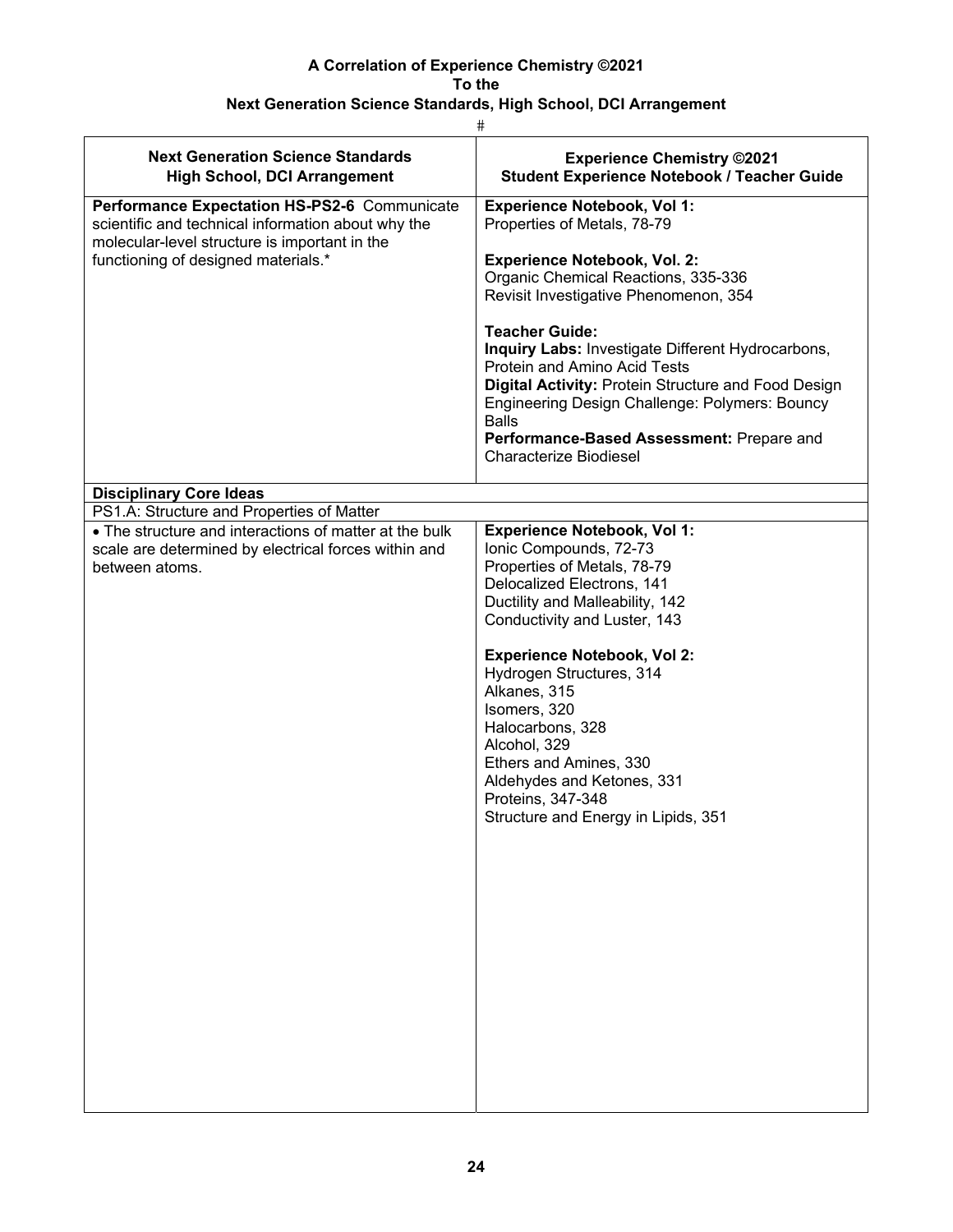| <b>Experience Chemistry ©2021</b><br><b>Student Experience Notebook / Teacher Guide</b>                                                                                                                                                                                                                                                                                                                                                                |
|--------------------------------------------------------------------------------------------------------------------------------------------------------------------------------------------------------------------------------------------------------------------------------------------------------------------------------------------------------------------------------------------------------------------------------------------------------|
|                                                                                                                                                                                                                                                                                                                                                                                                                                                        |
| <b>Experience Notebook, Vol 1:</b><br>Ionic Compounds, 72-73<br>Properties of Metals, 78-79<br>Delocalized Electrons, 141<br>Ductility and Malleability, 142<br>Conductivity and Luster, 143<br><b>Experience Notebook, Vol 2:</b><br>Hydrogen Structures, 314<br>Alkanes, 315<br>Isomers, 320<br>Halocarbons, 328<br>Alcohol, 329<br>Ethers and Amines, 330<br>Aldehydes and Ketones, 331<br>Proteins, 347-348<br>Structure and Energy in Lipids, 351 |
|                                                                                                                                                                                                                                                                                                                                                                                                                                                        |
|                                                                                                                                                                                                                                                                                                                                                                                                                                                        |
| <b>Experience Notebook, Vol 2:</b><br>SEP Obtain and Communicate Information, 339<br><b>Teacher Guide:</b><br><b>Digital Activities: Protein Structure and Food Design</b><br><b>Engineering Design Challenges: Polymers: Bouncy</b><br><b>Balls</b>                                                                                                                                                                                                   |
|                                                                                                                                                                                                                                                                                                                                                                                                                                                        |
|                                                                                                                                                                                                                                                                                                                                                                                                                                                        |
| <b>Experience Notebook, Vol 1:</b><br>CCC Structure and Function, 78<br>CCC Structure and Function, 79<br><b>Experience Notebook, Vol 2:</b><br>CCC Structure and Function, 336<br><b>Teacher Guide:</b><br><b>Digital Activities: Protein Structure and Food Design</b><br><b>Engineering Design Challenges: Polymers: Bouncy</b><br><b>Balls</b><br>Performance Based Assessments: Prepare and<br>Characterize Biodiesel                             |
| Obtaining, Evaluating, and Communicating Information                                                                                                                                                                                                                                                                                                                                                                                                   |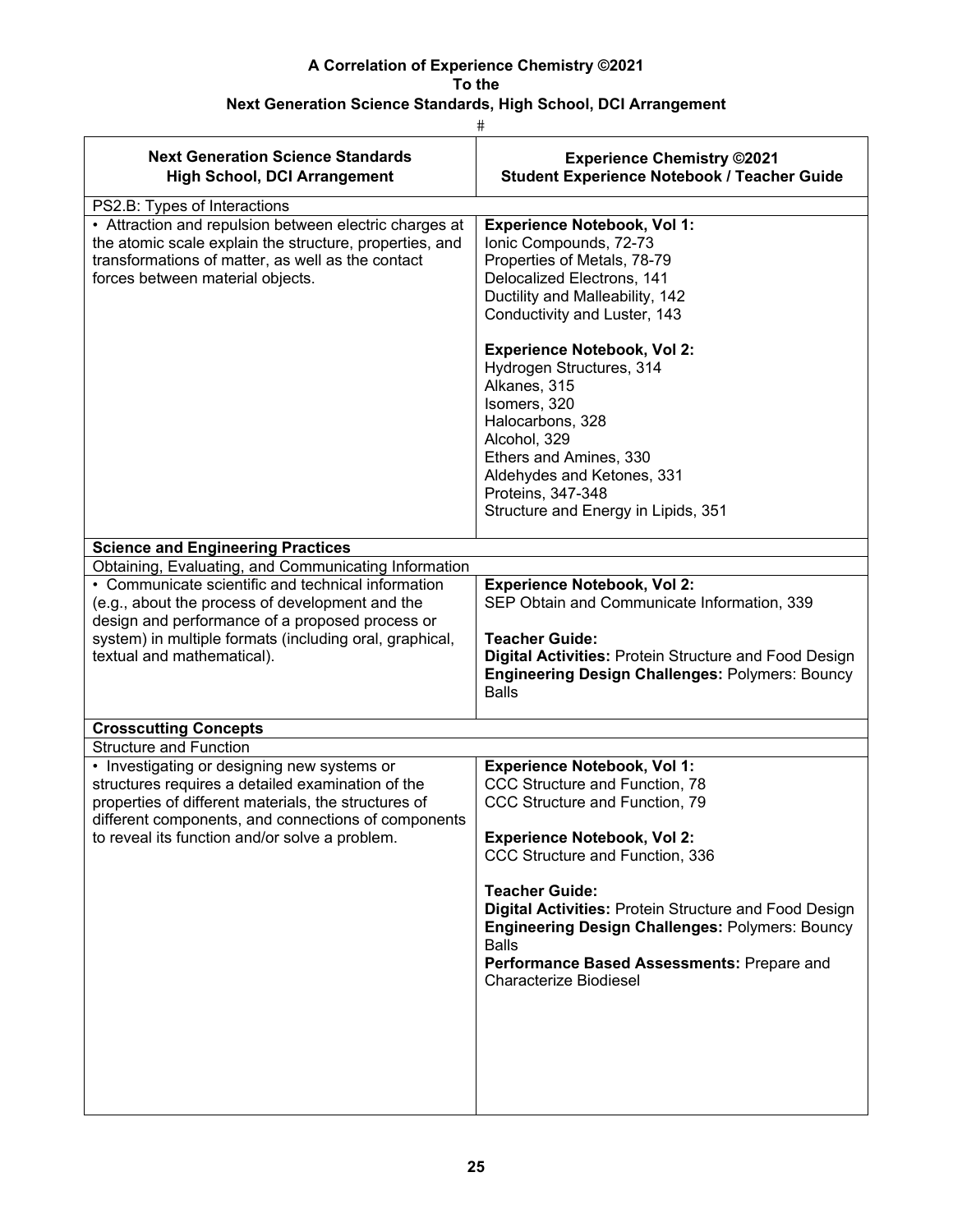| #                                                                                                                                                                                                                                                                                                                                                                                                         |                                                                                                                                                                                                                                                                                                                                                                                                                                                                                                                                                                                                                                                                                                                                                                                         |  |
|-----------------------------------------------------------------------------------------------------------------------------------------------------------------------------------------------------------------------------------------------------------------------------------------------------------------------------------------------------------------------------------------------------------|-----------------------------------------------------------------------------------------------------------------------------------------------------------------------------------------------------------------------------------------------------------------------------------------------------------------------------------------------------------------------------------------------------------------------------------------------------------------------------------------------------------------------------------------------------------------------------------------------------------------------------------------------------------------------------------------------------------------------------------------------------------------------------------------|--|
| <b>Next Generation Science Standards</b><br><b>High School, DCI Arrangement</b>                                                                                                                                                                                                                                                                                                                           | <b>Experience Chemistry ©2021</b><br><b>Student Experience Notebook / Teacher Guide</b>                                                                                                                                                                                                                                                                                                                                                                                                                                                                                                                                                                                                                                                                                                 |  |
| <b>HS-PS3 Energy</b>                                                                                                                                                                                                                                                                                                                                                                                      |                                                                                                                                                                                                                                                                                                                                                                                                                                                                                                                                                                                                                                                                                                                                                                                         |  |
| Performance Expectation HS-PS3-1: Create a<br>computational model to calculate the change in the<br>energy of one component in a system when the<br>change in energy of the other component(s)<br>and energy flows in and out of the system are known.                                                                                                                                                    | <b>Experience Notebook, Vol. 1:</b><br>Enthalpy, 285-286<br>Representations of Enthalpy, 288<br>Sample Problem: Using Enthalpy of Reaction to<br>Calculate Enthalpy Change, 289<br>Revisit Investigative Phenomenon, 290<br>SEP Use Mathematics, 292<br>Standard Enthalpy of Reaction, 293<br><b>Teacher Guide:</b><br>Inquiry Labs: The Thermodynamics of Hand<br>Warmers; The Heat of Melting Ice<br>Digital Activities: Temperature Changes in Chemical<br>Reactions; Energy Changes in Reactions; Energy in<br>Reactions<br>Performance Based Assessments: Enthalpy of a<br><b>Neutralization Reaction</b>                                                                                                                                                                          |  |
|                                                                                                                                                                                                                                                                                                                                                                                                           |                                                                                                                                                                                                                                                                                                                                                                                                                                                                                                                                                                                                                                                                                                                                                                                         |  |
| <b>Disciplinary Core Ideas</b><br>PS3.A: Definitions of Energy                                                                                                                                                                                                                                                                                                                                            |                                                                                                                                                                                                                                                                                                                                                                                                                                                                                                                                                                                                                                                                                                                                                                                         |  |
|                                                                                                                                                                                                                                                                                                                                                                                                           |                                                                                                                                                                                                                                                                                                                                                                                                                                                                                                                                                                                                                                                                                                                                                                                         |  |
| • Energy is a quantitative property of a system that<br>depends on the motion and interactions of matter and<br>radiation within that system. That there is a single<br>quantity called energy is due to the fact that a<br>system's total energy is conserved, even as, within<br>the system, energy is continually transferred from one<br>object to another and between its various possible<br>forms. | <b>Experience Notebook, Vol 1:</b><br>Interaction of Matter and Energy, 10<br>Chemical Reactions, 215<br>Energy of Reactions, 223-224<br>Thermochemistry, 281<br>Enthalpy, 284<br><b>Experience Notebook, Vol 2:</b><br>Sample Problem: Determining Thermodynamic<br>Favorability, 186<br>Energy Transformation, 297<br>Voltaic Cells, 298-299<br><b>Teacher Guide:</b><br>Inquiry Labs: Measure the Energy of a Phase<br>Change; The Thermodynamics of Hand Warmers;<br>Hess's Law and the Combustion of a Metal; The Heat<br>of Melting Ice<br>Digital Activities: Energy Changes in Reactions;<br><b>Energy in Reactions</b><br>Performance Based Assessments: Enthalpy of a<br><b>Neutralization Reaction</b><br><b>Engineering Design Challenges: Flameless Heating</b><br>Systems |  |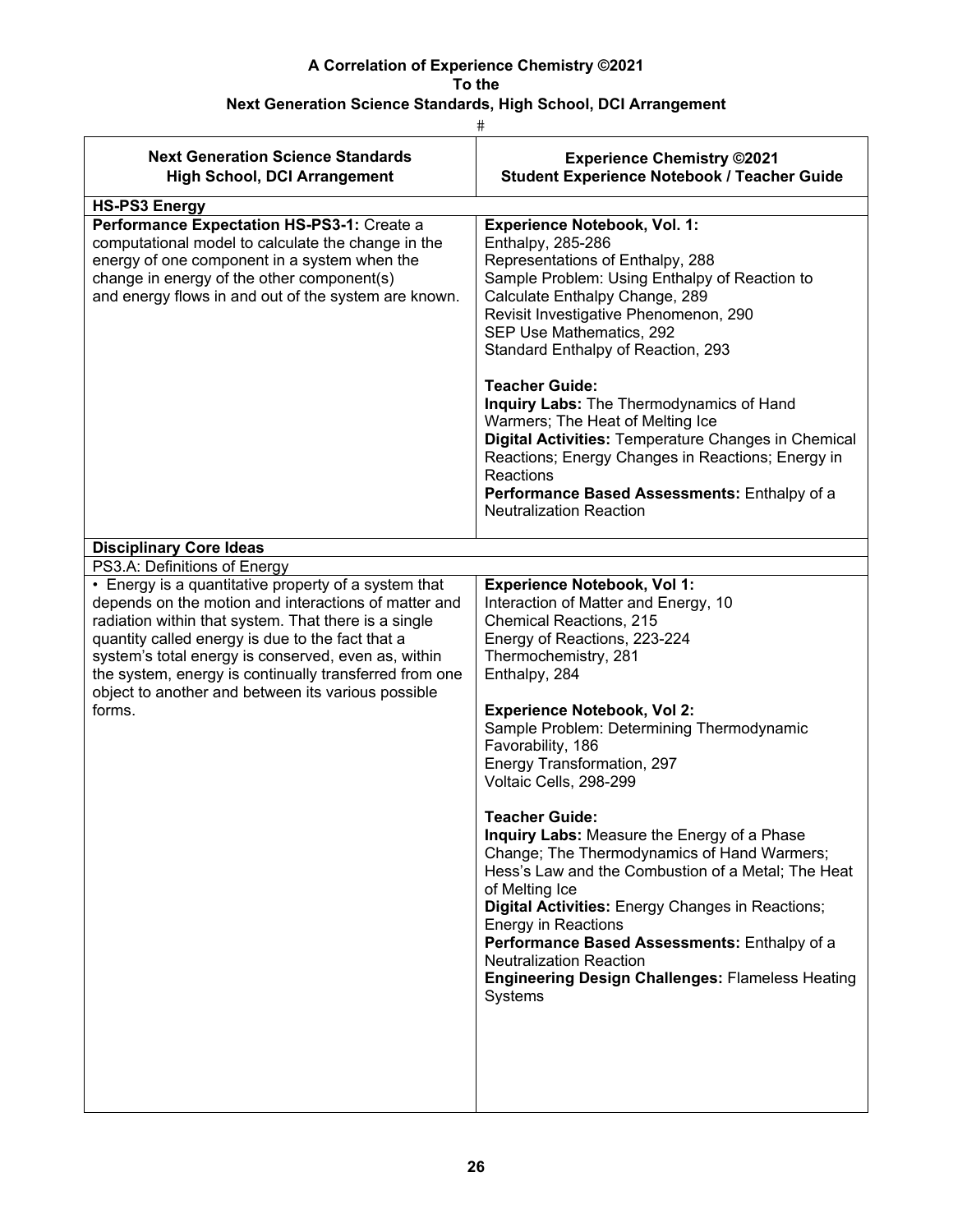## **Next Generation Science Standards, High School, DCI Arrangement**

| <b>Next Generation Science Standards</b><br><b>High School, DCI Arrangement</b>                                                                                                                                    | <b>Experience Chemistry ©2021</b><br><b>Student Experience Notebook / Teacher Guide</b>                                                                                                                                                                                                                                                                                                                                                                                                                                                                                                                                                                                                                      |
|--------------------------------------------------------------------------------------------------------------------------------------------------------------------------------------------------------------------|--------------------------------------------------------------------------------------------------------------------------------------------------------------------------------------------------------------------------------------------------------------------------------------------------------------------------------------------------------------------------------------------------------------------------------------------------------------------------------------------------------------------------------------------------------------------------------------------------------------------------------------------------------------------------------------------------------------|
| PS3.B: Conservation of Energy and Energy Transfer<br>• Conservation of energy means that the total change<br>of energy in any system is always equal to the total<br>energy transferred into or out of the system. | <b>Experience Notebook, Vol 1:</b><br>Balancing Equations, 220-221<br>Sample Problem: Balancing a Chemical Equation, 222<br>Energy of Reactions, 223-224<br>Thermochemistry, 281<br>Collisions in Reactions, 282<br>Systems and Surroundings, 283-284<br><b>Teacher Guide:</b><br><b>Inquiry Labs: Evaluate Chemical Reactions</b><br><b>Digital Activities: Modeling Chemical Reactions;</b><br><b>Bonds Breaking and Forming</b>                                                                                                                                                                                                                                                                           |
| • Energy cannot be created or destroyed, but it can<br>be transported from one place to another and<br>transferred between systems.                                                                                | <b>Experience Notebook, Vol 1:</b><br><b>Chemical Reactions, 215</b><br>Balancing Equations, 220-221<br>Sample Problem: Balancing a Chemical Equation, 222<br>Energy of Reactions, 223-224<br>Thermochemistry, 281<br>Collisions in Reactions, 282<br>Enthalpy, 284<br><b>Teacher Guide:</b><br>Inquiry Labs: Measure the Energy of a Phase<br>Change; The Thermodynamics of Hand Warmers;<br>Hess's Law and the Combustion of a Metal; The Heat<br>of Melting Ice<br>Digital Activities: Energy Changes in Reactions;<br><b>Energy in Reactions</b><br>Performance Based Assessments: Enthalpy of a<br><b>Neutralization Reaction</b><br><b>Engineering Design Challenges: Flameless Heating</b><br>Systems |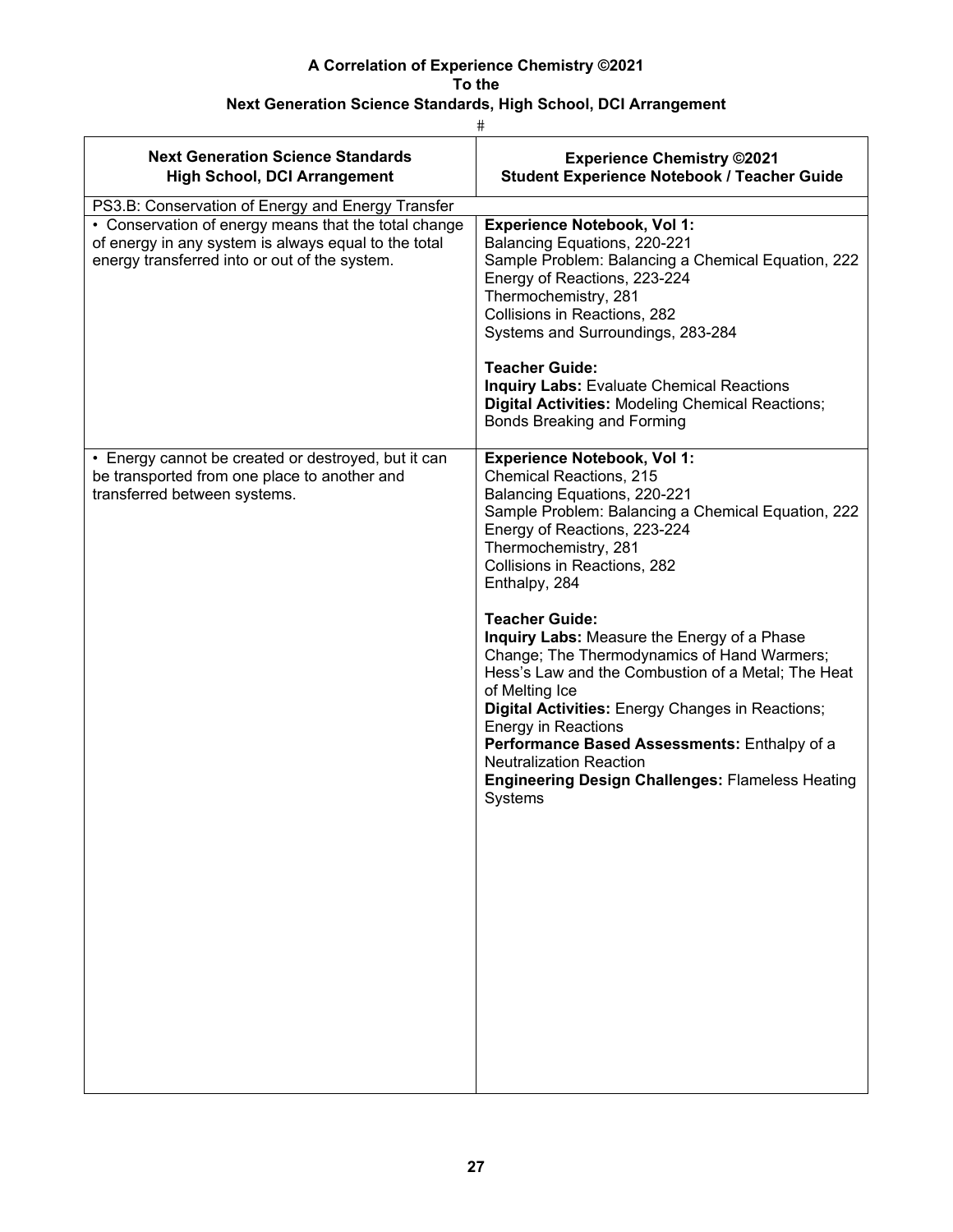| W | ٠ |  |
|---|---|--|

| <b>Next Generation Science Standards</b><br><b>High School, DCI Arrangement</b>                                                                                                                                                                                                                                                                        | <b>Experience Chemistry ©2021</b><br><b>Student Experience Notebook / Teacher Guide</b>                                                                                                                                                                                                                                                                                                                                                                                                                                                                                                                                                                                                                                                                                                                                                                                                                    |
|--------------------------------------------------------------------------------------------------------------------------------------------------------------------------------------------------------------------------------------------------------------------------------------------------------------------------------------------------------|------------------------------------------------------------------------------------------------------------------------------------------------------------------------------------------------------------------------------------------------------------------------------------------------------------------------------------------------------------------------------------------------------------------------------------------------------------------------------------------------------------------------------------------------------------------------------------------------------------------------------------------------------------------------------------------------------------------------------------------------------------------------------------------------------------------------------------------------------------------------------------------------------------|
| • Mathematical expressions, which quantify how the<br>stored energy in a system depends on its<br>configuration (e.g., relative positions of charged<br>particles, compression of a spring) and how kinetic<br>energy depends on mass and speed, allow the<br>concept of conservation of energy to be used to<br>predict and describe system behavior. | <b>Experience Notebook, Vol 1:</b><br>Energy of Reactions, 223-224<br>Thermochemistry, 281<br>Collisions in Reactions, 282<br>Enthalpy, 284<br>Bond Enthalpy, 285-286<br>Activation Energy, 287<br>Sample Problem: Using Enthalpy of Reaction to<br>Calculate Enthalpy Change, 289<br>Heat Summation, 292<br>Sample Problem: Calculating the Standard Enthalpy<br>of Reaction, 295<br>Revisit Investigative Phenomenon, 298<br>Sample Problem: Using the Heat of Fusion in Phase-<br>Change Calculations, 301<br>Sample Problem: Using the Heat of Vaporization in<br>Phase-Change Calculations, 303<br><b>Teacher Guide:</b><br>Inquiry Labs: The Thermodynamics of Hand<br>Warmers; Hess's Law and the Combustion of a Metal;<br>The Heat of Melting Ice<br>Digital Activities: Energy in Reactions; Heat of<br>Fusion<br>Performance Based Assessments: Enthalpy of a<br><b>Neutralization Reaction</b> |
| • The availability of energy limits what can occur in<br>any system.                                                                                                                                                                                                                                                                                   | <b>Experience Notebook, Vol 1:</b><br>Phase Changes, 125-126<br>Heating a Liquid, 127<br>What Causes Reactions?, 225<br>Bond Enthalpy, 285<br>Activation Energy, 287<br><b>Experience Notebook, Vol 2:</b><br>Collision Theory - A Review, 163<br>One-Step and Multistep Reactions, 170<br>Lowering Activation Energy, 171-172<br>Free Energy and Favorability, 181<br><b>Teacher Guide:</b><br>Digital Activities: Analyze Phase Diagrams; Phase<br>Transitions and Particle Motion; Phase Change<br>Graphs; Enthalpy Diagrams for Phase Changes;<br>Reaction Rates and Activation Energy; Looking<br>Closely at Collisions and Activation Energy                                                                                                                                                                                                                                                         |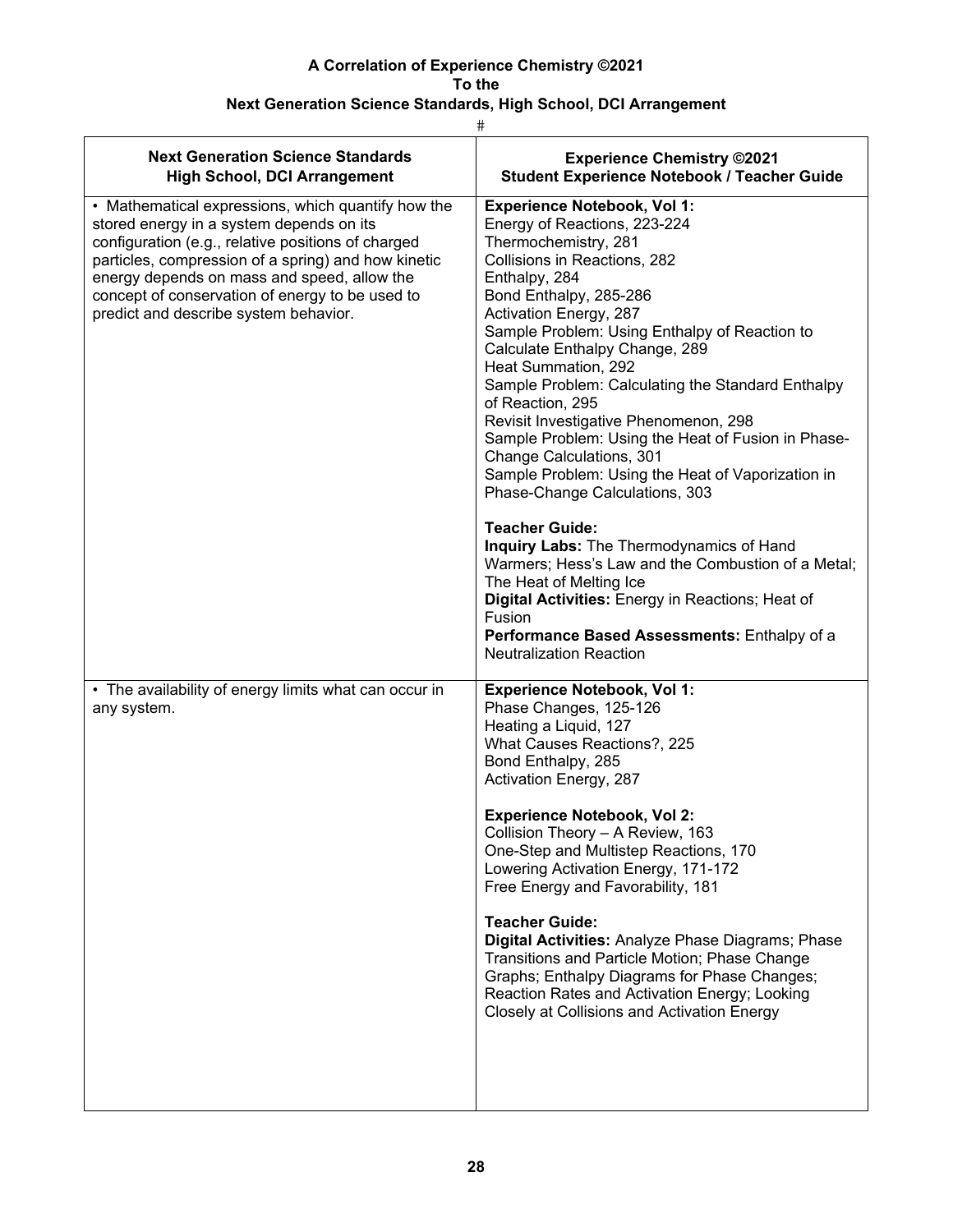$#$ 

| <b>Next Generation Science Standards</b><br><b>High School, DCI Arrangement</b>                                                                                                               | <b>Experience Chemistry ©2021</b><br><b>Student Experience Notebook / Teacher Guide</b>                                                                                                                                                                                                          |
|-----------------------------------------------------------------------------------------------------------------------------------------------------------------------------------------------|--------------------------------------------------------------------------------------------------------------------------------------------------------------------------------------------------------------------------------------------------------------------------------------------------|
| <b>Science and Engineering Practices</b>                                                                                                                                                      |                                                                                                                                                                                                                                                                                                  |
| Using Mathematics and Computational Thinking                                                                                                                                                  |                                                                                                                                                                                                                                                                                                  |
| • Create a computational model or simulation of a<br>phenomenon, designed device, process, or system.                                                                                         | <b>Experience Notebook, Vol 1:</b><br>SEP Use Mathematics, 285<br>SEP Use Mathematics, 292<br>SEP Use a Model, 286<br>SEP Develop a Model, 293<br><b>Teacher Guide:</b><br>Inquiry Lab: The Heat of Melting Ice<br>Performance-Based Assessment: Enthalpy of a<br><b>Neutralization Reaction</b> |
| <b>Crosscutting Concepts</b>                                                                                                                                                                  |                                                                                                                                                                                                                                                                                                  |
| Systems and System Models                                                                                                                                                                     |                                                                                                                                                                                                                                                                                                  |
| • Models can be used to predict the behavior of a<br>system, but these predictions have limited precision<br>and reliability due to the assumptions and<br>approximations inherent in models. | <b>Experience Notebook, Vol 1:</b><br>CCC Systems and System Models, 10<br><b>Teacher Guide:</b><br>Inquiry Lab: The Heat of Melting Ice<br>Performance-Based Assessment: Enthalpy of a<br><b>Neutralization Reaction</b>                                                                        |
| <b>Connections to Nature of Science</b>                                                                                                                                                       |                                                                                                                                                                                                                                                                                                  |
| Scientific Knowledge Assumes an Order and Consistency in Natural Systems                                                                                                                      |                                                                                                                                                                                                                                                                                                  |
| • Science assumes the universe is a vast single<br>system in which basic laws are consistent.                                                                                                 | <b>Experience Notebook, Vol 1:</b><br>Interaction of Matter and Energy, 10<br>Energy of Reactions, 223-224                                                                                                                                                                                       |

I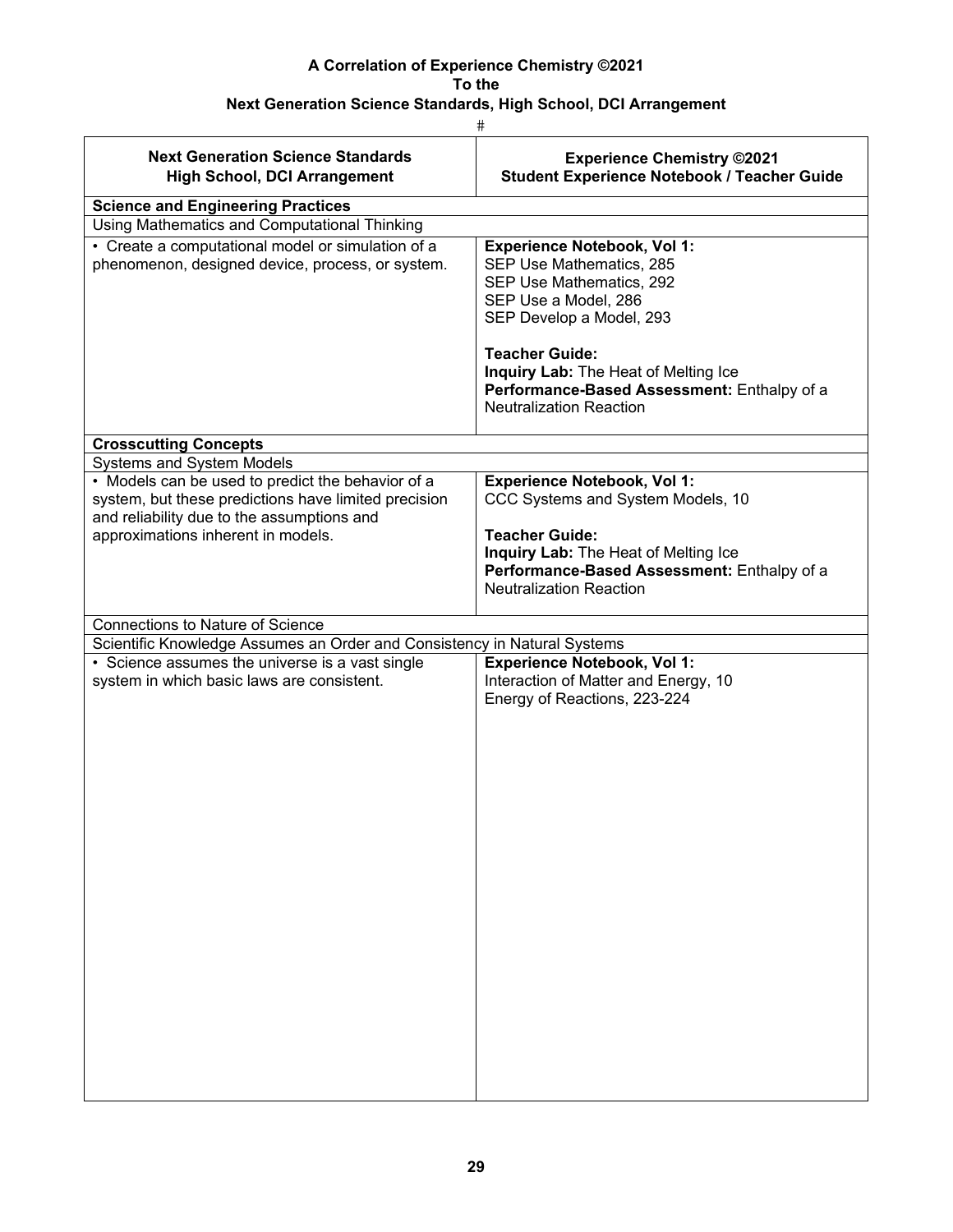| ₩                                                                                                                                                                                                                                                                                                                                                                                                         |                                                                                                                                                                                                                                                                                                                                                                                                                            |  |  |
|-----------------------------------------------------------------------------------------------------------------------------------------------------------------------------------------------------------------------------------------------------------------------------------------------------------------------------------------------------------------------------------------------------------|----------------------------------------------------------------------------------------------------------------------------------------------------------------------------------------------------------------------------------------------------------------------------------------------------------------------------------------------------------------------------------------------------------------------------|--|--|
| <b>Next Generation Science Standards</b><br><b>High School, DCI Arrangement</b>                                                                                                                                                                                                                                                                                                                           | <b>Experience Chemistry ©2021</b><br><b>Student Experience Notebook / Teacher Guide</b>                                                                                                                                                                                                                                                                                                                                    |  |  |
| Performance Expectation HS-PS3-2. Develop and<br>use models to illustrate that energy at the<br>macroscopic scale can be accounted for as a                                                                                                                                                                                                                                                               | <b>Experience Notebook, Vol 1:</b><br>Thermochemistry, 281<br>Systems and Surroundings, 283                                                                                                                                                                                                                                                                                                                                |  |  |
| combination of energy associated with the motions of<br>particles (objects) and energy associated with the<br>relative positions of particles                                                                                                                                                                                                                                                             | <b>Experience Notebook, Vol 2:</b><br>Boyle's Law, 11                                                                                                                                                                                                                                                                                                                                                                      |  |  |
| (objects).                                                                                                                                                                                                                                                                                                                                                                                                | Sample Problem: Using Boyle's Law, 12<br>Charles's Law, 13<br>Absolute Zero, 15-16                                                                                                                                                                                                                                                                                                                                         |  |  |
|                                                                                                                                                                                                                                                                                                                                                                                                           | Sample Problem: Using the Combined Gas Law, 20<br>Sample Problem: Using the Ideal Gas Law, 24<br>Revisit Investigative Phenomenon, 30                                                                                                                                                                                                                                                                                      |  |  |
|                                                                                                                                                                                                                                                                                                                                                                                                           | <b>Teacher Guide:</b><br>Inquiry Labs: Measure the Energy of a Phase<br>Change; The Thermodynamics of Hand Warmers;<br>Hess's Law and the Combustion of a Metal; The Heat                                                                                                                                                                                                                                                  |  |  |
|                                                                                                                                                                                                                                                                                                                                                                                                           | of Melting Ice<br>Digital Activities: Energy Changes in Reactions;<br><b>Energy in Reactions</b>                                                                                                                                                                                                                                                                                                                           |  |  |
|                                                                                                                                                                                                                                                                                                                                                                                                           | Performance Based Assessments: Enthalpy of a<br><b>Neutralization Reaction</b><br><b>Engineering Design Challenges: Flameless Heating</b><br>Systems                                                                                                                                                                                                                                                                       |  |  |
| <b>Disciplinary Core Ideas</b>                                                                                                                                                                                                                                                                                                                                                                            |                                                                                                                                                                                                                                                                                                                                                                                                                            |  |  |
| PS3.A: Definitions of Energy                                                                                                                                                                                                                                                                                                                                                                              |                                                                                                                                                                                                                                                                                                                                                                                                                            |  |  |
| • Energy is a quantitative property of a system that<br>depends on the motion and interactions of matter and<br>radiation within that system. That there is a single<br>quantity called energy is due to the fact that a<br>system's total energy is conserved, even as, within<br>the system, energy is continually transferred from one<br>object to another and between its various possible<br>forms. | <b>Experience Notebook, Vol. 1:</b><br>Interaction of Matter and Energy, 10<br>Chemical Reactions, 215<br>Energy of Reactions, 223-224<br>Thermochemistry, 281<br>Enthalpy, 284<br><b>Experience Notebook, Vol. 2:</b>                                                                                                                                                                                                     |  |  |
|                                                                                                                                                                                                                                                                                                                                                                                                           | Sample Problem: Determining Thermodynamic<br>Favorability, 186<br>Energy Transformation, 297<br>Voltaic Cells, 298-299                                                                                                                                                                                                                                                                                                     |  |  |
|                                                                                                                                                                                                                                                                                                                                                                                                           | <b>Teacher Guide:</b><br>Inquiry Labs: Measure the Energy of a Phase<br>Change; The Thermodynamics of Hand Warmers;<br>Hess's Law and the Combustion of a Metal; The Heat<br>of Melting Ice<br>Digital Activities: Energy Changes in Reactions;<br><b>Energy in Reactions</b><br>Performance Based Assessments: Enthalpy of a<br><b>Neutralization Reaction</b><br><b>Engineering Design Challenges: Flameless Heating</b> |  |  |
|                                                                                                                                                                                                                                                                                                                                                                                                           | Systems                                                                                                                                                                                                                                                                                                                                                                                                                    |  |  |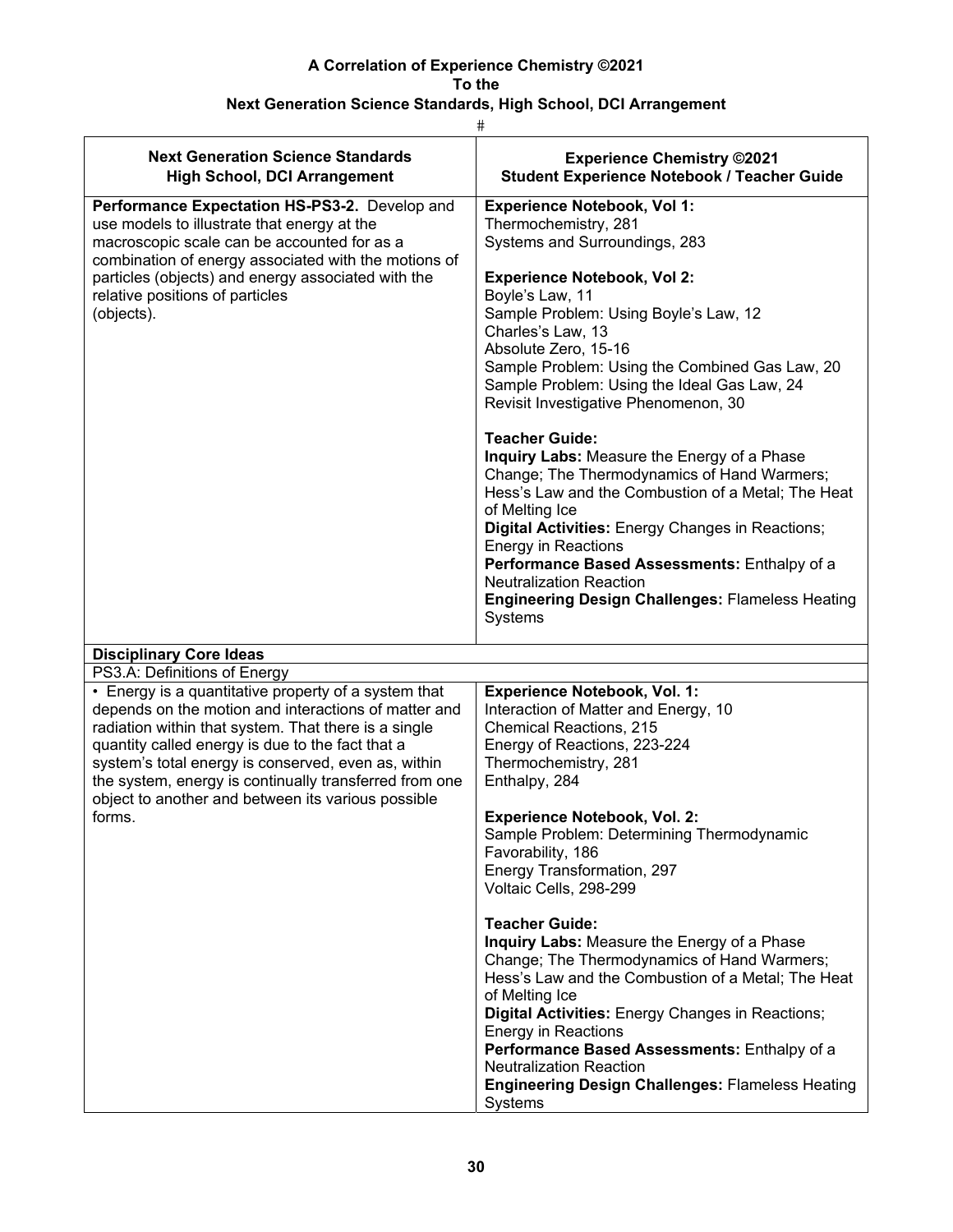## **Next Generation Science Standards, High School, DCI Arrangement**

| <b>Next Generation Science Standards</b><br><b>High School, DCI Arrangement</b>                                                                                                                                                                                                                                                                                                                                                                                                                                                                                       | <b>Experience Chemistry ©2021</b><br><b>Student Experience Notebook / Teacher Guide</b>                                                                                                                                                                                                                                                                                                                                                                                                                                                                                                                                                                                                                                                                                   |
|-----------------------------------------------------------------------------------------------------------------------------------------------------------------------------------------------------------------------------------------------------------------------------------------------------------------------------------------------------------------------------------------------------------------------------------------------------------------------------------------------------------------------------------------------------------------------|---------------------------------------------------------------------------------------------------------------------------------------------------------------------------------------------------------------------------------------------------------------------------------------------------------------------------------------------------------------------------------------------------------------------------------------------------------------------------------------------------------------------------------------------------------------------------------------------------------------------------------------------------------------------------------------------------------------------------------------------------------------------------|
| • At the macroscopic scale, energy manifests itself in<br>multiple ways, such as in motion, sound, light, and<br>thermal energy.                                                                                                                                                                                                                                                                                                                                                                                                                                      | <b>Experience Notebook, Vol. 1:</b><br>Energy, 9<br>Thermochemistry, 281<br>Systems and Surroundings, 283                                                                                                                                                                                                                                                                                                                                                                                                                                                                                                                                                                                                                                                                 |
|                                                                                                                                                                                                                                                                                                                                                                                                                                                                                                                                                                       | <b>Experience Notebook, Vol. 2:</b><br>Flow of Energy in Earth Systems, 44<br>Earth's Radiative Energy Budget, 55<br>Radiation: Absorption and Reradiation, 102<br>Energy Sources, 145-146                                                                                                                                                                                                                                                                                                                                                                                                                                                                                                                                                                                |
|                                                                                                                                                                                                                                                                                                                                                                                                                                                                                                                                                                       | <b>Teacher Guide:</b><br>Inquiry Labs: The Thermodynamics of Hand<br>Warmers; Hess's Law and the Combustion of a Metal<br>Digital Activities: Energy to Earth; Energy In and Out<br>of Earth's Atmosphere; Flow of Energy and<br><b>Greenhouse Gases</b><br><b>Engineering Design Challenges: Flameless Heating</b><br>System                                                                                                                                                                                                                                                                                                                                                                                                                                             |
| • These relationships are better understood at the<br>microscopic scale, at which all of the different<br>manifestations of energy can be modeled as a<br>combination of energy associated with the motion of<br>particles and energy associated with the configuration<br>(relative position of the particles). In some cases the<br>relative position energy can be thought of as stored in<br>fields (which mediate interactions between particles).<br>This last concept includes radiation, a phenomenon in<br>which energy stored in fields moves across space. | <b>Experience Notebook, Vol. 1:</b><br>Systems and Surroundings, 283<br><b>Experience Notebook, Vol. 2:</b><br>Boyle's Law, 11<br>Charles's Law, 13<br>Combined Gas Law, 19<br>Ideal Gas Law, 23<br>Flow of Energy in Earth Systems, 44<br>Radiation: Absorption and Reradiation, 102<br>Incoming and Outgoing Radiation, 105-106<br>Radiation Penetration, 387<br><b>Teacher Guide:</b><br>Inquiry Labs: The Thermodynamics of Hand<br>Warmers; Relationships Between Gas Variables; The<br>Ideal Gas Law<br>Digital Activities: Energy Changes in Changes of<br>State; Model the Combined Gas Laws; Why Are<br>There No Ideal Gases?; Energy to Earth; Energy In<br>and Out of Earth's Atmosphere<br><b>Engineering Design Challenges: Flameless Heating</b><br>Systems |
|                                                                                                                                                                                                                                                                                                                                                                                                                                                                                                                                                                       |                                                                                                                                                                                                                                                                                                                                                                                                                                                                                                                                                                                                                                                                                                                                                                           |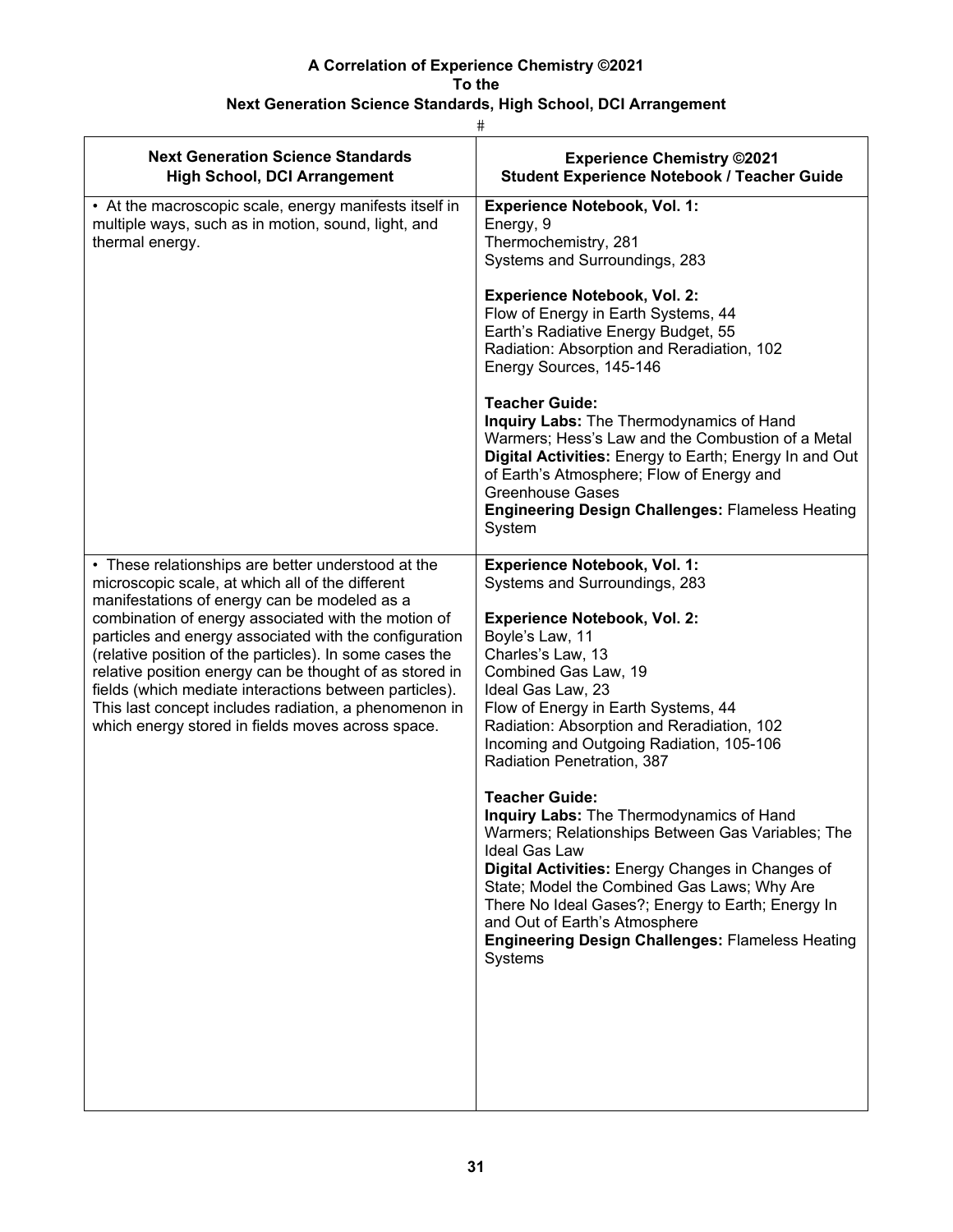| <b>Next Generation Science Standards</b><br><b>High School, DCI Arrangement</b>                                                                                                  | <b>Experience Chemistry ©2021</b><br><b>Student Experience Notebook / Teacher Guide</b>                                                                                                                                                                                                                                                                                                                                                                                  |  |
|----------------------------------------------------------------------------------------------------------------------------------------------------------------------------------|--------------------------------------------------------------------------------------------------------------------------------------------------------------------------------------------------------------------------------------------------------------------------------------------------------------------------------------------------------------------------------------------------------------------------------------------------------------------------|--|
| <b>Science and Engineering Practices</b>                                                                                                                                         |                                                                                                                                                                                                                                                                                                                                                                                                                                                                          |  |
| • Develop and use a model based on evidence to<br>illustrate the relationships between systems or<br>between components of a system.                                             | <b>Experience Notebook, Vol 1:</b><br>SEP Develop a Model, 281<br>SEP Develop a Model, 283<br><b>Experience Notebook, Vol 2:</b><br>SEP Develop a Model, 16<br>SEP Develop a Model, 30<br><b>Teacher Guide:</b><br>Inquiry Labs: The Thermodynamics of Hand<br>Warmers<br>Digital Activities: Model the Combined Gas Laws                                                                                                                                                |  |
|                                                                                                                                                                                  |                                                                                                                                                                                                                                                                                                                                                                                                                                                                          |  |
| <b>Crosscutting Concepts</b>                                                                                                                                                     |                                                                                                                                                                                                                                                                                                                                                                                                                                                                          |  |
| <b>Energy and Matter</b><br>• Energy cannot be created or destroyed; it only<br>moves between one place and another place,<br>between objects and/or fields, or between systems. | <b>Experience Notebook, Vol 1:</b><br>CCC Energy and Matter, 215<br>CCC Energy and Matter, 256<br>CCC Energy and Matter, 281, 284, 290<br><b>Teacher Guide:</b><br>Inquiry Labs: The Thermodynamics of Hand<br>Warmers<br>Digital Activities: Temperature Changes in Chemical<br>Reactions; Energy Changes in Reactions; Bond<br>Energy and Enthalpy; Why Are There No Ideal<br>Gases?<br>Performance Based Assessments: Enthalpy of a<br><b>Neutralization Reaction</b> |  |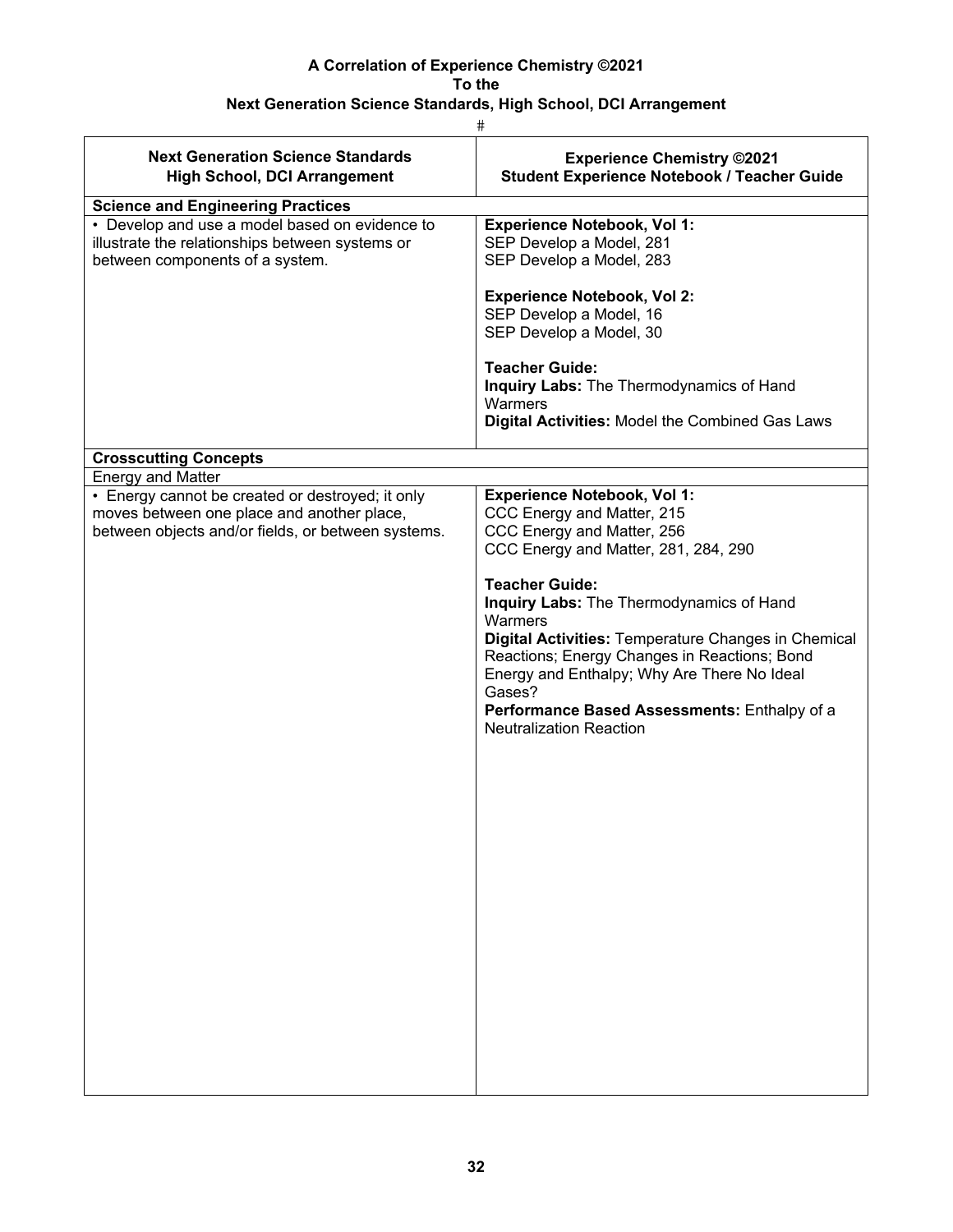|                                                                                                                                                                                                                                                                                                     | #                                                                                                                                                                                                                                                                                                                              |
|-----------------------------------------------------------------------------------------------------------------------------------------------------------------------------------------------------------------------------------------------------------------------------------------------------|--------------------------------------------------------------------------------------------------------------------------------------------------------------------------------------------------------------------------------------------------------------------------------------------------------------------------------|
| <b>Next Generation Science Standards</b><br><b>High School, DCI Arrangement</b>                                                                                                                                                                                                                     | <b>Experience Chemistry ©2021</b><br><b>Student Experience Notebook / Teacher Guide</b>                                                                                                                                                                                                                                        |
| Performance Expectation HS-PS3-3. Design, build,<br>and refine a device that works within given constraints<br>to convert one form of energy into another form of<br>energy.*                                                                                                                       | Inquiry Labs: The Thermodynamics of Hand<br>Warmers, Solar Cell Technology, Build a Micro<br>Battery<br>Engineering Design Challenge: Flameless Heating<br>Systems<br>Performance-Based Assessment: Battery<br>Challenge                                                                                                       |
| <b>Disciplinary Core Ideas</b>                                                                                                                                                                                                                                                                      |                                                                                                                                                                                                                                                                                                                                |
| PS3.A: Definitions of Energy                                                                                                                                                                                                                                                                        |                                                                                                                                                                                                                                                                                                                                |
| • At the macroscopic scale, energy manifests itself in<br>multiple ways, such as in motion, sound, light, and<br>thermal energy.                                                                                                                                                                    | Experience Notebook, Vol. 1:<br>Energy, 9<br>Thermochemistry, 281<br>Systems and Surroundings, 283                                                                                                                                                                                                                             |
|                                                                                                                                                                                                                                                                                                     | <b>Experience Notebook, Vol. 2:</b><br>Flow of Energy in Earth Systems, 44<br>Earth's Radiative Energy Budget, 55<br>Radiation: Absorption and Reradiation, 102<br>Energy Sources, 145-146                                                                                                                                     |
|                                                                                                                                                                                                                                                                                                     | <b>Teacher Guide:</b><br>Inquiry Labs: The Thermodynamics of Hand<br>Warmers; Hess's Law and the Combustion of a Metal<br>Digital Activities: Energy to Earth; Energy In and Out<br>of Earth's Atmosphere; Flow of Energy and<br><b>Greenhouse Gases</b><br><b>Engineering Design Challenges: Flameless Heating</b><br>Systems |
| PS3.D: Energy in Chemical Processes                                                                                                                                                                                                                                                                 |                                                                                                                                                                                                                                                                                                                                |
| • Although energy cannot be destroyed, it can be<br>converted to less useful forms - for example, to<br>thermal energy in the surrounding environment.                                                                                                                                              | <b>Experience Notebook, Vol. 1:</b><br>Enthalpy, 284                                                                                                                                                                                                                                                                           |
|                                                                                                                                                                                                                                                                                                     | <b>Teacher Guide:</b><br>Inquiry Labs: The Thermodynamics of Hand<br>Warmers<br>Digital Activities: Temperature Changes in Chemical<br>Reactions                                                                                                                                                                               |
| ETS1.A: Defining and Delimiting an Engineering Problem                                                                                                                                                                                                                                              |                                                                                                                                                                                                                                                                                                                                |
| • Criteria and constraints also include satisfying any<br>requirements set by society, such as taking issues of<br>risk mitigation into account, and they should be<br>quantified to the extent possible and stated in such a<br>way that one can tell if a given design meets them.<br>(secondary) | <b>Experience Notebook, Vol. 2:</b><br>A Greener Vision for Chemistry, 415<br><b>Teacher Guide:</b><br>Inquiry Labs: The Thermodynamics of Hand<br>Warmers; Solar Cell Technology                                                                                                                                              |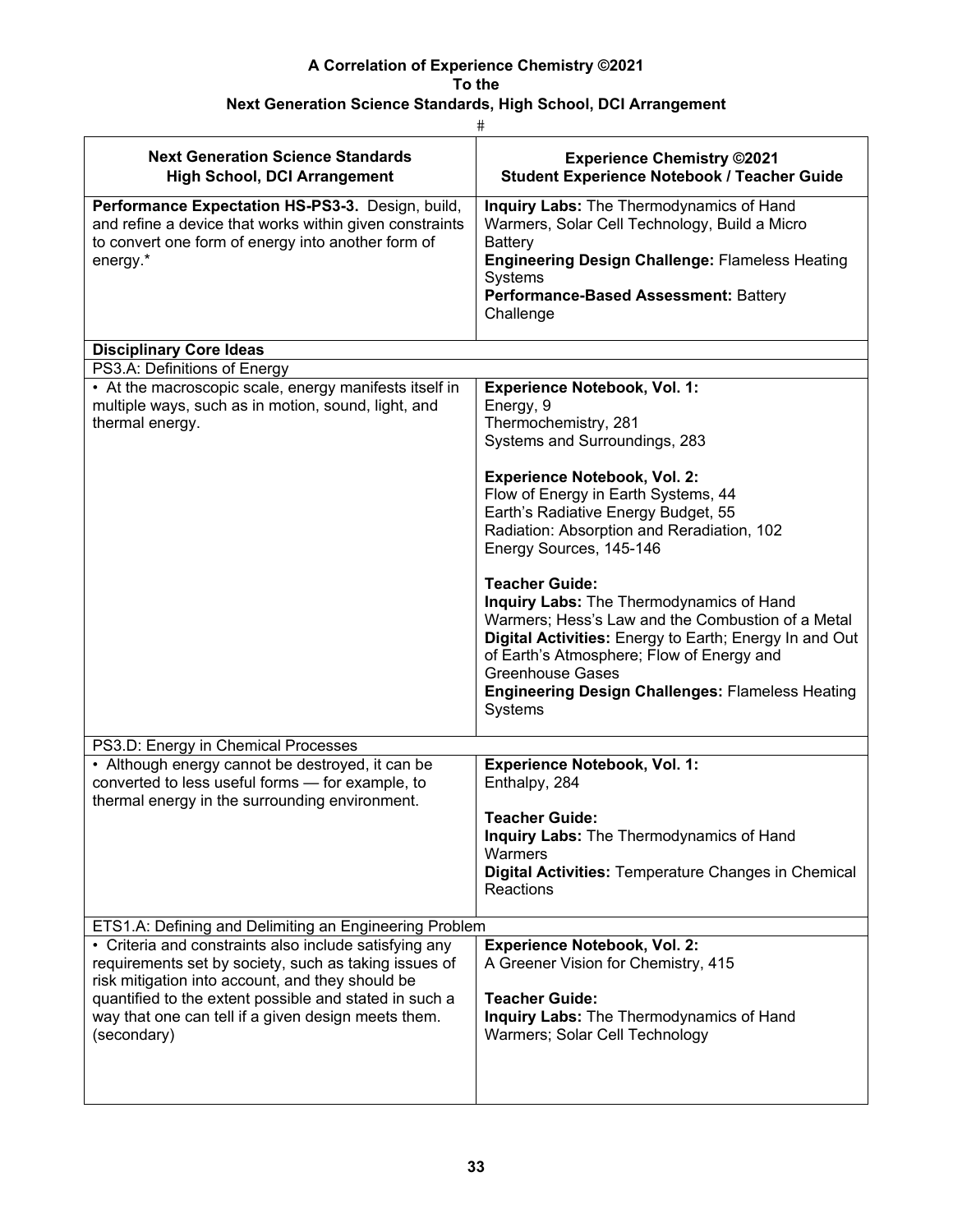| #                                                                                                                                                        |                                                                                                                                                 |  |
|----------------------------------------------------------------------------------------------------------------------------------------------------------|-------------------------------------------------------------------------------------------------------------------------------------------------|--|
| <b>Next Generation Science Standards</b><br><b>High School, DCI Arrangement</b>                                                                          | <b>Experience Chemistry ©2021</b><br><b>Student Experience Notebook / Teacher Guide</b>                                                         |  |
| <b>Science and Engineering Practices</b>                                                                                                                 |                                                                                                                                                 |  |
| <b>Constructing Explanations and Designing Solutions</b>                                                                                                 |                                                                                                                                                 |  |
| • Design, evaluate, and/or refine a solution to a<br>complex real-world problem based on scientific<br>knowledge, student-generated sources of evidence, | <b>Experience Notebook, Vol. 1:</b><br>SEP Design a Solution, 297                                                                               |  |
| prioritized criteria, and tradeoff considerations.                                                                                                       | <b>Experience Notebook, Vol 2:</b><br>SEP Design a Solution, 309                                                                                |  |
|                                                                                                                                                          | <b>Teacher Guide:</b><br>Inquiry Labs: The Thermodynamics of Hand<br>Warmers, Solar Cell Technology, Build a Micro<br>Battery                   |  |
|                                                                                                                                                          | <b>Engineering Design Challenge: Flameless Heating</b><br>Systems                                                                               |  |
|                                                                                                                                                          | Performance-Based Assessment: Battery<br>Challenge                                                                                              |  |
| <b>Crosscutting Concepts</b>                                                                                                                             |                                                                                                                                                 |  |
| <b>Energy and Matter</b>                                                                                                                                 |                                                                                                                                                 |  |
| • Changes of energy and matter in a system can be<br>described in terms of energy and matter flows into, out<br>of, and within that system.              | <b>Experience Notebook, Vol. 1:</b><br>CCC Energy and Matter, 281<br>CCC Energy and Matter, 284<br>CCC Energy and Matter, 290                   |  |
|                                                                                                                                                          | <b>Teacher Guide:</b>                                                                                                                           |  |
|                                                                                                                                                          | Performance-Based Assessment: Battery<br>Challenge                                                                                              |  |
| Connections to Engineering, Technology, and Applications of Science                                                                                      |                                                                                                                                                 |  |
| Influence of Science, Engineering and Technology on Society and the Natural World                                                                        |                                                                                                                                                 |  |
| • Modern civilization depends on major technological                                                                                                     | <b>Experience Notebook, Vol. 1:</b>                                                                                                             |  |
| systems. Engineers continuously modify these                                                                                                             | Research and Development, 405                                                                                                                   |  |
| technological systems by applying scientific<br>knowledge and engineering design practices to                                                            | Demand: Human Population and Consumerism, 410                                                                                                   |  |
| increase benefits while decreasing costs and risks.                                                                                                      | <b>Teacher Guide</b><br><b>Engineering Design Challenge: Flameless Heating</b><br>Systems<br>Performance-Based Assessment: Battery<br>Challenge |  |
|                                                                                                                                                          |                                                                                                                                                 |  |
|                                                                                                                                                          |                                                                                                                                                 |  |
|                                                                                                                                                          |                                                                                                                                                 |  |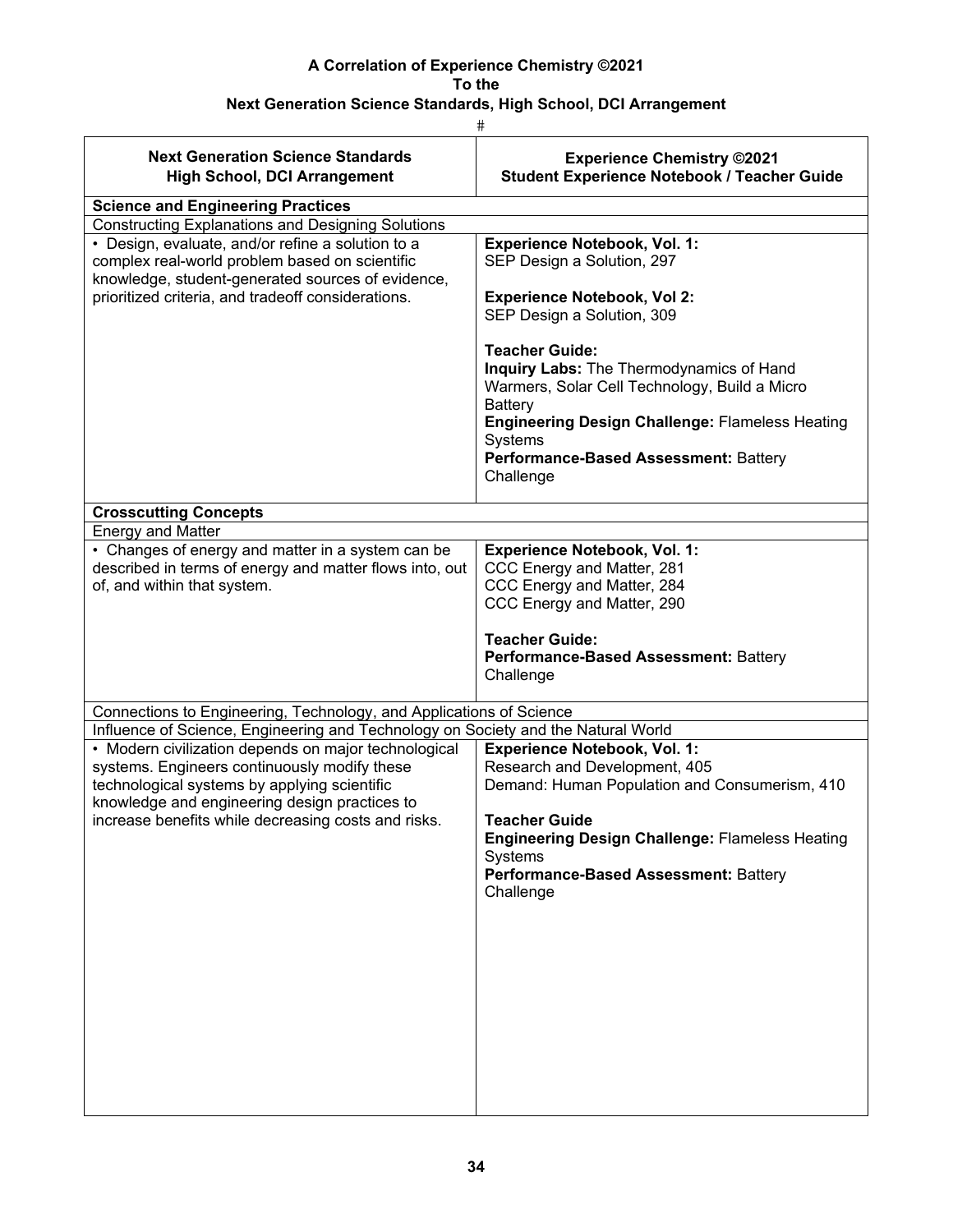| #                                                                                                                                                        |                                                                                                                                                                                                                                                                                                                                                                                                                                       |  |
|----------------------------------------------------------------------------------------------------------------------------------------------------------|---------------------------------------------------------------------------------------------------------------------------------------------------------------------------------------------------------------------------------------------------------------------------------------------------------------------------------------------------------------------------------------------------------------------------------------|--|
| <b>Next Generation Science Standards</b><br><b>High School, DCI Arrangement</b>                                                                          | <b>Experience Chemistry ©2021</b><br><b>Student Experience Notebook / Teacher Guide</b>                                                                                                                                                                                                                                                                                                                                               |  |
| Performance Expectation HS-PS3-4. Plan and<br>conduct an investigation to provide evidence that the<br>transfer of thermal energy when two components of | <b>Experience Notebook, Vol. 1:</b><br>Enthalpy of Fusion and Solidification, 300                                                                                                                                                                                                                                                                                                                                                     |  |
| different temperature are combined within a closed<br>system results in a more uniform energy distribution                                               | <b>Experience Notebook, Vol. 2:</b><br>Entropy, 183-184                                                                                                                                                                                                                                                                                                                                                                               |  |
| among the components in the system (second law of<br>thermodynamics).                                                                                    | Changes in Free Energy, 185<br>Sample Problem: Determining Thermodynamic<br>Favorability, 186<br>Strong and Weak Nuclear Forces, 361-364                                                                                                                                                                                                                                                                                              |  |
|                                                                                                                                                          | <b>Teacher Guide:</b><br>Inquiry Labs: The Thermodynamics of Hand<br>Warmers, The Heat of Melting Ice, Supersaturation<br>and Thermodynamics                                                                                                                                                                                                                                                                                          |  |
| <b>Disciplinary Core Ideas</b>                                                                                                                           |                                                                                                                                                                                                                                                                                                                                                                                                                                       |  |
| PS3.B: Conservation of Energy and Energy Transfer                                                                                                        |                                                                                                                                                                                                                                                                                                                                                                                                                                       |  |
| • Energy cannot be created or destroyed, but it can<br>be transported from one place to another and<br>transferred between systems.                      | <b>Experience Notebook, Vol. 1:</b><br>Interaction of Matter and Energy, 10<br>Energy of Reactions, 223-224<br>Conservation of Energy, 283                                                                                                                                                                                                                                                                                            |  |
|                                                                                                                                                          | <b>Experience Notebook, Vol. 2:</b><br>Flow of Energy in Earth Systems, 44<br>Biogeochemical Cycles, 45-46                                                                                                                                                                                                                                                                                                                            |  |
|                                                                                                                                                          | <b>Teacher Guide:</b><br>Inquiry Labs: Measure the Energy of a Phase<br>Change; The Thermodynamics of Hand Warmers;<br>Hess's Law and the Combustion of a Metal; The Heat<br>of Melting Ice<br>Digital Activities: Energy Changes in Reactions;<br><b>Energy in Reactions</b><br>Performance Based Assessments: Enthalpy of a<br><b>Neutralization Reaction</b><br><b>Engineering Design Challenges: Flameless Heating</b><br>Systems |  |
|                                                                                                                                                          |                                                                                                                                                                                                                                                                                                                                                                                                                                       |  |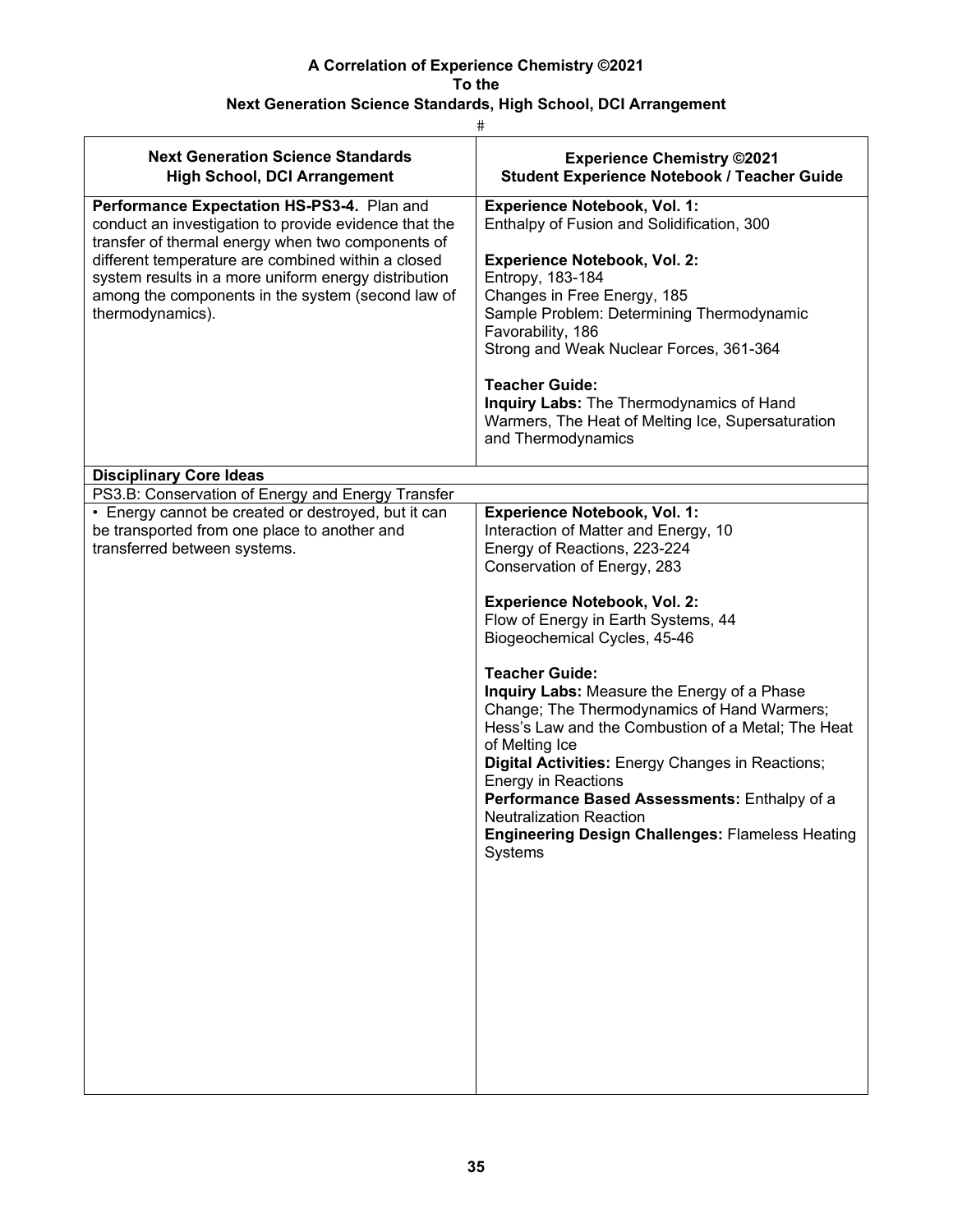## **Next Generation Science Standards, High School, DCI Arrangement**

|                                                                                                                                                                                                                     | #                                                                                                                                                                                                                                                                       |
|---------------------------------------------------------------------------------------------------------------------------------------------------------------------------------------------------------------------|-------------------------------------------------------------------------------------------------------------------------------------------------------------------------------------------------------------------------------------------------------------------------|
| <b>Next Generation Science Standards</b><br><b>High School, DCI Arrangement</b>                                                                                                                                     | <b>Experience Chemistry ©2021</b><br><b>Student Experience Notebook / Teacher Guide</b>                                                                                                                                                                                 |
| • Uncontrolled systems always evolve toward more<br>stable states—that is, toward more uniform energy<br>distribution (e.g., water flows downhill, objects hotter<br>than their surrounding environment cool down). | <b>Experience Notebook, Vol. 1:</b><br>Interaction of Matter and Energy, 10<br>Systems and Surroundings, 283                                                                                                                                                            |
|                                                                                                                                                                                                                     | <b>Experience Notebook, Vol. 2:</b><br>Flow of Energy in Earth Systems, 44<br>Biogeochemical Cycles, 45-46<br>Feedback Tipping Points, 52                                                                                                                               |
|                                                                                                                                                                                                                     | <b>Teacher Guide:</b><br>Inquiry Labs: Elements: Supersaturation and<br>Thermodynamics<br>Digital Activities: Equilibrium Shifting; Graphical<br>Models of Entropy Changes<br>Engineering Design Challenges: Use Equilibrium for<br>a Commercial Application            |
| PS3.D: Energy in Chemical Processes                                                                                                                                                                                 |                                                                                                                                                                                                                                                                         |
| • Although energy cannot be destroyed, it can be<br>converted to less useful forms - for example, to<br>thermal energy in the surrounding environment.                                                              | <b>Experience Notebook, Vol. 1:</b><br>Enthalpy, 284                                                                                                                                                                                                                    |
|                                                                                                                                                                                                                     | <b>Teacher Guide:</b><br>Inquiry Labs: The Thermodynamics of Hand<br>Warmers<br>Digital Activities: Temperature Changes in Chemical<br>Reactions                                                                                                                        |
| <b>Science and Engineering Practices</b>                                                                                                                                                                            |                                                                                                                                                                                                                                                                         |
| Planning and Carrying Out Investigations                                                                                                                                                                            |                                                                                                                                                                                                                                                                         |
| • Plan and conduct an investigation individually and<br>collaboratively to produce data to serve as the basis<br>for evidence, and in the design: decide on types, how                                              | <b>Experience Notebook, Vol. 1:</b><br>SEP Plan an Investigation, 300                                                                                                                                                                                                   |
| much, and accuracy of data needed to produce<br>reliable measurements and consider limitations on the<br>precision of the data (e.g., number of trials, cost, risk,<br>time), and refine the design accordingly.    | <b>Teacher Guide:</b><br>Inquiry Labs: Measure the Energy of a Phase<br>Change, The Thermodynamics of Hand Warmers,<br>The Heat of Melting Ice, Supersaturation and<br>Thermodynamics<br>Performance Based Assessments: Enthalpy of a<br><b>Neutralization Reaction</b> |
| <b>Crosscutting Concepts</b>                                                                                                                                                                                        |                                                                                                                                                                                                                                                                         |
| <b>Systems and System Models</b>                                                                                                                                                                                    |                                                                                                                                                                                                                                                                         |
| • When investigating or describing a system, the<br>boundaries and initial conditions of the system need to<br>be defined and their inputs and outputs analyzed and<br>described using models.                      | <b>Experience Notebook, Vol. 1:</b><br>Systems and Surroundings, 283                                                                                                                                                                                                    |
|                                                                                                                                                                                                                     | <b>Experience Notebook, Vol. 2:</b><br>CCC Stability and Change, 178<br>CCC Systems and System Models, 184                                                                                                                                                              |

L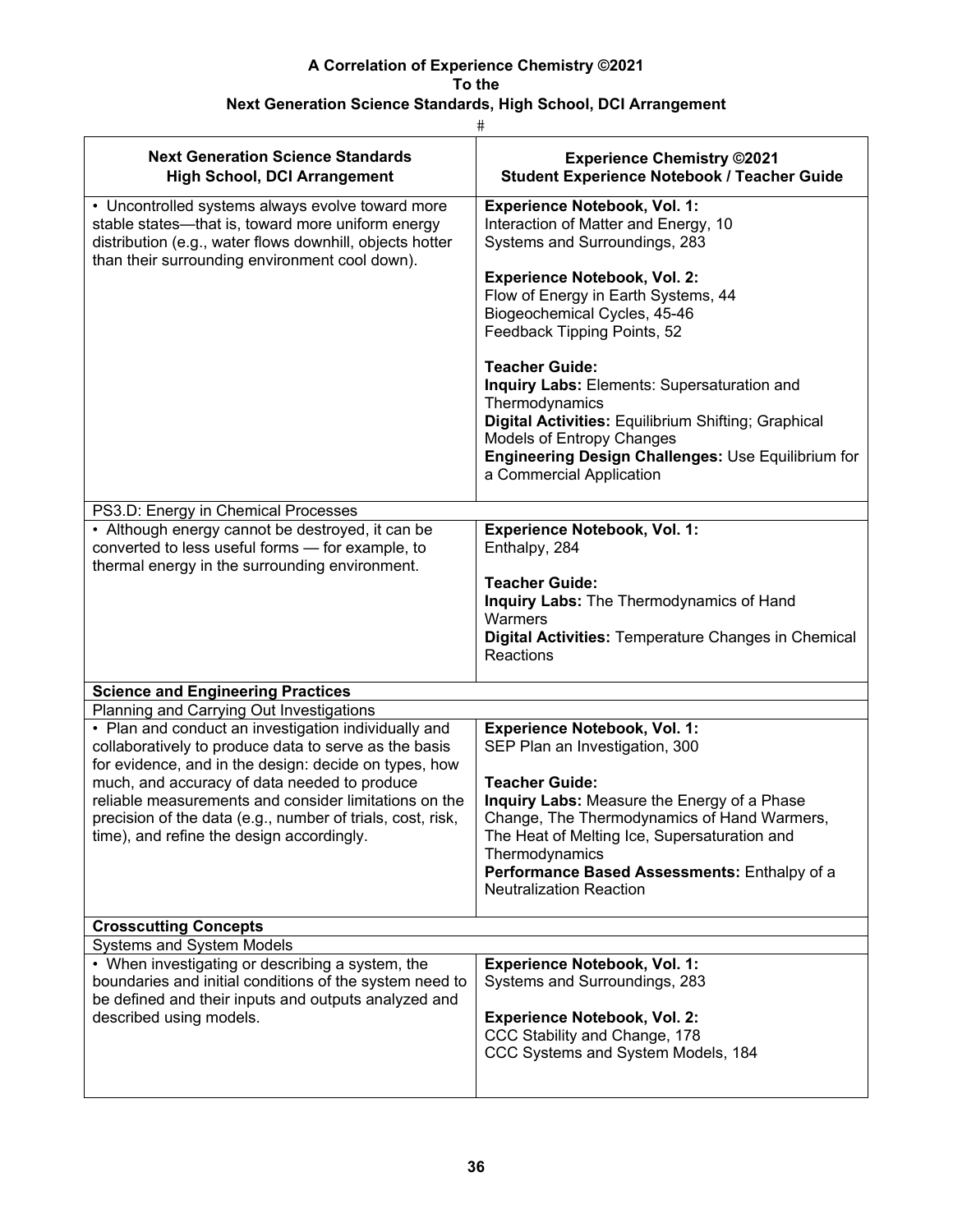|                                                                                                                                                                                                                                                                                                                                   | #                                                                                                                                                                                                                                                                                                                                                       |
|-----------------------------------------------------------------------------------------------------------------------------------------------------------------------------------------------------------------------------------------------------------------------------------------------------------------------------------|---------------------------------------------------------------------------------------------------------------------------------------------------------------------------------------------------------------------------------------------------------------------------------------------------------------------------------------------------------|
| <b>Next Generation Science Standards</b><br><b>High School, DCI Arrangement</b>                                                                                                                                                                                                                                                   | <b>Experience Chemistry ©2021</b><br>Student Experience Notebook / Teacher Guide                                                                                                                                                                                                                                                                        |
| Performance Expectation HS-PS3-5. Develop and<br>use a model of two objects interacting through electric<br>or magnetic fields to illustrate the forces between<br>objects and the changes in energy of the objects due<br>to the interaction.<br><b>Disciplinary Core Ideas</b><br>PS3.C: Relationship Between Energy and Forces | <b>Experience Notebook, Vol. 1:</b><br>Coulomb's Law, 52<br><b>Teacher Guide:</b><br>Inquiry Labs: Melt Ionic and Covalent Compounds;<br>Modeling Metals, Ceramics, and Polymers;<br>Investigate Surface Tension<br>Digital Activities: Intermolecular Forces in Liquids<br>Performance Based Assessments: Qualitative<br>Analysis and Chemical Bonding |
| • When two objects interacting through a field change<br>relative position, the energy stored in the field is<br>changed.                                                                                                                                                                                                         | <b>Experience Notebook, Vol. 1:</b><br>Ionic Compounds, 72-73<br>Properties of Metals, 78-79<br>Revisit Investigative Phenomenon, 80<br>Molecular Compounds, 81<br>Geometry and Polar Molecules, 88-90<br>Van der Waals Forces, 91-92                                                                                                                   |
| <b>Science and Engineering Practices</b>                                                                                                                                                                                                                                                                                          |                                                                                                                                                                                                                                                                                                                                                         |
| • Develop and use a model based on evidence to<br>illustrate the relationships between systems or<br>between components of a system.                                                                                                                                                                                              | <b>Experience Notebook, Vol. 1:</b><br>SEP Develop and Use Models, 52<br>SEP Compare Models, 77<br>SEP Develop Models, 89<br>SEP Develop a Model, 154<br><b>Teacher Guide:</b><br>Inquiry Labs: Modeling Metals, Ceramics, and<br>Polymers; Investigate Surface Tension                                                                                 |
| <b>Crosscutting Concepts</b>                                                                                                                                                                                                                                                                                                      |                                                                                                                                                                                                                                                                                                                                                         |
| Cause and Effect<br>• Cause and effect relationships can be suggested<br>and predicted for complex natural and human-<br>designed systems by examining what is known about<br>smaller scale mechanisms within the system.                                                                                                         | <b>Experience Notebook, Vol. 1:</b><br>CCC Cause and Effect, 71<br>CCC Cause and Effect, 88<br><b>Teacher Guide:</b><br><b>Inquiry Labs: Intermolecular Forces</b><br>Digital Activities: lons and Electroplating;<br>Intermolecular Forces in Liquids                                                                                                  |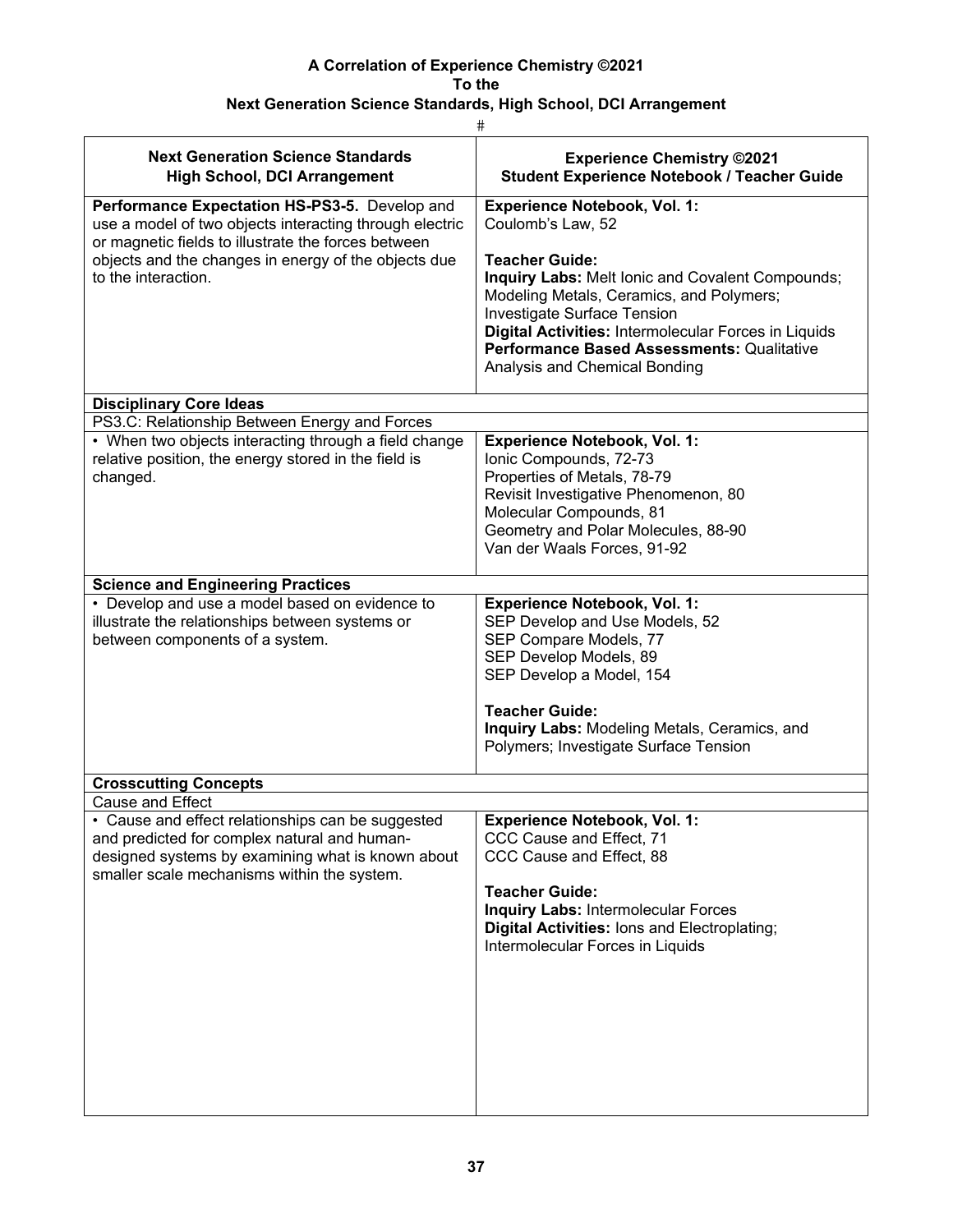| #                                                                               |                                                                                                   |  |
|---------------------------------------------------------------------------------|---------------------------------------------------------------------------------------------------|--|
| <b>Next Generation Science Standards</b><br><b>High School, DCI Arrangement</b> | <b>Experience Chemistry ©2021</b><br>Student Experience Notebook / Teacher Guide                  |  |
| HS-PS4 Waves and Their applications in Technologies for Information Transfer    |                                                                                                   |  |
| Performance Expectation HS-PS4-1. Use                                           | <b>Experience Notebook, Vol. 2:</b>                                                               |  |
| mathematical representations to support a claim                                 | Flow of Energy in Earth Systems, 44                                                               |  |
| regarding relationships among the frequency,                                    | The Standard Model, 359-361                                                                       |  |
| wavelength, and speed of waves traveling in various<br>media.                   | Radiation Penetration Depths, 387                                                                 |  |
|                                                                                 | <b>Teacher Guide:</b>                                                                             |  |
|                                                                                 | <b>Inquiry Labs: How Sunscreen Protects Us from</b>                                               |  |
|                                                                                 | Radiation                                                                                         |  |
|                                                                                 | <b>Digital Activities: Ionizing Radiation Hazards;</b>                                            |  |
|                                                                                 | Energy In and Out of Earth's Atmosphere                                                           |  |
| <b>Disciplinary Core Ideas</b>                                                  |                                                                                                   |  |
| PS4.A: Wave Properties                                                          |                                                                                                   |  |
| • The wavelength and frequency of a wave are                                    | <b>Experience Notebook, Vol. 2:</b>                                                               |  |
| related to one another by the speed of travel of the                            | Surface Radiation Feedbacks, 72-73                                                                |  |
| wave, which depends on the type of wave and the                                 | Radiation Penetration Depths, 387                                                                 |  |
| medium through which it is passing.                                             |                                                                                                   |  |
|                                                                                 | <b>Teacher Guide:</b>                                                                             |  |
|                                                                                 | Inquiry Labs: How Sunscreen Protects Us from<br>Radiation                                         |  |
|                                                                                 | Digital Activities: Ionizing Radiation Hazards; Energy                                            |  |
|                                                                                 | In and Out of Earth's Atmosphere                                                                  |  |
|                                                                                 |                                                                                                   |  |
| <b>Science and Engineering Practices</b>                                        |                                                                                                   |  |
| Using Mathematics and Computational Thinking                                    |                                                                                                   |  |
| • Use mathematical representations of phenomena or                              | <b>Experience Notebook, Vol. 2:</b>                                                               |  |
| design solutions to describe and/or support claims                              | SEP Design Your Solution, 391                                                                     |  |
| and/or explanations.                                                            |                                                                                                   |  |
|                                                                                 | <b>Teacher Guide:</b>                                                                             |  |
|                                                                                 | Inquiry Labs: How Sunscreen Protects Us from                                                      |  |
|                                                                                 | Radiation                                                                                         |  |
|                                                                                 | Digital Activities: Energy In and Out of Earth's<br>Atmosphere                                    |  |
|                                                                                 |                                                                                                   |  |
| <b>Crosscutting Concepts</b>                                                    |                                                                                                   |  |
| Cause and Effect                                                                |                                                                                                   |  |
| • Empirical evidence is required to differentiate                               | <b>Experience Notebook, Vol. 2:</b>                                                               |  |
| between cause and correlation and make claims                                   | SEP Design Your Solution, 391                                                                     |  |
| about specific causes and effects.                                              |                                                                                                   |  |
|                                                                                 | <b>Teacher Guide:</b>                                                                             |  |
|                                                                                 | Inquiry Labs: How Sunscreen Protects Us from                                                      |  |
|                                                                                 | Radiation                                                                                         |  |
|                                                                                 | <b>Digital Activities: Ionizing Radiation Hazards; Energy</b><br>In and Out of Earth's Atmosphere |  |
|                                                                                 |                                                                                                   |  |
|                                                                                 |                                                                                                   |  |
|                                                                                 |                                                                                                   |  |
|                                                                                 |                                                                                                   |  |
|                                                                                 |                                                                                                   |  |
|                                                                                 |                                                                                                   |  |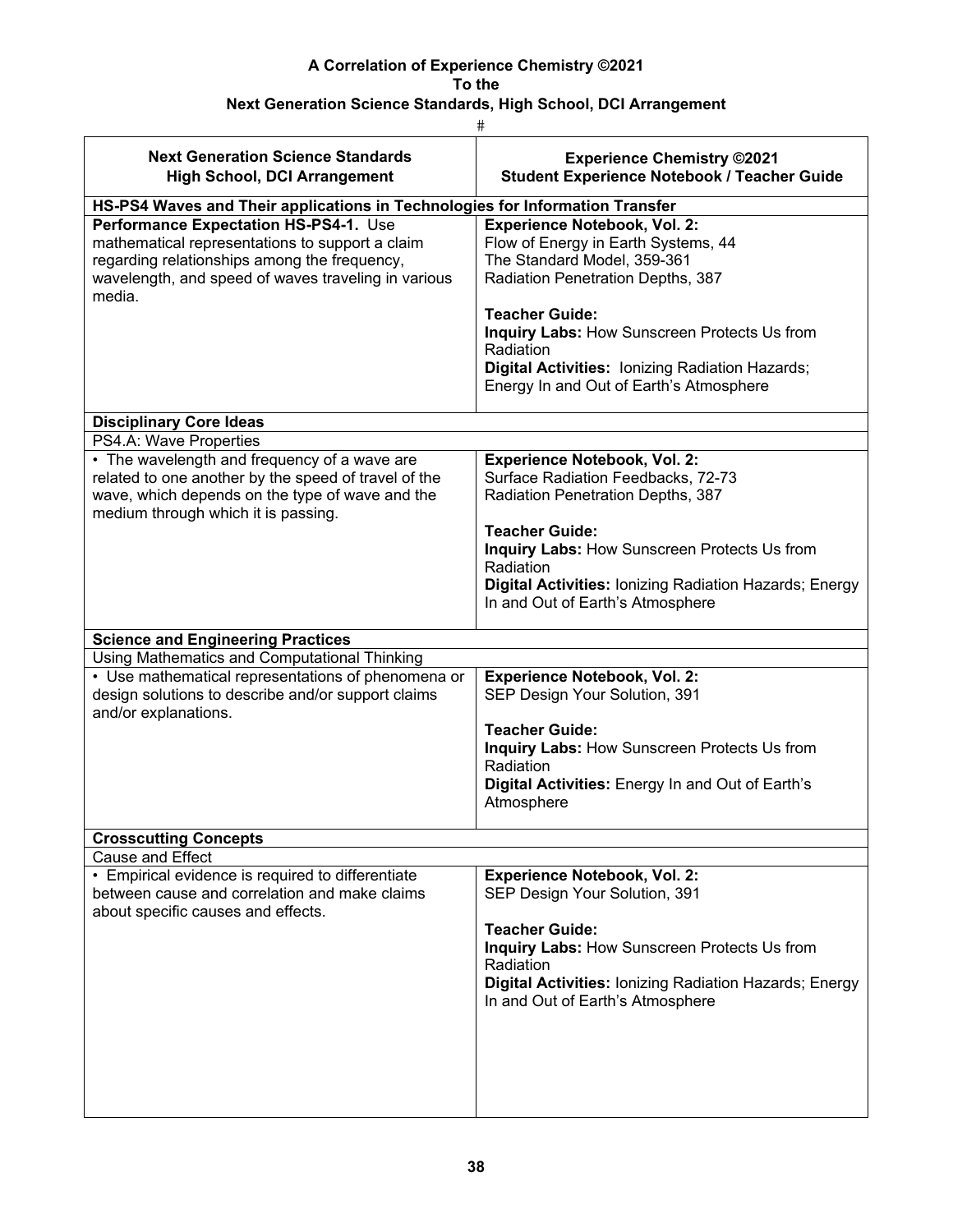| <b>Experience Chemistry ©2021</b><br><b>Student Experience Notebook / Teacher Guide</b>                                                                                                                                                                                                                                                 |  |  |
|-----------------------------------------------------------------------------------------------------------------------------------------------------------------------------------------------------------------------------------------------------------------------------------------------------------------------------------------|--|--|
|                                                                                                                                                                                                                                                                                                                                         |  |  |
|                                                                                                                                                                                                                                                                                                                                         |  |  |
| HS-LS1 From Molecules to Organisms: Structures and Properties                                                                                                                                                                                                                                                                           |  |  |
| <b>Experience Notebook, Vol. 2:</b><br>Organic Chemistry, 311<br>Energy from Carbohydrates, 344<br>Revisit Investigative Phenomenon, 354<br><b>Teacher Guide:</b><br>Digital Activities: Sugar, Starch, and Glycogen;                                                                                                                   |  |  |
| <b>Energy Densities of Foods</b>                                                                                                                                                                                                                                                                                                        |  |  |
|                                                                                                                                                                                                                                                                                                                                         |  |  |
|                                                                                                                                                                                                                                                                                                                                         |  |  |
| LS1.C: Organization for Matter and Energy Flow in Organisms                                                                                                                                                                                                                                                                             |  |  |
| <b>Experience Notebook, Vol. 2:</b><br>Energy from Carbohydrates, 344<br>Revisit Investigative Phenomenon, 354                                                                                                                                                                                                                          |  |  |
| <b>Teacher Guide:</b><br>Digital Activities: Sugar, Starch, and Glycogen;<br><b>Energy Densities of Foods</b><br>Performance-Based Assessment: Prepare and<br><b>Characterize Biodiesel</b>                                                                                                                                             |  |  |
| <b>Experience Notebook, Vol. 2:</b><br>Organic Chemistry, 311<br>Energy from Carbohydrates, 344<br>Revisit Investigative Phenomenon, 354<br><b>Teacher Guide:</b><br>Digital Activities: Sugar, Starch, and Glycogen;<br><b>Energy Densities of Foods</b><br>Performance-Based Assessment: Prepare and<br><b>Characterize Biodiesel</b> |  |  |
|                                                                                                                                                                                                                                                                                                                                         |  |  |
| <b>Experience Notebook, Vol. 2:</b><br>CCC Energy and Matter, 311<br>SEP Develop a Model, 354                                                                                                                                                                                                                                           |  |  |
| <b>Teacher Guide:</b><br>Digital Activities: Sugar, Starch, and Glycogen;<br><b>Energy Densities of Foods</b>                                                                                                                                                                                                                           |  |  |
| <b>Crosscutting Concepts</b><br><b>Energy and Matter</b>                                                                                                                                                                                                                                                                                |  |  |
| <b>Experience Notebook, Vol. 2:</b><br>SEP Develop a Model, 354<br><b>Teacher Guide:</b><br>Digital Activities: Sugar, Starch, and Glycogen;<br><b>Energy Densities of Foods</b>                                                                                                                                                        |  |  |
|                                                                                                                                                                                                                                                                                                                                         |  |  |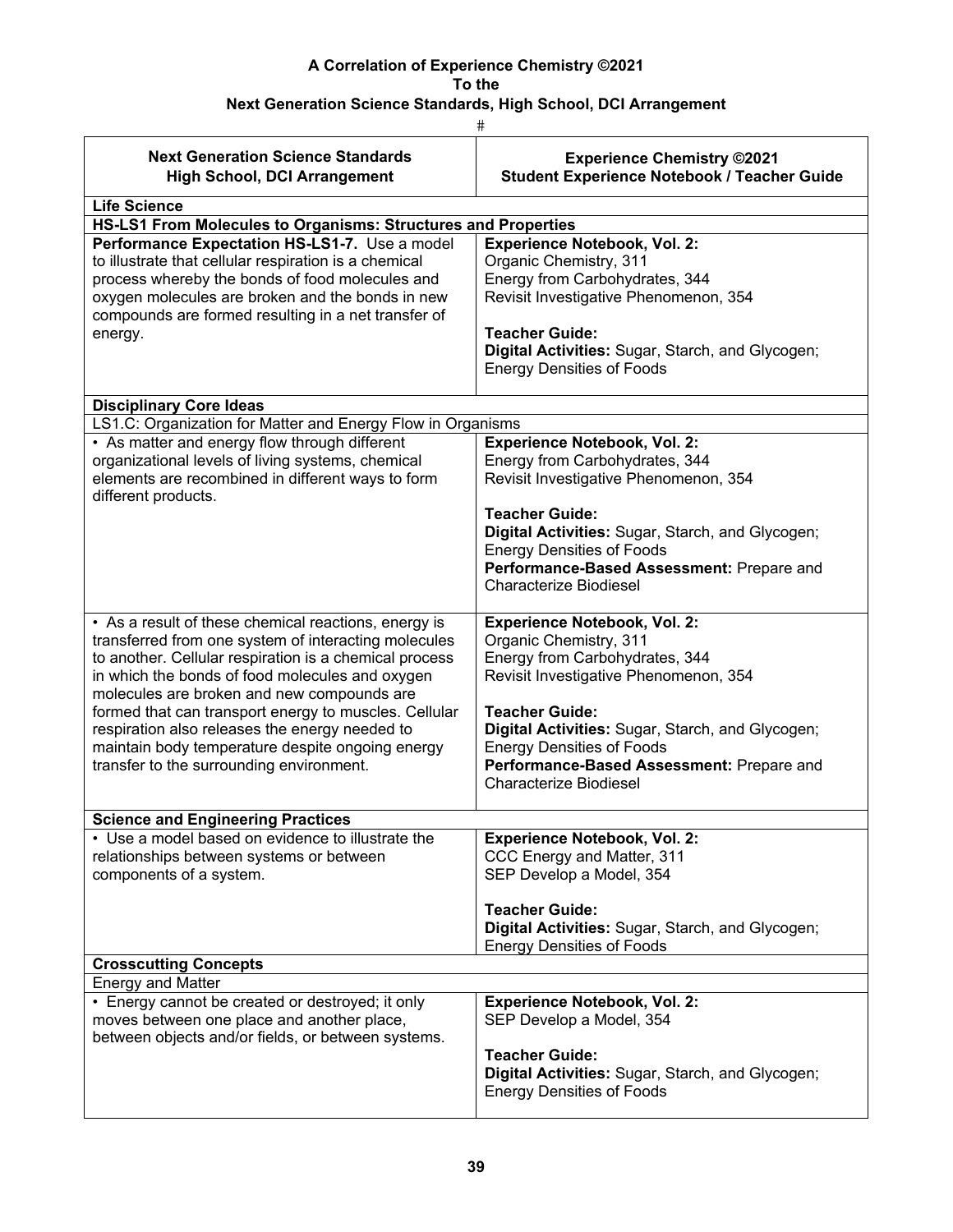| ۰           |  |
|-------------|--|
|             |  |
| ٠<br>×<br>× |  |

| <b>Next Generation Science Standards</b><br><b>High School, DCI Arrangement</b>                                                                                                                                   | <b>Experience Chemistry ©2021</b><br><b>Student Experience Notebook / Teacher Guide</b>                                                                                                                                                        |  |
|-------------------------------------------------------------------------------------------------------------------------------------------------------------------------------------------------------------------|------------------------------------------------------------------------------------------------------------------------------------------------------------------------------------------------------------------------------------------------|--|
| <b>Earth and Space Science</b>                                                                                                                                                                                    |                                                                                                                                                                                                                                                |  |
| HS ESS1 Earth's Place in the Universe                                                                                                                                                                             |                                                                                                                                                                                                                                                |  |
| Performance Expectation HS-ESS1-1. Develop a<br>model based on evidence to illustrate the life span of<br>the sun and the role of nuclear fusion in the sun's core<br>to release energy in the form of radiation. | <b>Experience Notebook, Vol. 2:</b><br>Long-Term Changes in Sunlight, 77<br>Variations in Solar Output, 89-90<br><b>Teacher Guide:</b><br>Digital Activity: Energy to Earth                                                                    |  |
| <b>Disciplinary Core Ideas</b>                                                                                                                                                                                    |                                                                                                                                                                                                                                                |  |
| ESS1.A: The Universe and Its Stars                                                                                                                                                                                |                                                                                                                                                                                                                                                |  |
| • The star called the sun is changing and will burn out<br>over a lifespan of approximately 10 billion years.                                                                                                     | <b>Experience Notebook, Vol. 2:</b><br>Long-Term Changes in Sunlight, 77                                                                                                                                                                       |  |
| PS3.D: Energy in Chemical Processes and Everyday Life                                                                                                                                                             |                                                                                                                                                                                                                                                |  |
| • Nuclear fusion processes in the center of the sun<br>release the energy that ultimately reaches Earth as<br>radiation. (secondary)                                                                              | <b>Experience Notebook, Vol. 2:</b><br>Flow of Energy in Earth Systems, 44<br>Earth's Radiative Energy Budget, 55-56<br>Long Term Changes in Sunlight, 77<br>Solar Fusion, 381<br>Fusion in Large Stars, 382                                   |  |
|                                                                                                                                                                                                                   | <b>Teacher Guide:</b><br><b>Digital Activities: Energy to Earth; Comparing</b><br><b>Nuclear and Chemical Reactions</b>                                                                                                                        |  |
| <b>Science and Engineering Practices</b>                                                                                                                                                                          |                                                                                                                                                                                                                                                |  |
| Developing and Using Models                                                                                                                                                                                       |                                                                                                                                                                                                                                                |  |
| • Develop a model based on evidence to illustrate the<br>relationships between systems or between<br>components of a system.                                                                                      | Experience Notebook, Vol. 2:<br>Radioactive Processes, 363<br>SEP Develop Models, 365<br>CCC Use Models, 379<br>SEP Use Models, 282                                                                                                            |  |
| <b>Crosscutting Concepts</b>                                                                                                                                                                                      |                                                                                                                                                                                                                                                |  |
| Scale, Proportion, and Quantity                                                                                                                                                                                   |                                                                                                                                                                                                                                                |  |
| • The significance of a phenomenon is dependent on<br>the scale, proportion, and quantity at which it occurs.                                                                                                     | <b>Experience Notebook, Vol. 2:</b><br>CCC Scale, Proportion, and Quantity, 374<br>CCC Scale, Proportion, and Quantity, 384<br><b>Teacher Guide</b><br>Digital Activities: Energy to Earth; Comparing<br><b>Nuclear and Chemical Reactions</b> |  |
|                                                                                                                                                                                                                   |                                                                                                                                                                                                                                                |  |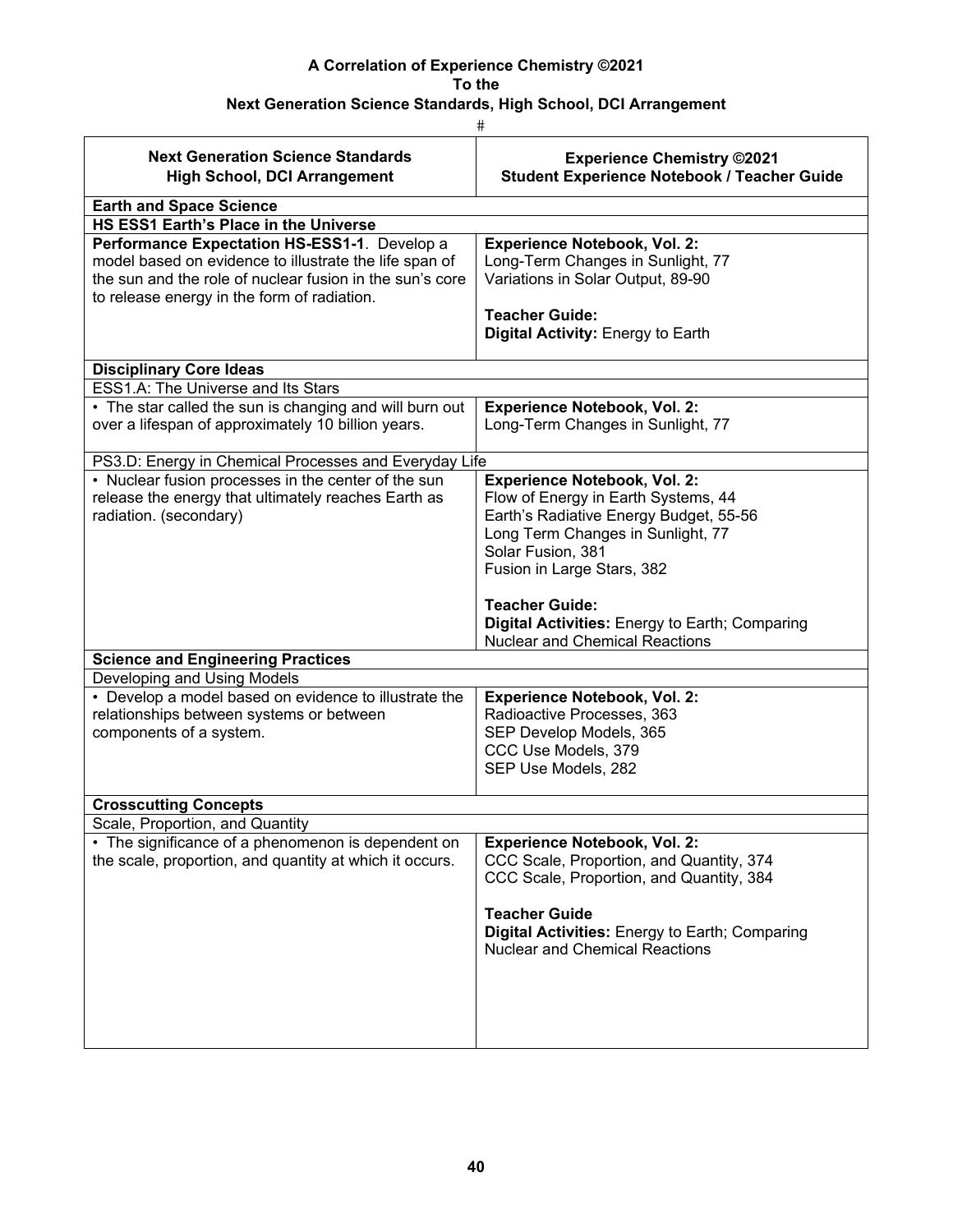| $\#$                                                                                                                                                                                                      |                                                                                                             |  |
|-----------------------------------------------------------------------------------------------------------------------------------------------------------------------------------------------------------|-------------------------------------------------------------------------------------------------------------|--|
| <b>Next Generation Science Standards</b><br><b>High School, DCI Arrangement</b>                                                                                                                           | <b>Experience Chemistry ©2021</b><br><b>Student Experience Notebook / Teacher Guide</b>                     |  |
| Performance Expectation HS-ESS1-2. Construct an<br>explanation of the Big Bang theory based on<br>astronomical evidence of light spectra, motion of<br>distant galaxies, and composition of matter in the | <b>Experience Notebook, Vol. 2:</b><br>Mass and Energy at the Big Bang, 376-377<br>Star Life-Cycle, 385-386 |  |
| universe.                                                                                                                                                                                                 | <b>Teacher Guide:</b><br><b>Digital Activities: The Composition of Stars</b>                                |  |
| <b>Disciplinary Core Ideas</b>                                                                                                                                                                            |                                                                                                             |  |
| ESS1.A: The Universe and Its Stars                                                                                                                                                                        |                                                                                                             |  |
| • The study of stars' light spectra and brightness is<br>used to identify compositional elements of stars, their<br>movements, and their distances from Earth.                                            | <b>Experience Notebook, Vol. 1:</b><br>Atomic Emission Spectra, 22-23                                       |  |
|                                                                                                                                                                                                           | <b>Experience Notebook, Vol. 2:</b>                                                                         |  |
|                                                                                                                                                                                                           | Nucleosynthesis, 383-384<br>Star Life-Cycle, 385-386                                                        |  |
|                                                                                                                                                                                                           | <b>Teacher Guide:</b>                                                                                       |  |
|                                                                                                                                                                                                           | Inquiry Labs: Evaluate Atomic Spectra<br>Digital Activities: The Composition of Stars                       |  |
| • The Big Bang theory is supported by observations                                                                                                                                                        | <b>Experience Notebook, Vol. 2:</b>                                                                         |  |
| of distant galaxies receding from our own, of the<br>measured composition of stars and non-stellar gases,<br>and of the maps of spectra of the primordial radiation                                       | Mass and Energy at the Big Bang, 376-377<br>Nucleosynthesis, 383-384                                        |  |
| (cosmic microwave background) that still fills the                                                                                                                                                        | <b>Teacher Guide:</b>                                                                                       |  |
| universe.                                                                                                                                                                                                 | <b>Digital Activities: The Composition of Stars</b>                                                         |  |
| • Other than the hydrogen and helium formed at the                                                                                                                                                        | <b>Experience Notebook, Vol. 2:</b>                                                                         |  |
| time of the Big Bang, nuclear fusion within stars<br>produces all atomic nuclei lighter than and including                                                                                                | Fusion in Large Stars, 382<br>Nucleosynthesis, 383-384                                                      |  |
| iron, and the process releases electromagnetic<br>energy. Heavier elements are produced when certain                                                                                                      | <b>Teacher Guide:</b>                                                                                       |  |
| massive stars achieve a supernova stage and                                                                                                                                                               | <b>Digital Activities: Comparing Nuclear and Chemical</b>                                                   |  |
| explode.                                                                                                                                                                                                  | Reactions; The Composition of Stars                                                                         |  |
| PS4.B: Electromagnetic Radiation                                                                                                                                                                          |                                                                                                             |  |
| • Atoms of each element emit and absorb                                                                                                                                                                   | <b>Experience Notebook, Vol. 1:</b>                                                                         |  |
| characteristic frequencies of light. These<br>characteristics allow identification of the presence of<br>an element, even in microscopic quantities.                                                      | Atomic Emission Spectra, 22-23<br>Revisit Investigative Phenomenon, 27                                      |  |
| (secondary)                                                                                                                                                                                               | <b>Teacher Guide:</b>                                                                                       |  |
|                                                                                                                                                                                                           | <b>Engineering Design Challenge: Design a</b><br>Spectroscope from Household Materials                      |  |
|                                                                                                                                                                                                           |                                                                                                             |  |
|                                                                                                                                                                                                           |                                                                                                             |  |
|                                                                                                                                                                                                           |                                                                                                             |  |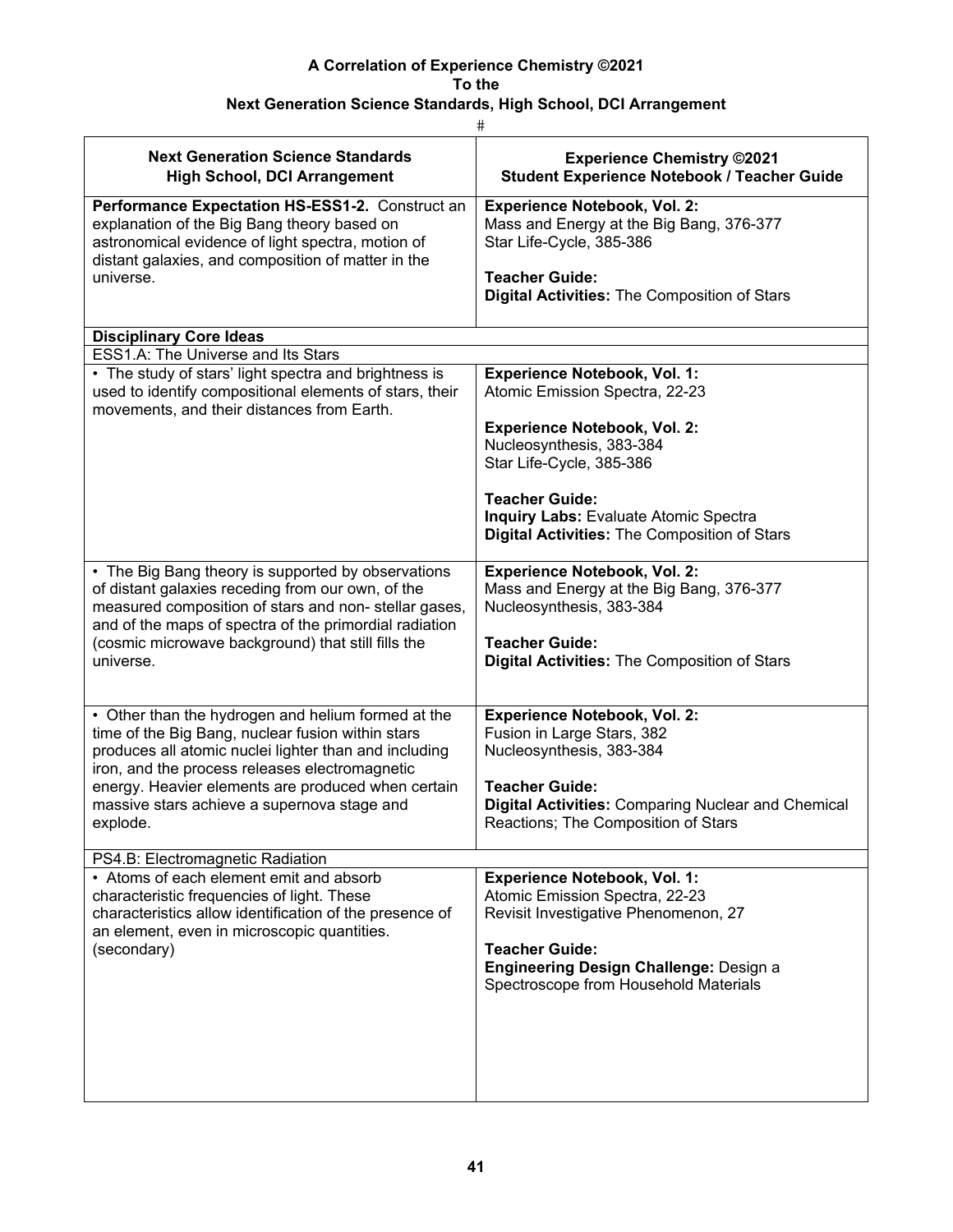|                                                                                 | $\#$                                                                                    |
|---------------------------------------------------------------------------------|-----------------------------------------------------------------------------------------|
| <b>Next Generation Science Standards</b><br><b>High School, DCI Arrangement</b> | <b>Experience Chemistry ©2021</b><br><b>Student Experience Notebook / Teacher Guide</b> |
| <b>Science and Engineering Practices</b>                                        |                                                                                         |
| <b>Constructing Explanations and Designing Solutions</b>                        |                                                                                         |
| • Construct an explanation based on valid and                                   | <b>Experience Notebook, Vol. 2:</b>                                                     |
| reliable evidence obtained from a variety of sources                            | SEP Construct Explanations, 377                                                         |
| (including students' own investigations, theories,                              | SEP Construct an Explanation, 386                                                       |
| simulations, peer review) and the assumption that                               |                                                                                         |
| theories and laws that describe the natural world                               | <b>Teacher Guide:</b>                                                                   |
| operate today as they did in the past and will continue                         | <b>Digital Activities: The Composition of Stars</b>                                     |
| to do so in the future.                                                         |                                                                                         |
| Connections to Nature of Science                                                |                                                                                         |
| Science Models, Laws, Mechanisms, and Theories Explain Natural Phenomena        |                                                                                         |
| • A scientific theory is a substantiated explanation of                         | <b>Experience Notebook, Vol. 2:</b>                                                     |
| some aspect of the natural world, based on a body of                            | Mass and Energy at the Big Bang, 376                                                    |
| facts that have been repeatedly confirmed through                               |                                                                                         |
| observation and experiment and the science                                      | <b>Teacher Guide:</b>                                                                   |
| community validates each theory before it is accepted.                          | Digital Activities: The Composition of Stars                                            |
| If new evidence is discovered that the theory does not                          |                                                                                         |
| accommodate, the theory is generally modified in light                          |                                                                                         |
| of this new evidence.                                                           |                                                                                         |
| <b>Crosscutting Concepts</b>                                                    |                                                                                         |
| <b>Energy and Matter</b>                                                        |                                                                                         |
| • Energy cannot be created or destroyed-only moved                              | <b>Experience Notebook, Vol. 2:</b>                                                     |
| between one place and another place, between                                    | CCC Energy and Matter, 380                                                              |
| objects and/or fields, or between systems.                                      |                                                                                         |
|                                                                                 | <b>Teacher Guide:</b>                                                                   |
|                                                                                 | <b>Digital Activities: Comparing Nuclear and Chemical</b>                               |
|                                                                                 | Reactions                                                                               |
| Connections to Engineering, Technology, and Applications of Science             |                                                                                         |
| Interdependence of Science, Engineering, and Technology                         |                                                                                         |
| • Science and engineering complement each other in                              | <b>Experience Notebook, Vol. 2:</b>                                                     |
| the cycle known as research and development (R&D).                              | CCC Connect to Technology, 378                                                          |
| Many R&D projects may involve scientists, engineers,                            | Research and Development, 405                                                           |
| and others with wide ranges of expertise.                                       |                                                                                         |
|                                                                                 |                                                                                         |
| <b>Connections to Nature of Science</b>                                         |                                                                                         |
| Scientific Knowledge Assumes an Order and Consistency in Natural Systems        |                                                                                         |
| • Scientific knowledge is based on the assumption                               | Experience Notebook, Vol. 2:<br>Particle Accelerators and Transmutation, 378            |
| that natural laws operate today as they did in the past                         |                                                                                         |
| and they will continue to do so in the future.                                  | <b>Teacher Guide</b>                                                                    |
|                                                                                 | <b>Digital Activities: The Composition of Stars</b>                                     |
|                                                                                 |                                                                                         |
| • Science assumes the universe is a vast single                                 | <b>Experience Notebook, Vol. 2:</b>                                                     |
| system in which basic laws are consistent.                                      | Big Bang, 376-377                                                                       |
|                                                                                 |                                                                                         |
|                                                                                 | <b>Teacher Guide:</b>                                                                   |
|                                                                                 | Digital Activities: The Composition of Stars                                            |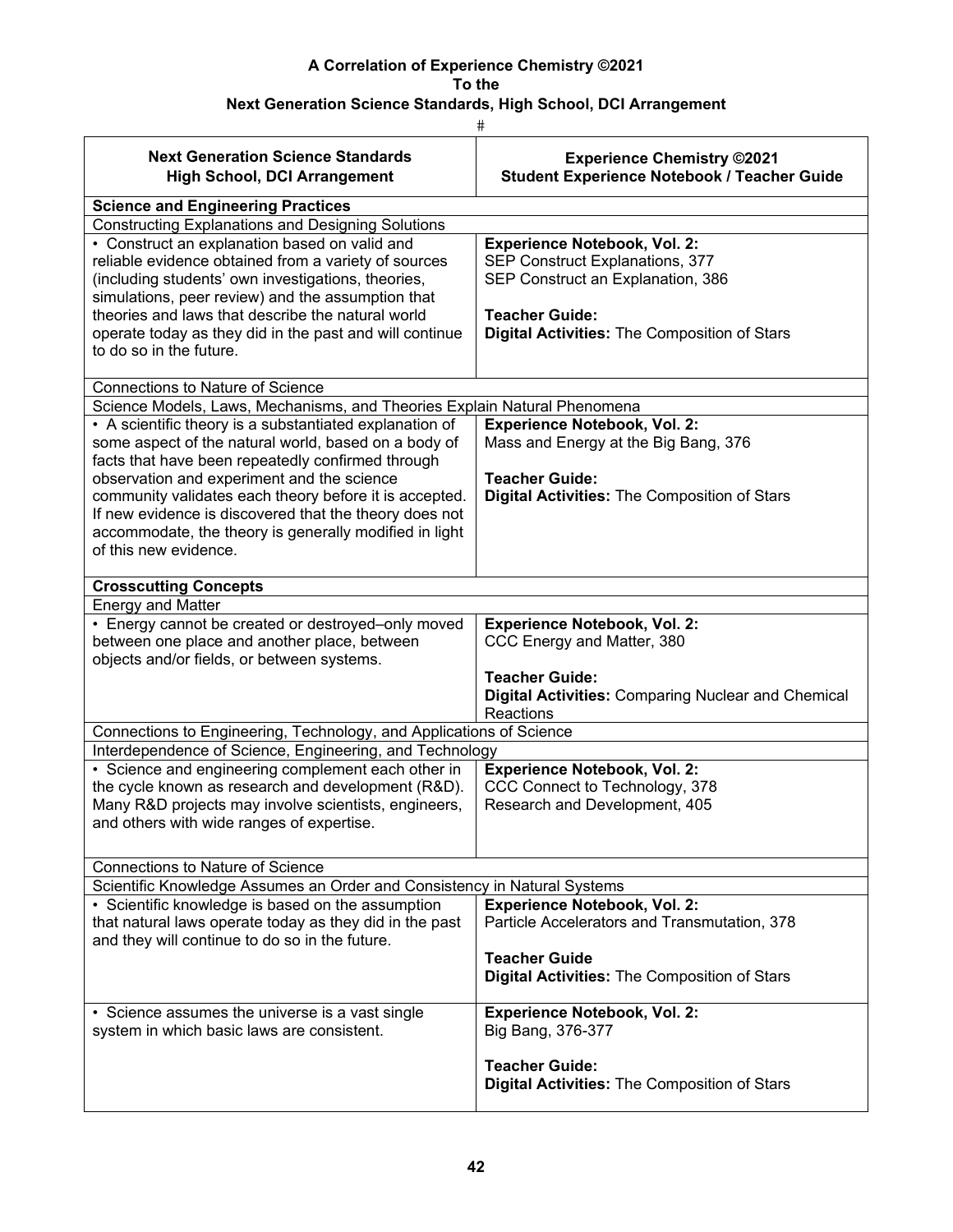| #                                                                                                                                                                                                                                                                                                                                   |                                                                                                                                                                                                                                                                                                      |  |
|-------------------------------------------------------------------------------------------------------------------------------------------------------------------------------------------------------------------------------------------------------------------------------------------------------------------------------------|------------------------------------------------------------------------------------------------------------------------------------------------------------------------------------------------------------------------------------------------------------------------------------------------------|--|
| <b>Next Generation Science Standards</b><br><b>High School, DCI Arrangement</b>                                                                                                                                                                                                                                                     | <b>Experience Chemistry ©2021</b><br><b>Student Experience Notebook / Teacher Guide</b>                                                                                                                                                                                                              |  |
| <b>Performance Expectation HS-ESS1-3.</b><br>Communicate scientific ideas about the way stars,<br>over their life cycle, produce elements.                                                                                                                                                                                          | <b>Experience Notebook, Vol. 2:</b><br>Nuclear Fusion, 380<br>Solar Fusion, 381<br>Nucleosynthesis, 383-284<br>Star Life-Cycle, 385-386<br>Revisit Investigative Phenomenon, 386<br><b>Teacher Guide:</b><br>Digital Activities: The Composition of Stars                                            |  |
| <b>Disciplinary Core Ideas</b>                                                                                                                                                                                                                                                                                                      |                                                                                                                                                                                                                                                                                                      |  |
| ESS1.A: The Universe and Its Stars<br>• The study of stars' light spectra and brightness is<br>used to identify compositional elements of stars, their<br>movements, and their distances from Earth.                                                                                                                                | <b>Experience Notebook, Vol. 1:</b><br>Atomic Emission Spectra, 22-23<br><b>Experience Notebook, Vol. 2:</b><br>Nucleosynthesis, 383-384<br>Star Life-Cycle, 385-386<br><b>Teacher Guide:</b><br><b>Inquiry Labs: Evaluate Atomic Spectra</b><br><b>Digital Activities: The Composition of Stars</b> |  |
| • Other than the hydrogen and helium formed at the<br>time of the Big Bang, nuclear fusion within stars<br>produces all atomic nuclei lighter than and including<br>iron, and the process releases electromagnetic<br>energy. Heavier elements are produced when certain<br>massive stars achieve a supernova stage and<br>explode. | <b>Experience Notebook, Vol. 2:</b><br>Fusion in Large Stars, 382<br>Nucleosynthesis, 383-384<br><b>Teacher Guide:</b><br><b>Digital Activities: The Composition of Stars</b>                                                                                                                        |  |
| <b>Science and Engineering Practices</b>                                                                                                                                                                                                                                                                                            |                                                                                                                                                                                                                                                                                                      |  |
| Obtaining, Evaluating, and Communicating Information                                                                                                                                                                                                                                                                                |                                                                                                                                                                                                                                                                                                      |  |
| • Communicate scientific ideas (e.g., about<br>phenomena and/or the process of development and<br>the design and performance of a proposed process or<br>system) in multiple formats (including orally,<br>graphically, textually, and mathematically).                                                                             | <b>Experience Notebook, Vol. 2:</b><br>SEP Construct an Explanation, 386<br><b>Teacher Guide:</b><br><b>Digital Activities: The Composition of Stars</b>                                                                                                                                             |  |
| <b>Crosscutting Concepts</b>                                                                                                                                                                                                                                                                                                        |                                                                                                                                                                                                                                                                                                      |  |
| <b>Energy and Matter</b>                                                                                                                                                                                                                                                                                                            |                                                                                                                                                                                                                                                                                                      |  |
| • In nuclear processes, atoms are not conserved, but<br>the total number of protons plus neutrons is<br>conserved.                                                                                                                                                                                                                  | <b>Experience Notebook, Vol. 2:</b><br>SEP Energy and Matter, 372<br>Nucleosynthesis, 383-384                                                                                                                                                                                                        |  |
|                                                                                                                                                                                                                                                                                                                                     | <b>Teacher Guide:</b><br><b>Digital Activities: Comparing Nuclear and Chemical</b><br>Reactions<br>Performance Based Assessments: Natural<br>Radiation                                                                                                                                               |  |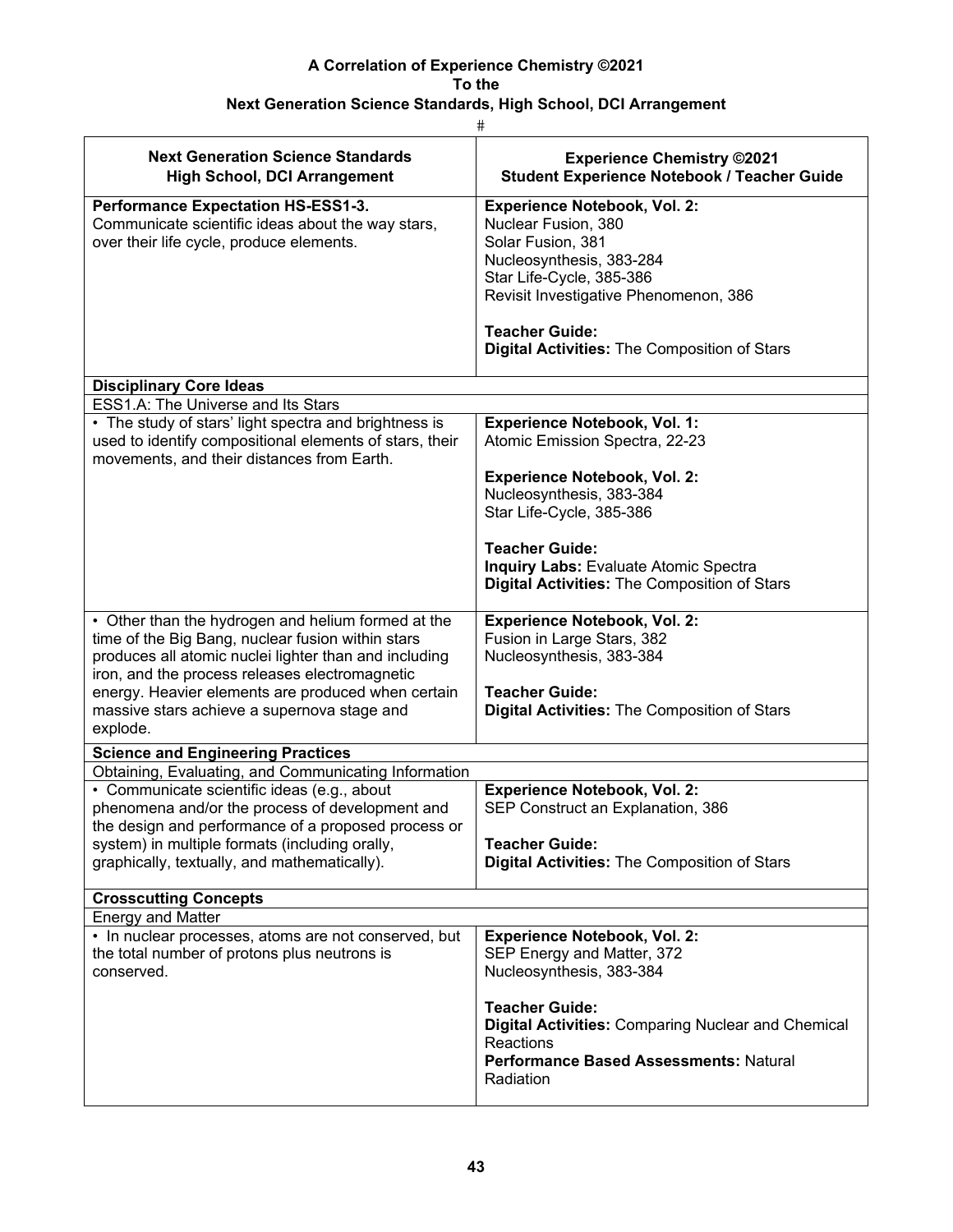|                                                                                                                                                                                                                 | #                                                                                                                                                                                                                                                                                                                                                                                                                                                             |
|-----------------------------------------------------------------------------------------------------------------------------------------------------------------------------------------------------------------|---------------------------------------------------------------------------------------------------------------------------------------------------------------------------------------------------------------------------------------------------------------------------------------------------------------------------------------------------------------------------------------------------------------------------------------------------------------|
| <b>Next Generation Science Standards</b><br><b>High School, DCI Arrangement</b>                                                                                                                                 | <b>Experience Chemistry ©2021</b><br><b>Student Experience Notebook / Teacher Guide</b>                                                                                                                                                                                                                                                                                                                                                                       |
| Performance Expectation HS-ESS1-5. Evaluate<br>evidence of the past and current movements of<br>continental and oceanic crust and the theory of plate<br>tectonics to explain the ages of crustal rocks.        | <b>Experience Notebook, Vol. 2:</b><br>Rock Cycle, 49-50<br>Continental Distributions and Ocean Currents, 83-84                                                                                                                                                                                                                                                                                                                                               |
| <b>Disciplinary Core Ideas</b>                                                                                                                                                                                  |                                                                                                                                                                                                                                                                                                                                                                                                                                                               |
| ESS1.C: The History of Planet Earth                                                                                                                                                                             |                                                                                                                                                                                                                                                                                                                                                                                                                                                               |
| • Continental rocks, which can be older than 4 billion<br>years, are generally much older than the rocks of the<br>ocean floor, which are less than 200 million years old.                                      | <b>Experience Notebook, Vol. 2:</b><br>Radiometric Dating of Old Materials, 371-372                                                                                                                                                                                                                                                                                                                                                                           |
|                                                                                                                                                                                                                 | <b>Teacher Guide</b><br>Digital Activities: Geologic Age and Half-Life                                                                                                                                                                                                                                                                                                                                                                                        |
| ESS2.B: Plate Tectonics and Large-Scale System Interactions                                                                                                                                                     |                                                                                                                                                                                                                                                                                                                                                                                                                                                               |
| • Plate tectonics is the unifying theory that explains<br>the past and current movements of the rocks at<br>Earth's surface and provides a framework for<br>understanding its geologic history. (ESS2.B Grade 8 | <b>Experience Notebook, Vol. 2:</b><br>Rock Cycle, 49-50<br>Continental Distributions and Ocean Currents, 83-84                                                                                                                                                                                                                                                                                                                                               |
| GBE) (secondary)                                                                                                                                                                                                |                                                                                                                                                                                                                                                                                                                                                                                                                                                               |
| PS1.C: Nuclear Processes                                                                                                                                                                                        |                                                                                                                                                                                                                                                                                                                                                                                                                                                               |
| • Spontaneous radioactive decays follow a<br>characteristic exponential decay law. Nuclear lifetimes<br>allow radiometric dating to be used to determine the<br>ages of rocks and other materials. (secondary)  | <b>Experience Notebook, Vol. 2:</b><br>Radioactive Half-Lives, 365-366<br>Radioactive Decay Chains, 367<br>Radiometric Dating, 368<br>Sample Problem: Determining Age Using <sup>14</sup> C<br>Radiometric Dating of Old Materials, 371-372<br><b>Teacher Guide:</b><br><b>Inquiry Labs: Radioactive Decay</b><br>Digital Activities: What Happens When an Atom<br>Decays?; Geologic Age and Half-Life<br>Performance Based Assessments: Natural<br>Radiation |
| <b>Science and Engineering Practices</b>                                                                                                                                                                        |                                                                                                                                                                                                                                                                                                                                                                                                                                                               |
| Engaging in Argument from Evidence                                                                                                                                                                              |                                                                                                                                                                                                                                                                                                                                                                                                                                                               |
| • Evaluate evidence behind currently accepted<br>explanations or solutions to determine the merits of<br>arguments.                                                                                             | <b>Experience Notebook, Vol. 2:</b><br>Rock Cycle, 49-50<br>Continental Distributions and Ocean Currents, 83-84                                                                                                                                                                                                                                                                                                                                               |
| <b>Crosscutting Concepts</b>                                                                                                                                                                                    |                                                                                                                                                                                                                                                                                                                                                                                                                                                               |
| <b>Patterns</b>                                                                                                                                                                                                 |                                                                                                                                                                                                                                                                                                                                                                                                                                                               |
| • Empirical evidence is needed to identify patterns.                                                                                                                                                            | <b>Experience Notebook, Vol. 2:</b><br>Rock Cycle, 49-50<br>Continental Distributions and Ocean Currents, 83-84                                                                                                                                                                                                                                                                                                                                               |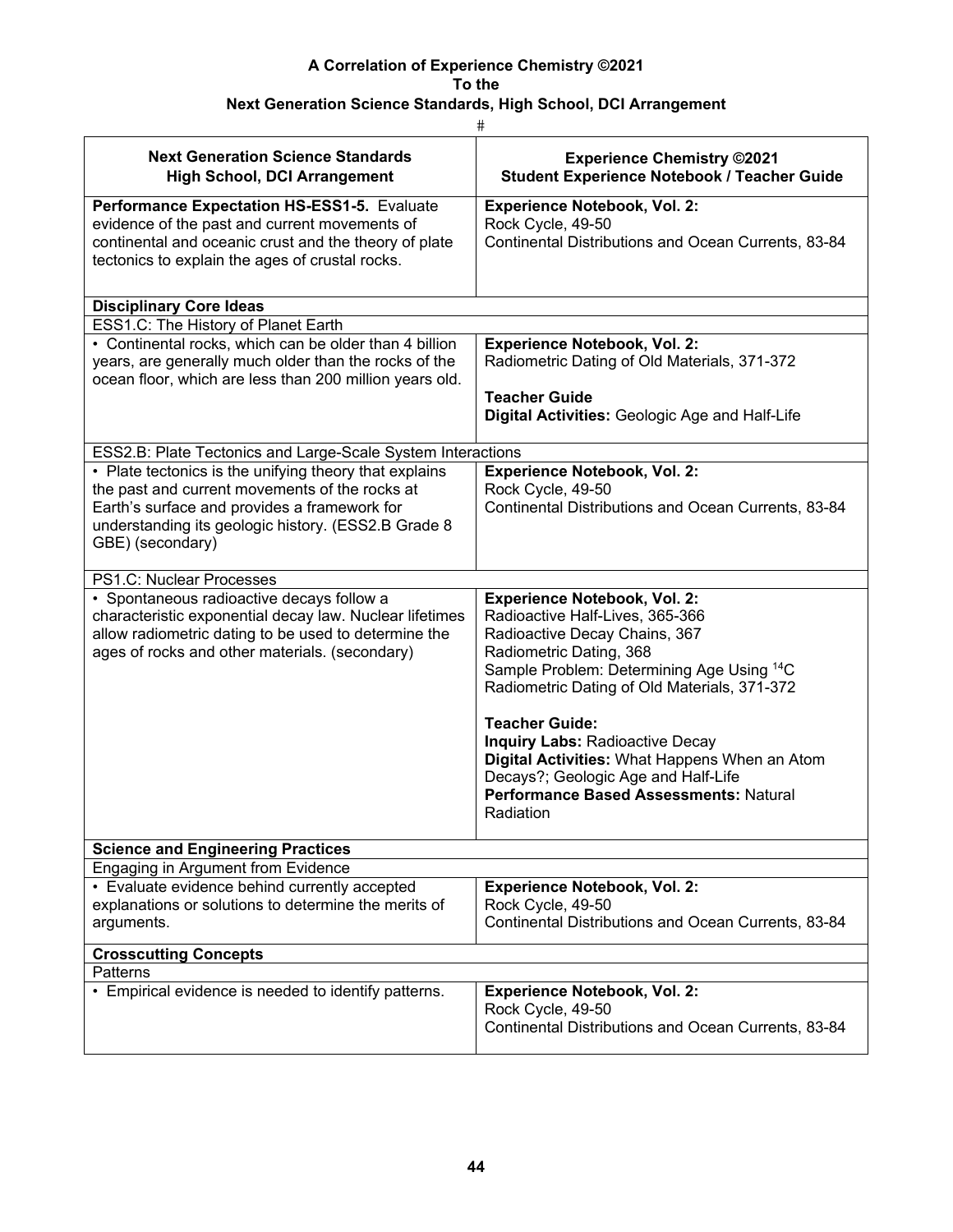|                                                                                                                                                                            | #                                                                                                              |  |
|----------------------------------------------------------------------------------------------------------------------------------------------------------------------------|----------------------------------------------------------------------------------------------------------------|--|
| <b>Next Generation Science Standards</b><br><b>High School, DCI Arrangement</b>                                                                                            | <b>Experience Chemistry ©2021</b><br><b>Student Experience Notebook / Teacher Guide</b>                        |  |
| Performance Expectation HS-ESS1-6. Apply<br>scientific reasoning and evidence from ancient Earth<br>materials, meteorites, and other planetary surfaces to                 | <b>Experience Notebook, Vol. 2:</b><br>Radiometric Dating of Old Materials, 371-372                            |  |
| construct an account of Earth's formation and early<br>history.                                                                                                            | <b>Teacher Guide:</b><br>Digital Activities: Geologic Age and Half-Life                                        |  |
| <b>Disciplinary Core Ideas</b>                                                                                                                                             |                                                                                                                |  |
| ESS1.C: The History of Planet Earth<br>• Although active geologic processes, such as plate                                                                                 | <b>Experience Notebook, Vol. 2:</b>                                                                            |  |
| tectonics and erosion, have destroyed or altered most<br>of the very early rock record on Earth, other objects in<br>the solar system, such as lunar rocks, asteroids, and | Rock Cycle, 49-50<br>Erosion and Carbon Dioxide, 82<br>Radiometric Dating of Old Materials, 371-372            |  |
| meteorites, have changed little over billions of years.                                                                                                                    | <b>Teacher Guide:</b>                                                                                          |  |
| Studying these objects can provide information about<br>Earth's formation and early history.                                                                               | Digital Activities: Influence of Dams on Coastal<br>Erosion; Sampling the Past; Geologic Age and Half-<br>Life |  |
| PS1.C: Nuclear Processes                                                                                                                                                   |                                                                                                                |  |
| • Spontaneous radioactive decays follow a                                                                                                                                  | <b>Experience Notebook, Vol. 2:</b>                                                                            |  |
| characteristic exponential decay law. Nuclear lifetimes                                                                                                                    | Radiometric Dating, 368                                                                                        |  |
| allow radiometric dating to be used to determine the<br>ages of rocks and other materials. (secondary)                                                                     | Sample Problem: Determining Age Using <sup>14</sup> C<br>Radiometric Dating of Old Materials, 371-372          |  |
|                                                                                                                                                                            | <b>Teacher Guide:</b>                                                                                          |  |
|                                                                                                                                                                            | <b>Inquiry Labs: Radioactive Decay</b>                                                                         |  |
|                                                                                                                                                                            | Digital Activities: What Happens When an Atom                                                                  |  |
|                                                                                                                                                                            | Decays?; Geologic Age and Half-Life<br>Performance Based Assessments: Natural                                  |  |
|                                                                                                                                                                            | Radiation                                                                                                      |  |
| <b>Science and Engineering Practices</b>                                                                                                                                   |                                                                                                                |  |
| <b>Constructing Explanations and Designing Solutions</b>                                                                                                                   |                                                                                                                |  |
| • Apply scientific reasoning to link evidence to the                                                                                                                       | <b>Experience Notebook, Vol 2:</b>                                                                             |  |
| claims to assess the extent to which the reasoning<br>and data support the explanation or conclusion.                                                                      | SEP Construct an Explanation, 372                                                                              |  |
|                                                                                                                                                                            | SEP Construct an Explanation, 386                                                                              |  |
|                                                                                                                                                                            | <b>Teacher Guide:</b>                                                                                          |  |
|                                                                                                                                                                            | Digital Activities: Geologic Age and Half-Life; The                                                            |  |
|                                                                                                                                                                            | <b>Composition of Stars</b>                                                                                    |  |
| <b>Connections to Nature of Science</b>                                                                                                                                    |                                                                                                                |  |
| Science Models, Laws, Mechanisms, and Theories Explain Natural Phenomena                                                                                                   |                                                                                                                |  |
| • A scientific theory is a substantiated explanation of                                                                                                                    | <b>Experience Notebook, Vol 2:</b>                                                                             |  |
| some aspect of the natural world, based on a body of                                                                                                                       | Radiometric Dating of Old Materials, 371-372                                                                   |  |
| facts that have been repeatedly confirmed through                                                                                                                          |                                                                                                                |  |
| observation and experiment, and the science                                                                                                                                | <b>Teacher Guide:</b>                                                                                          |  |
| community validates each theory before it is accepted.<br>If new evidence is discovered that the theory does not                                                           | Digital Activities: Geologic Age and Half-Life; The<br><b>Composition of Stars</b>                             |  |
| accommodate, the theory is generally modified in light                                                                                                                     |                                                                                                                |  |
| of this new evidence.                                                                                                                                                      |                                                                                                                |  |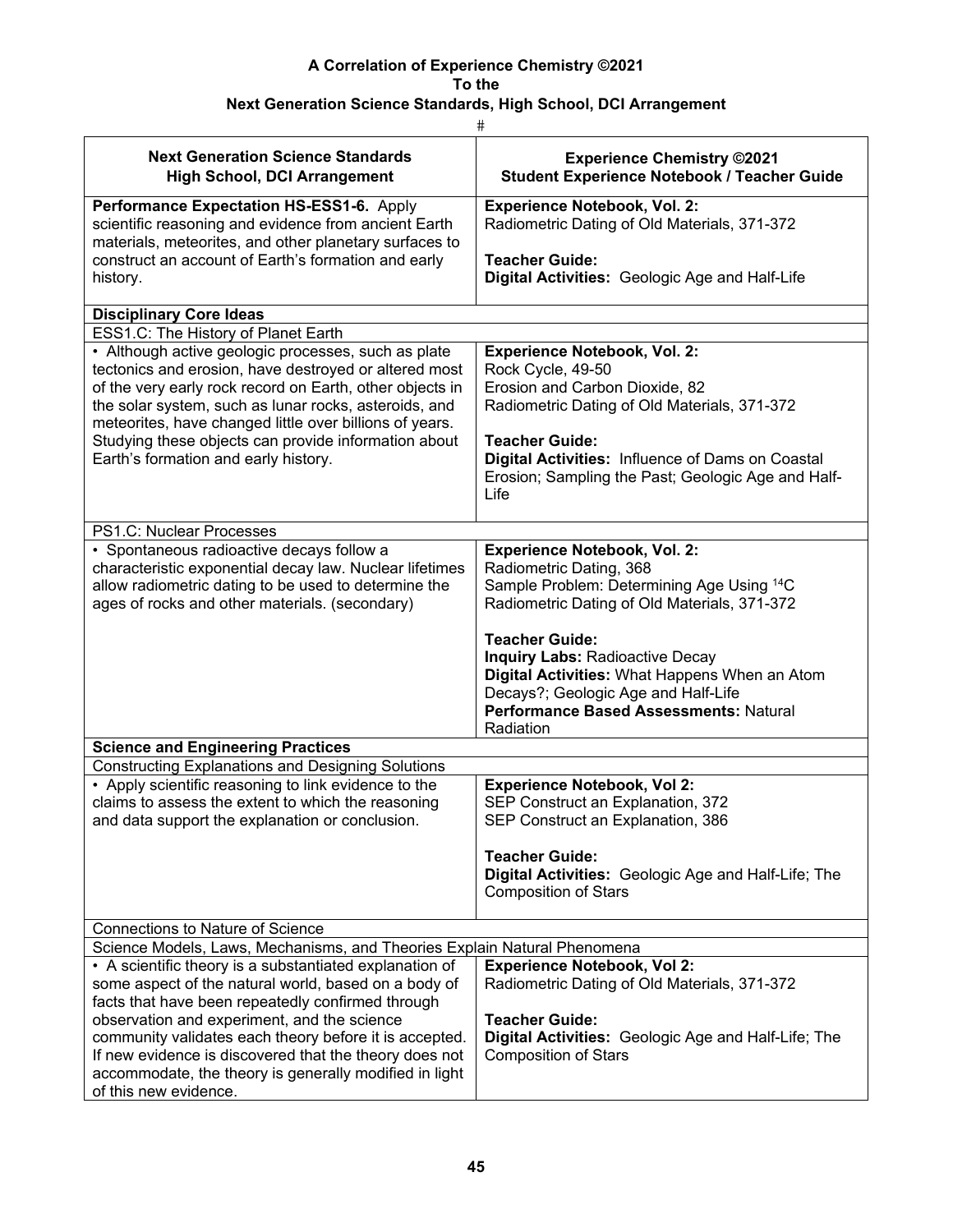### **Next Generation Science Standards, High School, DCI Arrangement**

| <b>Next Generation Science Standards</b><br><b>High School, DCI Arrangement</b>                                                                                                                                     | <b>Experience Chemistry ©2021</b><br><b>Student Experience Notebook / Teacher Guide</b>                                                                                                                                                                                                                                                                                                                                                                                      |
|---------------------------------------------------------------------------------------------------------------------------------------------------------------------------------------------------------------------|------------------------------------------------------------------------------------------------------------------------------------------------------------------------------------------------------------------------------------------------------------------------------------------------------------------------------------------------------------------------------------------------------------------------------------------------------------------------------|
| • Models, mechanisms, and explanations collectively<br>serve as tools in the development of a scientific<br>theory.                                                                                                 | <b>Experience Notebook, Vol 2:</b><br>SEP Construct an Explanation, 372                                                                                                                                                                                                                                                                                                                                                                                                      |
|                                                                                                                                                                                                                     | <b>Teacher Guide:</b><br>Digital Activities: Geologic Age and Half-Life; The<br><b>Composition of Stars</b>                                                                                                                                                                                                                                                                                                                                                                  |
| <b>Crosscutting Concepts</b>                                                                                                                                                                                        |                                                                                                                                                                                                                                                                                                                                                                                                                                                                              |
| <b>Stability and Change</b>                                                                                                                                                                                         |                                                                                                                                                                                                                                                                                                                                                                                                                                                                              |
| • Much of science deals with constructing<br>explanations of how things change and how they<br>remain stable.                                                                                                       | <b>Experience Notebook, Vol 2:</b><br>CCC Stability and Change, 110<br>CCC Stability and Change, 357<br>Band of Stability, 364<br>SEP Use Math, 366<br>CCC Stability and Change, 367                                                                                                                                                                                                                                                                                         |
|                                                                                                                                                                                                                     | <b>Teacher Guide:</b><br>Digital Activities: What Happens When an Atom<br>Decays?; Sampling the Past; Geologic Age and Half-<br>Life                                                                                                                                                                                                                                                                                                                                         |
| <b>HS-ESS2 Earth's Systems</b>                                                                                                                                                                                      |                                                                                                                                                                                                                                                                                                                                                                                                                                                                              |
| Performance Expectation HS-ESS2-1. Develop a<br>model to illustrate how Earth's internal and surface<br>processes operate at different spatial and temporal<br>scales to form continental and ocean-floor features. | <b>Experience Notebook, Vol. 2:</b><br>Flow of Energy in Earth Systems, 44<br>Rock Cycle, 49-50<br>Reinforcing and Counterbalancing Feedbacks, 51<br>Volcanic Activity and CO <sub>2</sub> , 81<br>Erosion and Carbon Dioxide, 82<br>Continent Distributions and Ocean Currents, 83-84<br><b>Teacher Guide:</b>                                                                                                                                                              |
|                                                                                                                                                                                                                     | Digital Activities: Influence of Dams on Coastal<br>Erosion                                                                                                                                                                                                                                                                                                                                                                                                                  |
| <b>Disciplinary Core Ideas</b>                                                                                                                                                                                      |                                                                                                                                                                                                                                                                                                                                                                                                                                                                              |
| <b>ESS2.A: Earth Materials and Systems</b>                                                                                                                                                                          |                                                                                                                                                                                                                                                                                                                                                                                                                                                                              |
| • Earth's systems, being dynamic and interacting,<br>cause feedback effects that can increase or decrease<br>the original changes.                                                                                  | <b>Experience Notebook, Vol. 2:</b><br>Weather and Climate, 43<br>Reinforcing and Counterbalancing Feedbacks, 51<br>Feedback Tipping Points, 52<br>Climate Forcings and Feedbacks, 66-67<br>Evaporation Feedbacks, 68<br>The Ocean and Carbon Dioxide, 69<br>Biomass Feedbacks, 70<br>Methane Hydrate Feedbacks, 71<br>Surface Radiation Feedbacks, 72-73<br>Arctic Sea Ice Feedbacks, 74<br>Glacier Feedbacks, 75<br>Revisit Investigative Phenomenon, 75<br>Assessment, 97 |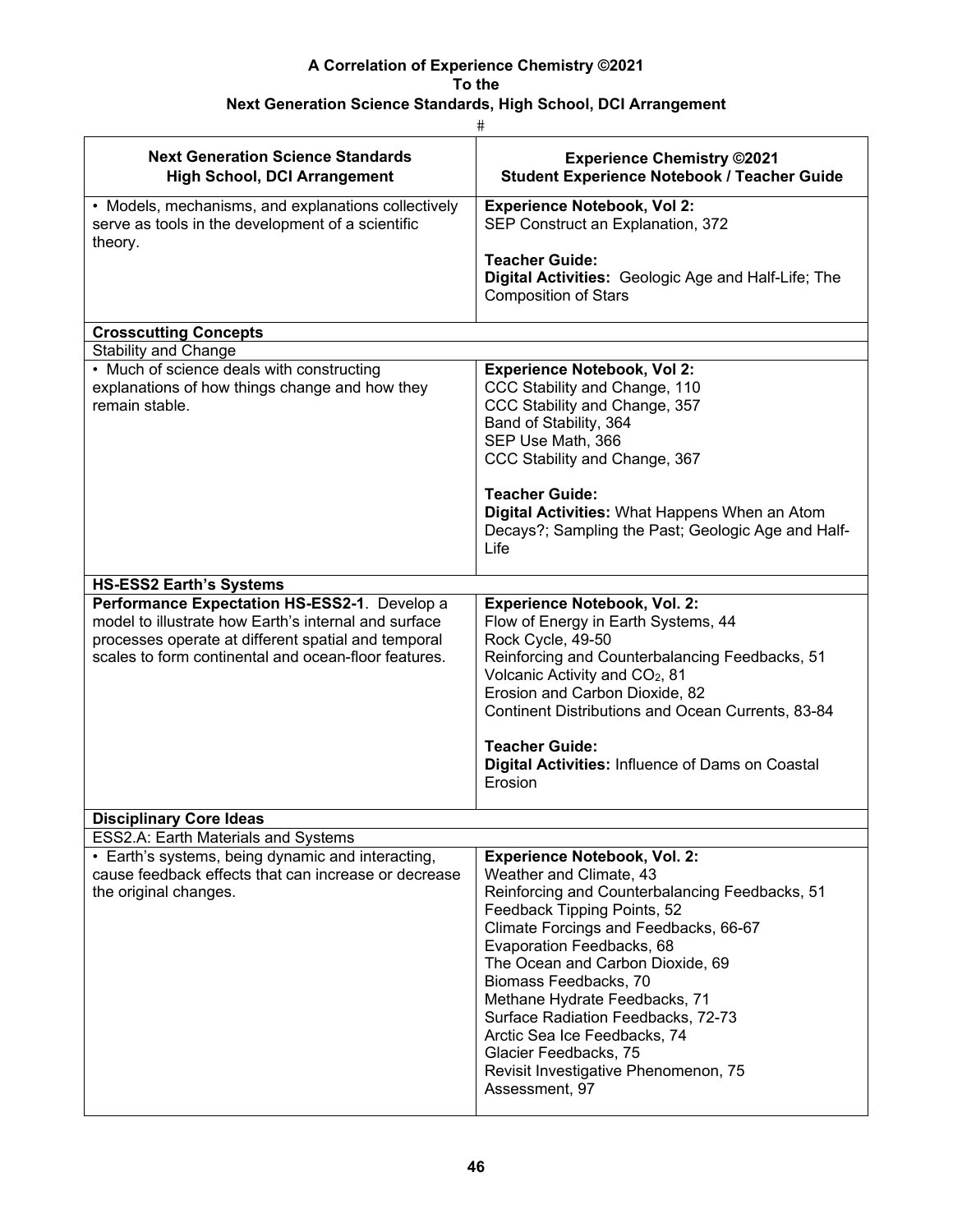$#$ 

| <b>Next Generation Science Standards</b><br><b>High School, DCI Arrangement</b>                                                                                                                                                                                                                                                                                  | <b>Experience Chemistry ©2021</b><br><b>Student Experience Notebook / Teacher Guide</b>                                                                                                                                                                                                                                                                                        |
|------------------------------------------------------------------------------------------------------------------------------------------------------------------------------------------------------------------------------------------------------------------------------------------------------------------------------------------------------------------|--------------------------------------------------------------------------------------------------------------------------------------------------------------------------------------------------------------------------------------------------------------------------------------------------------------------------------------------------------------------------------|
| Continued:                                                                                                                                                                                                                                                                                                                                                       | <b>Continued:</b><br><b>Teacher Guide:</b><br>Inquiry Labs: Feedback and Climate Change<br>Digital Activities: Feedback and Melting Glaciers;<br>Cold and White: A Reinforcing Feedback Loop                                                                                                                                                                                   |
| <b>ESS2.B: Plate Tectonics and Large-Scale System Interactions</b>                                                                                                                                                                                                                                                                                               |                                                                                                                                                                                                                                                                                                                                                                                |
| • Plate tectonics is the unifying theory that explains<br>the past and current movements of the rocks at<br>Earth's surface and provides a framework for<br>understanding its geologic history. Plate movements<br>are responsible for most continental and ocean-floor<br>features and for the distribution of most rocks and<br>minerals within Earth's crust. | <b>Experience Notebook, Vol 2:</b><br>Rock Cycle, 49-50<br>Continental Distributions and Ocean Currents, 83-84                                                                                                                                                                                                                                                                 |
| <b>Science and Engineering Practices</b>                                                                                                                                                                                                                                                                                                                         |                                                                                                                                                                                                                                                                                                                                                                                |
| Developing and Using Models                                                                                                                                                                                                                                                                                                                                      |                                                                                                                                                                                                                                                                                                                                                                                |
| • Develop a model based on evidence to illustrate the<br>relationships between systems or between<br>components of a system.                                                                                                                                                                                                                                     | <b>Experience Notebook, Vol. 2:</b><br>SEP Develop and Use Models, 51                                                                                                                                                                                                                                                                                                          |
|                                                                                                                                                                                                                                                                                                                                                                  | <b>Teacher Guide:</b><br>Digital Activities: Influence of Dams on Coastal<br>Erosion<br>Performance Based Assessments: Microhabitat in a<br><b>Bottle</b>                                                                                                                                                                                                                      |
| <b>Crosscutting Concepts</b>                                                                                                                                                                                                                                                                                                                                     |                                                                                                                                                                                                                                                                                                                                                                                |
| <b>Stability and Change</b><br>• Change and rates of change can be quantified and<br>modeled over very short or very long periods of time.<br>Some system changes are irreversible.                                                                                                                                                                              | <b>Experience Notebook, Vol. 2:</b><br>Flow of Energy in Earth Systems, 44<br>Rock Cycle, 49-50<br>Reinforcing and Counterbalancing Feedbacks, 51<br>Volcanic Activity and CO <sub>2</sub> , 81<br>Erosion and Carbon Dioxide, 82<br>Continent Distributions and Ocean Currents, 83-84<br><b>Teacher Guide:</b><br>Digital Activities: Influence of Dams on Coastal<br>Erosion |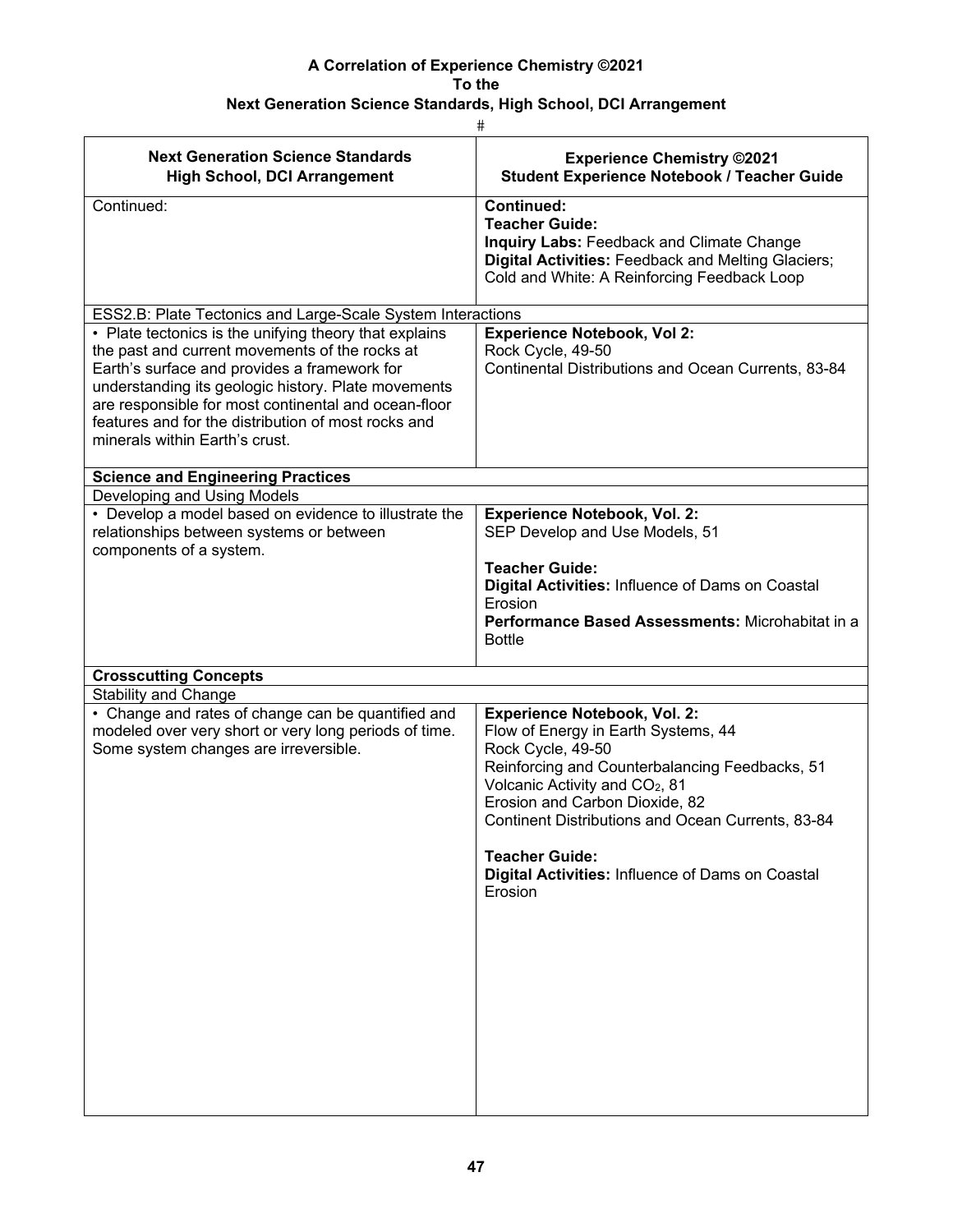| #                                                                                                                                                                                        |                                                                                                                                                                                                                                                                                                                                                                                                                                                                                                                                                                                                                                                                                                                                                                                                                                                                                                                        |
|------------------------------------------------------------------------------------------------------------------------------------------------------------------------------------------|------------------------------------------------------------------------------------------------------------------------------------------------------------------------------------------------------------------------------------------------------------------------------------------------------------------------------------------------------------------------------------------------------------------------------------------------------------------------------------------------------------------------------------------------------------------------------------------------------------------------------------------------------------------------------------------------------------------------------------------------------------------------------------------------------------------------------------------------------------------------------------------------------------------------|
| <b>Next Generation Science Standards</b><br><b>High School, DCI Arrangement</b>                                                                                                          | <b>Experience Chemistry ©2021</b><br><b>Student Experience Notebook / Teacher Guide</b>                                                                                                                                                                                                                                                                                                                                                                                                                                                                                                                                                                                                                                                                                                                                                                                                                                |
| Performance Expectation HS-ESS2-2. Analyze<br>geoscience data to make the claim that one change to<br>Earth's surface can create feedbacks that cause<br>changes to other Earth systems. | <b>Experience Notebook, Vol. 2:</b><br>Weather and Climate, 43<br>Reinforcing and Counterbalancing Feedbacks, 51<br>Evaporation Feedbacks, 68<br>Biomass Feedbacks, 70<br>Methane Hydrate Feedbacks, 71<br>Surface Radiation Feedbacks, 72-73<br>Arctic Sea Ice Feedbacks, 74<br>Glacier Feedbacks, 75<br>Past Climates, 78                                                                                                                                                                                                                                                                                                                                                                                                                                                                                                                                                                                            |
|                                                                                                                                                                                          | <b>Teacher Guide:</b><br>Inquiry Labs: Feedback and Climate Change,<br>Energy in the Atmosphere, Observe Air Pollution,<br>How Nature Records Changes in Climate, The pH of<br>Seawater, Carbon Dioxide Levels in Water, The Fate<br>of Carbonate in Acidifying Oceans<br>Digital Activities: Wetlands and the Carbon Cycle,<br>Sampling the Past, Flow of Energy and Greenhouse<br>Gases, Glaciers on Rainier, Ocean pH, The Effect of<br>Ocean Acidification on Shells<br>Performance-Based Assessments: Microhabitat in<br>a Bottle, Calcium Carbonate and Shell Production                                                                                                                                                                                                                                                                                                                                         |
| <b>Disciplinary Core Ideas</b>                                                                                                                                                           |                                                                                                                                                                                                                                                                                                                                                                                                                                                                                                                                                                                                                                                                                                                                                                                                                                                                                                                        |
| ESS2.A: Earth Materials and Systems                                                                                                                                                      |                                                                                                                                                                                                                                                                                                                                                                                                                                                                                                                                                                                                                                                                                                                                                                                                                                                                                                                        |
| • Earth's systems, being dynamic and interacting,<br>cause feedback effects that can increase or decrease<br>the original changes.                                                       | <b>Experience Notebook, Vol. 2:</b><br>Flow of Energy in Earth Systems, 44<br>Biogeochemical Cycles, 45-47<br>Energy and the Carbon Cycle, 47-48<br>Rock Cycle, 49-50<br>Reinforcing and Counterbalancing Feedbacks, 51<br>Feedback Tipping Points, 52<br>Human Impacts on the Earth System, 53-54<br>Climate Forcings and Feedbacks, 66-67<br>Evaporation Feedbacks, 68<br>The Ocean and Carbon Dioxide, 69<br>Biomass Feedbacks, 70<br>Methane Hydrate Feedbacks, 71<br>Surface Radiation Feedbacks, 72-73<br>Arctic Sea Ice Feedbacks, 74<br>Glacier Feedbacks, 75<br>Revisit Investigative Phenomenon, 75<br>Climate Zones: Latitude and Altitude, 76<br>Long Term Changes in Sunlight, 77<br>Past Climates, 78<br>Life and Carbon Dioxide, 79-80<br>Volcanic Activity and CO2, 81<br>Erosion and Carbon Dioxide, 82<br>Continent Distributions and Ocean Currents, 83<br>Ocean/Atmosphere Circulation Changes, 88 |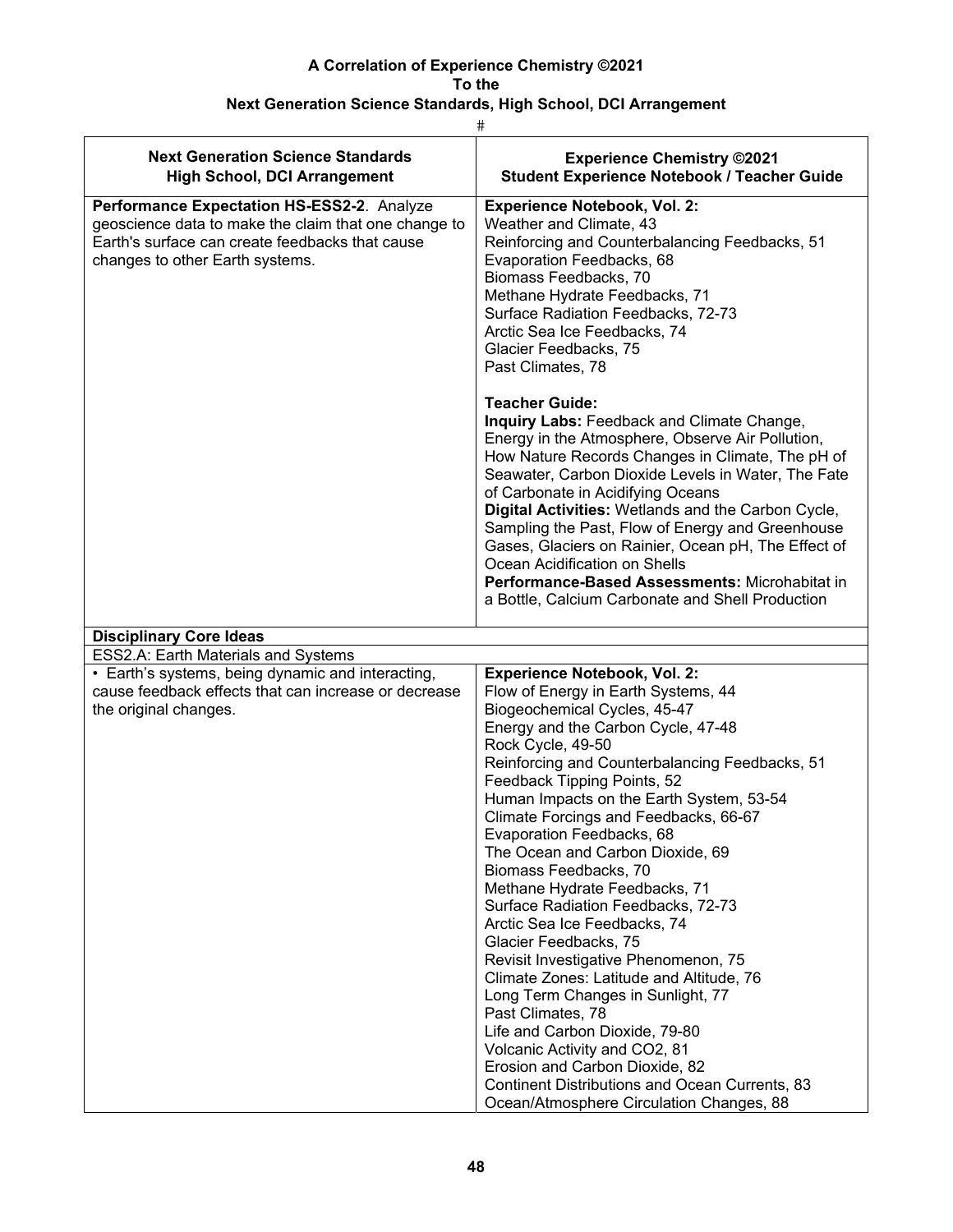| <b>Next Generation Science Standards</b><br><b>High School, DCI Arrangement</b>                                                                                                                                                                                              | <b>Experience Chemistry ©2021</b><br>Student Experience Notebook / Teacher Guide                                                                                                                                                                                                                                                                                                                                                                                                                                                                                                                                                                                                                                                                                                                                      |
|------------------------------------------------------------------------------------------------------------------------------------------------------------------------------------------------------------------------------------------------------------------------------|-----------------------------------------------------------------------------------------------------------------------------------------------------------------------------------------------------------------------------------------------------------------------------------------------------------------------------------------------------------------------------------------------------------------------------------------------------------------------------------------------------------------------------------------------------------------------------------------------------------------------------------------------------------------------------------------------------------------------------------------------------------------------------------------------------------------------|
| <b>Continued:</b>                                                                                                                                                                                                                                                            | <b>Continued:</b><br>Variations in Solar Output, 89-90<br>Volcanic Eruptions, 91-92<br>Assessment, 97<br>Ice Cores and Ice Ages, 107<br>Sea Level Change and Civilization, 108<br>Melting Ice and Rising Sea Levels, 109<br>Ice Cores and Human History, 110<br>Varves, Corals, and Tree Rings, 111<br>Medieval Climate Anomaly and Little Ice Age, 113-114<br>107-114<br>Geographic Ocean pH Variation, 232-233<br>Le Chatelier's Principle and Future Ocean pH, 236-<br>237<br>Revisit Investigative Phenomenon, 237<br>Methane Hydrate, 244-245<br>Marine Shell Dissolution, 262-263<br>Disruption of Marine Ecosystems, 264-265<br><b>Teacher Guide:</b><br><b>Inquiry Labs: Feedback and Climate Change</b><br>Digital Activities: Feedback and Melting Glaciers;<br>Cold and White: A Reinforcing Feedback Loop |
| ESS2.D: Weather and Climate                                                                                                                                                                                                                                                  |                                                                                                                                                                                                                                                                                                                                                                                                                                                                                                                                                                                                                                                                                                                                                                                                                       |
| • The foundation for Earth's global climate systems is<br>the electromagnetic radiation from the sun, as well as<br>its reflection, absorption, storage, and redistribution<br>among the atmosphere, ocean, and land systems,<br>and this energy's re- radiation into space. | <b>Experience Notebook, Vol. 2:</b><br>Flow of Energy in Earth Systems, 44<br>Biogeochemical Cycles, 45-46<br>Earth's Radiative Energy Budget, 55-56<br>Climate Forcings and Feedbacks, 66-67<br>Evaporation Feedbacks, 68<br>Biomass Feedbacks, 70<br>Surface Radiation Feedbacks, 72-73<br>Arctic Sea Ice Feedbacks, 74<br>Long Term Changes in Sunlight, 77<br>Cycles within Cycles, 85-87<br>Variations in Solar Output, 89<br>Volcanic Eruptions, 91-92<br>Climate and Humans, 93-94<br><b>Teacher Guide:</b><br>Inquiry Labs: Feedback and Climate Change; Albedo<br>and Composition of Earth's Surface<br>Digital Activities: Balance the Energy Budget;<br>Energy to Earth; Energy In and Out of Earth's<br>Atmosphere                                                                                        |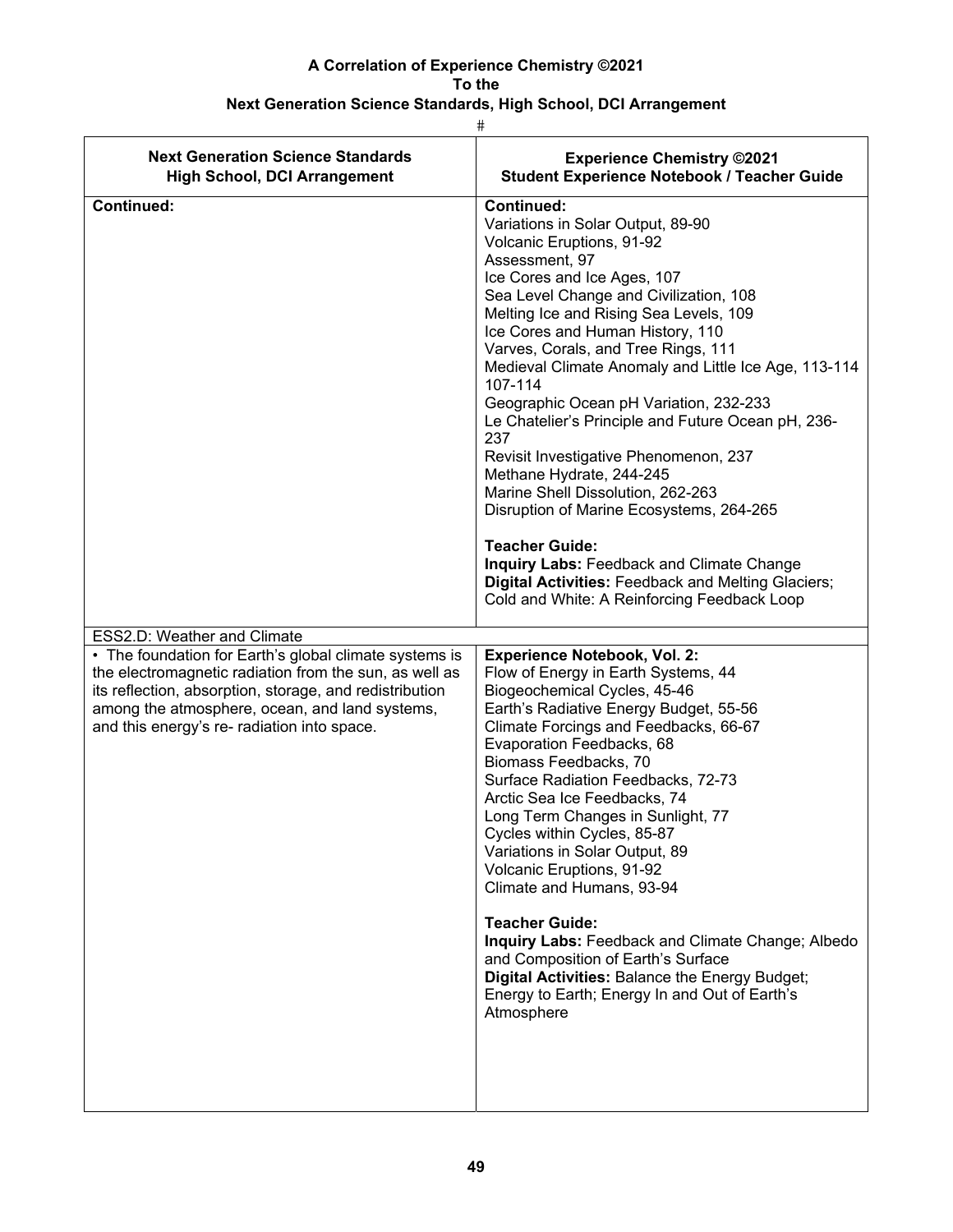### **Next Generation Science Standards, High School, DCI Arrangement**

| <b>Next Generation Science Standards</b><br><b>High School, DCI Arrangement</b>                                                                                                                                | <b>Experience Chemistry ©2021</b><br><b>Student Experience Notebook / Teacher Guide</b>                                                                                                                                                                                                                                                                                                                                                                                              |
|----------------------------------------------------------------------------------------------------------------------------------------------------------------------------------------------------------------|--------------------------------------------------------------------------------------------------------------------------------------------------------------------------------------------------------------------------------------------------------------------------------------------------------------------------------------------------------------------------------------------------------------------------------------------------------------------------------------|
| <b>Science and Engineering Practices</b>                                                                                                                                                                       |                                                                                                                                                                                                                                                                                                                                                                                                                                                                                      |
| • Analyze data using tools, technologies, and/or<br>models (e.g., computational, mathematical) in order to<br>make valid and reliable scientific claims or determine<br>an optimal design solution.            | <b>Experience Notebook, Vol. 2:</b><br>SEP Develop and Use Models, 51<br>SEP Analyze and Interpret Data, 67<br>SEP Analyze and Interpret Data, 71<br>SEP Analyze and Interpret Data, 74<br>SEP Analyze and Interpret Data, 78<br>SEP Analyze and Interpret Data, 80<br>SEP Analyze and Interpret Data, 88<br>SEP Analyze and Interpret Data, 94<br>SEP Analyze Data, 239<br>SEP Analyze Data, 256<br>SEP Interpret Data, 256<br>SEP Analyze Data, 257<br>SEP Engage in Argument, 259 |
|                                                                                                                                                                                                                | <b>Teacher Guide:</b><br>Inquiry Labs: Feedback and Climate Change,<br>Energy in the Atmosphere, Observe Air Pollution,<br>How Nature Records Changes in Climate, The pH of<br>Seawater, Carbon Dioxide Levels in Water, The Fate<br>of Carbonate in Acidifying Oceans<br>Digital Activities: Wetlands and the Carbon Cycle,<br>Sampling the Past, Flow of Energy and Greenhouse<br>Gases, Glaciers on Rainier, Ocean pH, The Effect of<br>Ocean Acidification on Shells             |
| <b>Crosscutting Concepts</b>                                                                                                                                                                                   |                                                                                                                                                                                                                                                                                                                                                                                                                                                                                      |
| <b>Stability and Change</b>                                                                                                                                                                                    |                                                                                                                                                                                                                                                                                                                                                                                                                                                                                      |
| • Feedback (negative or positive) can stabilize or<br>destabilize a system.                                                                                                                                    | <b>Experience Notebook, Vol. 2:</b><br>CCC Stability and Change, 43<br>CCC Stability and Change, 75<br>CCC Stability and Change, 77<br><b>Teacher Guide:</b>                                                                                                                                                                                                                                                                                                                         |
|                                                                                                                                                                                                                | Inquiry Labs: How Melting Ice Affects Sea Level<br>Performance Based Assessments: Calcium<br>Carbonate and Shell Production                                                                                                                                                                                                                                                                                                                                                          |
| Connections to Engineering, Technology, and Applications of Science                                                                                                                                            |                                                                                                                                                                                                                                                                                                                                                                                                                                                                                      |
| Influence of Engineering, Technology, and Science on Society and the Natural World                                                                                                                             |                                                                                                                                                                                                                                                                                                                                                                                                                                                                                      |
| • New technologies can have deep impacts on<br>society and the environment, including some that<br>were not anticipated. Analysis of costs and benefits is<br>a critical aspect of decisions about technology. | <b>Experience Notebook, Vol. 2:</b><br>Energy Sources, 145-146<br>Transportation, 147<br>Infrastructure, 148<br>Geoengineering, 150<br><b>Teacher Guide:</b><br>Inquiry Labs: How Sunscreen Protects Us from                                                                                                                                                                                                                                                                         |
|                                                                                                                                                                                                                | Radiation; Solar Cell Technology<br><b>Digital Activities: Renewable Energy and Energy</b><br>Storage; Reduce the Car Industry's Footprint<br><b>Engineering Design Challenges: Design a Green</b><br>Roof                                                                                                                                                                                                                                                                           |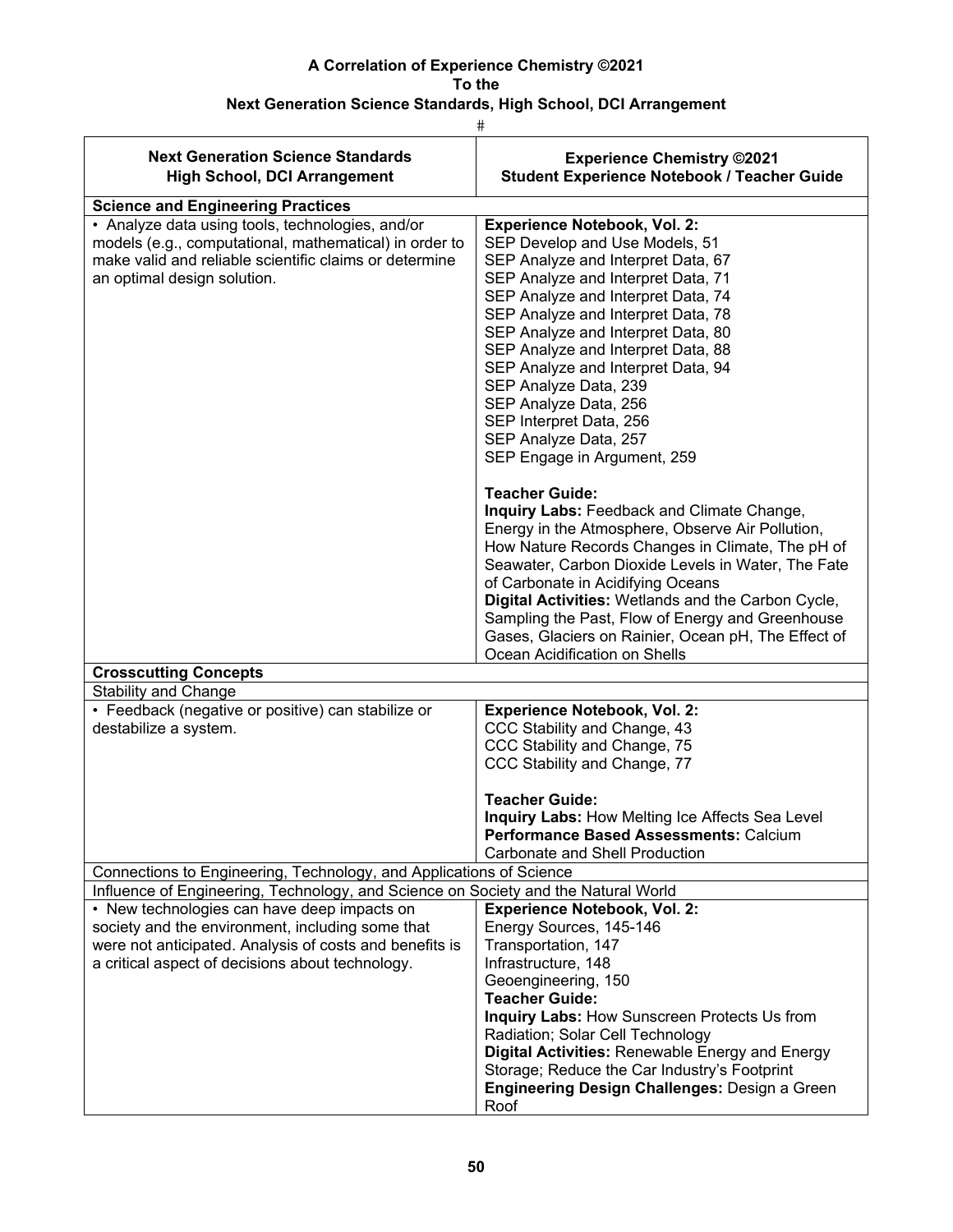| #                                                                                                                                                                                                                                                                                                                                                                                                                                                                                                                                                                                                          |                                                                                                                                                                                                                                |  |
|------------------------------------------------------------------------------------------------------------------------------------------------------------------------------------------------------------------------------------------------------------------------------------------------------------------------------------------------------------------------------------------------------------------------------------------------------------------------------------------------------------------------------------------------------------------------------------------------------------|--------------------------------------------------------------------------------------------------------------------------------------------------------------------------------------------------------------------------------|--|
| <b>Next Generation Science Standards</b><br><b>High School, DCI Arrangement</b>                                                                                                                                                                                                                                                                                                                                                                                                                                                                                                                            | <b>Experience Chemistry ©2021</b><br><b>Student Experience Notebook / Teacher Guide</b>                                                                                                                                        |  |
| Performance Expectation HS-ESS2-3. Develop a<br>model based on evidence of Earth's interior to<br>describe the cycling of matter by thermal convection.                                                                                                                                                                                                                                                                                                                                                                                                                                                    | <b>Experience Notebook, Vol. 2:</b><br>Flow of Energy in Earth Systems, 44<br>Rock Cycle, 49-50                                                                                                                                |  |
| <b>Disciplinary Core Ideas</b>                                                                                                                                                                                                                                                                                                                                                                                                                                                                                                                                                                             |                                                                                                                                                                                                                                |  |
| ESS2.A: Earth Materials and Systems<br>• Evidence from deep probes and seismic waves,<br>reconstructions of historical changes in Earth's<br>surface and its magnetic field, and an understanding<br>of physical and chemical processes lead to a model of<br>Earth with a hot but solid inner core, a liquid outer<br>core, a solid mantle and crust. Motions of the mantle<br>and its plates occur primarily through thermal<br>convection, which involves the cycling of matter due to<br>the outward flow of energy from Earth's interior and<br>gravitational movement of denser materials toward the | <b>Experience Notebook, Vol. 2:</b><br>Flow of Energy in Earth Systems, 44<br>Rock Cycle, 49-50<br>Volcanic Activity and CO <sub>2</sub> , 81<br>Erosion and Carbon Dioxide, 82                                                |  |
| interior.<br>ESS2.B: Plate Tectonics and Large-Scale System Interactions                                                                                                                                                                                                                                                                                                                                                                                                                                                                                                                                   |                                                                                                                                                                                                                                |  |
| • The radioactive decay of unstable isotopes<br>continually generates new energy within Earth's crust<br>and mantle, providing the primary source of the heat<br>that drives mantle convection. Plate tectonics can be<br>viewed as the surface expression of mantle<br>convection.                                                                                                                                                                                                                                                                                                                        | <b>Experience Notebook, Vol. 2:</b><br>Flow of Energy in Earth Systems, 44<br>Rock Cycle, 49-50<br><b>Teacher Guide:</b><br><b>Inquiry Labs: Radioactive Decay</b><br>Digital Activities: What Happens When an Atom<br>Decays? |  |
| <b>Science and Engineering Practices</b>                                                                                                                                                                                                                                                                                                                                                                                                                                                                                                                                                                   |                                                                                                                                                                                                                                |  |
| • Develop a model based on evidence to illustrate the<br>relationships between systems or between<br>components of a system.                                                                                                                                                                                                                                                                                                                                                                                                                                                                               | <b>Experience Notebook, Vol. 2:</b><br>Flow of Energy in Earth Systems, 44<br>Rock Cycle, 49-50                                                                                                                                |  |
| <b>Connections to Nature of Science</b>                                                                                                                                                                                                                                                                                                                                                                                                                                                                                                                                                                    |                                                                                                                                                                                                                                |  |
| Scientific Knowledge is Based on Empirical Evidence                                                                                                                                                                                                                                                                                                                                                                                                                                                                                                                                                        |                                                                                                                                                                                                                                |  |
| · Science knowledge is based on empirical evidence.                                                                                                                                                                                                                                                                                                                                                                                                                                                                                                                                                        | <b>Experience Notebook, Vol. 2:</b><br>Flow of Energy in Earth Systems, 44<br>Rock Cycle, 49-50                                                                                                                                |  |
| • Science disciplines share common rules of evidence<br>used to evaluate explanations about natural systems.                                                                                                                                                                                                                                                                                                                                                                                                                                                                                               | <b>Experience Notebook, Vol. 2:</b><br>Flow of Energy in Earth Systems, 44<br>Rock Cycle, 49-50                                                                                                                                |  |
| • Science includes the process of coordinating<br>patterns of evidence with current theory.                                                                                                                                                                                                                                                                                                                                                                                                                                                                                                                | <b>Experience Notebook, Vol. 2:</b><br>Flow of Energy in Earth Systems, 44<br>Rock Cycle, 49-50                                                                                                                                |  |
| <b>Crosscutting Concepts</b>                                                                                                                                                                                                                                                                                                                                                                                                                                                                                                                                                                               |                                                                                                                                                                                                                                |  |
| <b>Energy and Matter</b>                                                                                                                                                                                                                                                                                                                                                                                                                                                                                                                                                                                   | <b>Experience Notebook, Vol. 2:</b>                                                                                                                                                                                            |  |
| Energy drives the cycling of matter within and<br>between systems.                                                                                                                                                                                                                                                                                                                                                                                                                                                                                                                                         | CCC Energy and Matter, 46                                                                                                                                                                                                      |  |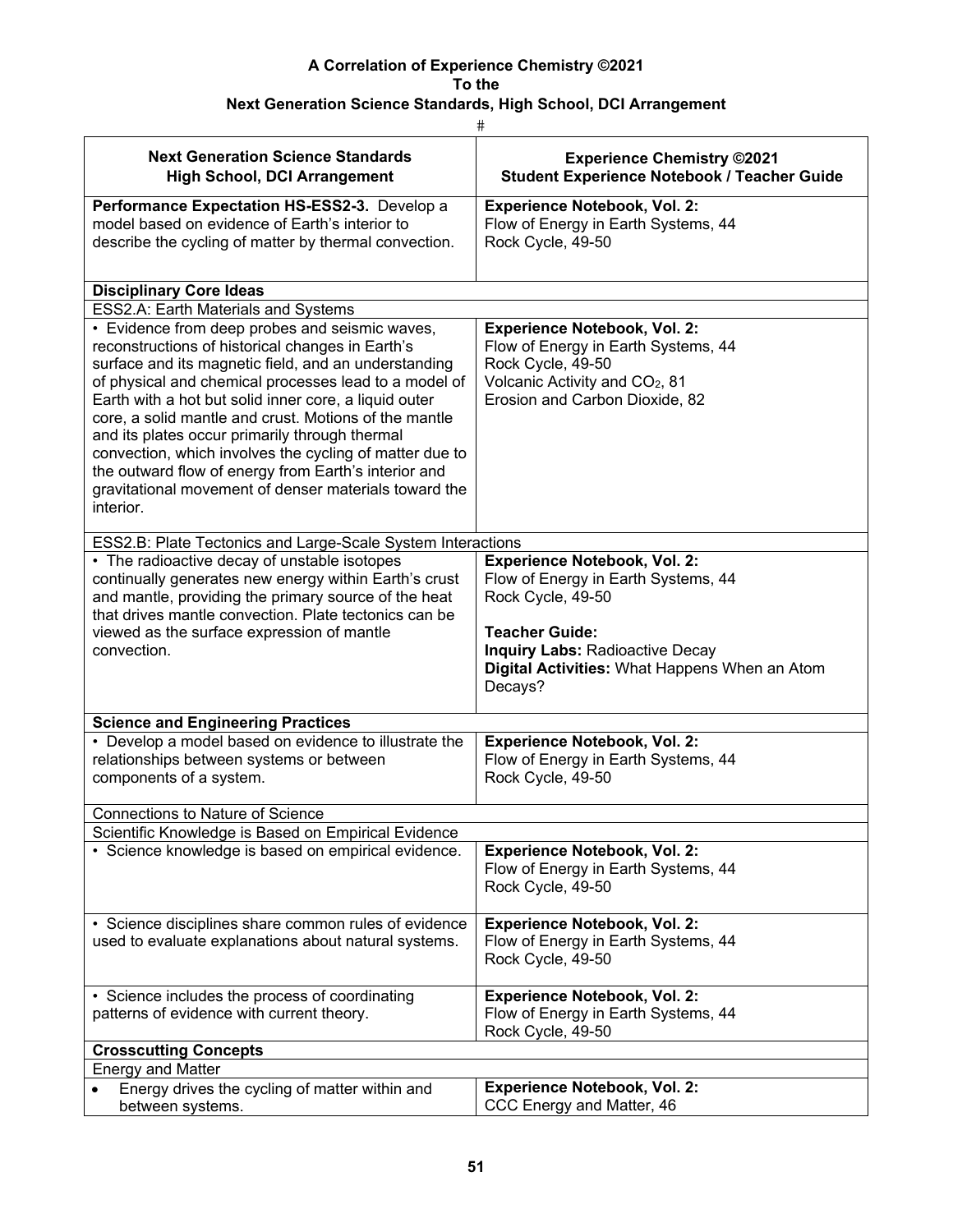|                                                                                                                                                                                                                                                                                                                                                                                   | Ħ,                                                                                                                                                                                                                                                                                                                                                                                                                                                                                                                                                                |
|-----------------------------------------------------------------------------------------------------------------------------------------------------------------------------------------------------------------------------------------------------------------------------------------------------------------------------------------------------------------------------------|-------------------------------------------------------------------------------------------------------------------------------------------------------------------------------------------------------------------------------------------------------------------------------------------------------------------------------------------------------------------------------------------------------------------------------------------------------------------------------------------------------------------------------------------------------------------|
| <b>Next Generation Science Standards</b><br><b>High School, DCI Arrangement</b>                                                                                                                                                                                                                                                                                                   | <b>Experience Chemistry ©2021</b><br><b>Student Experience Notebook / Teacher Guide</b>                                                                                                                                                                                                                                                                                                                                                                                                                                                                           |
| Connections to Engineering, Technology, and Applications of Science                                                                                                                                                                                                                                                                                                               |                                                                                                                                                                                                                                                                                                                                                                                                                                                                                                                                                                   |
| Interdependence of Science, Engineering, and Technology                                                                                                                                                                                                                                                                                                                           |                                                                                                                                                                                                                                                                                                                                                                                                                                                                                                                                                                   |
| • Science and engineering complement each other in<br>the cycle known as research and development (R&D).<br>Many R&D projects may involve scientists, engineers,<br>and others with wide ranges of expertise.                                                                                                                                                                     | <b>Experience Notebook, Vol. 2:</b><br>Research and Development, 405                                                                                                                                                                                                                                                                                                                                                                                                                                                                                              |
| Performance Expectation HS-ESS2-4. Use a model<br>to describe how variations in the flow of energy into<br>and out of Earth's systems result in changes in<br>climate.                                                                                                                                                                                                            | <b>Experience Notebook, Vol. 2:</b><br>Physical Models of Weather and Climate, 123<br>Models of the Twentieth Century, 126<br>Assessment, 155<br><b>Teacher Guide:</b><br>Inquiry Labs: Albedo and Composition of Earth's<br>Surface; How Melting Ice Affects Sea Level; Observe<br>Air Pollution; How Nature Records Changes in<br>Climate<br>Digital Activities: Flow of Energy and Greenhouse<br>Gases; Glaciers on Rainier<br>Performance Based Assessments: Microhabitat in a                                                                                |
| <b>Disciplinary Core Ideas</b>                                                                                                                                                                                                                                                                                                                                                    | <b>Bottle</b>                                                                                                                                                                                                                                                                                                                                                                                                                                                                                                                                                     |
| ESS1.B: Earth and the Solar System                                                                                                                                                                                                                                                                                                                                                |                                                                                                                                                                                                                                                                                                                                                                                                                                                                                                                                                                   |
| • Cyclical changes in the shape of Earth's orbit<br>around the sun, together with changes in the tilt of the<br>planet's axis of rotation, both occurring over hundreds<br>of thousands of years, have altered the intensity and<br>distribution of sunlight falling on the earth. These<br>phenomena cause a cycle of ice ages and other<br>gradual climate changes. (secondary) | <b>Experience Notebook, Vol. 2:</b><br>Past Climates, 78<br>Cycles within Cycles, 85-87<br>The Greenhouse Effect, 100<br>Greenhouse Gas, 101<br>Radiation: Absorption and Reradiation, 102<br>Water and Ozone, 103<br>Carbon Dioxide and Methane, 104<br>Incoming and Outgoing Radiation, 105-106<br>Ice Cores and Ice Ages, 107<br>Sea Level Change and Civilization, 108<br>Melting Ice and Rising Sea Levels, 109<br>Ice Cores and Human History, 110<br>Verves, Corals, and Tree Rings, 111<br>Medieval Climate Change Anomaly and Little Ice Age,<br>113-114 |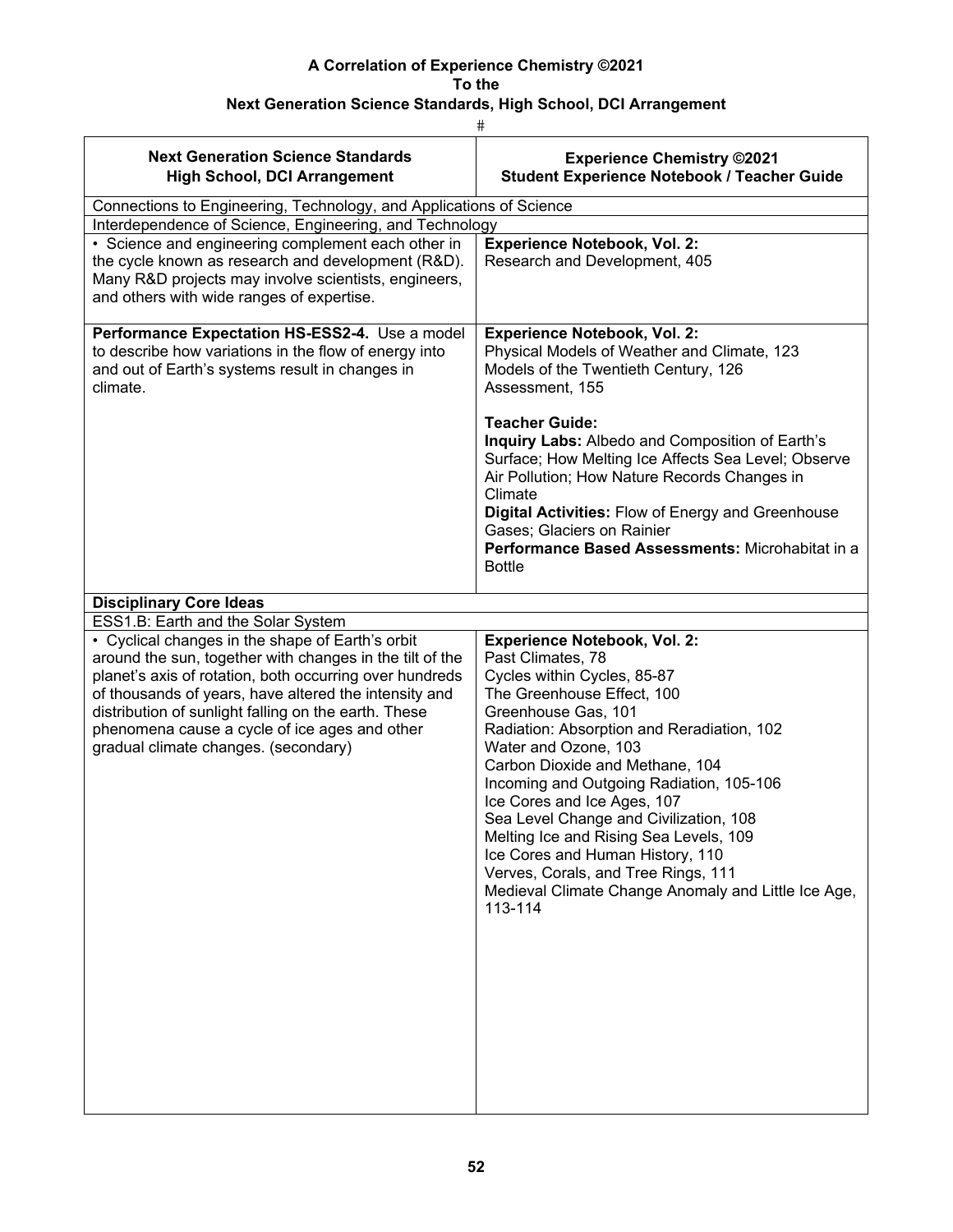| #                                                                                                                                                                                                                                                                                                                                                                                                                                                       |                                                                                                                                                                                                                                                                                                                                                                                                                                                                                                                                                                                                                                                                                                                                                                                                                                                                                                                                        |
|---------------------------------------------------------------------------------------------------------------------------------------------------------------------------------------------------------------------------------------------------------------------------------------------------------------------------------------------------------------------------------------------------------------------------------------------------------|----------------------------------------------------------------------------------------------------------------------------------------------------------------------------------------------------------------------------------------------------------------------------------------------------------------------------------------------------------------------------------------------------------------------------------------------------------------------------------------------------------------------------------------------------------------------------------------------------------------------------------------------------------------------------------------------------------------------------------------------------------------------------------------------------------------------------------------------------------------------------------------------------------------------------------------|
| <b>Next Generation Science Standards</b><br><b>High School, DCI Arrangement</b>                                                                                                                                                                                                                                                                                                                                                                         | <b>Experience Chemistry ©2021</b><br>Student Experience Notebook / Teacher Guide                                                                                                                                                                                                                                                                                                                                                                                                                                                                                                                                                                                                                                                                                                                                                                                                                                                       |
| ESS2.A: Earth Materials and System                                                                                                                                                                                                                                                                                                                                                                                                                      |                                                                                                                                                                                                                                                                                                                                                                                                                                                                                                                                                                                                                                                                                                                                                                                                                                                                                                                                        |
| • The geological record shows that changes to global<br>and regional climate can be caused by interactions<br>among changes in the sun's energy output or Earth's<br>orbit, tectonic events, ocean circulation, volcanic<br>activity, glaciers, vegetation, and human activities.<br>These changes can occur on a variety of time scales<br>from sudden (e.g., volcanic ash clouds) to<br>intermediate (ice ages) to very long-term tectonic<br>cycles. | <b>Experience Notebook, Vol. 2:</b><br>Long-Term Changes in Sunlight, 77<br>Past Climates, 78<br>Volcanic Activity and CO <sub>2</sub> , 81<br>Erosion and Carbon Dioxide, 82<br>Continent Distributions and Ocean Currents, 83-84<br>Cycles within Cycles, 85-87<br>Ocean/Atmosphere Circulation Changes, 88<br>Variations in Solar Output, 89-90<br>Volcanic Eruptions, 91-92<br>Climate and Humans, 93-95<br>Revisit Investigative Phenomenon, 96<br>Assessment, 97<br>The Greenhouse Effect, 100<br>Greenhouse Gas, 101<br>Radiation: Absorption and Reradiation, 102<br>Water and Ozone, 103<br>Carbon Dioxide and Methane, 104<br>Incoming and Outgoing Radiation, 105-106<br>Ice Cores and Ice Ages, 107<br>Sea Level Change and Civilization, 108<br>Melting Ice and Rising Sea Levels, 109<br>Ice Cores and Human History, 110<br>Medieval Climate Anomaly and Little Ice Age, 113-114<br>Carbon Dioxide and Temperature, 115 |
|                                                                                                                                                                                                                                                                                                                                                                                                                                                         | Greenhouse Gas Release, 116<br><b>Teacher Guide:</b><br>Inquiry Labs: How Melting Ice Affects Sea Level;<br>Carbon Dioxide and Its Role in Climate; How Nature<br>Records Changes in Climate; Human Activity and<br><b>Carbon Emissions</b><br>Digital Activities: Energy In and Out of Earth's<br>Atmosphere; Sampling the Past; Solar Output; Flow of<br>Energy and Greenhouse Gases; Can Volcanoes<br>Change the Climate?                                                                                                                                                                                                                                                                                                                                                                                                                                                                                                           |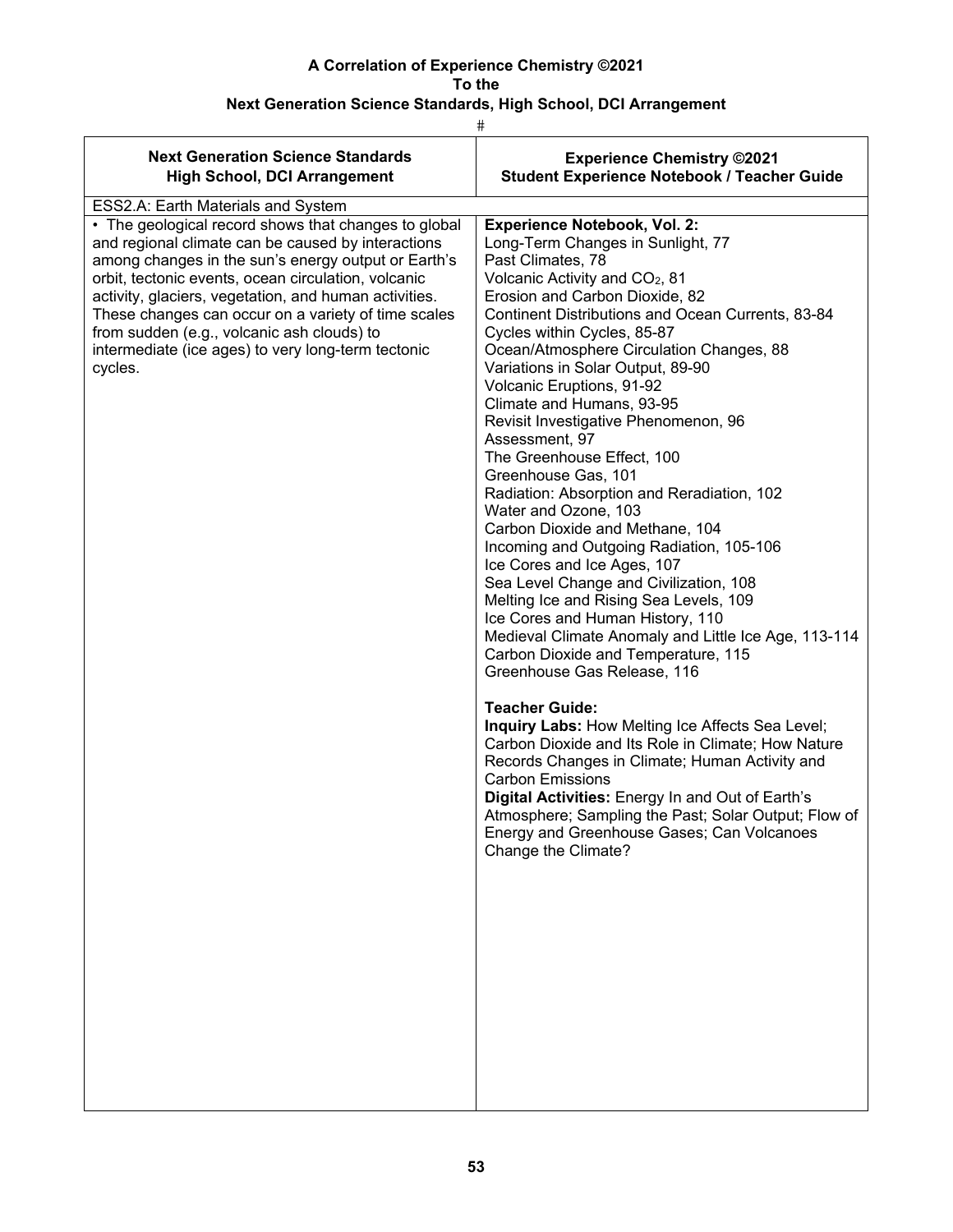| <b>Experience Chemistry ©2021</b><br><b>Student Experience Notebook / Teacher Guide</b>                                                                                                                                                                                                                                                                                                                                                                                                                                                                    |
|------------------------------------------------------------------------------------------------------------------------------------------------------------------------------------------------------------------------------------------------------------------------------------------------------------------------------------------------------------------------------------------------------------------------------------------------------------------------------------------------------------------------------------------------------------|
|                                                                                                                                                                                                                                                                                                                                                                                                                                                                                                                                                            |
| <b>Experience Notebook, Vol. 2:</b><br>Flow of Energy in Earth Systems, 44<br>Biogeochemical Cycles, 45-46<br>Earth's Radiative Energy Budget, 55-56<br>Climate Forcings and Feedbacks, 66-67<br>Evaporation Feedbacks, 68<br>Biomass Feedbacks, 70<br>Surface Radiation Feedbacks, 72-73<br>Arctic Sea Ice Feedbacks, 74<br>Glacier Feedbacks, 75<br>Cycles within Cycles, 85-87<br>Variations in Solar Output, 89<br>Volcanic Eruptions, 91-92<br>Climate and Humans, 93-95<br><b>Teacher Guide:</b><br><b>Inquiry Labs: Feedback and Climate Change</b> |
| <b>Experience Notebook, Vol. 2:</b><br>Climate and Humans, 93-95<br>Greenhouse Gas, 101<br>Water and Ozone, 103<br>Carbon Dioxide and Temperature, 115<br>Greenhouse Gas Release, 116<br>Regional Temperature Change, 117<br>Human Population and Consumption, 118<br>Carbon Isotopes and Fossil Fuels, 119<br>Sources of Anthropogenic Carbon, 121                                                                                                                                                                                                        |
|                                                                                                                                                                                                                                                                                                                                                                                                                                                                                                                                                            |
|                                                                                                                                                                                                                                                                                                                                                                                                                                                                                                                                                            |
| <b>Experience Notebook, Vol. 2:</b><br>SEP Develop and Use Models, 43<br>SEP Develop and Use Models, 51<br>SEP Develop and Use Models, 56<br>SEP Develop and Use Models, 61<br>SEP Develop and Use Models, 65<br>SEP Develop and Use Models, 87<br>SEP Develop and Use Models, 116<br><b>Teacher Guide:</b><br>Performance Based Assessments: Microhabitat in a<br><b>Bottle</b>                                                                                                                                                                           |
|                                                                                                                                                                                                                                                                                                                                                                                                                                                                                                                                                            |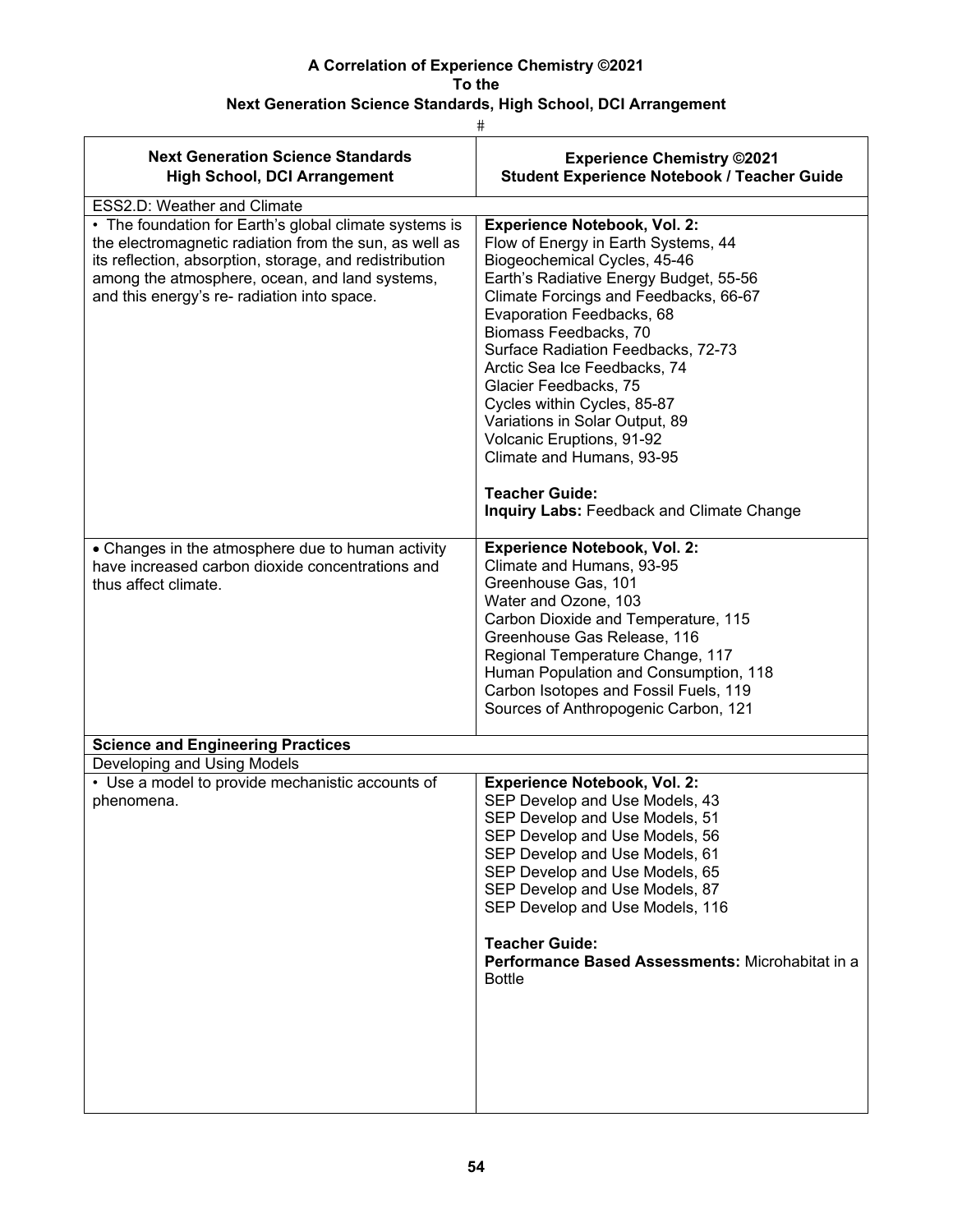$\frac{1}{2}$ 

| <b>Next Generation Science Standards</b><br><b>High School, DCI Arrangement</b>                                                                                 | <b>Experience Chemistry ©2021</b><br><b>Student Experience Notebook / Teacher Guide</b>                                                                                                                                                                                                                                                                                                                                                                                                                                                                                                                                                                                                                                           |
|-----------------------------------------------------------------------------------------------------------------------------------------------------------------|-----------------------------------------------------------------------------------------------------------------------------------------------------------------------------------------------------------------------------------------------------------------------------------------------------------------------------------------------------------------------------------------------------------------------------------------------------------------------------------------------------------------------------------------------------------------------------------------------------------------------------------------------------------------------------------------------------------------------------------|
| <b>Connections to Nature of Science</b>                                                                                                                         |                                                                                                                                                                                                                                                                                                                                                                                                                                                                                                                                                                                                                                                                                                                                   |
| Scientific Knowledge is Based on Empirical Evidence                                                                                                             |                                                                                                                                                                                                                                                                                                                                                                                                                                                                                                                                                                                                                                                                                                                                   |
| • Science arguments are strengthened by multiple<br>lines of evidence supporting a single explanation.                                                          | <b>Experience Notebook, Vol. 2:</b><br>SEP Engage in Argument, 106<br>SEP Engage in Argument, 114<br>SEP Engage in Argument, 122<br>SEP Engage in Argument, 132<br>SEP Engage in Argument, 142<br>SEP Engage in Argument from Evidence, 144<br>SEP Engage in Argument from Evidence, 147<br>SEP Engage in Argument, 154                                                                                                                                                                                                                                                                                                                                                                                                           |
| <b>Crosscutting Concepts</b>                                                                                                                                    |                                                                                                                                                                                                                                                                                                                                                                                                                                                                                                                                                                                                                                                                                                                                   |
| Cause and Effect<br>• Empirical evidence is required to differentiate<br>between cause and correlation and make claims<br>about specific causes and effects.    | <b>Experience Notebook, Vol. 2:</b><br>CCC Cause and Effect, 82<br>CCC cause and Effect, 139                                                                                                                                                                                                                                                                                                                                                                                                                                                                                                                                                                                                                                      |
|                                                                                                                                                                 | <b>Teacher Guide:</b><br>Inquiry Labs: Albedo and Composition of Earth's<br>Surface, How Melting Ice Affects Sea Level, Observe<br>Air Pollution, How Nature Records Changes in<br>Climate<br>Digital Activities: Flow of Energy and Greenhouse<br>Gases, Glaciers on Rainier<br>Performance-Based Assessment: Microhabitat in a<br><b>Bottle</b>                                                                                                                                                                                                                                                                                                                                                                                 |
| Performance Expectation HS-ESS2-5. Plan and<br>conduct an investigation of the properties of water and<br>its effects on Earth materials and surface processes. | <b>Experience Notebook, Vol. 1:</b><br>Physical Properties of Materials, 111<br>Vapor Pressure and Boiling, 130-131<br>Revisit Investigative Phenomenon, 135<br>Water and Hydrogen Bonding, 148<br>Surface Tension, 149-150<br>Hydrogen Bonding and Boiling Point, 151<br>Structure Affects Properties of Ice, 152-153<br>Aqueous Solutions, 154-155<br><b>Teacher Guide:</b><br><b>Inquiry Labs: Investigate Surface Tension</b><br>Digital Activities: Water's Behavior on Earth; States<br>of Water; The Density of Freezing Salt Water; Model<br>Surface Tension and Polarity; Intermolecular Forces<br>and Surface Tension in Water; Compare<br>Intermolecular Forces in Fresh and Salt Water;<br>Discuss the Wetland Effect |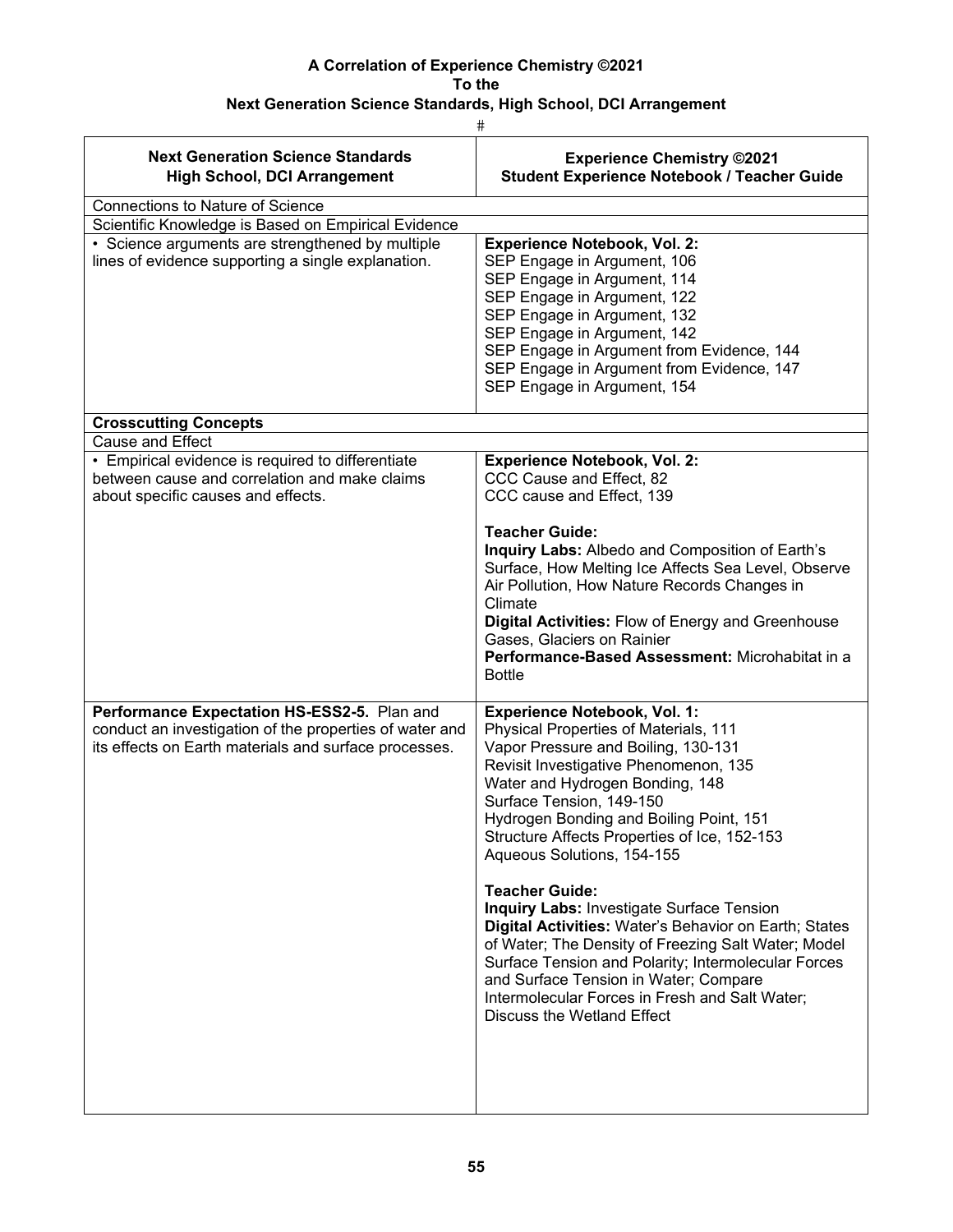|                                                                                                                                                                                                                                                                                                                                                                                                                                                                                    | #                                                                                                                                                                                                                                                                                                                                                                                                                                                                                                                                                                                                                                                                                                                  |  |  |
|------------------------------------------------------------------------------------------------------------------------------------------------------------------------------------------------------------------------------------------------------------------------------------------------------------------------------------------------------------------------------------------------------------------------------------------------------------------------------------|--------------------------------------------------------------------------------------------------------------------------------------------------------------------------------------------------------------------------------------------------------------------------------------------------------------------------------------------------------------------------------------------------------------------------------------------------------------------------------------------------------------------------------------------------------------------------------------------------------------------------------------------------------------------------------------------------------------------|--|--|
| <b>Next Generation Science Standards</b><br><b>High School, DCI Arrangement</b>                                                                                                                                                                                                                                                                                                                                                                                                    | <b>Experience Chemistry ©2021</b><br><b>Student Experience Notebook / Teacher Guide</b>                                                                                                                                                                                                                                                                                                                                                                                                                                                                                                                                                                                                                            |  |  |
| <b>Disciplinary Core Ideas</b>                                                                                                                                                                                                                                                                                                                                                                                                                                                     |                                                                                                                                                                                                                                                                                                                                                                                                                                                                                                                                                                                                                                                                                                                    |  |  |
| ESS2.C: The Roles of Water in Earth's Surface Processes                                                                                                                                                                                                                                                                                                                                                                                                                            |                                                                                                                                                                                                                                                                                                                                                                                                                                                                                                                                                                                                                                                                                                                    |  |  |
| • The abundance of liquid water on Earth's surface<br>and its unique combination of physical and chemical<br>properties are central to the planet's dynamics. These<br>properties include water's exceptional capacity to<br>absorb, store, and release large amounts of energy,<br>transmit sunlight, expand upon freezing, dissolve and<br>transport materials, and lower the viscosities and<br>melting points of rocks.                                                        | <b>Experience Notebook, Vol. 1:</b><br>Water and Hydrogen Bonding, 148<br>Surface Tension, 149-150<br>Hydrogen Bonding and Boiling Point, 151<br>Structure Affects Properties of Ice, 152-153<br>Aqueous Solutions, 154-155<br><b>Experience Notebook, Vol. 2:</b><br>Arctic Sea Ice Feedbacks, 74<br>Continent Distributions and Ocean Currents, 83-84<br><b>Inquiry Labs: Investigate Surface Tension</b><br>Digital Activities: Water's Behavior on Earth; States<br>of Water; The Density of Freezing Salt Water; Model<br>Surface Tension and Polarity; Intermolecular Forces<br>and Surface Tension in Water; Compare<br>Intermolecular Forces in Fresh and Salt Water;<br><b>Discuss the Wetland Effect</b> |  |  |
| <b>Science and Engineering Practices</b><br>Planning and Carrying Out Investigations<br>• Plan and conduct an investigation individually and<br>collaboratively to produce data to serve as the basis<br>for evidence, and in the design: decide on types, how<br>much, and accuracy of data needed to produce<br>reliable measurements and consider limitations on the<br>precision of the data (e.g., number of trials, cost, risk,<br>time), and refine the design accordingly. | <b>Teacher Guide:</b><br>Inquiry Labs: Investigate Surface Tension<br><b>Digital Activities: States of Water</b>                                                                                                                                                                                                                                                                                                                                                                                                                                                                                                                                                                                                   |  |  |
| <b>Crosscutting Concepts</b>                                                                                                                                                                                                                                                                                                                                                                                                                                                       |                                                                                                                                                                                                                                                                                                                                                                                                                                                                                                                                                                                                                                                                                                                    |  |  |
| <b>Structure and Function</b><br>• The functions and properties of natural and<br>designed objects and systems can be inferred from<br>their overall structure, the way their components are<br>shaped and used, and the molecular substructures of<br>its various materials.                                                                                                                                                                                                      | <b>Experience Notebook, Vol. 1:</b><br>CCC Structure and Function, 111<br>CCC Structure and Function, 155                                                                                                                                                                                                                                                                                                                                                                                                                                                                                                                                                                                                          |  |  |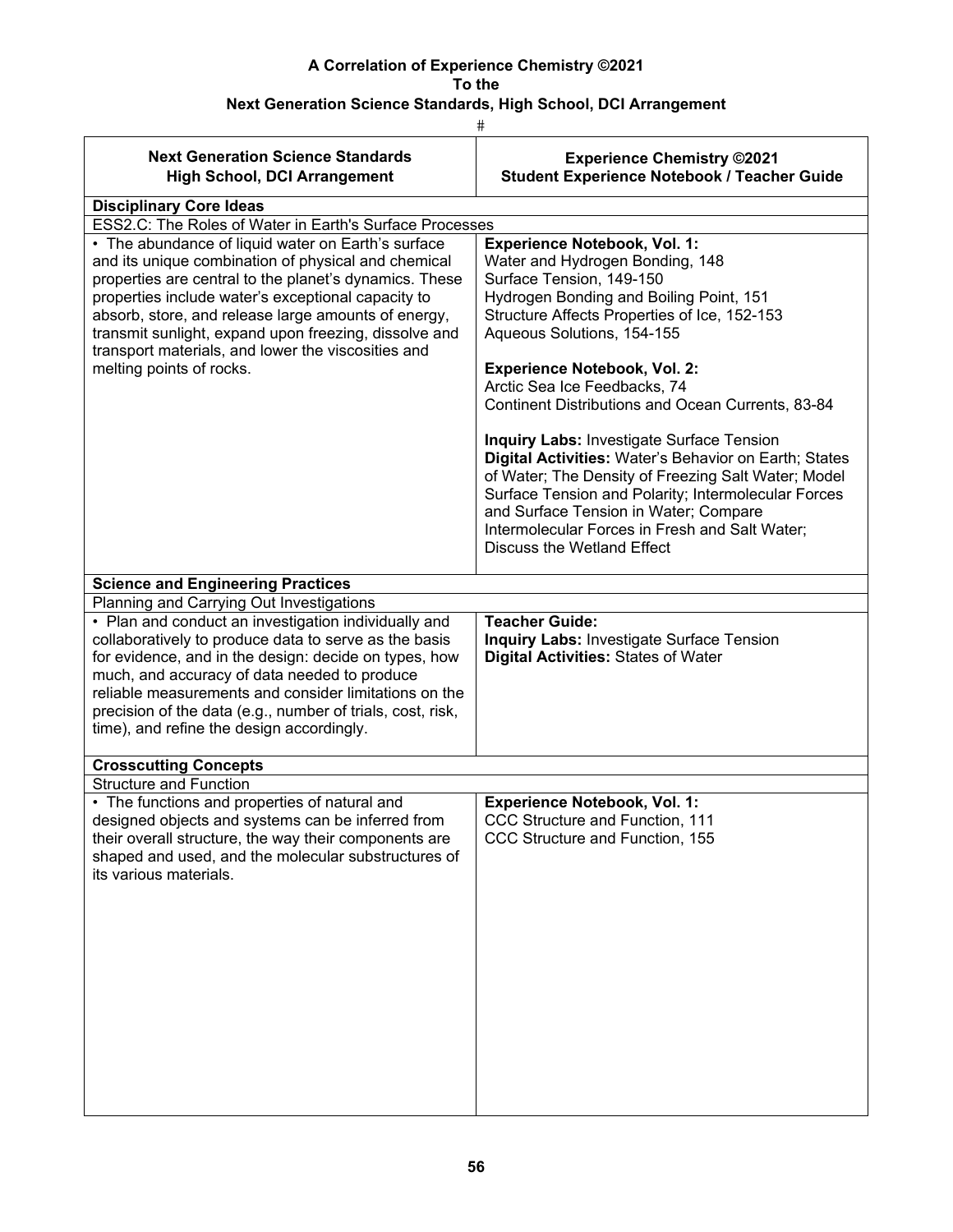| Ħ                                                                                                                                                                       |                                                                                                                                                                                                                                                                                                                                                                                                                                                                                                                                                                                                            |
|-------------------------------------------------------------------------------------------------------------------------------------------------------------------------|------------------------------------------------------------------------------------------------------------------------------------------------------------------------------------------------------------------------------------------------------------------------------------------------------------------------------------------------------------------------------------------------------------------------------------------------------------------------------------------------------------------------------------------------------------------------------------------------------------|
| <b>Next Generation Science Standards</b><br><b>High School, DCI Arrangement</b>                                                                                         | <b>Experience Chemistry ©2021</b><br><b>Student Experience Notebook / Teacher Guide</b>                                                                                                                                                                                                                                                                                                                                                                                                                                                                                                                    |
| Performance Expectation HS-ESS2-6. Develop a<br>quantitative model to describe the cycling of carbon<br>among the hydrosphere, atmosphere, geosphere, and<br>biosphere. | <b>Experience Notebook, Vol. 2:</b><br>Energy and the Carbon Cycle, 47-48<br>Erosion and Carbon Dioxide, 82<br>Ocean-Atmosphere Carbon Dioxide Exchange, 238-<br>239<br>Biogenic Carbon, 242-243                                                                                                                                                                                                                                                                                                                                                                                                           |
|                                                                                                                                                                         | <b>Teacher Guide:</b><br>Inquiry Labs: Carbon Dioxide and Its Role in<br>Climate, Human Activity and Carbon Emissions,<br>Carbon Dioxide Levels in Water, Ocean Currents, The<br>Fate of Carbonate in Acidifying Oceans<br>Engineering<br>Design Challenge: Design a Model of Ocean<br>Acidification<br>Performance-Based Assessment: Climate Change<br>and the Carbon Cycle                                                                                                                                                                                                                               |
| <b>Disciplinary Core Ideas</b>                                                                                                                                          |                                                                                                                                                                                                                                                                                                                                                                                                                                                                                                                                                                                                            |
| ESS2.D: Weather and Climate                                                                                                                                             |                                                                                                                                                                                                                                                                                                                                                                                                                                                                                                                                                                                                            |
| • Gradual atmospheric changes were due to plants<br>and other organisms that captured carbon dioxide and<br>released oxygen.                                            | <b>Experience Notebook, Vol. 2:</b><br>Energy and the Carbon Cycle, 47-48<br>Climate Forcings and Feedbacks, 66-67<br>Biomass Feedbacks, 70<br>Life and Carbon Dioxide, 79-80<br>Temperature, Pressure, and the Carbonate<br>Compensation Depth, 240-241<br><b>Teacher Guide:</b>                                                                                                                                                                                                                                                                                                                          |
|                                                                                                                                                                         | Digital Activities: Carbon and the Atmosphere;<br>Carbon Absorption<br>Performance Based Assessments: Climate Change<br>and the Carbon Cycle                                                                                                                                                                                                                                                                                                                                                                                                                                                               |
| • Changes in the atmosphere due to human activity<br>have increased carbon dioxide concentrations and<br>thus affect climate.                                           | <b>Experience Notebook, Vol. 2:</b><br>Human Impacts on the Earth System, 53-54<br>Revisit Investigative Phenomenon, 54, 96<br>Climate and Humans, 93-95<br>Carbon Dioxide and Temperature, 115<br>Greenhouse Gas Release, 116<br>Regional Temperature Changes, 117<br>Human Population and Consumption, 118<br>Sources of Anthropogenic Carbon, 120-121<br>Revisit Investigative Phenomenon, 122<br>Ocean-Atmosphere Carbon Dioxide Exchange, 238-<br>239<br>Temperature, Pressure, and the Carbon<br>Compensation Depth, 240-241<br>Biogenic Carbon, 242-243<br>Disruption of Marine Ecosystems, 264-265 |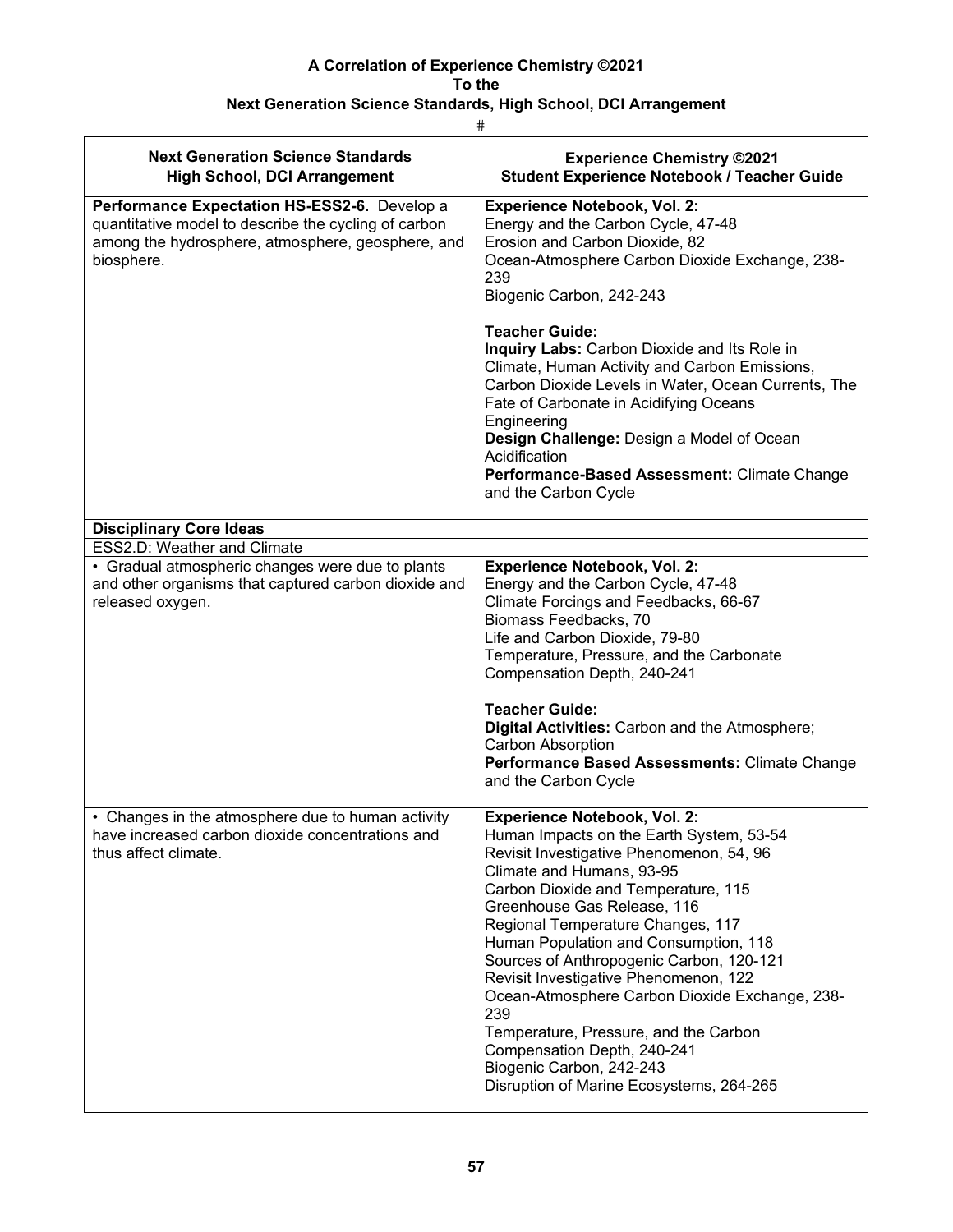| <b>Next Generation Science Standards</b><br><b>High School, DCI Arrangement</b>                                                                                                                                                | <b>Experience Chemistry ©2021</b><br><b>Student Experience Notebook / Teacher Guide</b>                                                                                                                                                                                                                                                                                                  |
|--------------------------------------------------------------------------------------------------------------------------------------------------------------------------------------------------------------------------------|------------------------------------------------------------------------------------------------------------------------------------------------------------------------------------------------------------------------------------------------------------------------------------------------------------------------------------------------------------------------------------------|
| <b>Continued:</b>                                                                                                                                                                                                              | <b>Continued:</b><br><b>Teacher Guide:</b><br>Inquiry Labs: Carbon Dioxide and Its Role in Climate;<br>Human Activity and Carbon Emissions<br>Digital Activities: Bad Vibes From Greenhouse<br>Gases; Interfering With the Carbon Cycle; Graph<br><b>Climate Change</b><br>Performance Based Assessments: Climate Change<br>and the Carbon Cycle                                         |
| <b>Science and Engineering Practices</b>                                                                                                                                                                                       |                                                                                                                                                                                                                                                                                                                                                                                          |
| Developing and Using Models                                                                                                                                                                                                    |                                                                                                                                                                                                                                                                                                                                                                                          |
| • Develop a model based on evidence to illustrate the<br>relationships between systems or between<br>components of a system.                                                                                                   | <b>Experience Notebook, Vol. 2:</b><br>SEP Develop and Use Models, 116<br>SEP Use a Model to Evaluate, 243<br>SEP Develop Models, 268<br>SEP Use Models, 269                                                                                                                                                                                                                             |
|                                                                                                                                                                                                                                | <b>Teacher Guide:</b><br>Inquiry Labs: Carbon Dioxide and Its Role in<br>Climate, Human Activity and Carbon Emissions,<br>Carbon Dioxide Levels in Water, Ocean Currents, The<br>Fate of Carbonate in Acidifying Oceans                                                                                                                                                                  |
| <b>Crosscutting Concepts</b>                                                                                                                                                                                                   |                                                                                                                                                                                                                                                                                                                                                                                          |
| <b>Energy and Matter</b><br>• The total amount of energy and matter in closed<br>systems is conserved.                                                                                                                         | <b>Experience Notebook, Vol. 2:</b><br>CCC Energy and Matter, 118<br>CCC Energy and Matter, 119<br>CCC Energy and Matter, 247<br>CCC Energy and Matter, 259                                                                                                                                                                                                                              |
|                                                                                                                                                                                                                                | <b>Inquiry Lab: Human Activity and Carbon Emissions</b><br>Engineering Design Challenge: Design a Model of<br>Ocean Acidification                                                                                                                                                                                                                                                        |
| <b>HS-ESS3 Earth and Human Activity</b>                                                                                                                                                                                        |                                                                                                                                                                                                                                                                                                                                                                                          |
| Performance Expectation HS-ESS3-1. Construct an<br>explanation based on evidence for how the availability<br>of natural resources, occurrence of natural hazards,<br>and changes in climate have influenced human<br>activity. | <b>Experience Notebook, Vol. 2:</b><br>Climate and Humans, 93-95<br>Medieval Climate Anomaly and Little Ice Age, 113-114<br>Projected Changes in Extreme Weather, 131<br>Impact on Human Societies, 142<br>Demand: Human Population and Consumerism, 410<br><b>Teacher Guide:</b><br>Digital Activities: Climate Change and Human<br>Behavior; Sea Levels, Flooding, and Human Migration |
|                                                                                                                                                                                                                                |                                                                                                                                                                                                                                                                                                                                                                                          |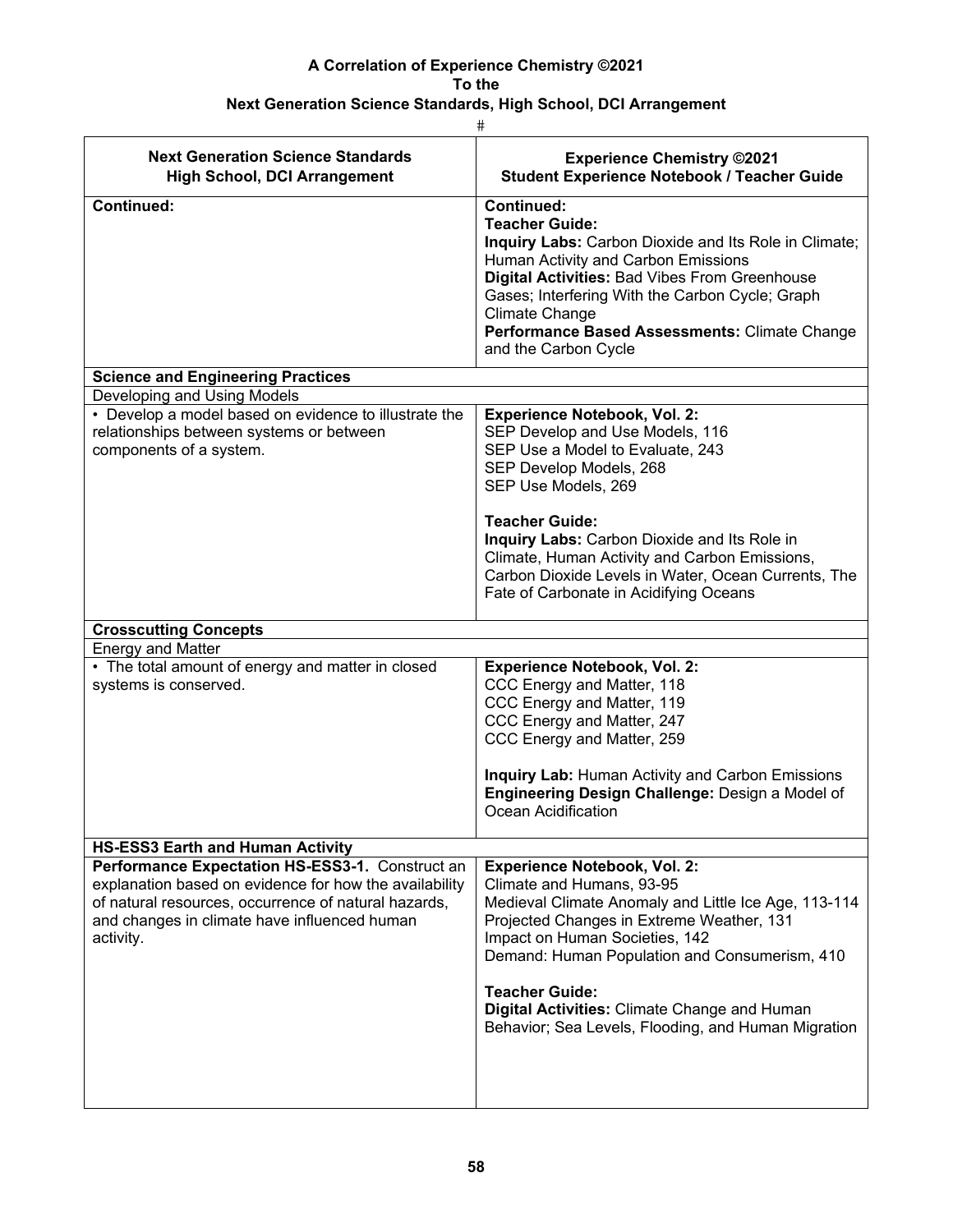| <b>Next Generation Science Standards</b><br><b>High School, DCI Arrangement</b>                                                                                                                                                                                                                                                                                     | <b>Experience Chemistry ©2021</b><br><b>Student Experience Notebook / Teacher Guide</b>                                                                                                                                                                                                 |
|---------------------------------------------------------------------------------------------------------------------------------------------------------------------------------------------------------------------------------------------------------------------------------------------------------------------------------------------------------------------|-----------------------------------------------------------------------------------------------------------------------------------------------------------------------------------------------------------------------------------------------------------------------------------------|
| <b>Disciplinary Core Ideas</b><br><b>ESS3.A: Natural Resources</b>                                                                                                                                                                                                                                                                                                  |                                                                                                                                                                                                                                                                                         |
| • Resource availability has guided the development of<br>human society.                                                                                                                                                                                                                                                                                             | <b>Experience Notebook, Vol. 2:</b><br>Spread of Diseases, 140-141<br>Supply: Finite Resources, 408-409                                                                                                                                                                                 |
|                                                                                                                                                                                                                                                                                                                                                                     | <b>Teacher Guide:</b><br>Digital Activities: Discuss the Emergence of Green<br>Chemistry                                                                                                                                                                                                |
| ESS3.B: Natural Hazards                                                                                                                                                                                                                                                                                                                                             |                                                                                                                                                                                                                                                                                         |
| • Natural hazards and other geologic events have<br>shaped the course of human history; they have<br>significantly altered the sizes of human populations<br>and have driven human migrations.                                                                                                                                                                      | <b>Experience Notebook, Vol. 2:</b><br>Variations in Solar Output, 89-90<br>Volcanic Eruptions, 91-92<br>Climate and Humans, 93-95<br>Ice Cores and Human History, 110<br>Medieval Climate Anomaly and Little Ice Age, 113<br>Famines and Wildfires, 139<br>Spread of Diseases, 140-141 |
|                                                                                                                                                                                                                                                                                                                                                                     | <b>Teacher Guide:</b><br>Digital Activities: Climate Change and Human<br>Behavior; Sea Levels, Flooding, and Human Migration                                                                                                                                                            |
| <b>Science and Engineering Practices</b>                                                                                                                                                                                                                                                                                                                            |                                                                                                                                                                                                                                                                                         |
| <b>Constructing Explanations and Designing Solutions</b>                                                                                                                                                                                                                                                                                                            |                                                                                                                                                                                                                                                                                         |
| • Construct an explanation based on valid and<br>reliable evidence obtained from a variety of sources<br>(including students' own investigations, models,<br>theories, simulations, peer review) and the<br>assumption that theories and laws that describe the<br>natural world operate today as they did in the past and<br>will continue to do so in the future. | <b>Teacher Guide:</b><br>Digital Activities: Climate Change and Human<br>Behavior; Sea Levels, Flooding, and Human Migration                                                                                                                                                            |
| <b>Crosscutting Concepts</b>                                                                                                                                                                                                                                                                                                                                        |                                                                                                                                                                                                                                                                                         |
| Cause and Effect                                                                                                                                                                                                                                                                                                                                                    |                                                                                                                                                                                                                                                                                         |
| • Empirical evidence is required to differentiate<br>between cause and correlation and make claims<br>about specific causes and effects.                                                                                                                                                                                                                            | <b>Experience Notebook, Vol. 2:</b><br>CCC Cause and Effect, 139<br>CCC Cause and Effect, 141                                                                                                                                                                                           |
|                                                                                                                                                                                                                                                                                                                                                                     | <b>Teacher Guide:</b><br>Digital Activities: Climate Change and Human<br>Behavior                                                                                                                                                                                                       |
| <b>Connections to Engineering, Technology, and Applications of Science</b>                                                                                                                                                                                                                                                                                          |                                                                                                                                                                                                                                                                                         |
| Influence of Science, Engineering, and Technology on Society and the Natural World                                                                                                                                                                                                                                                                                  |                                                                                                                                                                                                                                                                                         |
| • Modern civilization depends on major technological<br>systems.                                                                                                                                                                                                                                                                                                    | <b>Experience Notebook, Vol. 2:</b><br>CCC Influence of Engineering and Technology on<br>Society, 146                                                                                                                                                                                   |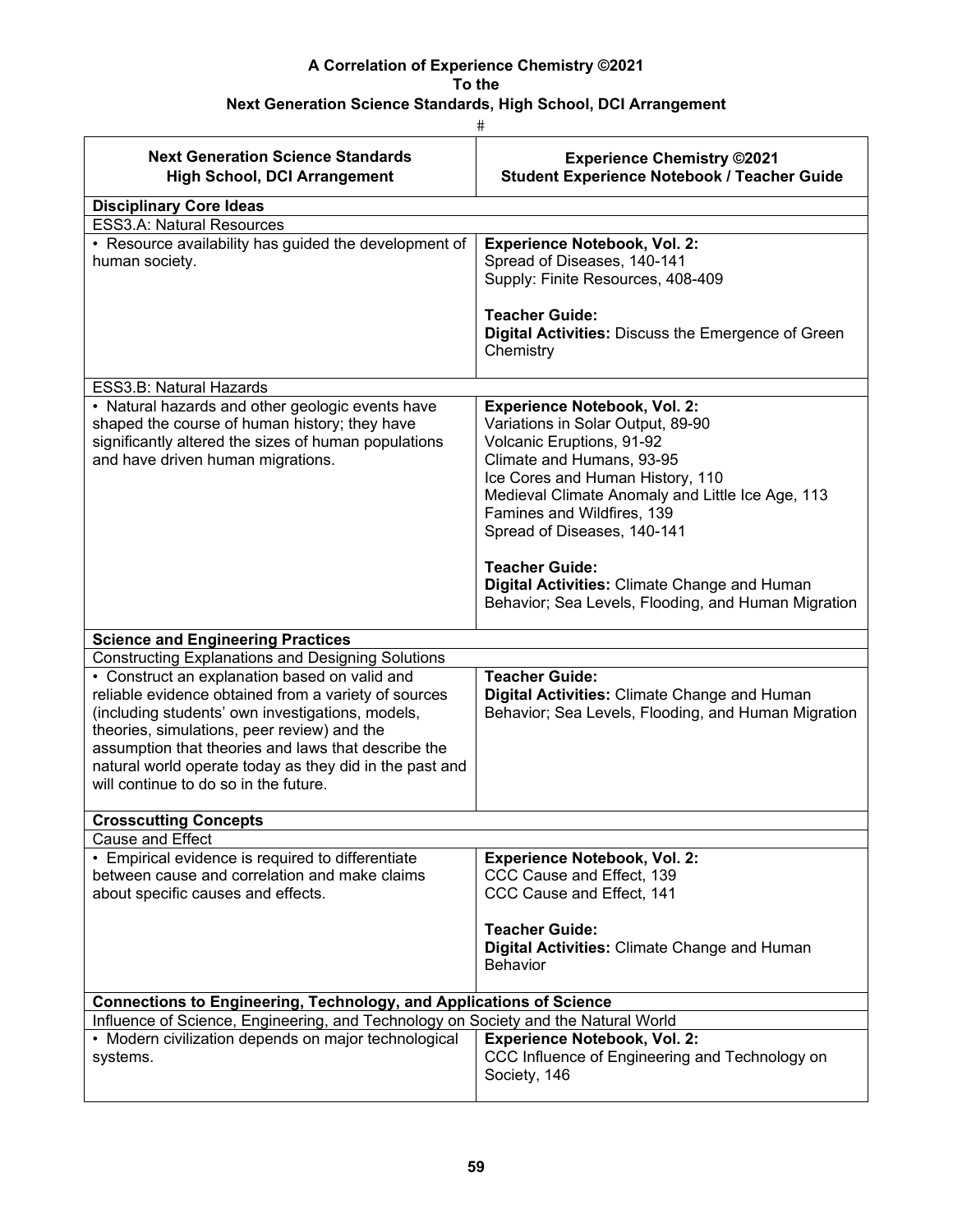|                                                                                                                                                                                                                                                                    | #                                                                                                                                                                                                                                                                                                                                                                                                                                                      |  |
|--------------------------------------------------------------------------------------------------------------------------------------------------------------------------------------------------------------------------------------------------------------------|--------------------------------------------------------------------------------------------------------------------------------------------------------------------------------------------------------------------------------------------------------------------------------------------------------------------------------------------------------------------------------------------------------------------------------------------------------|--|
| <b>Next Generation Science Standards</b><br><b>High School, DCI Arrangement</b>                                                                                                                                                                                    | <b>Experience Chemistry ©2021</b><br><b>Student Experience Notebook / Teacher Guide</b>                                                                                                                                                                                                                                                                                                                                                                |  |
| Performance Expectation HS-ESS3-2. Evaluate<br>competing design solutions for developing, managing,<br>and utilizing energy and mineral resources based on<br>cost-benefit ratios.*                                                                                | <b>Teacher Guide:</b><br>Inquiry Labs: Carbon Dioxide and Its Role in<br>Climate, Solar Cell Technology, Investigate the<br>Toxicity of Road Deicers, Green Chemistry Analysis of<br>a Reaction<br><b>Digital Activity: Paper Mill Wastewater Treatment</b><br>Engineering Design Challenges: Uses and<br>Production of Ash Water, Plastic from Biowaste<br>Performance-Based Assessment: Climate Change<br>and the Carbon Cycle                       |  |
| <b>Disciplinary Core Ideas</b>                                                                                                                                                                                                                                     |                                                                                                                                                                                                                                                                                                                                                                                                                                                        |  |
| <b>ESS3.A Natural Resources</b>                                                                                                                                                                                                                                    |                                                                                                                                                                                                                                                                                                                                                                                                                                                        |  |
| • All forms of energy production and other resource<br>extraction have associated economic, social,<br>environmental, and geopolitical costs and risks as well<br>as benefits. New technologies and social regulations<br>can change the balance of these factors. | <b>Experience Notebook, Vol. 2:</b><br>Sources of Anthropogenic Carbon, 120-121<br>Solving Global Warming, 143-144<br>Energy Sources, 145-144<br>Transportation, 147<br>Infrastructure, 148<br>Carbon Capture and Sequestration, 149<br>Geoengineering, 150<br>Sustainability, 151-153<br>Assessment, 155                                                                                                                                              |  |
| ETS1.B: Developing Possible Solutions                                                                                                                                                                                                                              |                                                                                                                                                                                                                                                                                                                                                                                                                                                        |  |
| • When evaluating solutions, it is important to take into<br>account a range of constraints, including cost, safety,<br>reliability, and aesthetics, and to consider social,<br>cultural, and environmental impacts. (secondary)                                   | <b>Experience Notebook, Vol. 2:</b><br>Solving Global Warming, 143-144<br>Energy Sources, 145-144<br>Transportation, 147<br>Infrastructure, 148<br>Carbon Capture and Sequestration, 149<br>Geoengineering, 150<br>Sustainability, 151-152<br>Assessment, 155<br><b>Teacher Guide:</b><br><b>Digital Activity: Paper Mill Wastewater Treatment</b><br><b>Engineering Design Challenges: Uses and</b><br>Production of Ash Water, Plastic from Biowaste |  |
| <b>Science and Engineering Practices</b>                                                                                                                                                                                                                           |                                                                                                                                                                                                                                                                                                                                                                                                                                                        |  |
| Engaging in Argument from Evidence                                                                                                                                                                                                                                 |                                                                                                                                                                                                                                                                                                                                                                                                                                                        |  |
| • Evaluate competing design solutions to a real-world<br>problem based on scientific ideas and principles,<br>empirical evidence, and logical arguments regarding<br>relevant factors (e.g., economic, societal,<br>environmental, ethical considerations).        | <b>Experience Notebook, Vol. 2:</b><br>SEP Engage in Argument, 122<br>SEP Engage in Argument, 132<br>SEP Engage in Argument, 142<br>SEP Engage in Argument from Evidence, 144<br>SEP Engage in Argument from Evidence, 147<br>SEP Engage in Argument, 154<br>SEP Evaluate Solutions, 409<br>SEP Evaluate Solution, 424                                                                                                                                 |  |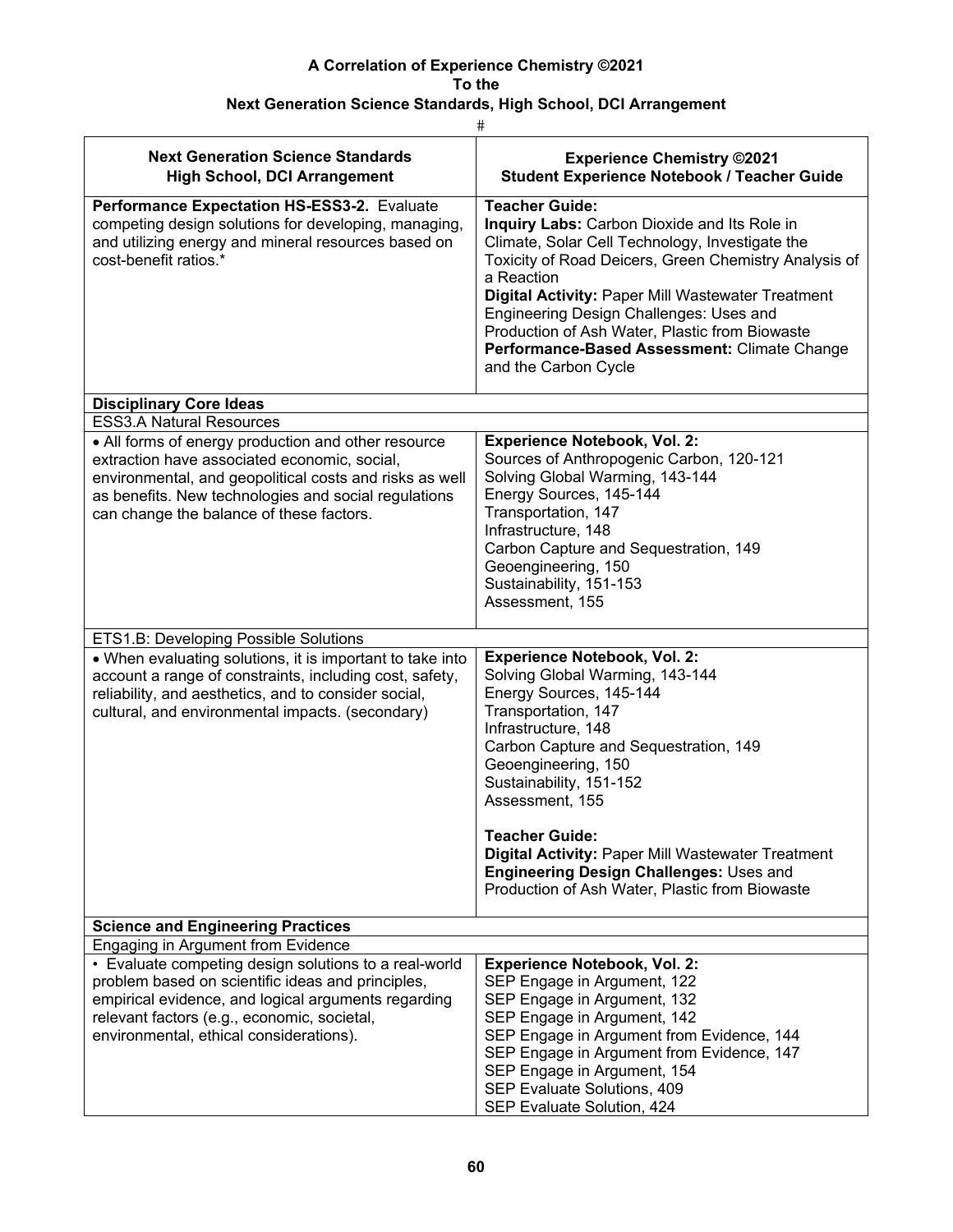| #                                                                                                                                                                                       |                                                                                                                                                                                                                                                                                                                                                                              |
|-----------------------------------------------------------------------------------------------------------------------------------------------------------------------------------------|------------------------------------------------------------------------------------------------------------------------------------------------------------------------------------------------------------------------------------------------------------------------------------------------------------------------------------------------------------------------------|
| <b>Next Generation Science Standards</b><br><b>High School, DCI Arrangement</b>                                                                                                         | <b>Experience Chemistry ©2021</b><br><b>Student Experience Notebook / Teacher Guide</b>                                                                                                                                                                                                                                                                                      |
| <b>Crosscutting Concepts</b>                                                                                                                                                            |                                                                                                                                                                                                                                                                                                                                                                              |
| Connections to Engineering, Technology, and Applications of Science                                                                                                                     |                                                                                                                                                                                                                                                                                                                                                                              |
| Influence of Science, Engineering, and Technology on Society and the Natural World<br>• Engineers continuously modify these technological                                               | <b>Experience Notebook, Vol. 2:</b>                                                                                                                                                                                                                                                                                                                                          |
| systems by applying scientific knowledge and<br>engineering design practices to increase benefits<br>while decreasing costs and risks.                                                  | CCC Influence of Engineering, Technology, and<br>Science on Society and the Natural World, 146<br>CCC Influence of Engineering, Technology, and<br>Science on Society and the Natural World, 148<br>CCC Influence of Engineering, Technology, and<br>Science on Society and the Natural World, 150<br>SEP Design Solutions, 152                                              |
|                                                                                                                                                                                         | Performance-Based Assessment: Climate Change<br>and the Carbon Cycle                                                                                                                                                                                                                                                                                                         |
| • Analysis of costs and benefits is a critical aspect of<br>decisions about technology.                                                                                                 | <b>Experience Notebook, Vol. 2:</b><br>CCC Influence of Engineering, Technology, and<br>Science on Society and the Natural World, 148<br>CCC Influence of Engineering, Technology, and<br>Science on Society and the Natural World, 150<br>SEP Design Solutions, 152<br>SEP Define Problems, 155<br><b>Teacher Guide:</b><br>Digital Activities: Critique an Ecological Plan |
| <b>Connections to Nature of Science</b>                                                                                                                                                 |                                                                                                                                                                                                                                                                                                                                                                              |
| Science Addresses Questions About the Natural and Material World                                                                                                                        |                                                                                                                                                                                                                                                                                                                                                                              |
| • Science and technology may raise ethical issues for<br>which science, by itself, does not provide answers and<br>solutions.                                                           | <b>Experience Notebook, Vol. 2:</b><br>CCC Science Addresses Questions About the Natural<br>and Material World, 149                                                                                                                                                                                                                                                          |
| • Science knowledge indicates what can happen in<br>natural systems - not what should happen. The latter<br>involves ethics, values, and human decisions about<br>the use of knowledge. | <b>Experience Notebook, Vol. 2:</b><br>CCC Science Addresses Questions About the Natural<br>and Material World, 149                                                                                                                                                                                                                                                          |
| • Many decisions are not made using science alone,<br>but rely on social and cultural contexts to resolve<br>issues.                                                                    | <b>Experience Notebook, Vol. 2:</b><br>CCC Science Addresses Questions About the Natural<br>and Material World, 149<br>Sustainability, 151-152                                                                                                                                                                                                                               |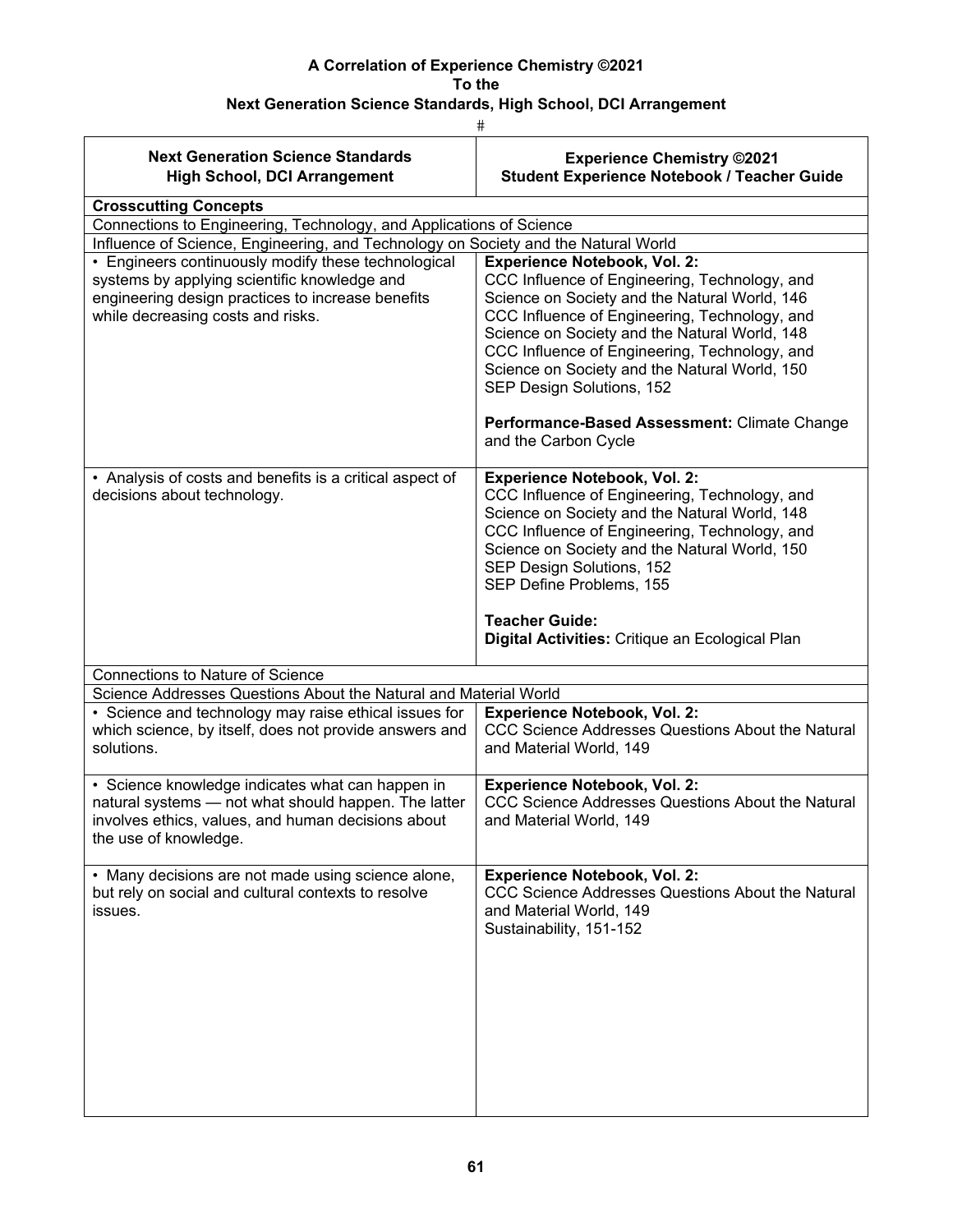| #                                                                                                                                                                                                               |                                                                                                                                                                                                                                                                                                                                                                                                                                                                                                                                                                                                                   |  |
|-----------------------------------------------------------------------------------------------------------------------------------------------------------------------------------------------------------------|-------------------------------------------------------------------------------------------------------------------------------------------------------------------------------------------------------------------------------------------------------------------------------------------------------------------------------------------------------------------------------------------------------------------------------------------------------------------------------------------------------------------------------------------------------------------------------------------------------------------|--|
| <b>Next Generation Science Standards</b><br><b>High School, DCI Arrangement</b>                                                                                                                                 | <b>Experience Chemistry ©2021</b><br><b>Student Experience Notebook / Teacher Guide</b>                                                                                                                                                                                                                                                                                                                                                                                                                                                                                                                           |  |
| Performance Expectation HS-ESS3-3. Create a<br>computational simulation to illustrate the relationships<br>among management of natural resources, the<br>sustainability of human populations, and biodiversity. | <b>Experience Notebook, Vol. 2:</b><br>Solving Global Warming, 143-144<br>Sustainability, 151-152<br>A Greener Vision for Chemistry, 415-416<br>Sustainable Resource Management, 433<br>Sustainable Energy Practices, 434<br>Sustainable Waste Management, 435<br><b>Teacher Guide:</b><br>Digital Activities: Ecological Footprint; Model Your<br>Carbon Footprint; Critique an Ecological Plan; Discuss<br>the Emergence of Green Chemistry; Choices When<br>Designing Chemical Processes; Paper Mill<br>Wastewater Treatment; Revise an Industrial Process:<br>Plot Resource Management Scenarios and Outcomes |  |
| <b>Disciplinary Core Ideas</b>                                                                                                                                                                                  |                                                                                                                                                                                                                                                                                                                                                                                                                                                                                                                                                                                                                   |  |
| ESS3.C: Human Impacts on Earth Systems                                                                                                                                                                          |                                                                                                                                                                                                                                                                                                                                                                                                                                                                                                                                                                                                                   |  |
| • The sustainability of human societies and the<br>biodiversity that supports them requires responsible<br>management of natural resources.                                                                     | <b>Experience Notebook, Vol. 2:</b><br>Sustainability, 151-152<br>SEP Construct an Explanation, 415-416<br>Sustainable Resource Management, 433<br>Sustainable Energy Practices, 434<br>Sustainable Waste Management, 435<br><b>Teacher Guide:</b>                                                                                                                                                                                                                                                                                                                                                                |  |
|                                                                                                                                                                                                                 | <b>Inquiry Labs: How to Recycle Polylactic Acid Plastics</b><br>Digital Activities: Model Your Carbon Footprint;<br>Research Recycling Rates; Paper Mill Wastewater<br>Treatment; Revise an Industrial Process                                                                                                                                                                                                                                                                                                                                                                                                    |  |
| <b>Science and Engineering Practices</b>                                                                                                                                                                        |                                                                                                                                                                                                                                                                                                                                                                                                                                                                                                                                                                                                                   |  |
| Using Mathematics and Computational Thinking                                                                                                                                                                    |                                                                                                                                                                                                                                                                                                                                                                                                                                                                                                                                                                                                                   |  |
| • Create a computational model or simulation of a<br>phenomenon, designed device, process, or system.                                                                                                           | <b>Experience Notebook, Vol. 2:</b><br>Solving Global Warming, 143-144<br>Sustainability, 151-152<br>A Greener Vision for Chemistry, 415-416<br>Sustainable Resource Management, 433<br>Sustainable Energy Practices, 434<br>Sustainable Waste Management, 435                                                                                                                                                                                                                                                                                                                                                    |  |
|                                                                                                                                                                                                                 | <b>Teacher Guide:</b><br>Digital Worksheet: Plot Resource Management<br><b>Scenarios and Outcomes</b>                                                                                                                                                                                                                                                                                                                                                                                                                                                                                                             |  |
| <b>Crosscutting Concepts</b>                                                                                                                                                                                    |                                                                                                                                                                                                                                                                                                                                                                                                                                                                                                                                                                                                                   |  |
| <b>Stability and Change</b>                                                                                                                                                                                     |                                                                                                                                                                                                                                                                                                                                                                                                                                                                                                                                                                                                                   |  |
| • Change and rates of change can be quantified and<br>modeled over very short or very long periods of time.<br>Some system changes are irreversible.                                                            | <b>Experience Notebook, Vol. 2:</b><br>CCC Stability and Change, 416                                                                                                                                                                                                                                                                                                                                                                                                                                                                                                                                              |  |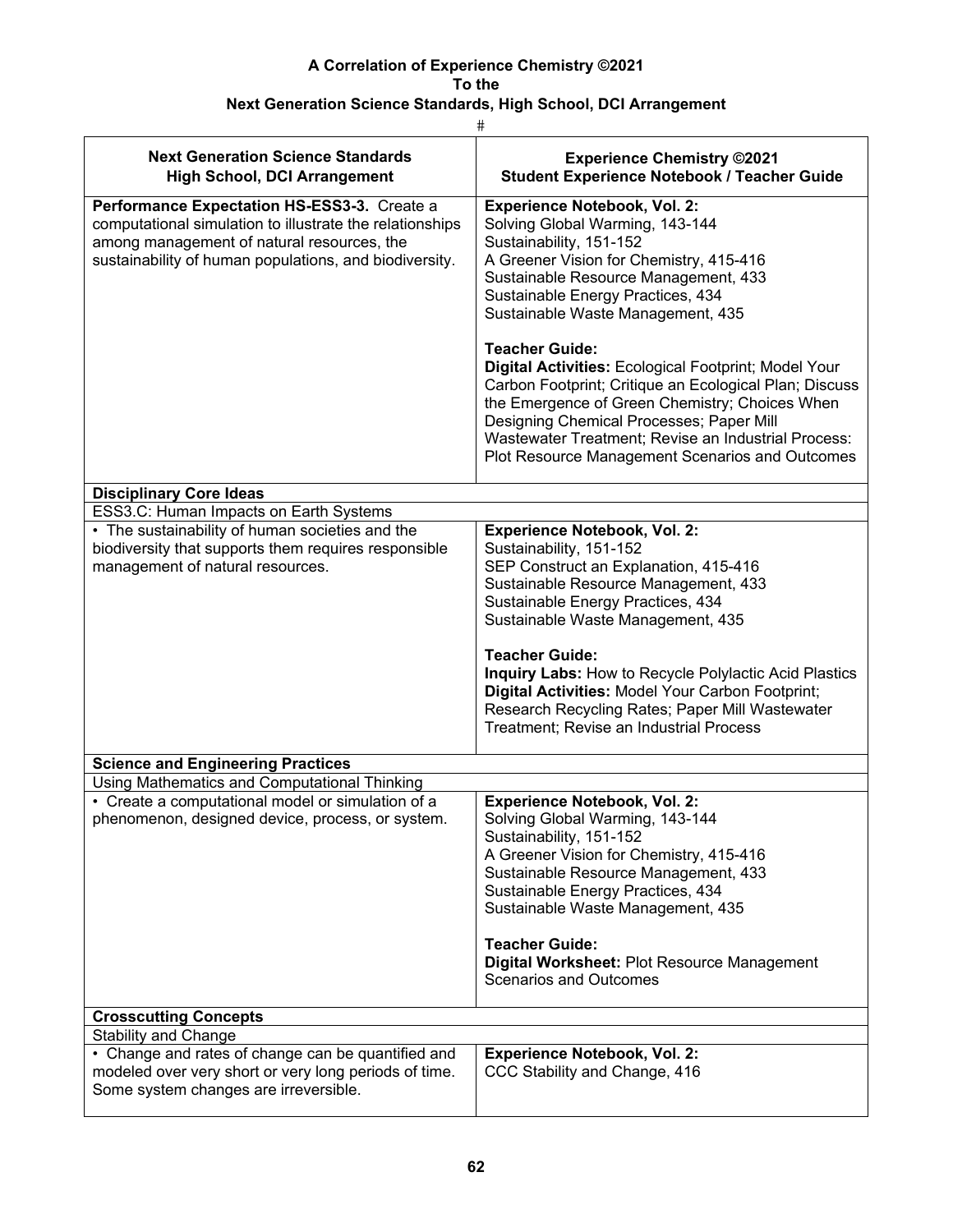| #                                                                                                                        |                                                                                                                                                                                                                                                          |  |
|--------------------------------------------------------------------------------------------------------------------------|----------------------------------------------------------------------------------------------------------------------------------------------------------------------------------------------------------------------------------------------------------|--|
| <b>Next Generation Science Standards</b><br><b>High School, DCI Arrangement</b>                                          | <b>Experience Chemistry ©2021</b><br><b>Student Experience Notebook / Teacher Guide</b>                                                                                                                                                                  |  |
| <b>Connections to Engineering, Technology, and Applications of Science</b>                                               |                                                                                                                                                                                                                                                          |  |
| Influence of Science, Engineering, and Technology on Society and the Natural World                                       |                                                                                                                                                                                                                                                          |  |
| • Modern civilization depends on major technological<br>systems.                                                         | <b>Experience Notebook, Vol. 2:</b><br>CCC Influence of Engineering, Technology, and<br>Science on Society and the Natural World, 148<br>Chemicals All Around Us, 404<br>The Chemical Industry, 405-406<br>Demand: Human Population and Consumerism, 410 |  |
|                                                                                                                          | <b>Teacher Guide:</b><br>Digital Activities: Paper Mill Wastewater Treatment,<br>Plot Resource Management Scenarios and Outcomes                                                                                                                         |  |
| • New technologies can have deep impacts on<br>society and the environment, including some that<br>were not anticipated. | <b>Experience Notebook, Vol. 2:</b><br>CCC Influence of Engineering, Technology, and<br>Science on Society and the Natural World, 150                                                                                                                    |  |
|                                                                                                                          | <b>Teacher Guide:</b><br><b>Inquiry Labs: Toxicity of Road Deicers</b><br>Digital Activities: Reduce the Car Industry's<br>Footprint                                                                                                                     |  |
| <b>Connections to Nature of Science</b>                                                                                  |                                                                                                                                                                                                                                                          |  |
| Science is a Human Endeavor                                                                                              |                                                                                                                                                                                                                                                          |  |
| • Science is a result of human endeavors,<br>imagination, and creativity.                                                | <b>Experience Notebook, Vol. 2:</b><br>Research and Development, 405                                                                                                                                                                                     |  |
|                                                                                                                          | <b>Teacher Guide:</b><br>Digital Activities: Discuss the Emergence of Green<br>Chemistry                                                                                                                                                                 |  |
|                                                                                                                          |                                                                                                                                                                                                                                                          |  |
|                                                                                                                          |                                                                                                                                                                                                                                                          |  |
|                                                                                                                          |                                                                                                                                                                                                                                                          |  |
|                                                                                                                          |                                                                                                                                                                                                                                                          |  |
|                                                                                                                          |                                                                                                                                                                                                                                                          |  |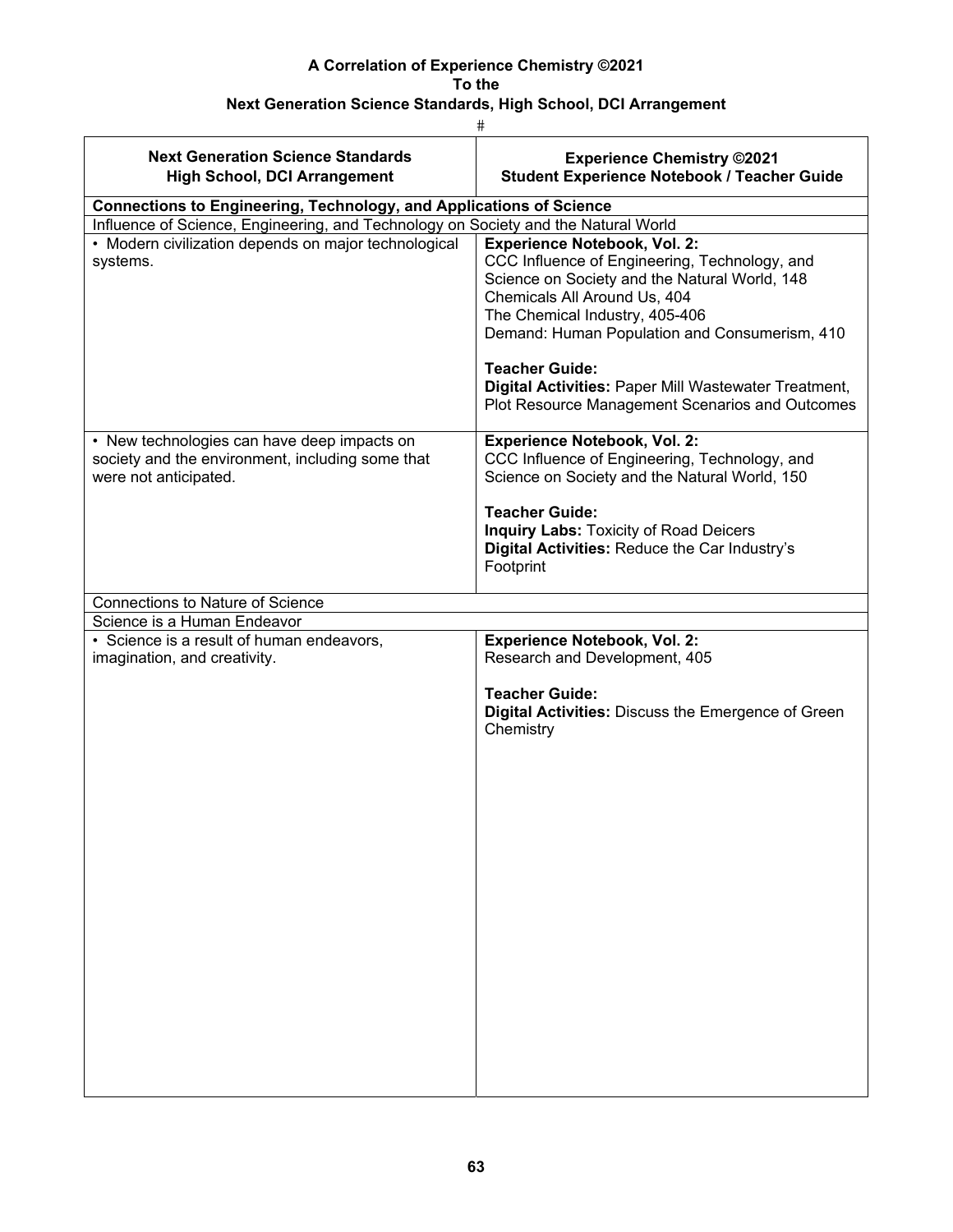### **Next Generation Science Standards, High School, DCI Arrangement**

| <b>Next Generation Science Standards</b><br><b>High School, DCI Arrangement</b>                                                                                                                                                     | <b>Experience Chemistry ©2021</b><br><b>Student Experience Notebook / Teacher Guide</b>                                                                                                                                                                                                                                                                                                                                                                                                                                                                                                                                                                                     |
|-------------------------------------------------------------------------------------------------------------------------------------------------------------------------------------------------------------------------------------|-----------------------------------------------------------------------------------------------------------------------------------------------------------------------------------------------------------------------------------------------------------------------------------------------------------------------------------------------------------------------------------------------------------------------------------------------------------------------------------------------------------------------------------------------------------------------------------------------------------------------------------------------------------------------------|
| Performance Expectation HS-ESS3-4. Evaluate or<br>refine a technological solution that reduces impacts of<br>human activities on natural systems.*                                                                                  | <b>Experience Notebook, Vol. 2:</b><br>Geoengineering, 150<br>Sustainability, 151-152<br>Revisit Investigative Phenomenon, 154<br>Assessment, 155<br>Prevent Waste, 418<br><b>Teacher Guide:</b><br>Inquiry Labs: Toxicity of Road Deicers, Uses and<br>Production of Ash Water, How to Recycle Polylactic<br><b>Acid Plastics</b><br>Digital Activities & Worksheets: Energy-Efficient<br>Ammonia Production, Paper Mill Wastewater<br>Treatment, Revise an Industrial Process, Plot<br>Resource Management Scenarios and Outcomes<br><b>Engineering Design Challenge: Plastic from</b><br><b>Biowaste Performance Based Assessment: Make</b><br>the Chemistry Lab Cleaner |
| <b>Disciplinary Core Ideas</b>                                                                                                                                                                                                      |                                                                                                                                                                                                                                                                                                                                                                                                                                                                                                                                                                                                                                                                             |
| ESS3.C: Human Impacts on Earth Systems                                                                                                                                                                                              |                                                                                                                                                                                                                                                                                                                                                                                                                                                                                                                                                                                                                                                                             |
| • Scientists and engineers can make major<br>contributions by developing technologies that produce<br>less pollution and waste and that preclude ecosystem<br>degradation.                                                          | <b>Experience Notebook, Vol. 2:</b><br>Sustainability, 151-152<br>A Greener Vision for Chemistry, 415-416<br>Sustainable Resource Management, 433<br>Sustainable Energy Practices, 434<br>Sustainable Waste Management, 435<br><b>Teacher Guide:</b><br><b>Digital Activities: Choices When Designing Chemical</b><br>Processes; Paper Mill Wastewater Treatment; Revise<br>an Industrial Process<br><b>Engineering Design Challenges: Plastic from</b><br><b>Biowaste</b>                                                                                                                                                                                                  |
| <b>ETS1.B: Developing Possible Solutions</b>                                                                                                                                                                                        |                                                                                                                                                                                                                                                                                                                                                                                                                                                                                                                                                                                                                                                                             |
| • When evaluating solutions, it is important to take<br>into account a range of constraints, including cost,<br>safety, reliability, and aesthetics, and to consider<br>social, cultural, and environmental impacts.<br>(secondary) | <b>Experience Notebook, Vol. 2:</b><br>Solving Global Warming, 143-144<br>Energy Sources, 145-146<br>Transportation, 147<br>Infrastructure, 148<br>Carbon Capture and Sequestration, 149<br>Geoengineering, 150<br>Sustainability, 151-152<br>Assessment, 155<br><b>Teacher Guide:</b><br><b>Digital Activities: Paper Mill Wastewater Treatment</b>                                                                                                                                                                                                                                                                                                                        |
|                                                                                                                                                                                                                                     | <b>Engineering Design Challenges: Plastic from</b><br><b>Biowaste</b>                                                                                                                                                                                                                                                                                                                                                                                                                                                                                                                                                                                                       |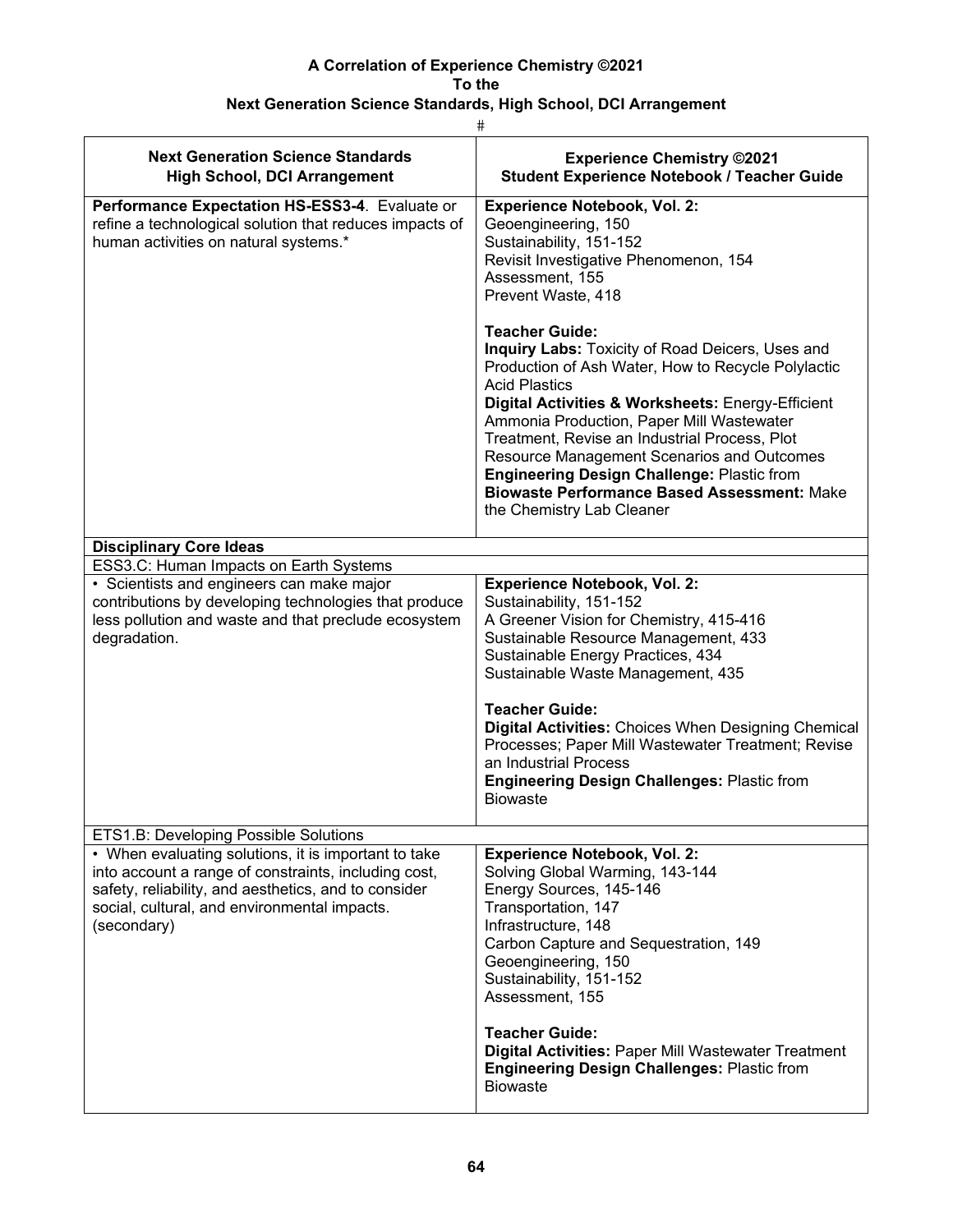| $\#$                                                                                                                                                                                          |                                                                                                                                                                                                                                                                                   |  |
|-----------------------------------------------------------------------------------------------------------------------------------------------------------------------------------------------|-----------------------------------------------------------------------------------------------------------------------------------------------------------------------------------------------------------------------------------------------------------------------------------|--|
| <b>Next Generation Science Standards</b><br><b>High School, DCI Arrangement</b>                                                                                                               | <b>Experience Chemistry ©2021</b><br><b>Student Experience Notebook / Teacher Guide</b>                                                                                                                                                                                           |  |
| <b>Science and Engineering Practices</b>                                                                                                                                                      |                                                                                                                                                                                                                                                                                   |  |
| <b>Constructing Explanations and Designing Solutions</b>                                                                                                                                      |                                                                                                                                                                                                                                                                                   |  |
| • Design or refine a solution to a complex real-world<br>problem based on scientific knowledge, student-                                                                                      | <b>Experience Notebook, Vol. 2:</b><br>SEP Design Solutions, 152                                                                                                                                                                                                                  |  |
| generated sources of evidence, prioritized criteria, and                                                                                                                                      | SEP Engage in Argument, 154                                                                                                                                                                                                                                                       |  |
| tradeoff considerations.                                                                                                                                                                      | SEP Define Problems, 155                                                                                                                                                                                                                                                          |  |
|                                                                                                                                                                                               | SEP Design Solutions, 418                                                                                                                                                                                                                                                         |  |
|                                                                                                                                                                                               | <b>Teacher Guide:</b><br>Digital Activities & Worksheets: Reduce the Car<br>Industry's Footprint, Paper Mill Wastewater Treatment<br><b>Engineering Design Challenge: Plastic from</b><br><b>Biowaste</b>                                                                         |  |
| <b>Crosscutting Concepts</b>                                                                                                                                                                  |                                                                                                                                                                                                                                                                                   |  |
| <b>Stability and Change</b>                                                                                                                                                                   |                                                                                                                                                                                                                                                                                   |  |
| • Feedback (negative or positive) can stabilize or<br>destabilize a system.                                                                                                                   | <b>Experience Notebook, Vol. 2:</b><br>CCC Stability and Change, 416                                                                                                                                                                                                              |  |
|                                                                                                                                                                                               | <b>Teacher Edition:</b><br><b>Digital Activities: Energy-Efficient Ammonia</b><br>Production                                                                                                                                                                                      |  |
| <b>Connections to Engineering, Technology, and Applications of Science</b>                                                                                                                    |                                                                                                                                                                                                                                                                                   |  |
| Influence of Science, Engineering, and Technology on Society and the Natural World                                                                                                            |                                                                                                                                                                                                                                                                                   |  |
| • Engineers continuously modify these technological<br>systems by applying scientific knowledge and<br>engineering design practices to increase benefits<br>while decreasing costs and risks. | <b>Experience Notebook, Vol. 2:</b><br>CCC Influence of Engineering, Technology, and<br>Science and the Natural World, 150<br>Tradeoffs and Synergies, 431<br>The Triple Bottom Line, 432<br>Recycling Materials, 433<br>SEP Evaluate Solutions, 434<br>SEP Design Solutions, 435 |  |
|                                                                                                                                                                                               | <b>Teacher Guide:</b><br>Digital Activities: Choices When Designing Chemical<br>Processes; Consider Trade-Offs in Green Chemistry;<br>Paper Mill Wastewater Treatment                                                                                                             |  |
|                                                                                                                                                                                               |                                                                                                                                                                                                                                                                                   |  |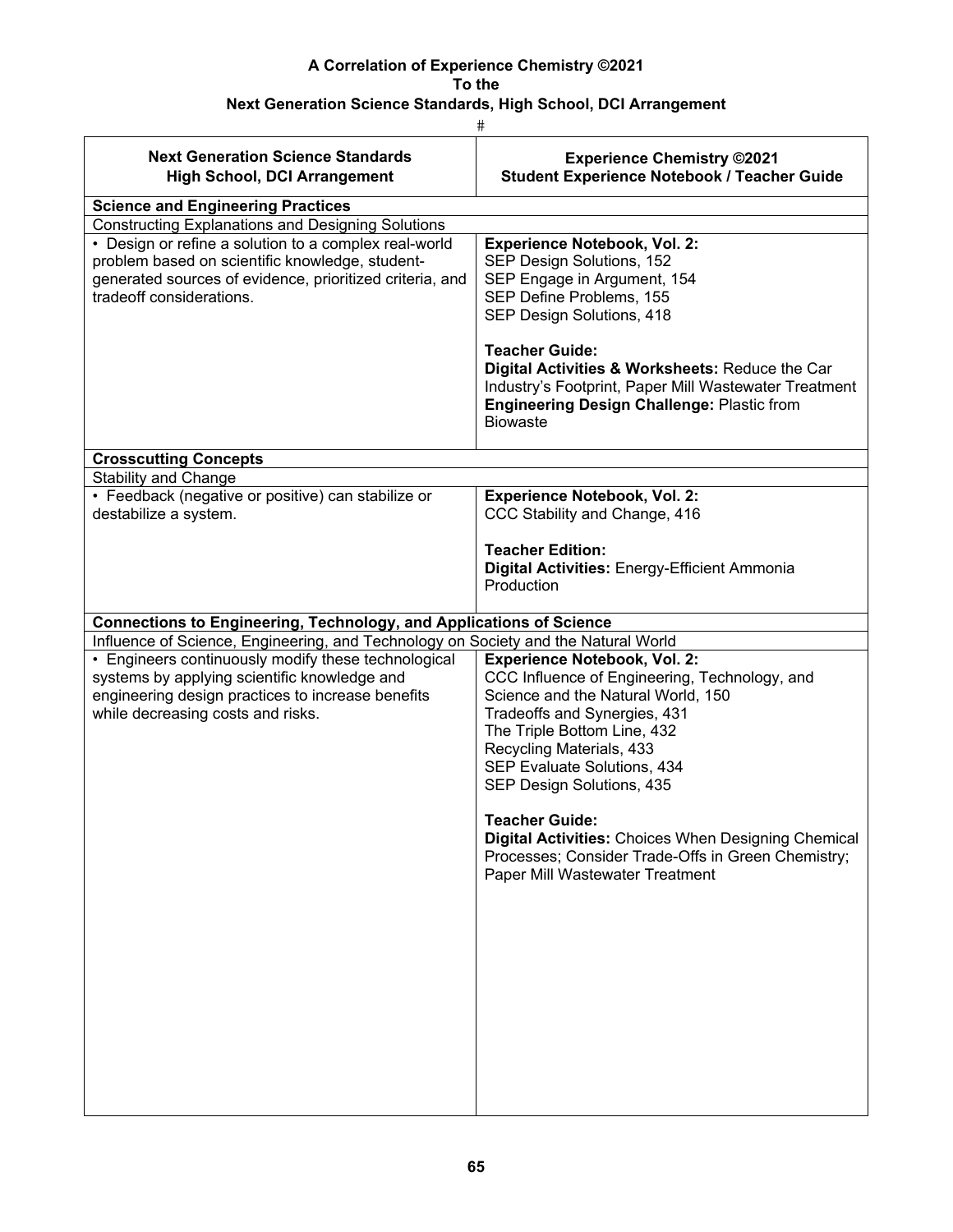| $\#$                                                                                                                                                                                                                                                          |                                                                                                                                                                                                                                                                                                                                                                                                                                                                                                                                                                                                                                                                                                                                                  |  |
|---------------------------------------------------------------------------------------------------------------------------------------------------------------------------------------------------------------------------------------------------------------|--------------------------------------------------------------------------------------------------------------------------------------------------------------------------------------------------------------------------------------------------------------------------------------------------------------------------------------------------------------------------------------------------------------------------------------------------------------------------------------------------------------------------------------------------------------------------------------------------------------------------------------------------------------------------------------------------------------------------------------------------|--|
| <b>Next Generation Science Standards</b><br><b>High School, DCI Arrangement</b>                                                                                                                                                                               | <b>Experience Chemistry ©2021</b><br><b>Student Experience Notebook / Teacher Guide</b>                                                                                                                                                                                                                                                                                                                                                                                                                                                                                                                                                                                                                                                          |  |
| Performance Expectation HS-ESS3-5. Analyze<br>geoscience data and the results from global climate<br>models to make an evidence-based forecast of the<br>current rate of global or regional climate change and<br>associated future impacts to Earth systems. | <b>Experience Notebook, Vol. 2:</b><br>Melting Ice and Rising Sea Levels, 109<br>Sources of Anthropogenic Carbon, 120-121<br>Models of the Twentieth Century, 126<br>Scenarios for the Twenty-First Century, 127<br>Regional Temperature and Precipitation Projections,<br>129<br>Disappearing Glaciers, 136-137                                                                                                                                                                                                                                                                                                                                                                                                                                 |  |
|                                                                                                                                                                                                                                                               | <b>Teacher Guide:</b><br>Inquiry Labs: Model Climate Change with Melting Ice<br>Digital Activities & Worksheets: Glaciers on<br>Rainier, Graph Climate Change, Climate Change and<br>Drought, Climate Change and Fire                                                                                                                                                                                                                                                                                                                                                                                                                                                                                                                            |  |
| <b>Disciplinary Core Ideas</b>                                                                                                                                                                                                                                |                                                                                                                                                                                                                                                                                                                                                                                                                                                                                                                                                                                                                                                                                                                                                  |  |
| ESS3.D: Global Climate Change                                                                                                                                                                                                                                 |                                                                                                                                                                                                                                                                                                                                                                                                                                                                                                                                                                                                                                                                                                                                                  |  |
| • Though the magnitudes of human impacts are<br>greater than they have ever been, so too are human<br>abilities to model, predict, and manage current and<br>future impacts.                                                                                  | <b>Experience Notebook, Vol. 2:</b><br>Physical Models of Weather and Climate, 123<br>Earth System Models, 124<br>IPCC Models, 125<br>Scenarios for the Twenty-First Century, 127<br>Projected Temperatures, 128<br>Regional Temperature and Precipitation Projections,<br>129<br>Projected Sea Level Rise, 130<br>Projected Changes in Extreme Weather, 131<br>Solving Global Warming, 143-144<br>Carbon Capture and Sequestration, 149<br>Sustainability, 151-152<br><b>Teacher Guide:</b><br>Inquiry Labs: Model Climate Change with Melting Ice<br>Digital Activities: Glaciers on Rainier; Graph Climate<br>Change; Climate Change and Drought; Climate<br>Change and Fire; Sea Levels Rising; Sea Levels,<br>Flooding, and Human Migration |  |
| <b>Science and Engineering Practices</b>                                                                                                                                                                                                                      |                                                                                                                                                                                                                                                                                                                                                                                                                                                                                                                                                                                                                                                                                                                                                  |  |
| • Analyze data using computational models in order<br>to make valid and reliable scientific claims.                                                                                                                                                           | <b>Experience Notebook, Vol. 2:</b><br>SEP Analyze and Interpret Data, 126<br>SEP Analyze and Interpret Data, 128<br>SEP Analyze and Interpret Data, 129<br>SEP Analyze and Interpret Data, 131<br>SEP Analyze and Interpret Data, 135<br>SEP Analyze and Interpret Data, 140                                                                                                                                                                                                                                                                                                                                                                                                                                                                    |  |
|                                                                                                                                                                                                                                                               | <b>Teacher Guide:</b><br>Inquiry Labs: Model Climate Change with Melting Ice<br>Digital Activities: Climate Change and Drought,<br><b>Climate Change and Fire</b>                                                                                                                                                                                                                                                                                                                                                                                                                                                                                                                                                                                |  |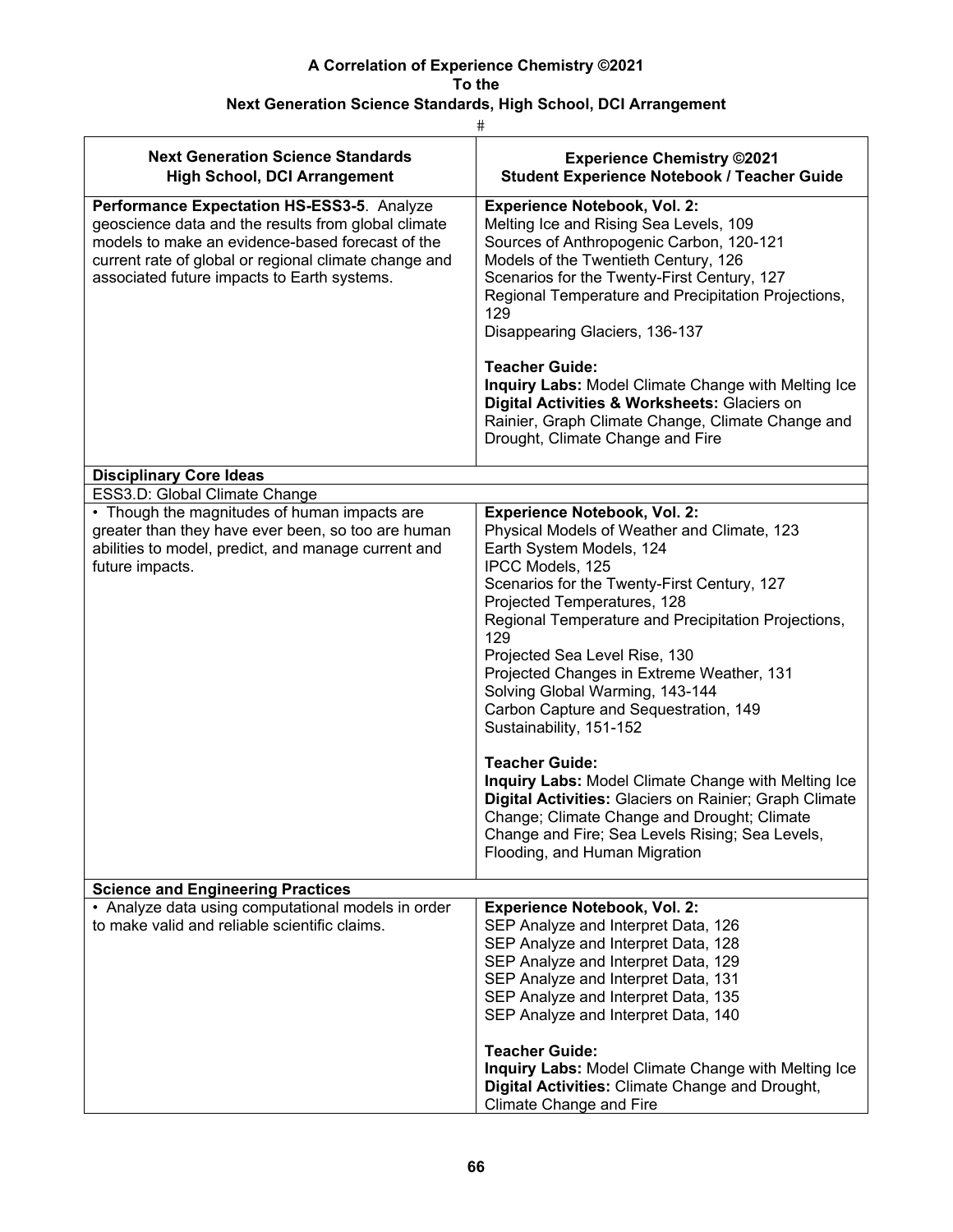| ۰                     |  |
|-----------------------|--|
| r<br>٠<br>W<br>×<br>× |  |

| <b>Next Generation Science Standards</b><br><b>High School, DCI Arrangement</b>                                     | <b>Experience Chemistry ©2021</b><br><b>Student Experience Notebook / Teacher Guide</b>                                                                                                                                                                                                                                                                                                                                                                                                                                                                                                                                                                           |
|---------------------------------------------------------------------------------------------------------------------|-------------------------------------------------------------------------------------------------------------------------------------------------------------------------------------------------------------------------------------------------------------------------------------------------------------------------------------------------------------------------------------------------------------------------------------------------------------------------------------------------------------------------------------------------------------------------------------------------------------------------------------------------------------------|
| <b>Connections to Nature of Science</b>                                                                             |                                                                                                                                                                                                                                                                                                                                                                                                                                                                                                                                                                                                                                                                   |
| Scientific Investigations Use a Variety of Methods                                                                  |                                                                                                                                                                                                                                                                                                                                                                                                                                                                                                                                                                                                                                                                   |
| • Science investigations use diverse methods and do<br>not always use the same set of procedures to obtain<br>data. | <b>Experience Notebook, Vol. 2:</b><br>SEP Plan an Investigation, 54                                                                                                                                                                                                                                                                                                                                                                                                                                                                                                                                                                                              |
| • New technologies advance scientific knowledge.                                                                    | <b>Experience Notebook, Vol. 2:</b><br>Earth System Models, 124<br>IPCC Models, 125<br>Scenarios for the Twenty-First Century, 127<br>Regional Temperature and Precipitation Projections,<br>129<br>Projected Sea Level Rise, 130<br>Projected Changes in Extreme Weather, 131<br>Revisit Investigative Phenomenon, 132                                                                                                                                                                                                                                                                                                                                           |
| Scientific Knowledge is Based on Empirical Evidence                                                                 |                                                                                                                                                                                                                                                                                                                                                                                                                                                                                                                                                                                                                                                                   |
| · Science knowledge is based on empirical evidence.                                                                 | <b>Experience Notebook, Vol. 2:</b><br>SEP Engage in an Argument from Evidence, 102<br>SEP Engage in Argument, 106<br>SEP Analyze and Interpret Data, 108<br>SEP Analyze and Interpret Data, 109<br>SEP Use Mathematics, 110<br>SEP Analyze and Interpret Data, 111<br>SEP Analyze and Interpret Data, 112<br>Sample Problem: Analyzing Graphs to Find Ancient<br>Ocean Temperatures, 112<br>SEP Analyzing and Interpreting Data, 113<br>SEP Engage in Argument, 114<br><b>Teacher Guide:</b><br><b>Digital Activities: Volcanic Emissions and Climate</b><br>Over Time; Ice Core: Records of Climate Change;<br>Glaciers on Rainier; Climate Change and Drought; |
|                                                                                                                     | Climate Change and Fire; Sea Levels Rising; Climate<br>Change and the Biosphere                                                                                                                                                                                                                                                                                                                                                                                                                                                                                                                                                                                   |
| • Science arguments are strengthened by multiple<br>lines of evidence supporting a single explanation.              | <b>Experience Notebook, Vol 2:</b><br>SEP Engage in Argument from Evidence, 102<br>SEP Engage in Argument, 106<br>SEP Engage in Argument, 114<br>SEP Engage in Argument, 122<br>SEP Engage in Argument, 132<br>SEP Engage in Argument, 142<br>SEP Engage in Argument from Evidence, 144<br>SEP Engage in Argument from Evidence, 147<br>SEP Engage in Argument, 154                                                                                                                                                                                                                                                                                               |
|                                                                                                                     | <b>Teacher Guide:</b><br>Digital Activities: Ice Core: Records of Climate<br>Change; Sea Levels Rising                                                                                                                                                                                                                                                                                                                                                                                                                                                                                                                                                            |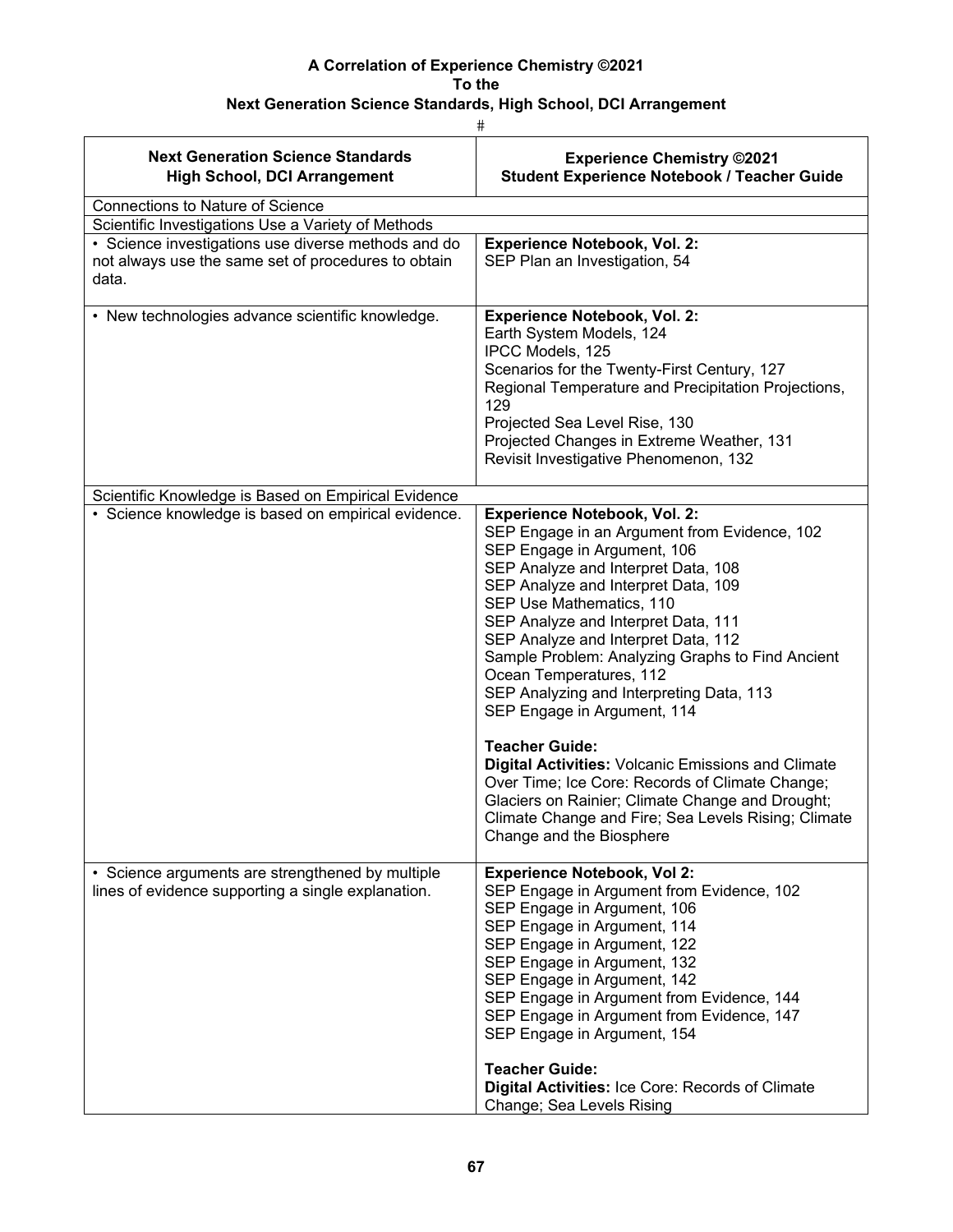| <b>Next Generation Science Standards</b><br><b>High School, DCI Arrangement</b>                                                                                                                                                                                                                                                                                                                                            | <b>Experience Chemistry ©2021</b><br><b>Student Experience Notebook / Teacher Guide</b>                                                                                                                                                                                                                                                                                                                                                                                                                                                                                                                       |
|----------------------------------------------------------------------------------------------------------------------------------------------------------------------------------------------------------------------------------------------------------------------------------------------------------------------------------------------------------------------------------------------------------------------------|---------------------------------------------------------------------------------------------------------------------------------------------------------------------------------------------------------------------------------------------------------------------------------------------------------------------------------------------------------------------------------------------------------------------------------------------------------------------------------------------------------------------------------------------------------------------------------------------------------------|
| <b>Crosscutting Concepts</b>                                                                                                                                                                                                                                                                                                                                                                                               |                                                                                                                                                                                                                                                                                                                                                                                                                                                                                                                                                                                                               |
| <b>Stability and Change</b>                                                                                                                                                                                                                                                                                                                                                                                                |                                                                                                                                                                                                                                                                                                                                                                                                                                                                                                                                                                                                               |
| • Change and rates of change can be quantified and<br>modeled over very short or very long periods of time.<br>Some system changes are irreversible.                                                                                                                                                                                                                                                                       | <b>Experience Notebook, Vol. 2:</b><br>CCC Stability and Change, 127<br>CCC Stability and Change, 130<br>CCC Stability and Change, 136                                                                                                                                                                                                                                                                                                                                                                                                                                                                        |
|                                                                                                                                                                                                                                                                                                                                                                                                                            | <b>Teacher Guide:</b><br>Digital Activities: Glaciers on Rainier; Climate<br>Change and the Biosphere                                                                                                                                                                                                                                                                                                                                                                                                                                                                                                         |
| Performance Expectation HS-ESS3-6. Use a<br>computational representation to illustrate the<br>relationships among Earth systems and how those<br>relationships are being modified due to human<br>activity.                                                                                                                                                                                                                | <b>Experience Notebook, Vol. 2:</b><br>Greenhouse Gas Release, 116<br>Revisit Investigative Phenomenon, 211<br>A Greener Vision for Chemistry, 415<br>Assessment, 439                                                                                                                                                                                                                                                                                                                                                                                                                                         |
|                                                                                                                                                                                                                                                                                                                                                                                                                            | <b>Teacher Guide:</b><br><b>Inquiry Labs: Human Activity and Carbon Emissions;</b><br>Climate Change and Keeping Cool<br>Digital Activities: Interfering With the Carbon Cycle;<br>Climate Change and the Biosphere<br>Performance-Based Assessment: Climate Change<br>and the Carbon Cycle                                                                                                                                                                                                                                                                                                                   |
| <b>Disciplinary Core Ideas</b>                                                                                                                                                                                                                                                                                                                                                                                             |                                                                                                                                                                                                                                                                                                                                                                                                                                                                                                                                                                                                               |
| ESS2.D: Weather and Climate                                                                                                                                                                                                                                                                                                                                                                                                |                                                                                                                                                                                                                                                                                                                                                                                                                                                                                                                                                                                                               |
| • Current models predict that, although future regional<br>climate changes will be complex and varied, average<br>global temperatures will continue to rise. The<br>outcomes predicted by global climate models strongly<br>depend on the amounts of human-generated<br>greenhouse gases added to the atmosphere each<br>year and by the ways in which these gases are<br>absorbed by the ocean and biosphere. (secondary) | <b>Experience Notebook, Vol. 2:</b><br>Carbon Dioxide and Temperature, 115<br>Regional Temperature Changes, 117<br>Earth System Models, 124<br>IPCC Models, 125<br>Scenarios for the Twenty-First Century, 127<br>Projected Temperatures, 128<br>Regional Temperature and Precipitation Projections,<br>129<br>Projected Sea Level Rise, 130<br>Projected Changes in Extreme Weather, 131<br>Droughts, 133<br>Extreme Precipitation, 134-135<br>Disappearing Glaciers, 136-137<br>Impact on the Biosphere, 138<br>Famines and Wildfires, 139<br>Spread of Diseases, 140-141<br>Impact on Human Societies, 142 |
|                                                                                                                                                                                                                                                                                                                                                                                                                            | <b>Teacher Guide:</b><br><b>Inquiry Labs: Human Activity and Carbon Emissions</b><br>Digital Activities: Interfering with the Carbon Cycle;<br>Climate Change and the Biosphere                                                                                                                                                                                                                                                                                                                                                                                                                               |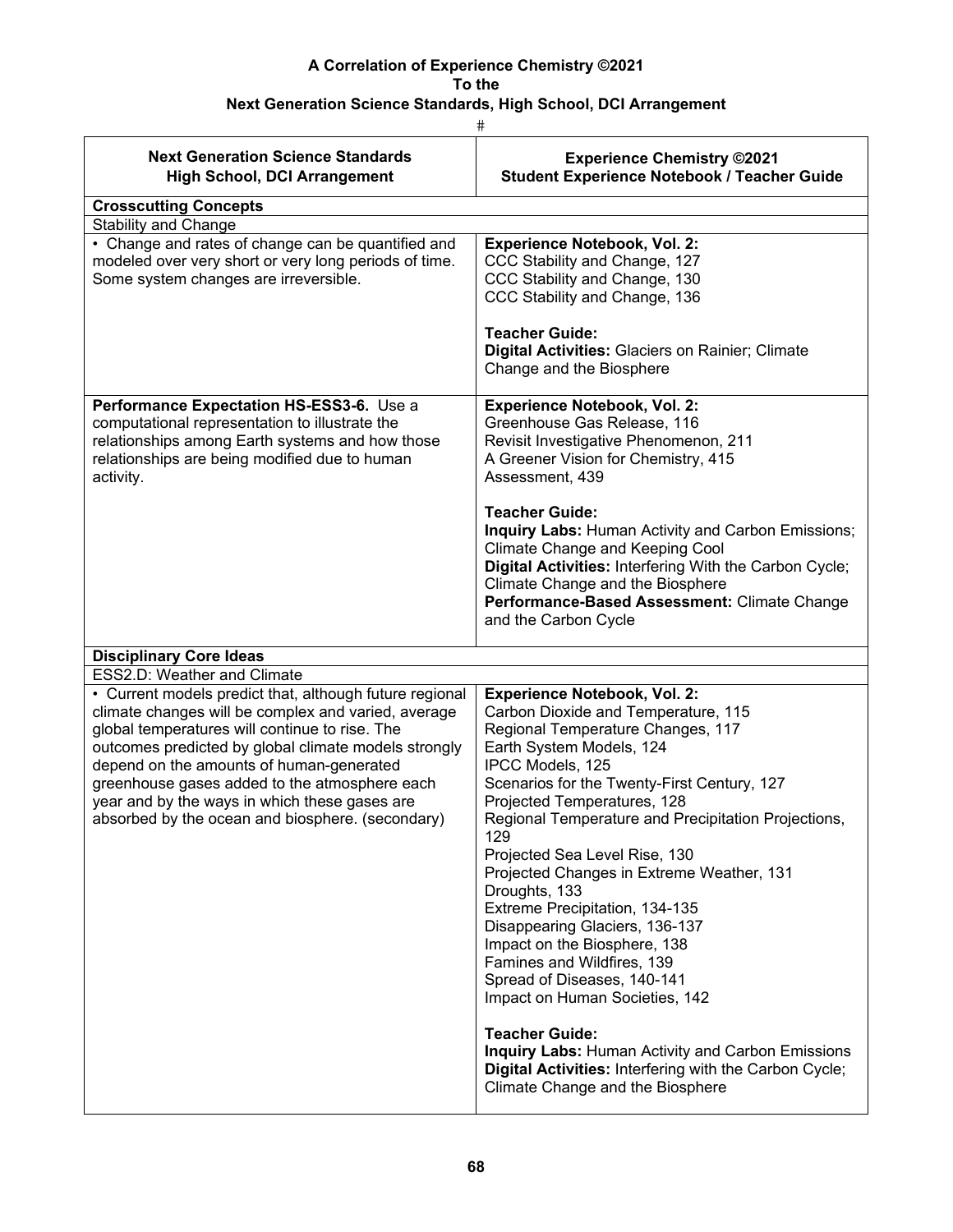### **Next Generation Science Standards, High School, DCI Arrangement**

| <b>Next Generation Science Standards</b><br><b>High School, DCI Arrangement</b>                                                                                                                                         | <b>Experience Chemistry ©2021</b><br><b>Student Experience Notebook / Teacher Guide</b>                                                                                                                                                                                                                                                                                                                                                                                                                                                                                                                   |
|-------------------------------------------------------------------------------------------------------------------------------------------------------------------------------------------------------------------------|-----------------------------------------------------------------------------------------------------------------------------------------------------------------------------------------------------------------------------------------------------------------------------------------------------------------------------------------------------------------------------------------------------------------------------------------------------------------------------------------------------------------------------------------------------------------------------------------------------------|
| ESS3.D: Global Climate Change                                                                                                                                                                                           |                                                                                                                                                                                                                                                                                                                                                                                                                                                                                                                                                                                                           |
| • Through computer simulations and other studies,<br>important discoveries are still being made about how<br>the ocean, the atmosphere, and the biosphere interact<br>and are modified in response to human activities. | <b>Experience Notebook, Vol 2:</b><br>IPCC Models, 125<br>Scenarios for the Twenty-First Century, 127<br>Projected Temperatures, 128<br>Regional Temperature and Precipitation Projections,<br>129<br>Projected Sea Level Rise, 130<br>Projected Changes in Extreme Weather, 131<br>Extreme Precipitation, 134-135<br>Disappearing Glaciers, 136-137<br>Impact on the Biosphere, 138<br>Famines and Wildfires, 139<br>Spread of Diseases, 140-141<br>Impact on Human Societies, 142<br>Le Chatelier's Principle and Future Ocean pH, 236-<br>237<br>Ocean-Atmosphere Carbon Dioxide Exchange, 238-<br>239 |
|                                                                                                                                                                                                                         | <b>Teacher Guide:</b><br><b>Inquiry Labs: Human Activity and Carbon Emissions</b><br>Digital Activities: Interfering With the Carbon Cycle;<br>Climate Change and the Biosphere                                                                                                                                                                                                                                                                                                                                                                                                                           |
| <b>Science and Engineering Practices</b>                                                                                                                                                                                |                                                                                                                                                                                                                                                                                                                                                                                                                                                                                                                                                                                                           |
| Using Mathematics and Computational Thinking                                                                                                                                                                            |                                                                                                                                                                                                                                                                                                                                                                                                                                                                                                                                                                                                           |
| • Use a computational representation of phenomena<br>or design solutions to describe and/or support claims<br>and/or explanations.                                                                                      | <b>Experience Notebook, Vol 2:</b><br>SEP Use Mathematics and Computational Thinking,<br>121<br>SEP Use Mathematics and Computational Thinking,<br>138                                                                                                                                                                                                                                                                                                                                                                                                                                                    |
|                                                                                                                                                                                                                         | <b>Teacher Guide:</b><br><b>Inquiry Labs: Human Activity and Carbon Emissions,</b><br>Climate Change and Keeping Cool<br>Digital Worksheet: Climate Change and the<br><b>Biosphere</b>                                                                                                                                                                                                                                                                                                                                                                                                                    |
| <b>Crosscutting Concepts</b>                                                                                                                                                                                            |                                                                                                                                                                                                                                                                                                                                                                                                                                                                                                                                                                                                           |
| <b>Systems and System Models</b>                                                                                                                                                                                        |                                                                                                                                                                                                                                                                                                                                                                                                                                                                                                                                                                                                           |
| • When investigating or describing a system, the<br>boundaries and initial conditions of the system need to<br>be defined and their inputs and outputs analyzed and<br>described using models.                          | <b>Experience Notebook, Vol. 2:</b><br>CCC Systems and System Models, 124<br>CCC Systems and System Models, 125<br>CCC Stability and Change, 127                                                                                                                                                                                                                                                                                                                                                                                                                                                          |
|                                                                                                                                                                                                                         | <b>Teacher Guide:</b><br>Inquiry Labs: Human Activity and Carbon Emissions<br>Digital Activities: Interfering With the Carbon Cycle;<br>Climate Change and the Biosphere                                                                                                                                                                                                                                                                                                                                                                                                                                  |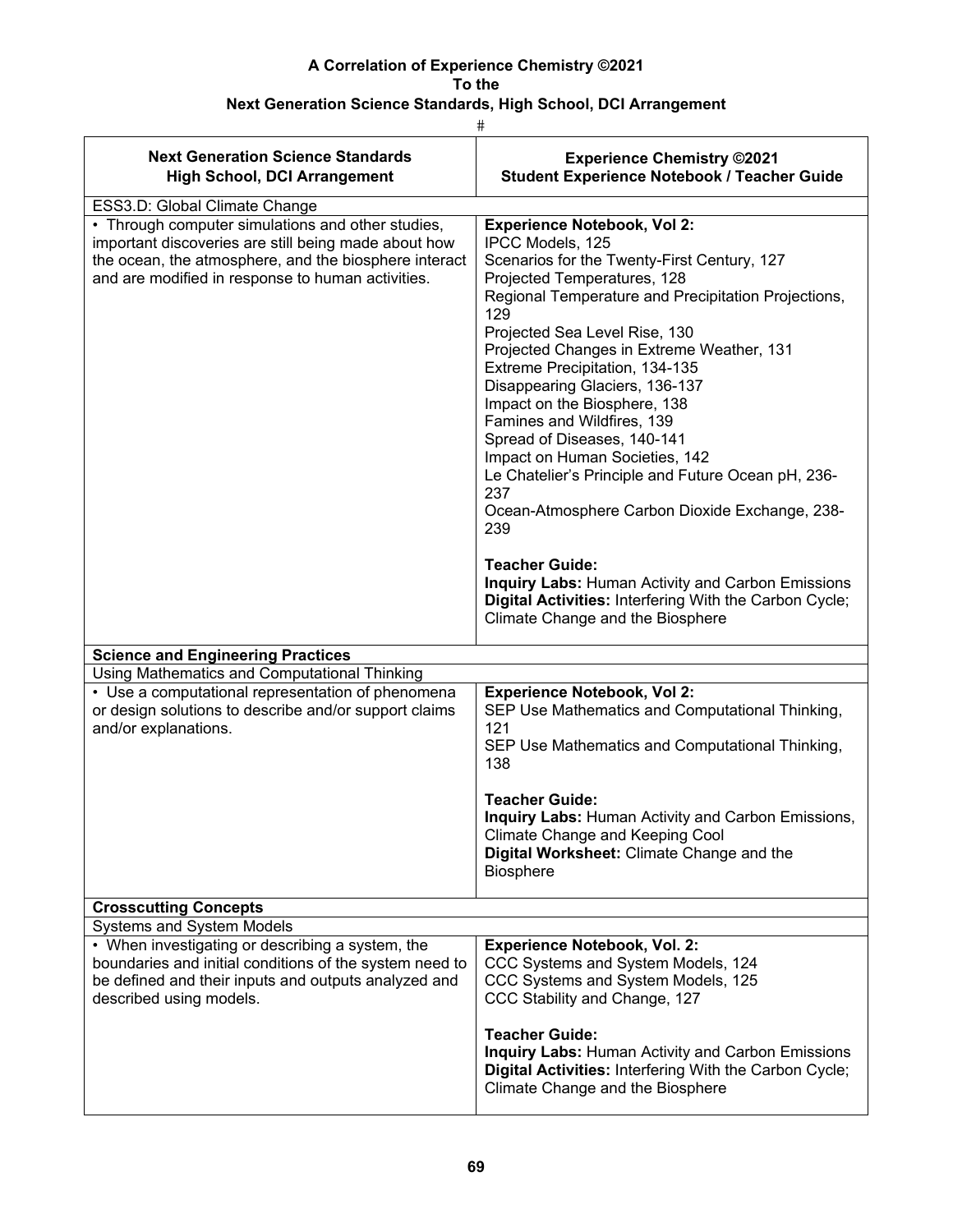| #                                                                                                                                                                                                                                                                                          |                                                                                                                                                                                                                                                                                                                                                                                                                                                                                                                                                                                                  |  |
|--------------------------------------------------------------------------------------------------------------------------------------------------------------------------------------------------------------------------------------------------------------------------------------------|--------------------------------------------------------------------------------------------------------------------------------------------------------------------------------------------------------------------------------------------------------------------------------------------------------------------------------------------------------------------------------------------------------------------------------------------------------------------------------------------------------------------------------------------------------------------------------------------------|--|
| <b>Next Generation Science Standards</b><br><b>High School, DCI Arrangement</b>                                                                                                                                                                                                            | <b>Experience Chemistry ©2021</b><br><b>Student Experience Notebook / Teacher Guide</b>                                                                                                                                                                                                                                                                                                                                                                                                                                                                                                          |  |
| <b>Engineering, Technology, and Application of Science</b>                                                                                                                                                                                                                                 |                                                                                                                                                                                                                                                                                                                                                                                                                                                                                                                                                                                                  |  |
| <b>HS-ETS Engineering Design</b><br>Performance Expectation HS-ETS1-1. Analyze a                                                                                                                                                                                                           | <b>Teacher Guide:</b>                                                                                                                                                                                                                                                                                                                                                                                                                                                                                                                                                                            |  |
| major global challenge to specify qualitative and<br>quantitative criteria and constraints for solutions that<br>account for societal needs and wants.                                                                                                                                     | Inquiry Labs: Toxicity of Road Deicers, How to<br>Recycle Polylactic Acid Plastics<br><b>Engineering Design Challenges: Evaluate Metals</b><br>for a Commercial Application, Building a Better<br>Bike, Water Purification, Design a Model of Ocean<br>Acidification, Plastic from Biowaste<br>Performance-Based Assessment: Prepare and<br><b>Characterize Biodiesel</b><br>Problem-Based Learning: The Chemistry of<br>Cooking, Water as a Greenhouse Gas, Reducing<br>Carbon Footprints, Sustainable Off-Grid Energy                                                                          |  |
| <b>Disciplinary Core Ideas</b>                                                                                                                                                                                                                                                             |                                                                                                                                                                                                                                                                                                                                                                                                                                                                                                                                                                                                  |  |
| ETS1.A: Defining and Delimiting Engineering Problems                                                                                                                                                                                                                                       |                                                                                                                                                                                                                                                                                                                                                                                                                                                                                                                                                                                                  |  |
| • Criteria and constraints also include satisfying any<br>requirements set by society, such as taking issues of<br>risk mitigation into account, and they should be<br>quantified to the extent possible and stated in such a<br>way that one can tell if a given design meets them.       | <b>Experience Notebook, Vol. 2:</b><br>Solving Global Warming, 144-145<br>Sustainability, 151-152<br>Assessment, 155<br>Supply: Finite Resources, 408-409<br>Demand: Human Population and Consumerism, 410<br>Environmental Impacts of Chemical Industries, 412<br>Chemical Disasters, 414<br>A Greener Vision for Chemistry, 415<br><b>Teacher Guide:</b><br><b>Engineering Design Challenges: Evaluate Metals</b><br>for a Commercial Application; Building a Better Bike;<br>Water Purification; Design a Model of Ocean<br>Acidification<br>Problem-Based Learning: The Chemistry of Cooking |  |
|                                                                                                                                                                                                                                                                                            | and the Properties of Baked Goods; Water as a<br>Greenhouse Gas; Reducing Carbon Footprints                                                                                                                                                                                                                                                                                                                                                                                                                                                                                                      |  |
| • Humanity faces major global challenges today, such<br>as the need for supplies of clean water and food or for<br>energy sources that minimize pollution, which can be<br>addressed through engineering. These global<br>challenges also may have manifestations in local<br>communities. | <b>Experience Notebook, Vol. 2:</b><br>Human Impacts on the Earth System, 53-54<br>Climate and Humans, 93-95<br>Sources of Anthropogenic Carbon, 120-121<br>Famines and Wildfires, 139<br>Spread of Diseases, 140-141<br>Impact of Human Societies, 142<br>Challenges for Chemical Production, 407<br>Supply: Finite Resources, 408-409                                                                                                                                                                                                                                                          |  |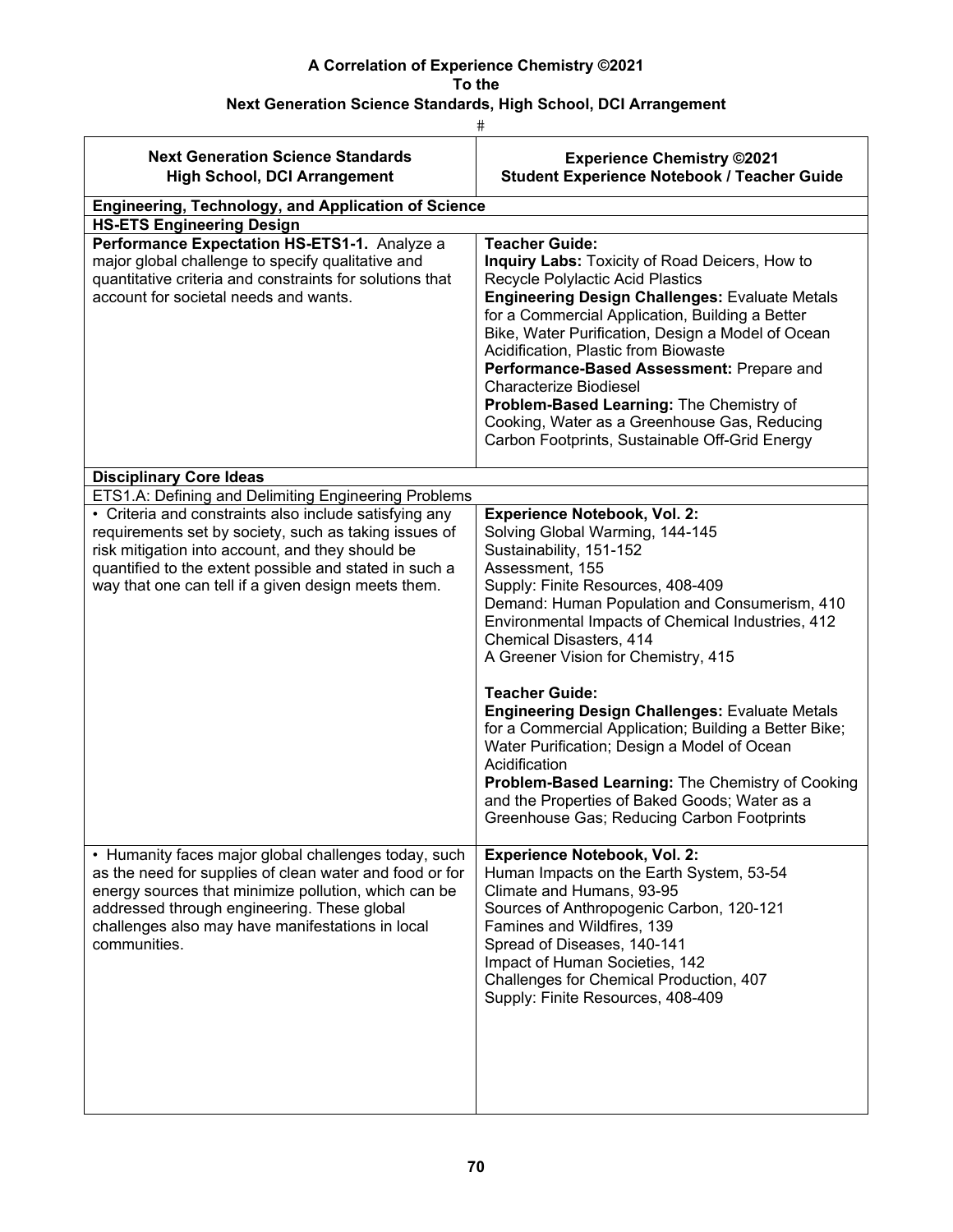| <b>Next Generation Science Standards</b><br><b>High School, DCI Arrangement</b>                                                                                                                                | <b>Experience Chemistry ©2021</b><br><b>Student Experience Notebook / Teacher Guide</b>                                                                                                                                                                                                                                                                                                                                                                                                                                          |
|----------------------------------------------------------------------------------------------------------------------------------------------------------------------------------------------------------------|----------------------------------------------------------------------------------------------------------------------------------------------------------------------------------------------------------------------------------------------------------------------------------------------------------------------------------------------------------------------------------------------------------------------------------------------------------------------------------------------------------------------------------|
| <b>Science and Engineering Practices</b><br>• Analyze complex real-world problems by specifying<br>criteria and constraints for successful solutions.                                                          | <b>Experience Notebook, Vol. 1:</b><br>SEP Define a Problem, 147<br>SEP Define Problems, 171<br>SEP Define a Problem, 203<br>SEP Define a Problem, 248<br>SEP Define a Problem, 274<br><b>Experience Notebook, Vol. 2:</b><br>SEP Define Problems, 155<br><b>Teacher Guide:</b><br>Problem-Based Learning: Water as a Greenhouse<br>Gas, Reducing Carbon Footprints, Sustainable<br>Off-Grid Energy                                                                                                                              |
| <b>Crosscutting Concepts</b>                                                                                                                                                                                   |                                                                                                                                                                                                                                                                                                                                                                                                                                                                                                                                  |
| Connections to Engineering, Technology, and Applications of Science<br>Influence of Science, Engineering, and Technology on Society and the Natural World                                                      |                                                                                                                                                                                                                                                                                                                                                                                                                                                                                                                                  |
| • New technologies can have deep impacts on<br>society and the environment, including some that<br>were not anticipated. Analysis of costs and benefits is<br>a critical aspect of decisions about technology. | Volume <sub>2</sub><br><b>Investigation 11</b><br>SN:<br>CCC Influence of Engineering, Technology, and<br>Science on Society and the Natural World, 150<br>Digital Activities: Reduce the Car Industry's<br>Footprint                                                                                                                                                                                                                                                                                                            |
| Performance Expectation HS-ETS1-2. Design a<br>solution to a complex real-world problem by breaking<br>it down into smaller, more manageable problems that<br>can be solved through engineering.               | <b>Teacher's Guide:</b><br>Inquiry Lab: How to Recycle Polylactic Acid Plastics<br><b>Engineering Design Challenges: Growing Crystals</b><br>in Gel, Abrasive Compounds, Building a Better Bike,<br>An Empirical Formula Challenge, Water Purification,<br>Flameless Heating Systems, Use Equilibrium for a<br>Commercial Application, Design a Model of Ocean<br>Acidification, Uses and Production of Ash Water,<br><b>Plastic from Biowaste</b><br>Performance-Based Assessment: Prepare and<br><b>Characterize Biodiesel</b> |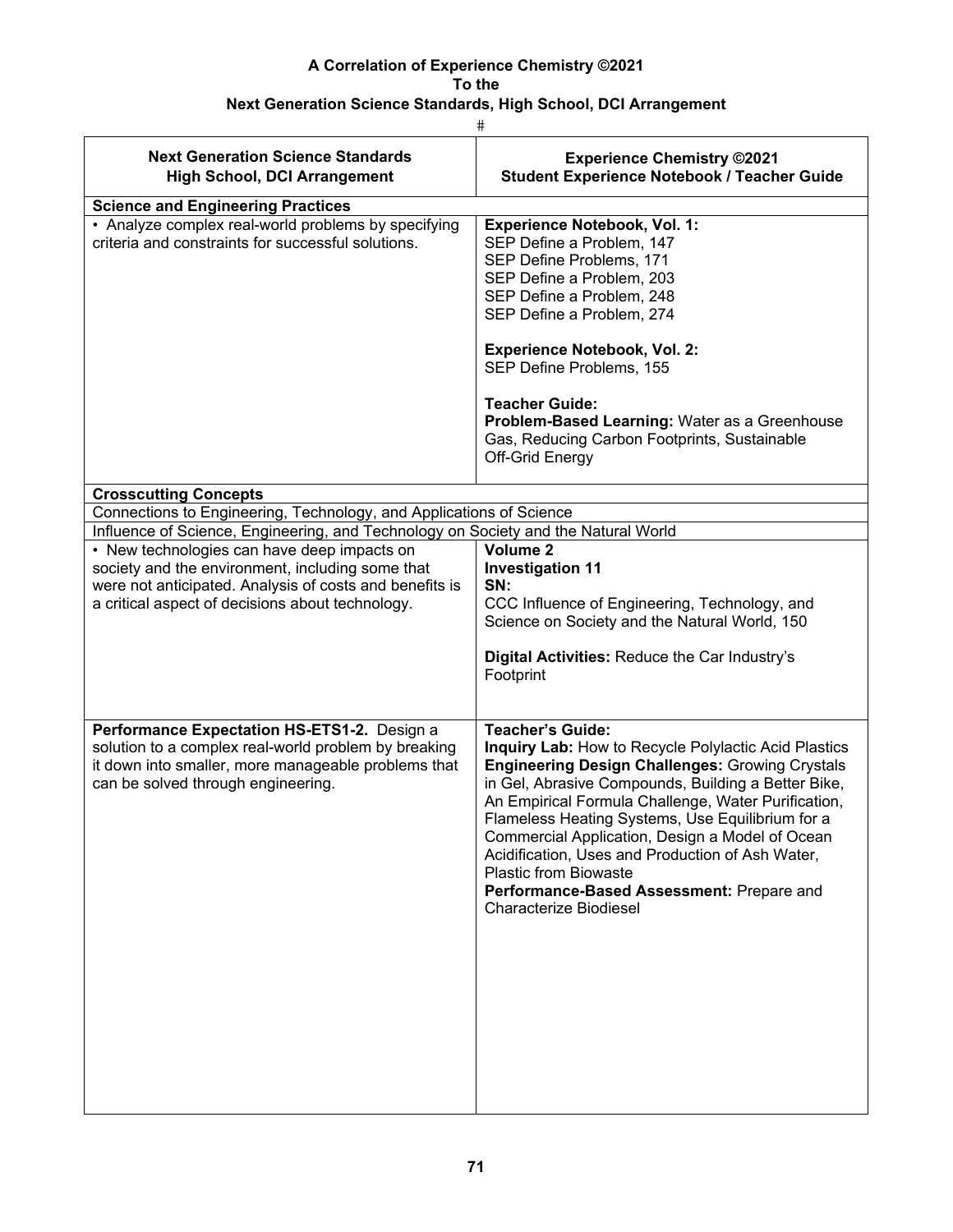| #                                                                                                                                                                                                   |                                                                                                                                                                                                                                                                                                                                                                            |
|-----------------------------------------------------------------------------------------------------------------------------------------------------------------------------------------------------|----------------------------------------------------------------------------------------------------------------------------------------------------------------------------------------------------------------------------------------------------------------------------------------------------------------------------------------------------------------------------|
| <b>Next Generation Science Standards</b><br><b>High School, DCI Arrangement</b>                                                                                                                     | <b>Experience Chemistry ©2021</b><br><b>Student Experience Notebook / Teacher Guide</b>                                                                                                                                                                                                                                                                                    |
| <b>Disciplinary Core Ideas</b>                                                                                                                                                                      |                                                                                                                                                                                                                                                                                                                                                                            |
| ETS1.C: Optimizing the Design Solution                                                                                                                                                              |                                                                                                                                                                                                                                                                                                                                                                            |
| • Criteria may need to be broken down into simpler<br>ones that can be approached systematically, and<br>decisions about the priority of certain criteria over<br>others (tradeoffs) may be needed. | <b>Experience Notebook, Vol. 2:</b><br>Energy Sources, 145-146<br>Transportation, 147<br>Infrastructure, 148<br>Carbon Capture and Sequestration, 149<br>Geoengineering, 150<br>Sustainability, 151-152                                                                                                                                                                    |
|                                                                                                                                                                                                     | <b>Teacher Guide:</b><br><b>Engineering Design Challenges: Building a</b><br>Spectroscope from Household Materials; Growing<br>Crystals in Gels; Evaluate Metals for a Commercial<br>Application; Abrasive Compounds; An Empirical<br>Formula Challenge                                                                                                                    |
| <b>Science and Engineering Practices</b>                                                                                                                                                            |                                                                                                                                                                                                                                                                                                                                                                            |
| <b>Constructing Explanations and Designing Solutions</b><br>• Design a solution to a complex real-world problem                                                                                     |                                                                                                                                                                                                                                                                                                                                                                            |
| based on scientific knowledge, student-generated<br>sources of evidence, prioritized criteria, and tradeoff<br>considerations.                                                                      | <b>Experience Notebook, Vol. 1:</b><br>SEP Design a Solution, 160,<br>SEP Design a Solution, 170<br>SEP Define Problems, 171<br>SEP Design a Solution, 297                                                                                                                                                                                                                 |
|                                                                                                                                                                                                     | <b>Experience Notebook, Vol. 2:</b><br>SEP Design Solutions, 68<br>SEP Design a Solution, 70<br>SEP Design Solutions, 152<br>SEP Design Your Solution, 265                                                                                                                                                                                                                 |
|                                                                                                                                                                                                     | <b>Teacher Guide:</b><br><b>Engineering Design Challenges: Building a</b><br>Spectroscope from Household Materials; Growing<br>Crystals in Gel; Abrasive Compounds; Building a<br>Better Bike; An Empirical Formula Challenge; Water<br>Purification; Flameless Heating Systems; Use<br>Equilibrium for a Commercial Application; Design a<br>Model of Ocean Acidification |
|                                                                                                                                                                                                     |                                                                                                                                                                                                                                                                                                                                                                            |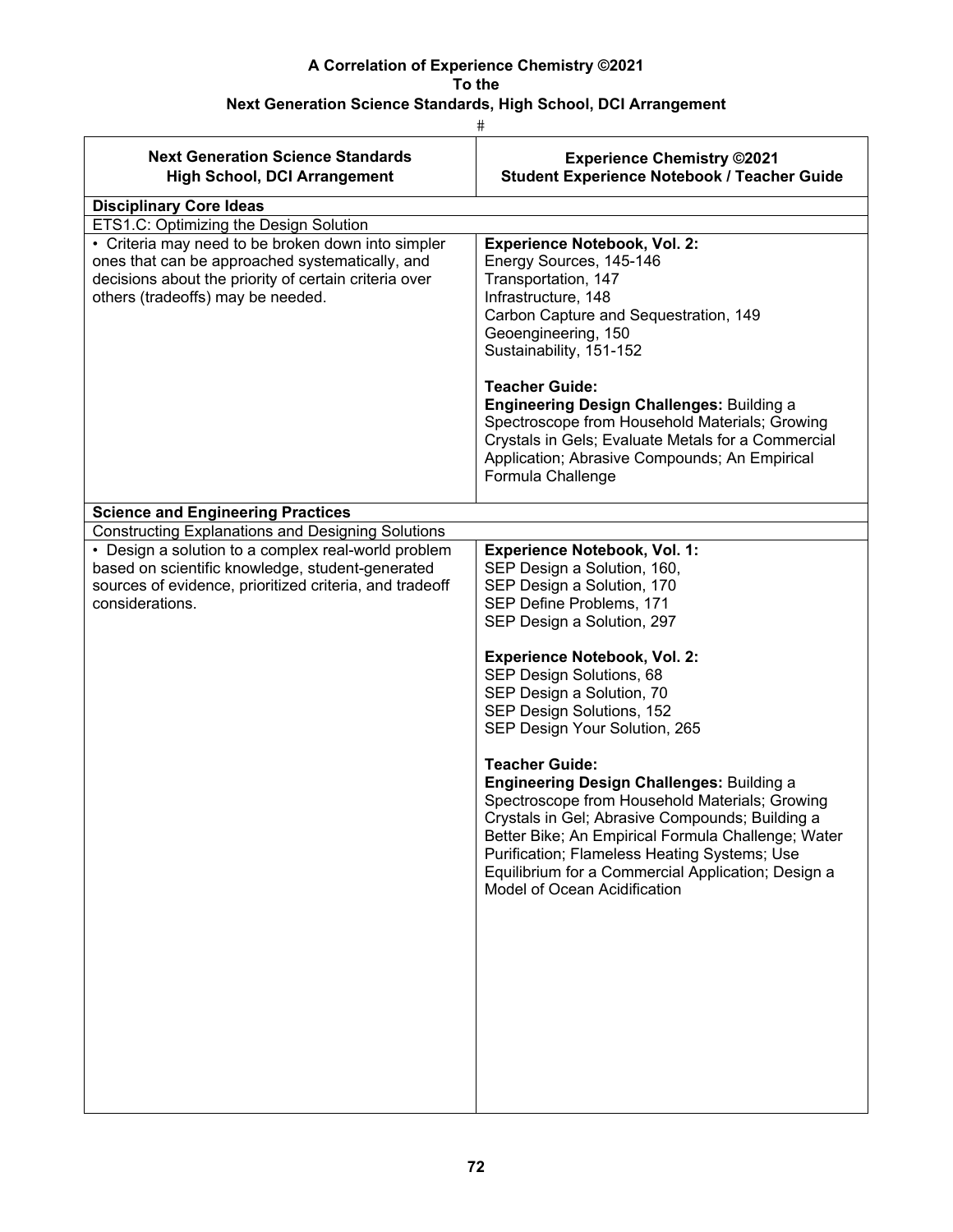### **A Correlation of Experience Chemistry ©2021 To the**

# **Next Generation Science Standards, High School, DCI Arrangement**

|                                                                                                                                                                                                                                                                                                                  | $\#$                                                                                                                                                                                                                                                                                                                                                                                                                                                                                     |  |
|------------------------------------------------------------------------------------------------------------------------------------------------------------------------------------------------------------------------------------------------------------------------------------------------------------------|------------------------------------------------------------------------------------------------------------------------------------------------------------------------------------------------------------------------------------------------------------------------------------------------------------------------------------------------------------------------------------------------------------------------------------------------------------------------------------------|--|
| <b>Next Generation Science Standards</b><br><b>High School, DCI Arrangement</b>                                                                                                                                                                                                                                  | <b>Experience Chemistry ©2021</b><br><b>Student Experience Notebook / Teacher Guide</b>                                                                                                                                                                                                                                                                                                                                                                                                  |  |
| Performance Expectation HS-ETS1-3. Evaluate a<br>solution to a complex real-world problem based on<br>prioritized criteria and trade-offs that account for a<br>range of constraints, including cost, safety, reliability,<br>and aesthetics as well as possible social, cultural, and<br>environmental impacts. | <b>Teacher Guide:</b><br>Inquiry Lab: How to Recycle Polylactic Acid Plastics<br><b>Engineering Design Challenges: Evaluate Metals</b><br>for a Commercial Application, Abrasive Compounds,<br>Building a Better Bike, Flameless Heating Systems,<br>Uses and Production of Ash Water, Plastic from<br><b>Biowaste</b><br>Performance-Based Assessment: Prepare and<br><b>Characterize Biodiesel</b>                                                                                     |  |
| <b>Disciplinary Core Ideas</b>                                                                                                                                                                                                                                                                                   |                                                                                                                                                                                                                                                                                                                                                                                                                                                                                          |  |
| ETS1.B: Developing Possible Solutions                                                                                                                                                                                                                                                                            |                                                                                                                                                                                                                                                                                                                                                                                                                                                                                          |  |
| • When evaluating solutions, it is important to take<br>into account a range of constraints, including cost,<br>safety, reliability, and aesthetics, and to consider<br>social, cultural, and environmental impacts.                                                                                             | <b>Experience Notebook, Vol. 2:</b><br>Human Impacts on the Earth System, 53-54<br>Climate and Humans, 93-95<br>Sources of Anthropogenic Carbon, 120-121<br>Impact on the Biosphere, 138-139<br>Climate Change, Migration, and Conflict, 141<br>Sustainability, 151-152<br>The Chemical Industry, 405-406<br>Challenges for Chemical Production, 407<br>Supply: Finite Resource, 408-409<br>Renewable Feedstocks, 424-425                                                                |  |
| <b>Science and Engineering Practices</b>                                                                                                                                                                                                                                                                         |                                                                                                                                                                                                                                                                                                                                                                                                                                                                                          |  |
| <b>Constructing Explanations and Designing Solutions</b>                                                                                                                                                                                                                                                         |                                                                                                                                                                                                                                                                                                                                                                                                                                                                                          |  |
| • Evaluate a solution to a complex real- world<br>problem, based on scientific knowledge, student-<br>generated sources of evidence, prioritized criteria, and<br>tradeoff considerations.                                                                                                                       | <b>Experience Notebook, Vol. 1:</b><br>SEP Design a Solution, 147<br>SEP Design a Solution, 170<br>SEP Define a Problem, 203<br>SEP Define a Problem, 248<br>SEP Define a Problem, 274<br><b>Experience Notebook, Vol. 2:</b><br>SEP Define Problems, 155<br>SEP Evaluate Solutions, 409<br>SEP Evaluate Solutions, 424<br><b>Teacher Guide:</b><br>Performance-Based Assessment: Prepare and<br><b>Characterize Biodiesel</b><br>Problem-Based Learning: Sustainable Off-Grid<br>Energy |  |
|                                                                                                                                                                                                                                                                                                                  |                                                                                                                                                                                                                                                                                                                                                                                                                                                                                          |  |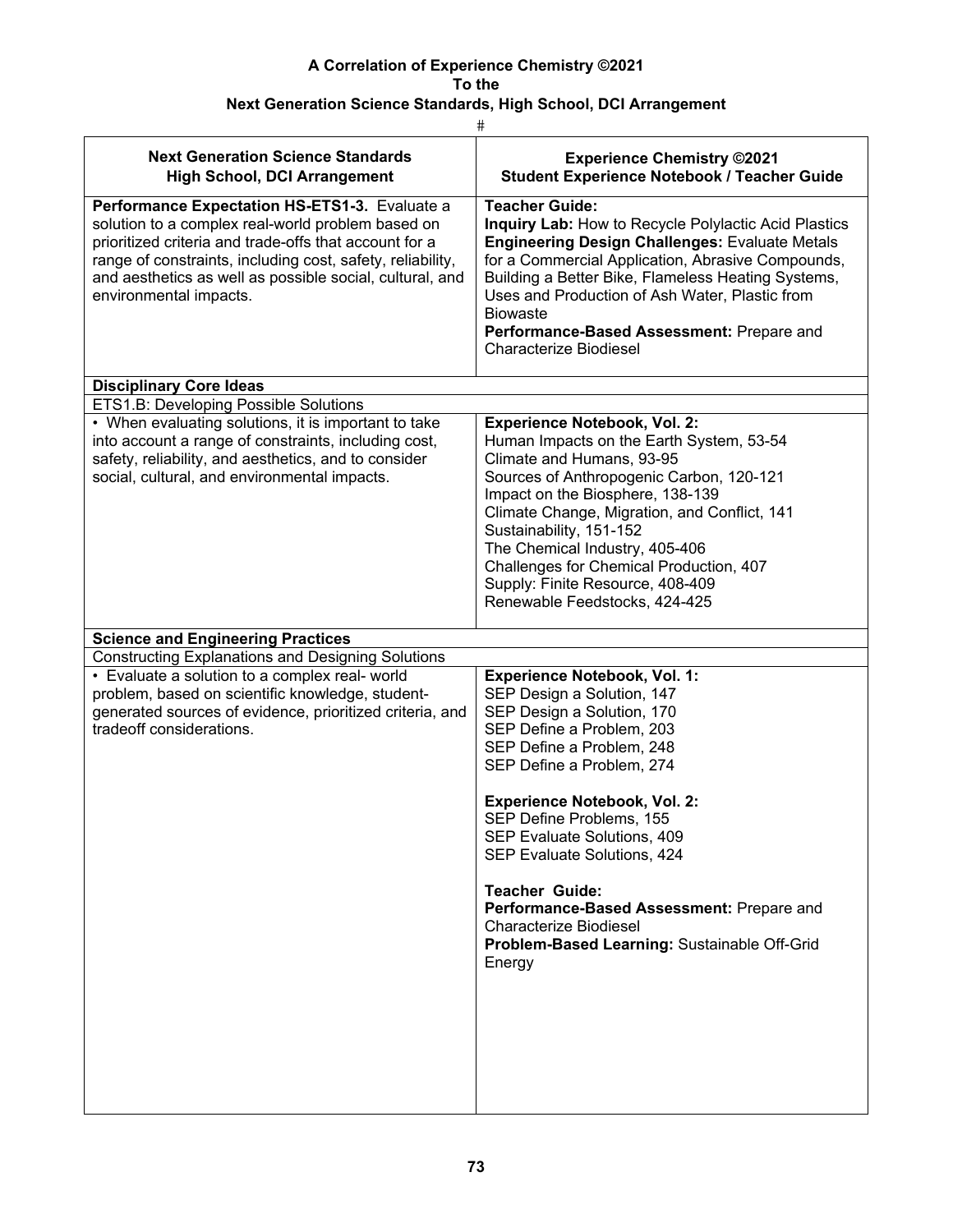# **A Correlation of Experience Chemistry ©2021 To the**

#### **Next Generation Science Standards, High School, DCI Arrangement**

|                                                                                                                                                                                                                                                                                                                                                                                                                       | #                                                                                                                                                                                                                                                                                                                                                                             |  |
|-----------------------------------------------------------------------------------------------------------------------------------------------------------------------------------------------------------------------------------------------------------------------------------------------------------------------------------------------------------------------------------------------------------------------|-------------------------------------------------------------------------------------------------------------------------------------------------------------------------------------------------------------------------------------------------------------------------------------------------------------------------------------------------------------------------------|--|
| <b>Next Generation Science Standards</b><br><b>High School, DCI Arrangement</b>                                                                                                                                                                                                                                                                                                                                       | <b>Experience Chemistry ©2021</b><br><b>Student Experience Notebook / Teacher Guide</b>                                                                                                                                                                                                                                                                                       |  |
| <b>Crosscutting Concepts</b>                                                                                                                                                                                                                                                                                                                                                                                          |                                                                                                                                                                                                                                                                                                                                                                               |  |
| Connections to Engineering, Technology, and Applications of Science                                                                                                                                                                                                                                                                                                                                                   |                                                                                                                                                                                                                                                                                                                                                                               |  |
| Influence of Science, Engineering, and Technology on Society and the Natural World                                                                                                                                                                                                                                                                                                                                    |                                                                                                                                                                                                                                                                                                                                                                               |  |
| • New technologies can have deep impacts on<br>society and the environment, including some that<br>were not anticipated. Analysis of costs and benefits is<br>a critical aspect of decisions about technology.                                                                                                                                                                                                        | <b>Experience Notebook, Vol. 2:</b><br>CCC Influence of Engineering and Technology on<br>Society, 146<br>CCC Influence of Engineering, Technology, and<br>Science on Society and the Natural World, 148<br>CCC Influence of Engineering, Technology, and<br>Science on Society and the Natural World, 150<br><b>Teacher Guide:</b><br>Engineering Design Challenges: Uses and |  |
|                                                                                                                                                                                                                                                                                                                                                                                                                       | Production of Ash Water, Plastic from Biowaste                                                                                                                                                                                                                                                                                                                                |  |
| Performance Expectation HS-ETS1-4. Use a<br>computer simulation to model the impact of proposed<br>solutions to a complex real-world problem with<br>numerous criteria and constraints on interactions<br>within and between systems relevant to the problem.                                                                                                                                                         | <b>Teacher Guide:</b><br>Digital Activities & Worksheets: Model Your<br>Carbon Footprint, Paper Mill Wastewater Treatment,<br>Plot Resource Management Scenarios and Outcomes<br>Problem-Based Learning: Reducing Carbon<br>Footprints, Sustainable Off-Grid Energy                                                                                                           |  |
| <b>Disciplinary Core Ideas</b>                                                                                                                                                                                                                                                                                                                                                                                        |                                                                                                                                                                                                                                                                                                                                                                               |  |
| ETS1.B: Developing Possible Solutions                                                                                                                                                                                                                                                                                                                                                                                 |                                                                                                                                                                                                                                                                                                                                                                               |  |
| • Both physical models and computers can be used in<br>various ways to aid in the engineering design process.<br>Computers are useful for a variety of purposes, such<br>as running simulations to test different ways of solving<br>a problem or to see which one is most efficient or<br>economical; and in making a persuasive presentation<br>to a client about how a given design will meet his or<br>her needs. | <b>Experience Notebook, Vol. 2:</b><br>Earth System Models, 124<br>IPCC Models, 125<br>Scenarios for the Twenty-First Century, 127<br>Projected Temperatures, 128<br>Projected Sea Level Rise, 130<br>Projected Changes in Extreme Weather, 131<br>Revisit Investigative Phenomenon, 132                                                                                      |  |
|                                                                                                                                                                                                                                                                                                                                                                                                                       | <b>Teacher Guide:</b><br>Digital Activities & Worksheets: Model Your Carbon<br>Footprint, Paper Mill Wastewater Treatment, Plot<br>Resource Management Scenarios and Outcomes                                                                                                                                                                                                 |  |